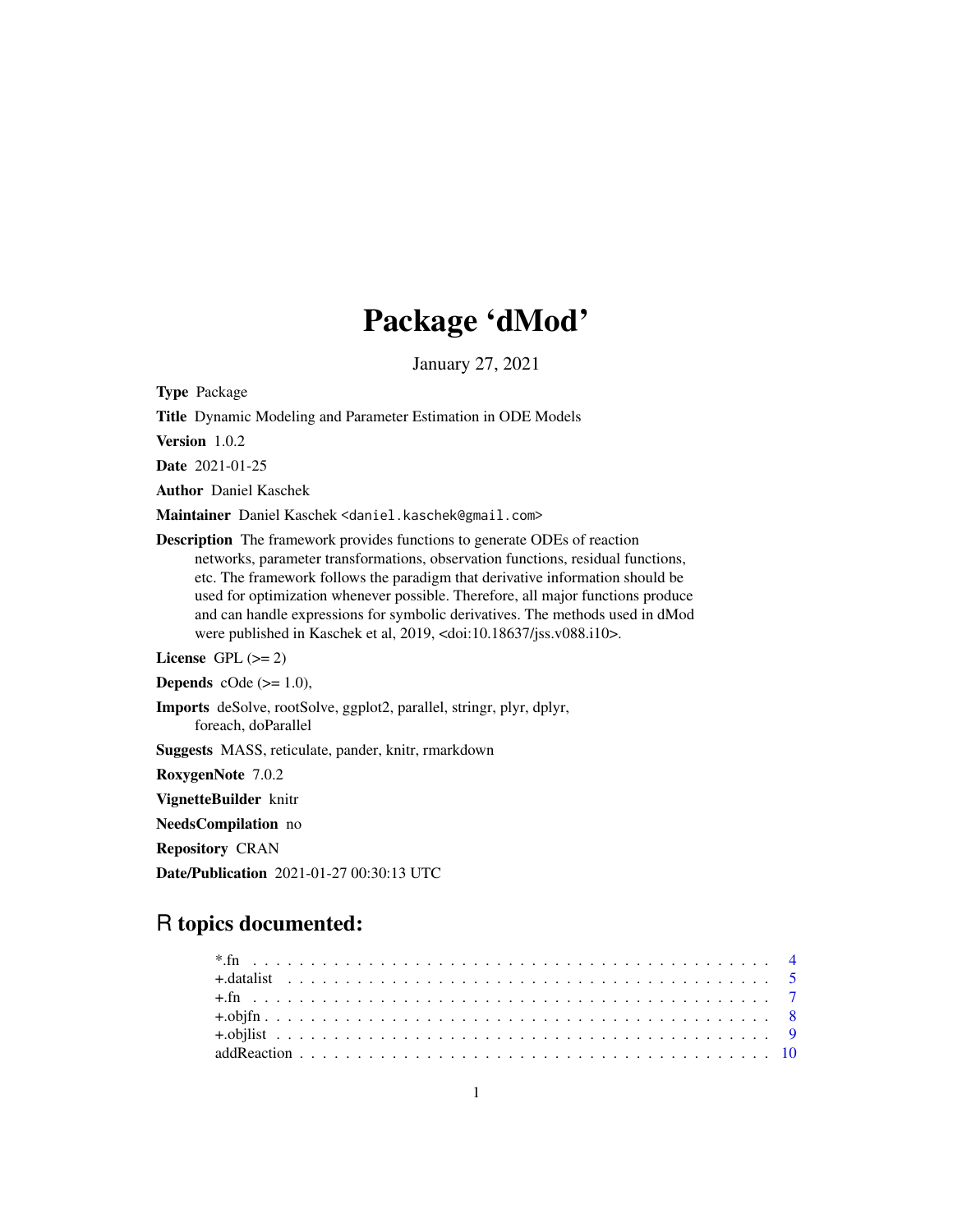|                                                                                                                        |  |  |  |  |  |  |  |  |  |  |  | 12 |
|------------------------------------------------------------------------------------------------------------------------|--|--|--|--|--|--|--|--|--|--|--|----|
| $as.data.frame.equals \dots \dots \dots \dots \dots \dots \dots \dots \dots \dots \dots \dots \dots \dots \dots \dots$ |  |  |  |  |  |  |  |  |  |  |  | 12 |
|                                                                                                                        |  |  |  |  |  |  |  |  |  |  |  | 13 |
|                                                                                                                        |  |  |  |  |  |  |  |  |  |  |  | 14 |
|                                                                                                                        |  |  |  |  |  |  |  |  |  |  |  | 14 |
|                                                                                                                        |  |  |  |  |  |  |  |  |  |  |  | 15 |
|                                                                                                                        |  |  |  |  |  |  |  |  |  |  |  | 16 |
|                                                                                                                        |  |  |  |  |  |  |  |  |  |  |  | 17 |
|                                                                                                                        |  |  |  |  |  |  |  |  |  |  |  | 17 |
|                                                                                                                        |  |  |  |  |  |  |  |  |  |  |  | 18 |
|                                                                                                                        |  |  |  |  |  |  |  |  |  |  |  | 19 |
|                                                                                                                        |  |  |  |  |  |  |  |  |  |  |  | 20 |
|                                                                                                                        |  |  |  |  |  |  |  |  |  |  |  | 21 |
|                                                                                                                        |  |  |  |  |  |  |  |  |  |  |  | 21 |
|                                                                                                                        |  |  |  |  |  |  |  |  |  |  |  | 22 |
|                                                                                                                        |  |  |  |  |  |  |  |  |  |  |  | 23 |
|                                                                                                                        |  |  |  |  |  |  |  |  |  |  |  | 25 |
|                                                                                                                        |  |  |  |  |  |  |  |  |  |  |  | 26 |
|                                                                                                                        |  |  |  |  |  |  |  |  |  |  |  | 27 |
|                                                                                                                        |  |  |  |  |  |  |  |  |  |  |  | 27 |
|                                                                                                                        |  |  |  |  |  |  |  |  |  |  |  | 29 |
|                                                                                                                        |  |  |  |  |  |  |  |  |  |  |  | 30 |
|                                                                                                                        |  |  |  |  |  |  |  |  |  |  |  | 33 |
|                                                                                                                        |  |  |  |  |  |  |  |  |  |  |  | 34 |
|                                                                                                                        |  |  |  |  |  |  |  |  |  |  |  | 36 |
|                                                                                                                        |  |  |  |  |  |  |  |  |  |  |  | 37 |
|                                                                                                                        |  |  |  |  |  |  |  |  |  |  |  | 38 |
|                                                                                                                        |  |  |  |  |  |  |  |  |  |  |  | 38 |
| $forcingsSymbol \dots \dots \dots \dots \dots \dots \dots \dots \dots \dots \dots \dots \dots \dots \dots \dots$       |  |  |  |  |  |  |  |  |  |  |  | 40 |
|                                                                                                                        |  |  |  |  |  |  |  |  |  |  |  | 40 |
|                                                                                                                        |  |  |  |  |  |  |  |  |  |  |  | 41 |
|                                                                                                                        |  |  |  |  |  |  |  |  |  |  |  | 42 |
|                                                                                                                        |  |  |  |  |  |  |  |  |  |  |  | 42 |
|                                                                                                                        |  |  |  |  |  |  |  |  |  |  |  | 43 |
|                                                                                                                        |  |  |  |  |  |  |  |  |  |  |  | 44 |
|                                                                                                                        |  |  |  |  |  |  |  |  |  |  |  | 44 |
|                                                                                                                        |  |  |  |  |  |  |  |  |  |  |  | 46 |
| getObservables                                                                                                         |  |  |  |  |  |  |  |  |  |  |  | 46 |
|                                                                                                                        |  |  |  |  |  |  |  |  |  |  |  | 47 |
|                                                                                                                        |  |  |  |  |  |  |  |  |  |  |  | 48 |
|                                                                                                                        |  |  |  |  |  |  |  |  |  |  |  | 49 |
| Id                                                                                                                     |  |  |  |  |  |  |  |  |  |  |  | 49 |
|                                                                                                                        |  |  |  |  |  |  |  |  |  |  |  | 50 |
|                                                                                                                        |  |  |  |  |  |  |  |  |  |  |  | 50 |
| load.parlist                                                                                                           |  |  |  |  |  |  |  |  |  |  |  | 51 |
|                                                                                                                        |  |  |  |  |  |  |  |  |  |  |  | 51 |
|                                                                                                                        |  |  |  |  |  |  |  |  |  |  |  | 52 |
| lsdMod                                                                                                                 |  |  |  |  |  |  |  |  |  |  |  | 52 |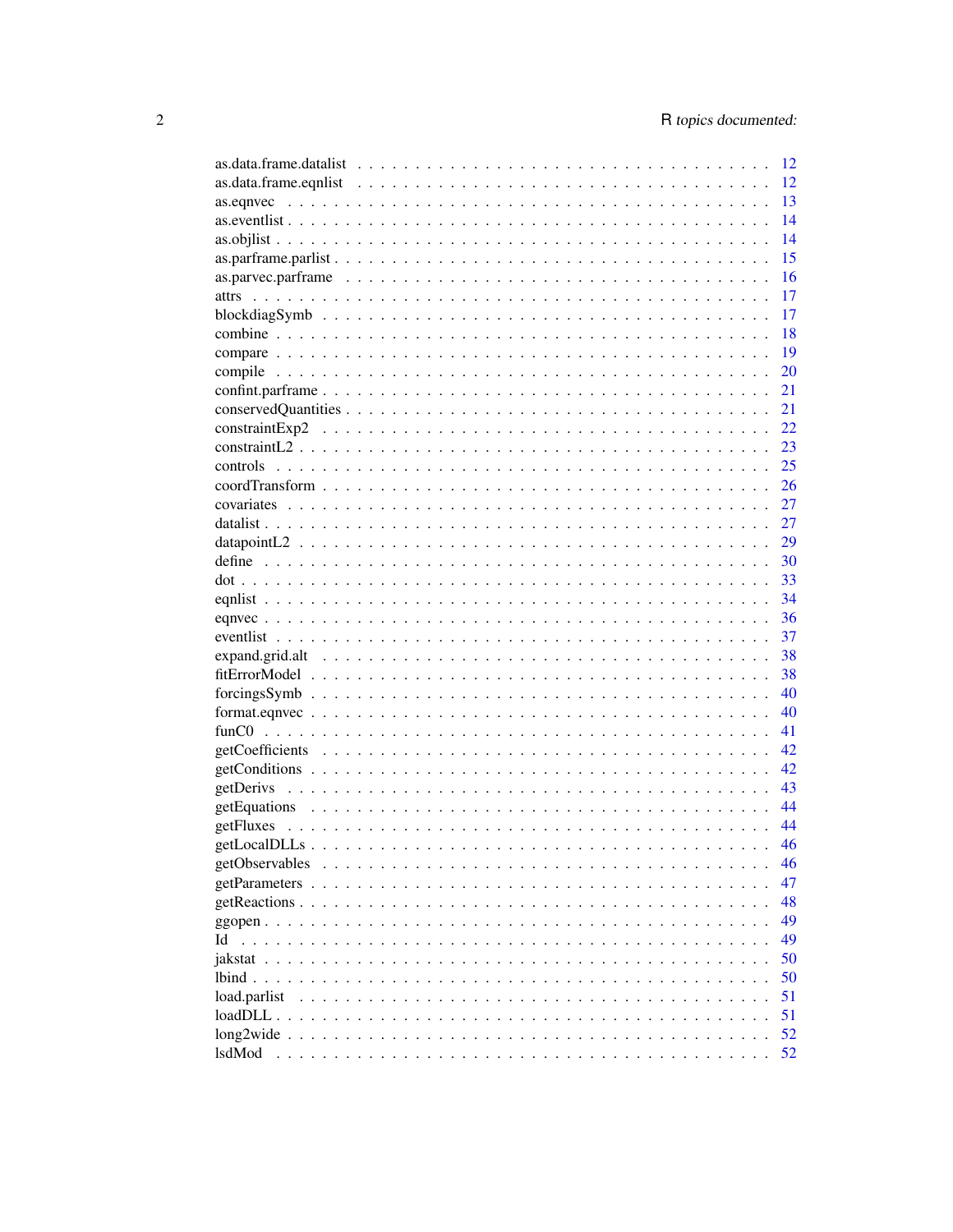|                                                                                                                  | 53 |
|------------------------------------------------------------------------------------------------------------------|----|
|                                                                                                                  | 53 |
|                                                                                                                  | 54 |
|                                                                                                                  | 54 |
|                                                                                                                  | 55 |
| nll                                                                                                              | 57 |
|                                                                                                                  | 58 |
|                                                                                                                  | 59 |
|                                                                                                                  | 59 |
|                                                                                                                  | 60 |
|                                                                                                                  | 61 |
|                                                                                                                  | 62 |
|                                                                                                                  | 64 |
|                                                                                                                  | 65 |
|                                                                                                                  | 67 |
|                                                                                                                  | 69 |
|                                                                                                                  | 70 |
|                                                                                                                  | 72 |
|                                                                                                                  | 73 |
|                                                                                                                  | 75 |
|                                                                                                                  | 76 |
|                                                                                                                  | 76 |
|                                                                                                                  | 78 |
|                                                                                                                  | 80 |
|                                                                                                                  | 81 |
|                                                                                                                  | 82 |
| $plotPrediction \dots \dots \dots \dots \dots \dots \dots \dots \dots \dots \dots \dots \dots \dots \dots \dots$ | 83 |
|                                                                                                                  | 85 |
|                                                                                                                  | 86 |
|                                                                                                                  | 87 |
|                                                                                                                  | 87 |
|                                                                                                                  | 88 |
|                                                                                                                  | 89 |
|                                                                                                                  | 90 |
|                                                                                                                  | 91 |
|                                                                                                                  | 91 |
|                                                                                                                  | 92 |
|                                                                                                                  | 92 |
| print <sub>0</sub><br>$\mathbf{1}$<br>$\ddots$                                                                   | 93 |
| priorL <sub>2</sub>                                                                                              | 93 |
| profile                                                                                                          | 94 |
|                                                                                                                  | 97 |
| reduceReplicates                                                                                                 | 97 |
|                                                                                                                  | 99 |
|                                                                                                                  |    |
|                                                                                                                  |    |
| $rref.$ .                                                                                                        |    |
|                                                                                                                  |    |
|                                                                                                                  |    |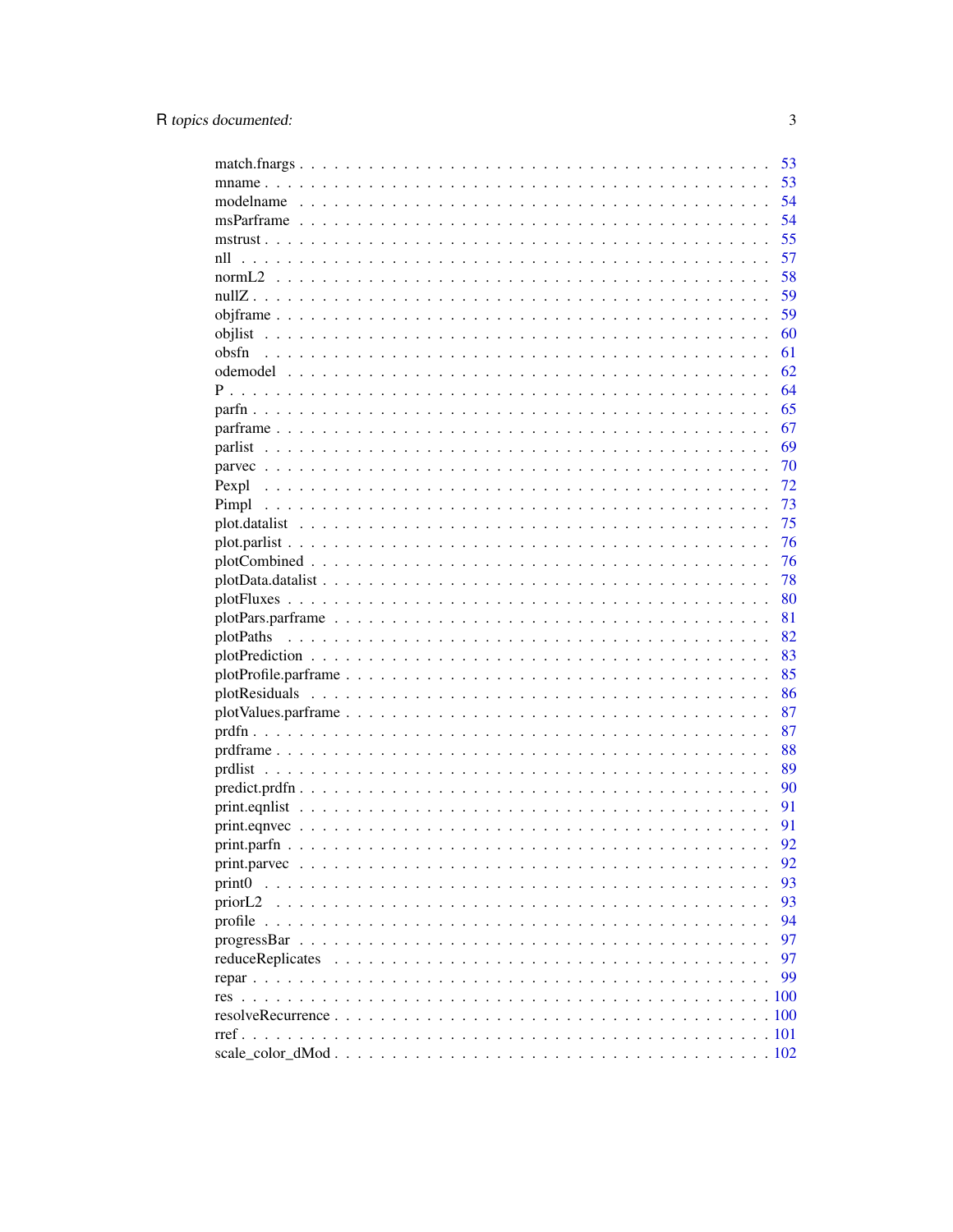<span id="page-3-0"></span>

| <br>-- | $\sim$<br>tn<br> |  |
|--------|------------------|--|
|        |                  |  |

| Index | 123 |
|-------|-----|

\*.fn *Concatenation of functions*

# Description

Used to concatenate observation functions, prediction functions and parameter transformation functions.

# Usage

## S3 method for class 'fn' p1 \* p2

# Arguments

| p1 | function of class obsfn, prdfn, parfn or idfn |  |  |
|----|-----------------------------------------------|--|--|
| p2 | function of class obsfn, prdfn, parfn or idfn |  |  |

# Value

Object of the same class as x1 and x2.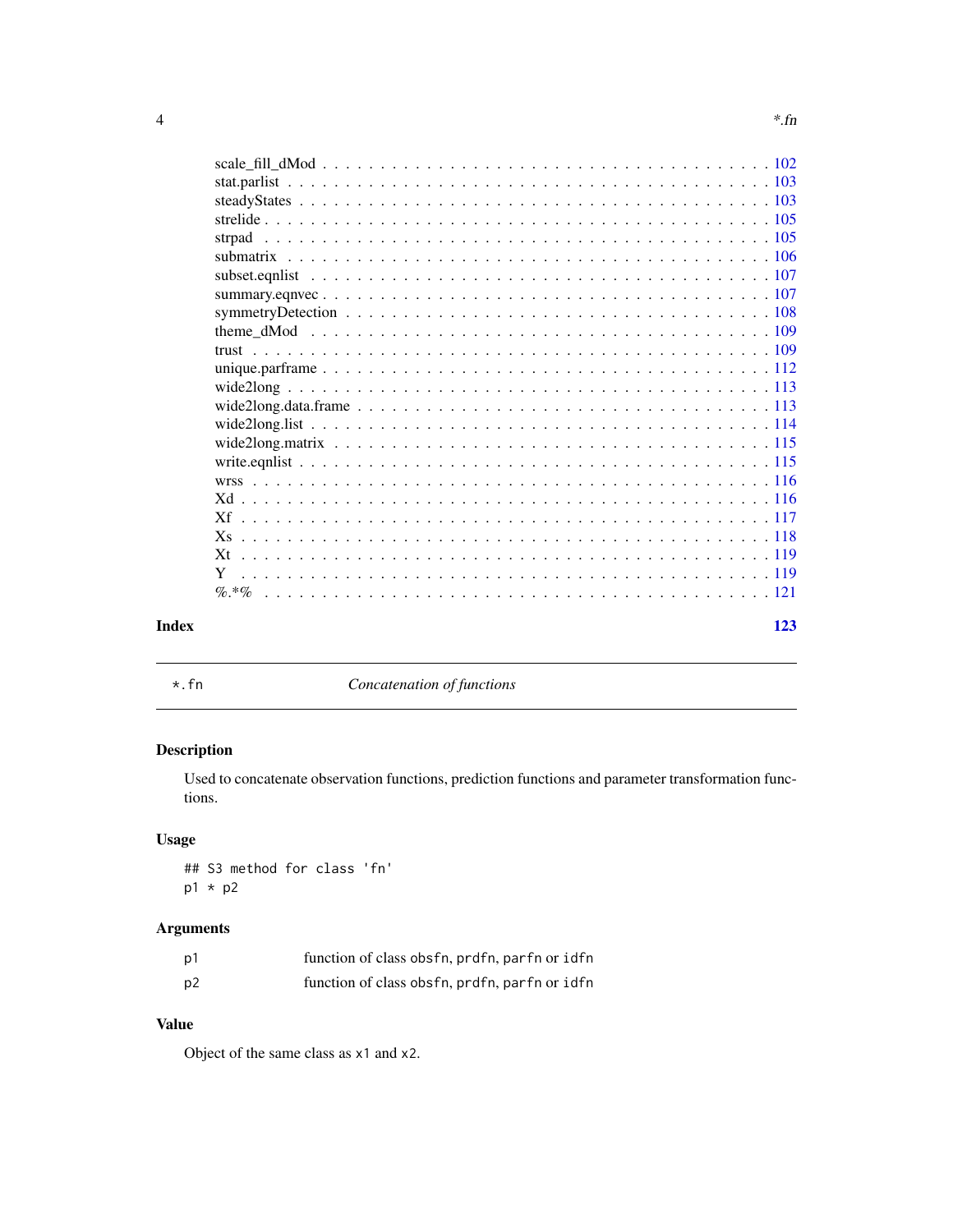#### <span id="page-4-0"></span>+.datalist 5

#### Examples

```
# Define a time grid on which to make a prediction by peace-wise linear function.
# Then define a (generic) prediction function based on thid grid.
times <-0:5grid \leq data.frame(name = "A", time = times, row.names = paste0("p", times))
x <- Xd(grid)
# Define an observable and an observation function
observables <- eqnvec(Aobs = "s*A")
g \leftarrow Y(g = observables, f = NULL, states = "A", parameters = "s")# Collect parameters and define an overarching parameter transformation
# for two "experimental condtions".
dynpars <- attr(x, "parameters")
obspars <- attr(g, "parameters")
innerpars <- c(dynpars, obspars)
trafo <- structure(innerpars, names = innerpars)
trafo_C1 <- replaceSymbols(innerpars, paste(innerpars, "C1", sep = "_"), trafo)
trafo_C2 <- replaceSymbols(innerpars, paste(innerpars, "C2", sep = "_"), trafo)
p <- NULL
p \le -p + P(\text{traf}_0 = \text{traf}_0_0) condition = "C1")
p \leftarrow p + P(\text{trafo} = \text{trafo}_C2, \text{ condition} = "C2")# Collect outer (overarching) parameters and
# initialize with random values
outerpars <- attr(p, "parameters")
pars <- structure(runif(length(outerpars), 0, 1), names = outerpars)
# Predict internal/unobserved states
out1 <- (x*p)(times, pars)
plot(out1)
# Predict observed states in addition to unobserved
out2 <- (g*x*p)(times, pars)
plot(out2)
```
+.datalist *Direct sum of datasets*

# <span id="page-4-1"></span>Description

Used to merge datasets with overlapping conditions.

#### Usage

```
## S3 method for class 'datalist'
data1 + data2
```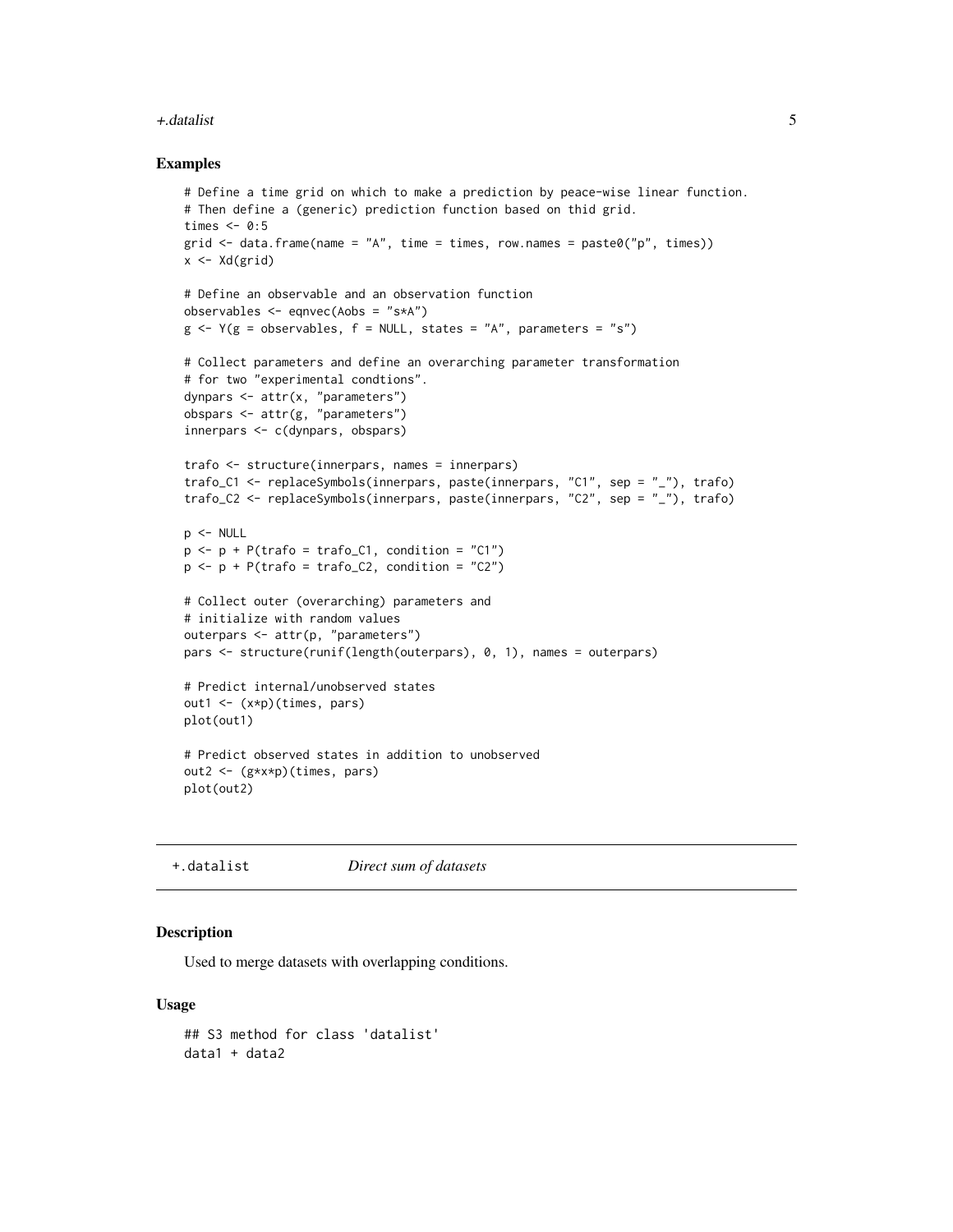6 +.datalist

#### Arguments

| data1 | dataset of class datalist |
|-------|---------------------------|
| data2 | dataset of class datalist |

# Details

Each data list contains data frames for a number of conditions. The direct sum of datalist is meant as merging the two data lists and returning the overarching datalist.

# Value

Object of class datalist for the union of conditions.

```
# Start with two data frames
mydata1 <- data.frame(
 name = "A",
 time = 0:1,
 value = 1:2,
 sigma = .1,
 compound = c("DEM", "APAP"),
  dose = "0.1"\lambdamydata2 <- data.frame(
 name = "A",time = 0:1,
 value = 3:4,
 sigma = .1,
 compound = c("APAP", "DCF"),
 dose = "0.1")
# Create datalists from dataframes
data1 <- as.datalist(mydata1, split.by = c("compound", "dose"))
data2 <- as.datalist(mydata2, split.by = c("compound", "dose"))
# Direct sum of datalists
data <- data1 + data2
 print(data)
# Check the condition.grid (if available)
 condition.grid <- attr(data, "condition.grid")
 print(condition.grid)
```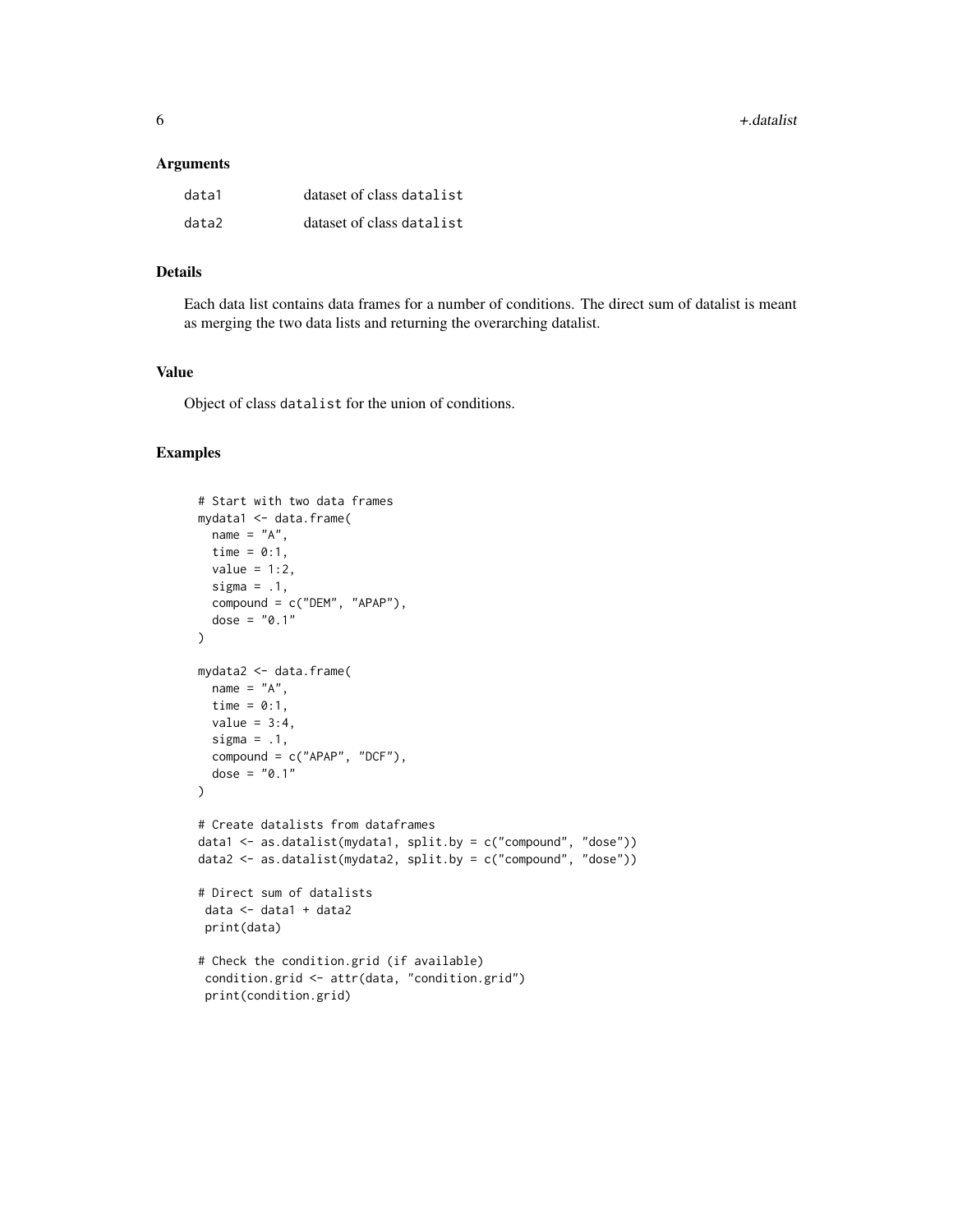#### <span id="page-6-0"></span>Description

Used to add prediction function, parameter transformation functions or observation functions.

#### Usage

## S3 method for class 'fn'  $x1 + x2$ 

# Arguments

| x1 | function of class obsfn, prdfn or parfn |
|----|-----------------------------------------|
| x2 | function of class obsfn, prdfn or parfn |

# Details

Each prediction function is associated to a number of conditions. Adding functions means merging or overwriting the set of conditions.

#### Value

Object of the same class as x1 and x2 which returns results for the union of conditions.

#### See Also

# [P,](#page-63-1) [Y,](#page-118-1) [Xs](#page-117-1)

```
# Define a time grid on which to make a prediction by peace-wise linear function.
# Then define a (generic) prediction function based on thid grid.
times <-0:5grid \le data.frame(name = "A", time = times, row.names = paste0("p", times))
x \leftarrow \text{Xd}(\text{grid})# Define an observable and an observation function
observables <- eqnvec(Aobs = "s*A")
g \leftarrow Y(g = \text{observals} \mid f = \text{NULL}, \text{states} = "A", \text{parameters} = "s")# Collect parameters and define an overarching parameter transformation
# for two "experimental condtions".
dynpars <- attr(x, "parameters")
obspars <- attr(g, "parameters")
innerpars <- c(dynpars, obspars)
trafo <- structure(innerpars, names = innerpars)
```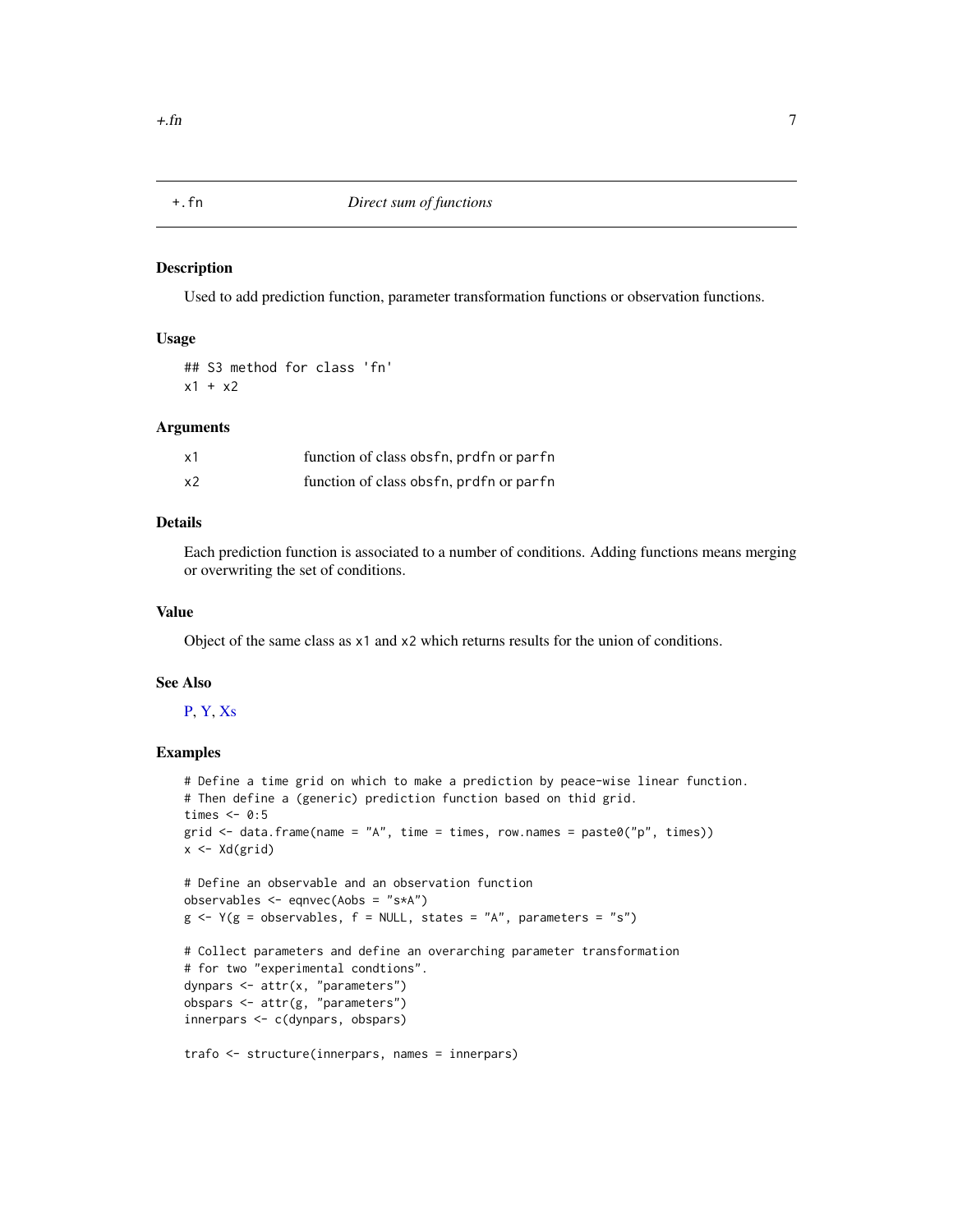#### <span id="page-7-0"></span>8 +.objfn

```
trafo_C1 <- replaceSymbols(innerpars, paste(innerpars, "C1", sep = "_"), trafo)
trafo_C2 <- replaceSymbols(innerpars, paste(innerpars, "C2", sep = "_"), trafo)
p <- NULL
p \leftarrow p + P(\text{traf}_0 = \text{traf}_0_C1, \text{ condition} = "C1")p \leftarrow p + P(\text{traf } o = \text{traf } o_2), condition = "C2")
# Collect outer (overarching) parameters and
# initialize with random values
outerpars <- attr(p, "parameters")
pars <- structure(runif(length(outerpars), 0, 1), names = outerpars)
# Predict internal/unobserved states
out1 <- (x*p)(times, pars)
plot(out1)
# Predict observed states in addition to unobserved
out2 <- (g*x*p)(times, pars)
plot(out2)
```
#### +.objfn *Direct sum of objective functions*

#### Description

Direct sum of objective functions

# Usage

## S3 method for class 'objfn'  $x1 + x2$ 

#### Arguments

| x1 | function of class objet |  |
|----|-------------------------|--|
| x2 | function of class objet |  |

#### Details

The objective functions are evaluated and their results as added. Sometimes, the evaluation of an objective function depends on results that have been computed internally in a preceding objective function. Therefore, environments are forwarded and all evaluations take place in the same environment. The first objective function in a sum of functions generates a new environment.

# Value

Object of class objfn.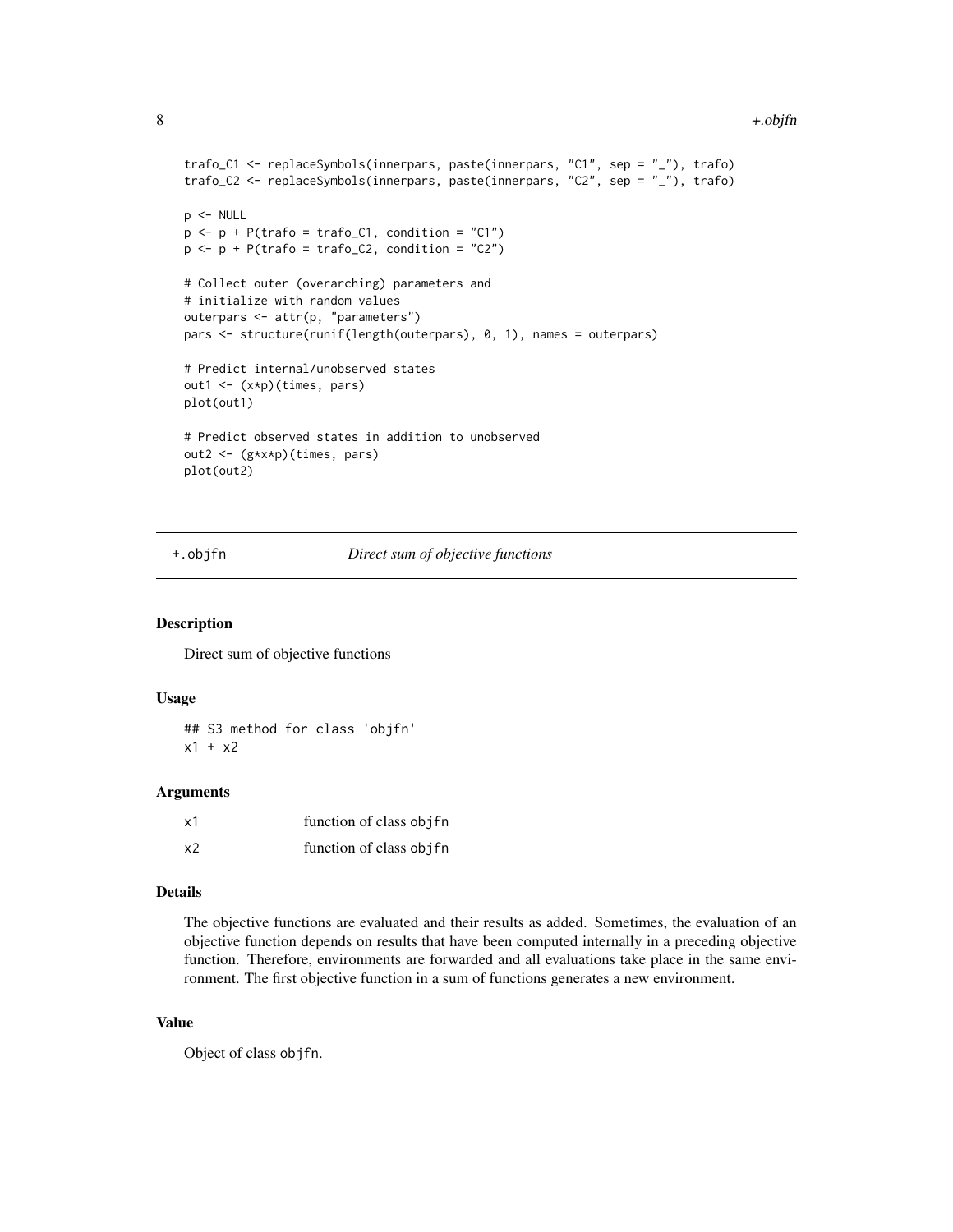#### <span id="page-8-0"></span>+.objlist 9

# See Also

[normL2,](#page-57-1) [constraintL2,](#page-22-1) [priorL2,](#page-92-1) [datapointL2](#page-28-1)

# Examples

```
## Generate three objective functions
prior \le structure(rep(0, 5), names = letters[1:5])
obj1 <- constraintL2(mu = prior, attr.name = "center")
obj2 <- constraintL2(mu = prior + 1, attr.name = "right")
obj3 <- constraintL2(mu = prior - 1, attr.name = "left")
## Evaluate first objective function on a random vector
pouter <- prior + rnorm(length(prior))
print(obj1(pouter))
## Split into fixed and non-fixed part
fixed <- pouter[4:5]
pouter <- pouter[1:3]
print(obj1(pouter, fixed = fixed))
## Visualize the result by a parameter profile
myfit <- trust(obj1, pouter, rinit = 1, rmax = 10, fixed = fixed)
myprof <- profile(obj1, myfit$argument, "a", fixed = fixed)
plotProfile(myprof)
## Create new objective function by adding the single ones,
## then evalue the random vector again
pouter <- prior + rnorm(length(prior))
obj <- obj1 + obj2 + obj3
print(obj(pouter))
```
# +.objlist *Add two lists element by element*

#### Description

Add two lists element by element

#### Usage

## S3 method for class 'objlist' out1 + out2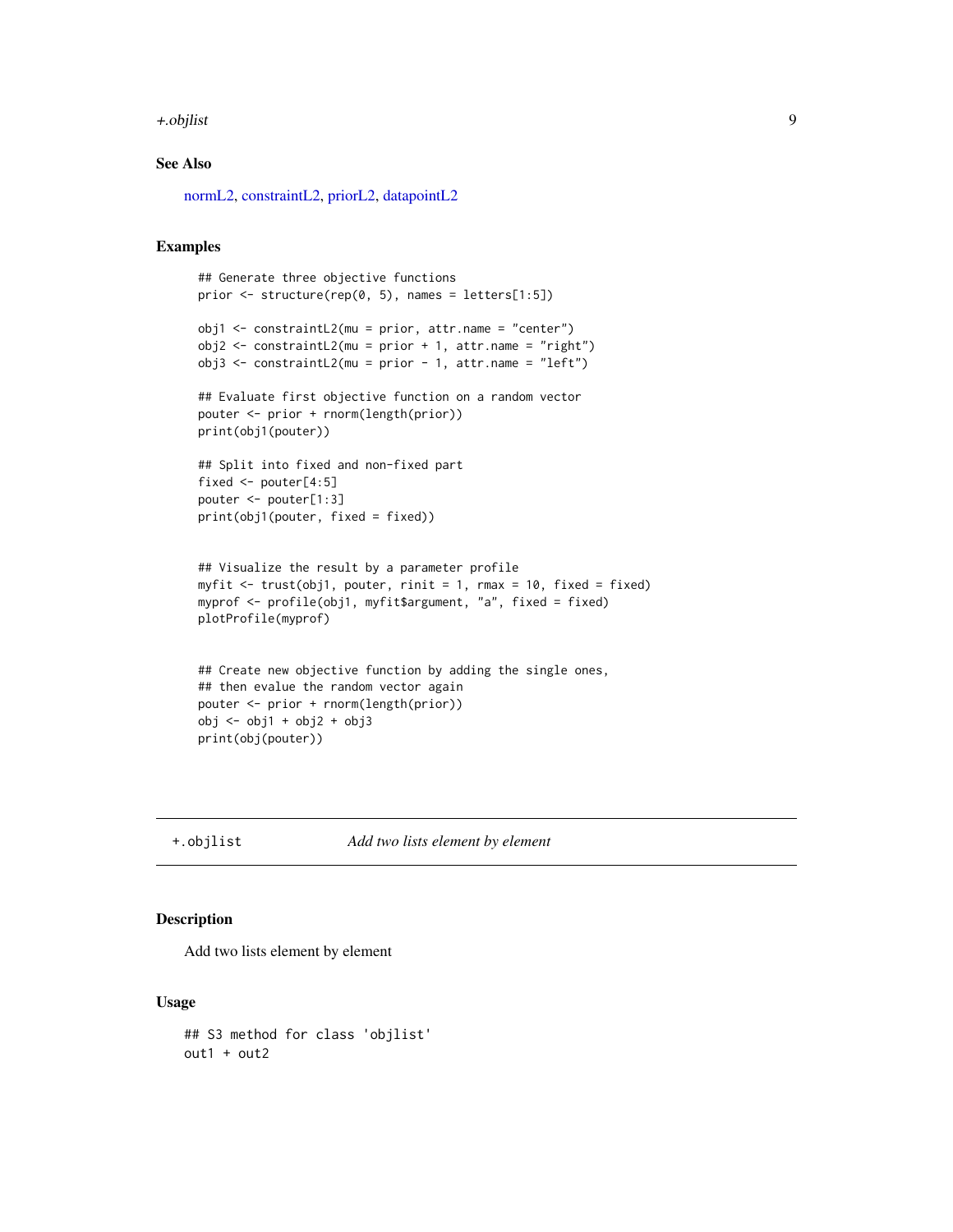<span id="page-9-0"></span>10 addReaction and the control of the control of the control of the control of the control of the control of the control of the control of the control of the control of the control of the control of the control of the cont

# Arguments

| out 1 | List of numerics or matrices                                                           |
|-------|----------------------------------------------------------------------------------------|
| out2  | List with the same structure as out t (there will be no warning when mismatch-<br>ing) |

# Details

If out1 has names, out2 is assumed to share these names. Each element of the list out1 is inspected. If it has a names attributed, it is used to do a matching between out1 and out2. The same holds for the attributed dimnames. In all other cases, the "+" operator is applied the corresponding elements of out1 and out2 as they are.

# Value

List of length of out1.

addReaction *Add reaction to reaction table*

# Description

Add reaction to reaction table

# Usage

```
addReaction(eqnlist, from, to, rate, description = names(rate))
```
# Arguments

| eqnlist     | equation list, see equation                                                                                 |
|-------------|-------------------------------------------------------------------------------------------------------------|
| from        | character with the left hand side of the reaction, e.g. $"2*A + B"$                                         |
| to          | character with the right hand side of the reaction, e.g. $\mathrm{C} + 2\mathrm{D}$ "                       |
| rate        | character. The rate associated with the reaction. The name is employed as a<br>description of the reaction. |
| description | Optional description instead of names (rate).                                                               |

# Value

An object of class [eqnlist.](#page-33-1)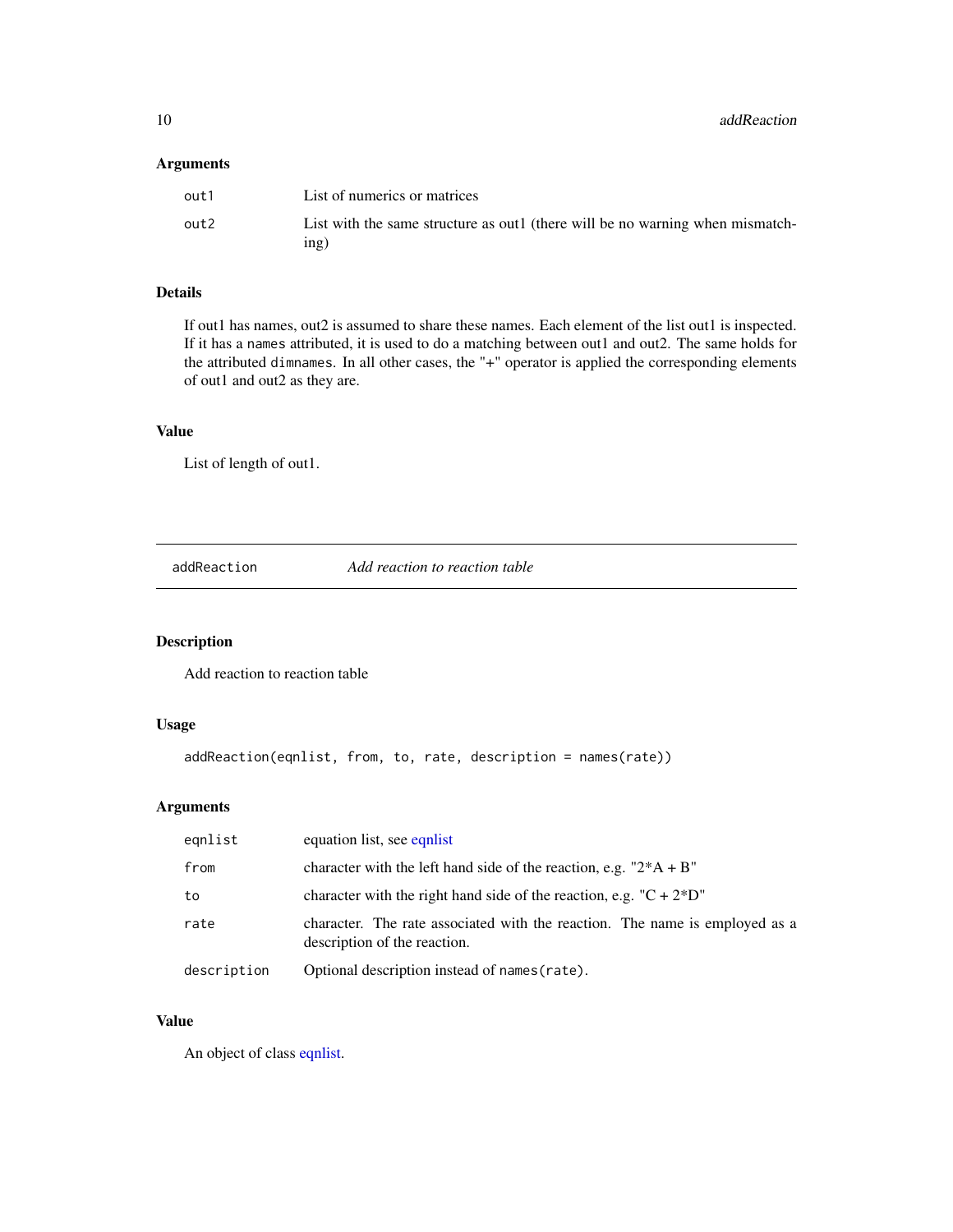#### addReaction 11

```
f \leftarrow \text{equlist}()f <- addReaction(f, "2*A+B", "C + 2*D", "k1*B*A^2")
f \leq addReaction(f, "C + A", "B + A", "k2*C*A")
  # Write your example here. You can also add more Start..End blocks if needed.
  # Please mask all output such as print() with the special tag
  #
  # such that the test is not littered. Statements guarded by are enabled
  # in the example file which is extracted from this test file. To extract the
  # example run
  # extractExamples()
  # on the R command line.
    ## Generate another equation list
    eq <- eqnlist()
    eq <- addReaction(eq, "A", "pA", "act_A * A * stimulus", "Phosphorylation of A")
    eq <- addReaction(eq, "pA", "A", "deact_A * pA", "Deposphorylation of pA")
   eq <- addReaction(eq, "2*pA", "pA_pA", "form_complex_pA * pA^2", "Complex formation of pA")
    eq <- addReaction(eq, "B", "pB", "act_B * B * pA_pA", "Phosphorylation of B")
    eq <- addReaction(eq, "pB", "B", "deact_B * pB", "Deposphorylation of pB")
    ## Extract data.frame of reactions
    reactions <- getReactions(eq)
    print(reactions)
    ## Get conserved quantities
    cq <- conservedQuantities(eq$smatrix)
    print(cq)
    ## Get fluxes
    fluxes <- getFluxes(eq)
    print(fluxes)
    ## Subsetting of equation list
    subeq1 <- subset(eq, "pB" %in% Product)
     print(subeq1)
    subeq2 <- subset(eq, grepl("not_available", Description))
    print(subeq2)
    ## Time derivatives of observables
    observables <- eqnvec(pA_obs = "s1*pA", tA_obs = "s2*(A + pA)")
    dobs <- dot(observables, eq)
    ## Combined equation vector for ODE and observables
    f \leftarrow c(as.eqnvec(eq), dobs)print(f)
```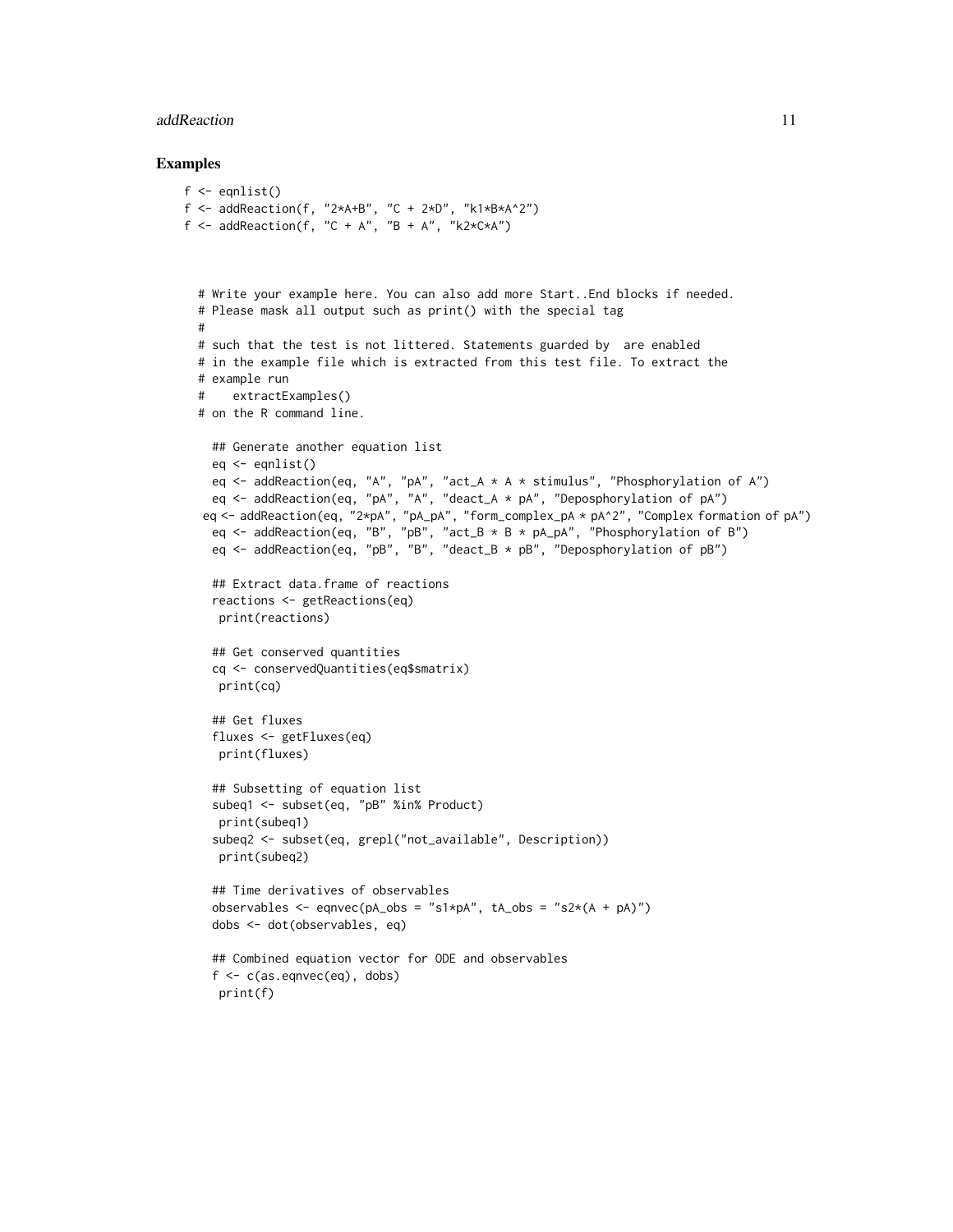<span id="page-11-0"></span>as.data.frame.datalist

*Coerce to a Data Frame*

# Description

Coerce to a Data Frame

# Usage

```
## S3 method for class 'datalist'
as.data.frame(x, ...)
## S3 method for class 'prdlist'
as.data.frame(x, ..., data = NULL, errfn = NULL)
```
# Arguments

| x                       | any R object                                               |
|-------------------------|------------------------------------------------------------|
| $\cdot$ $\cdot$ $\cdot$ | not used right now                                         |
| data                    | data list oject                                            |
| errfn                   | obsthese object, the error model function to predict sigma |

# Value

a data frame

as.data.frame.eqnlist *Coerce equation list into a data frame*

# Description

Coerce equation list into a data frame

# Usage

## S3 method for class 'eqnlist' as.data.frame(x, ...)

# Arguments

| x | object of class equist |
|---|------------------------|
| . | other arguments        |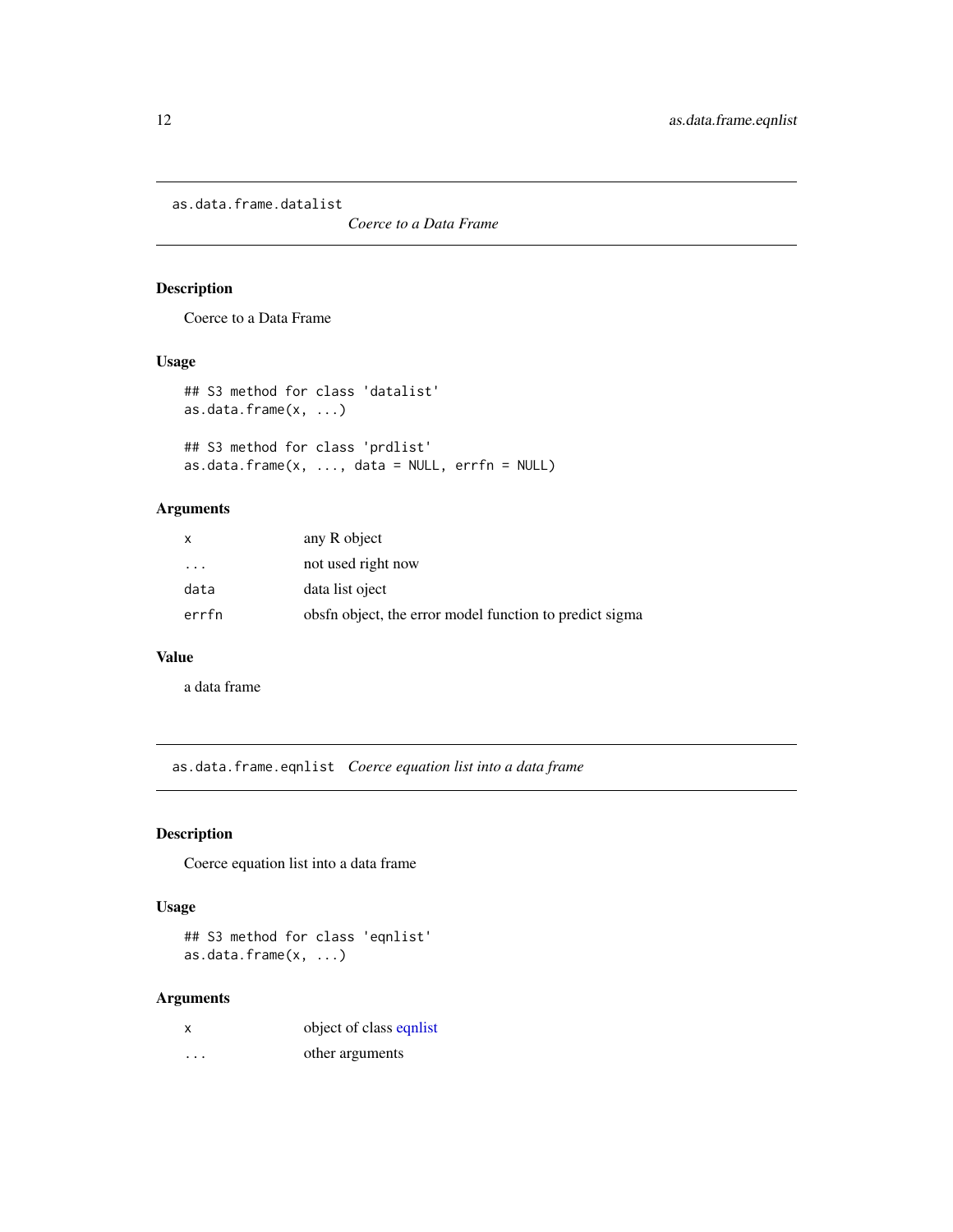#### <span id="page-12-0"></span>as.eqnvec 13

# Value

a data.frame with columns "Description" (character), "Rate" (character), and one column per ODE state with the state names. The state columns correspond to the stoichiometric matrix.

# as.eqnvec *Coerce to an equation vector*

# Description

An equation list stores an ODE in a list format. The function translates this list into the right-hand sides of the ODE.

#### Usage

```
as.eqnvec(x, \ldots)## S3 method for class 'character'
as. eqnvec(x = NULL, names = NULL, ...)
## S3 method for class 'eqnlist'
as.eqnvec(x, \ldots)
```
# Arguments

| X                       | object of class character or equist            |
|-------------------------|------------------------------------------------|
| $\cdot$ $\cdot$ $\cdot$ | arguments going to the corresponding methods   |
| names                   | character, the left-hand sides of the equation |

# Details

If x is of class eqnlist, [getFluxes](#page-43-1) is called and coerced into a vector of equations.

# Value

object of class [eqnvec.](#page-35-1)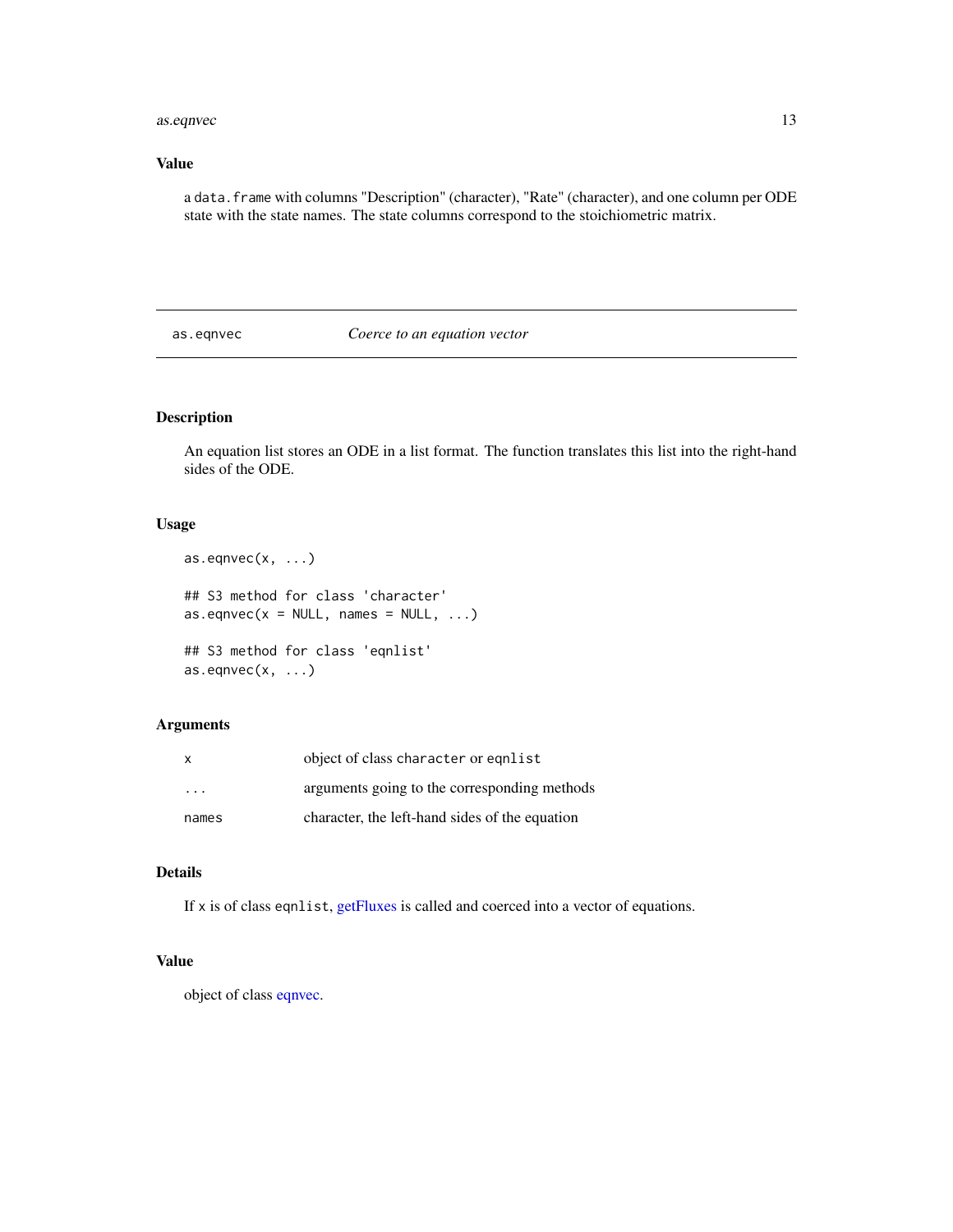<span id="page-13-0"></span>as.eventlist *Coerce to eventlist*

#### Description

Coerce to eventlist

# Usage

```
as.eventlist(x, ...)
## S3 method for class 'list'
as.eventlist(x, ...)
## S3 method for class 'data.frame'
as.eventlist(x, ...)
```
# Arguments

| X       | list. data.frame |
|---------|------------------|
| $\cdot$ | not used         |

as.objlist *Generate objective list from numeric vector*

# Description

Generate objective list from numeric vector

# Usage

as.objlist(p)

# Arguments

p Named numeric vector

# Value

list with entries value (0), gradient (rep(0, length(p))) and hessian (matrix(0, length(p), length(p))) of class obj.

# Examples

 $p \leftarrow c(A = 1, B = 2)$ as.objlist(p)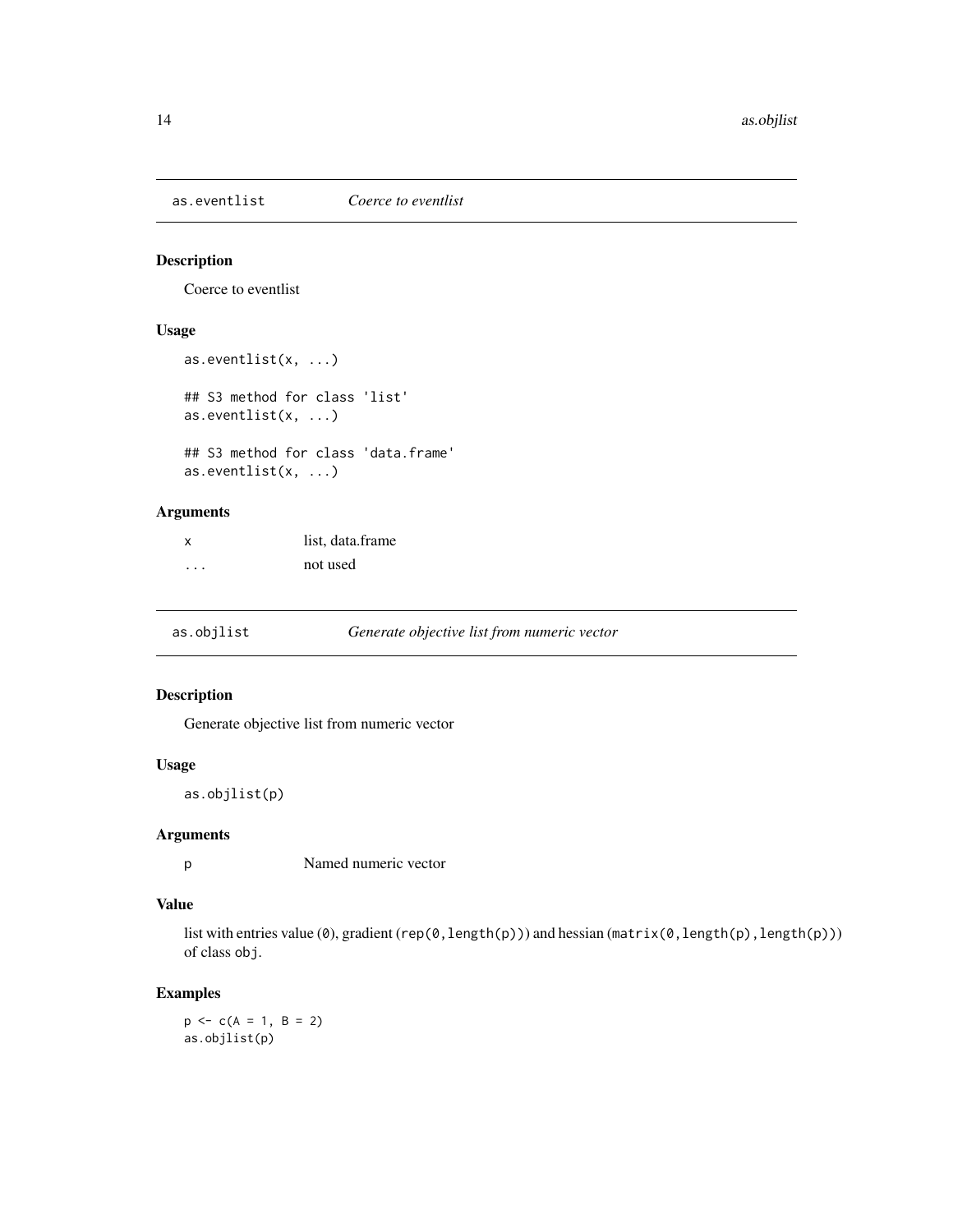<span id="page-14-0"></span>as.parframe.parlist *Coerce object to a parameter frame*

# <span id="page-14-1"></span>Description

Coerce object to a parameter frame

# Usage

```
## S3 method for class 'parlist'
as.parframe(x, sort.by = "value", \dots)
```

```
as.parframe(x, ...)
```
# Arguments

|                         | object to be coerced                                                                                       |
|-------------------------|------------------------------------------------------------------------------------------------------------|
| sort.by                 | character indicating by which colum the returned parameter frame should be<br>sorted. Defaults to "value". |
| $\cdot$ $\cdot$ $\cdot$ | other arguments                                                                                            |

#### Value

object of class [parframe.](#page-66-1)

```
## Generate a prediction function
regfn \leq c(y = "sin(a*time)")
g <- Y(regfn, parameters = "a")
x \le -Xt(condition = "C1")
## Generate data
data <- datalist(
 C1 = data-frame(name = "y",time = 1:5,
    value = sin(1:5) + rnorm(5, 0, .1),sigma = .1)
\mathcal{L}## Initialize parameters and time
pars \leq c(a = 1)times \leq seq(0, 5, .1)
plot((g*x)(times, pars), data)
```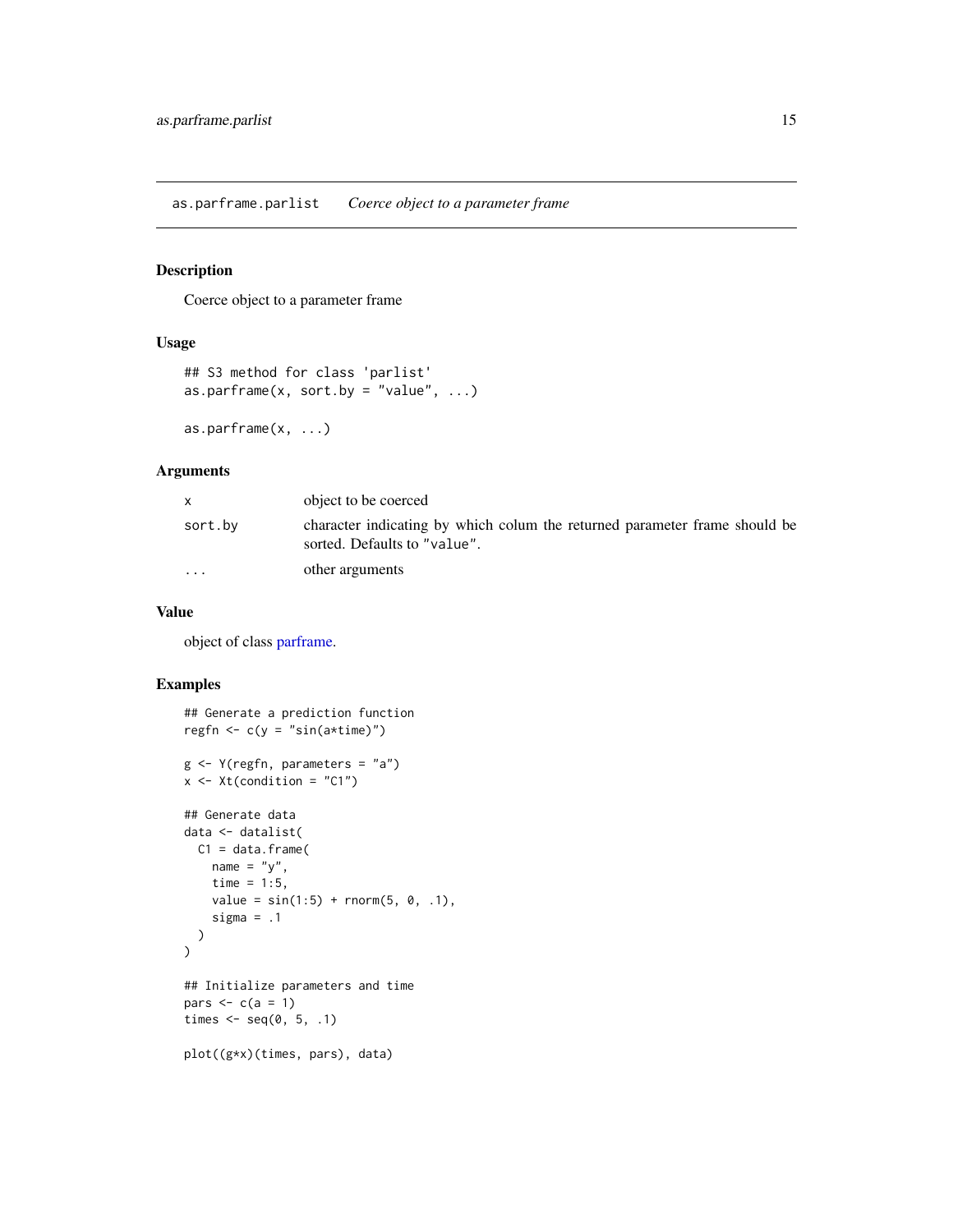```
## Do many fits from random positions and store them into parlist
out <- as.parlist(lapply(1:50, function(i) {
  trust(normL2(data, gxx), pars + rnorm(length(pars), 0, 1), rinit = 1, rmax = 10)
}))
summary(out)
## Reduce parlist to parframe
parframe <- as.parframe(out)
plotValues(parframe)
## Reduce parframe to best fit
bestfit <- as.parvec(parframe)
plot((g*x)(times, bestfit), data)
```
as.parvec.parframe *Select a parameter vector from a parameter frame.*

#### Description

Obtain a parameter vector from a parameter frame.

#### Usage

## S3 method for class 'parframe' as.parvec(x, index =  $1, ...$ )

#### Arguments

|                         | A parameter frame, e.g., the output of as . parframe.                   |
|-------------------------|-------------------------------------------------------------------------|
| index                   | Integer, the parameter vector with the index-th lowest objective value. |
| $\cdot$ $\cdot$ $\cdot$ | not used right now                                                      |

# Details

With this command, additional information included in the parameter frame as the objective value and the convergence state are removed and a parameter vector is returned. This parameter vector can be used to e.g., evaluate an objective function.

On selection, the parameters in the parameter frame are ordered such, that the parameter vector with the lowest objective value is at 'index' 1. Thus, the parameter vector with the 'index'-th lowest objective value is easily obtained.

# Value

The parameter vector with the 'index'-th lowest objective value.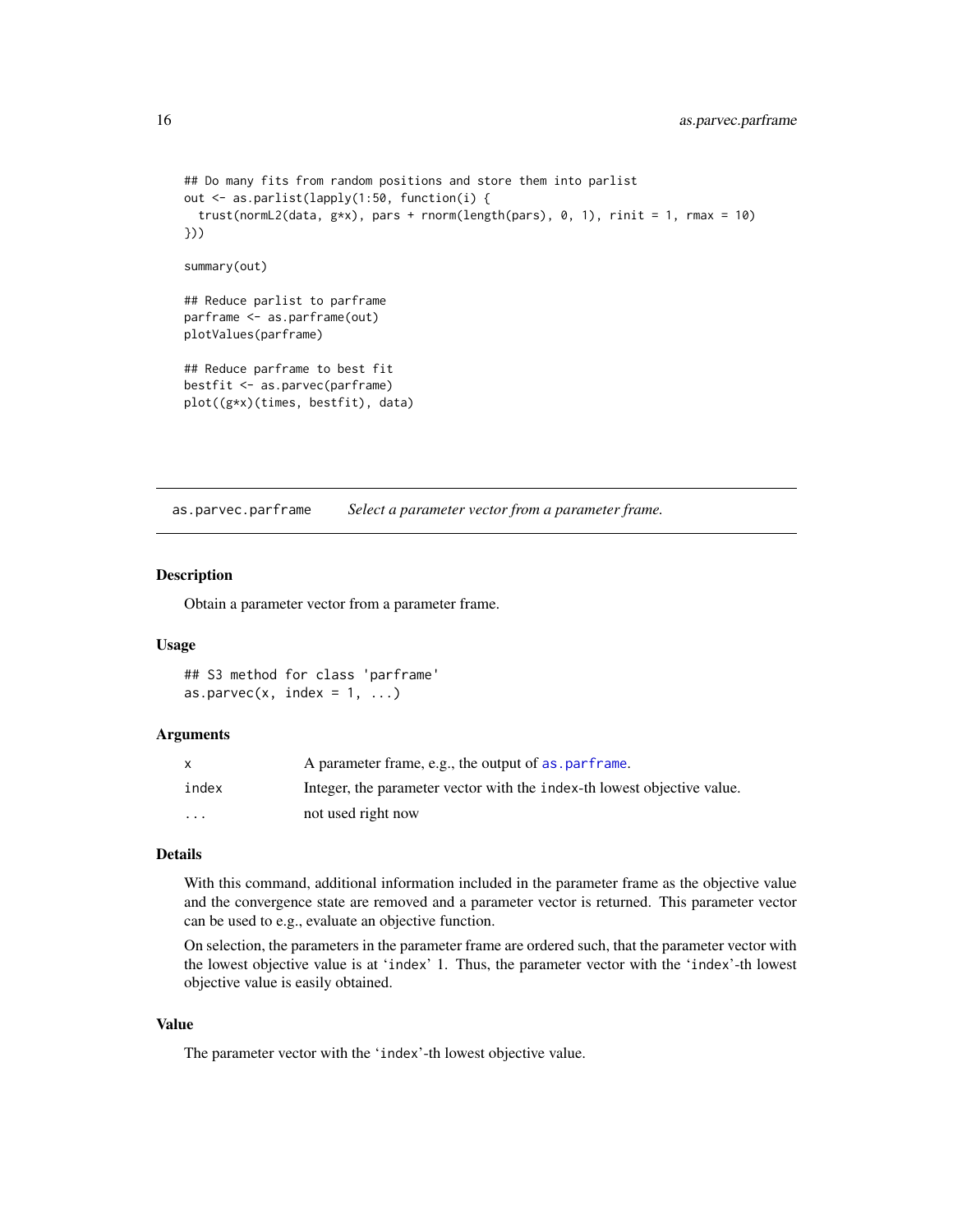#### <span id="page-16-0"></span>attrs and the contract of the contract of the contract of the contract of the contract of the contract of the contract of the contract of the contract of the contract of the contract of the contract of the contract of the

# Author(s)

Wolfgang Mader, <Wolfgang.Mader@fdm.uni-freiburg.de>

attrs *Select attributes.*

# Description

Select or discard attributes from an object.

# Usage

 $attrs(x, atr = NULL, keep = TRUE)$ 

# Arguments

| x.   | The object to work on                                                                                                                          |
|------|------------------------------------------------------------------------------------------------------------------------------------------------|
| atr  | An optional list of attributes which are either kept or removed. This parameter<br>defaults to dim, dimnames, names, col.names, and row.names. |
| keep | For keep = TRUE, atr is a positive list on attributes which are kept, for keep =<br>FALSE, 'atr' are removed.                                  |

#### Value

x with selected attributes.

#### Author(s)

Wolfgang Mader, <Wolfgang.Mader@fdm.uni-freiburg.de> Mirjam Fehling-Kaschek, <mirjam.fehling@physik.uni-freiburg.de>

blockdiagSymb *Embed two matrices into one blockdiagonal matrix*

# Description

Embed two matrices into one blockdiagonal matrix

# Usage

blockdiagSymb(M, N)

# Arguments

| M | matrix of type character |
|---|--------------------------|
| N | matrix of type character |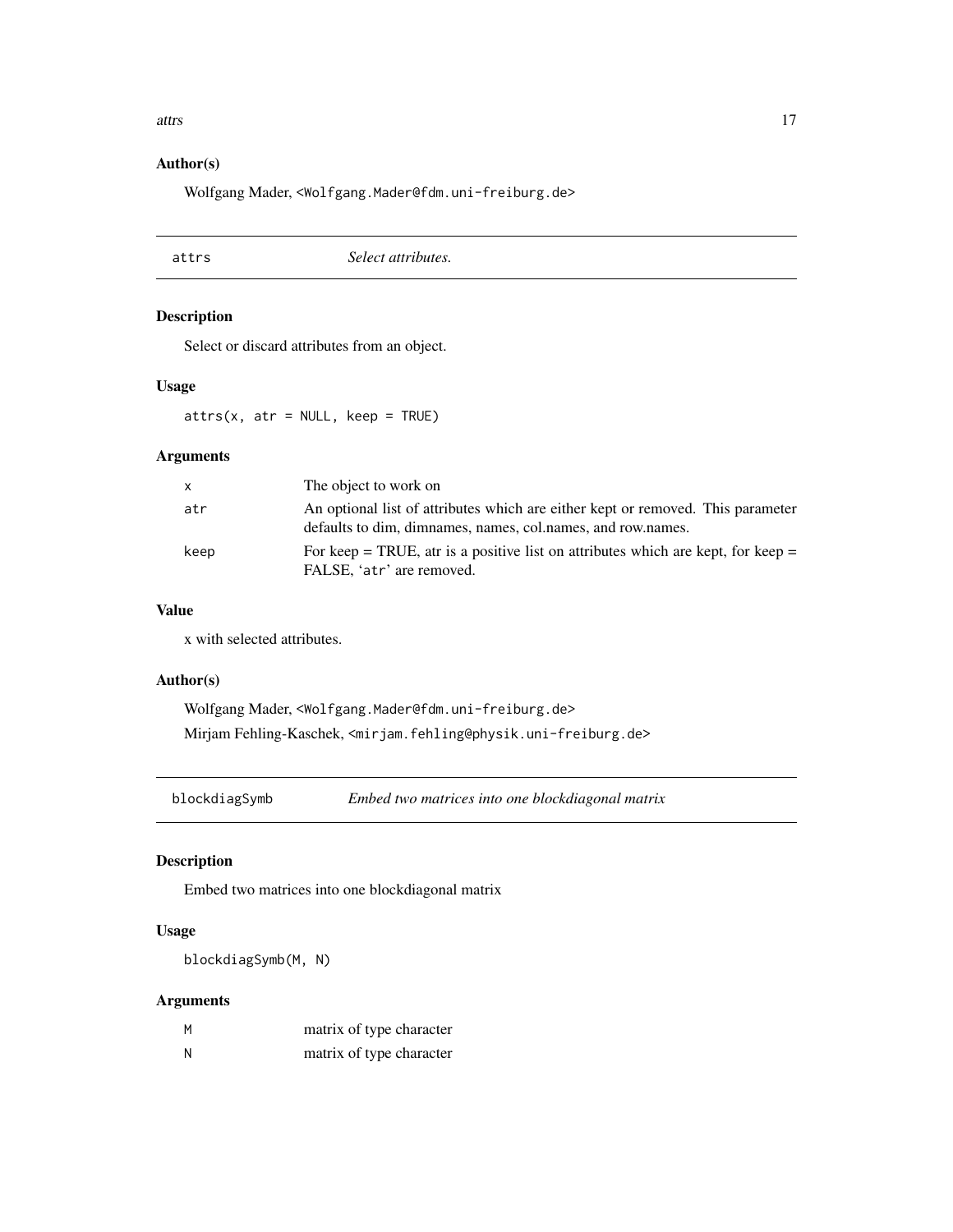#### Value

Matrix of type character containing M and N as upper left and lower right block

#### Examples

```
M <- matrix(1:9, 3, 3, dimnames = list(letters[1:3], letters[1:3]))
N \leq - matrix(1:4, 2, 2, dimnames = list(LETTERS[1:2], LETTERS[1:2]))
blockdiagSymb(M, N)
```
combine *Combine several data.frames by rowbind*

#### Description

Combine several data.frames by rowbind

#### Usage

combine(...)

#### Arguments

... data.frames or matrices with not necessarily overlapping colnames

#### Details

This function is useful when separating models into independent csv model files, e.g.~a receptor model and several downstream pathways. Then, the models can be recombined into one model by combine().

# Value

A data.frame

```
data1 <- data.frame(Description = "reaction 1", Rate = "k1*A", A = -1, B = 1)
data2 <- data.frame(Description = "reaction 2", Rate = "k2*B", B = -1, C = 1)
combine(data1, data2)
```
<span id="page-17-0"></span>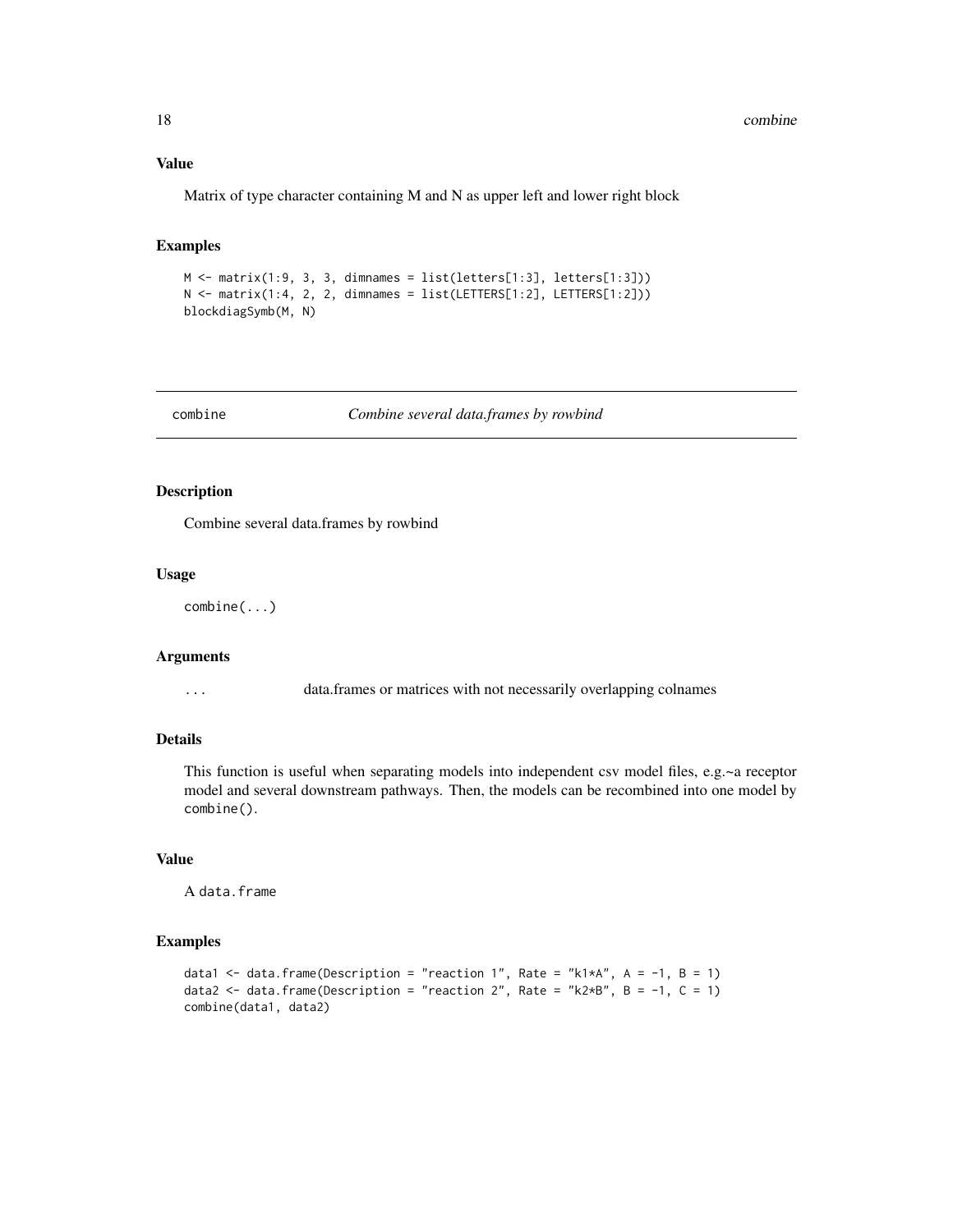<span id="page-18-0"></span>

#### Description

Works eigher on a list or on two arguments. In case of a list, comparison is done with respect to a reference entry. Besides the objects themselves also some of their attributes are compared, i.e. "equations", "parameters" and "events" and "forcings".

# Usage

```
compare(vec1, ...)
## S3 method for class 'list'
compare(vec1, vec2 = NULL, reference = 1, ...)## S3 method for class 'character'
compare(vec1, vec2 = NULL, ...)## S3 method for class 'eqnvec'
compare(vec1, vec2 = NULL, ...)## S3 method for class 'data.frame'
compare(vec1, vec2 = NULL, ...)
```
#### Arguments

| vec1      | object of class equivec, character or data, frame. Alternatively, a list of such<br>objects. |
|-----------|----------------------------------------------------------------------------------------------|
| $\cdots$  | arguments going to the corresponding methods                                                 |
| vec2      | same as yec1. Not used if yec1 is a list.                                                    |
| reference | numeric of length one, the reference entry.                                                  |

# Value

data. frame or list of data.frames with the differences.

```
## Compare equation vectors
eq1 <- eqnvec(a = "-k1*a + k2*b", b = "k2*a - k2*b")
eq2 <- eqnvec(a = "-k1*a", b = "k2*a - k2*b", c = "k2*b")
compare(eq1, eq2)
## Compare character vectors
c1 < -c("a", "b")c2 < -c("b", "c")
```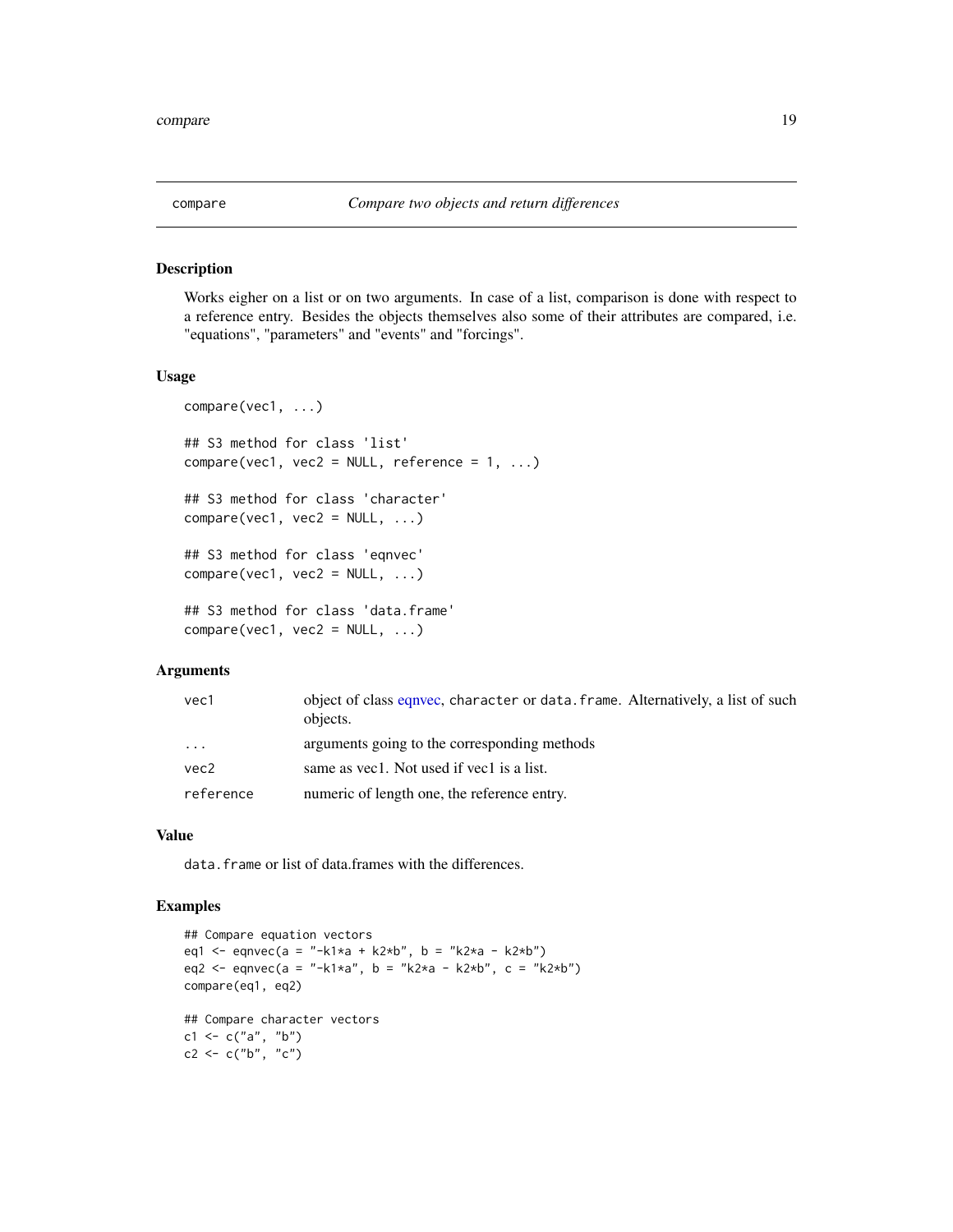#### <span id="page-19-0"></span>20 compile to the compile of the compile of the compile of the compile of the compile of the compile of the compile of the compile of the compile of the compile of the compile of the compile of the compile of the compile o

```
compare(c1, c2)
## Compare data.frames
d1 \le data.frame(var = "a", time = 1, value = 1:3, method = "replace")
d2 \le - data.frame(var = "a", time = 1, value = 2:4, method = "replace")
compare(d1, d2)
## Compare structures like prediction functions
fn1 \le function(x) x^2attr(fn1, "equations") <- eq1
attr(fn1, "parameters") <- c1
attr(fn1, "events") <- d1
fn2 \le function(x) x^3attr(fn2, "equations") <- eq2
attr(fn2, "parameters") <- c2
attr(fn2, "events") <- d2
mylist \leftarrow list(f1 = fn1, f2 = fn2)
compare(mylist)
```
compile *Compile one or more prdfn, obsfn or parfn objects*

# Description

Compile one or more prdfn, obsfn or parfn objects

#### Usage

```
compile(\ldots, output = NULL, args = NULL, cores = 1, verbose = F)
```
# Arguments

| $\cdots$ | Objects of class parfn, obsfn or prdfn                                                                                                                |
|----------|-------------------------------------------------------------------------------------------------------------------------------------------------------|
| output   | Optional character of the file to be produced. If several objects were passed, the<br>different C files are all compiled into one shared object file. |
| args     | Additional arguments for the R CMD SHLIB call, e.g. -leinspline.                                                                                      |
| cores    | Number of cores used for compilation when several files are compiled.                                                                                 |
| verbose  | Print compiler output to R command line.                                                                                                              |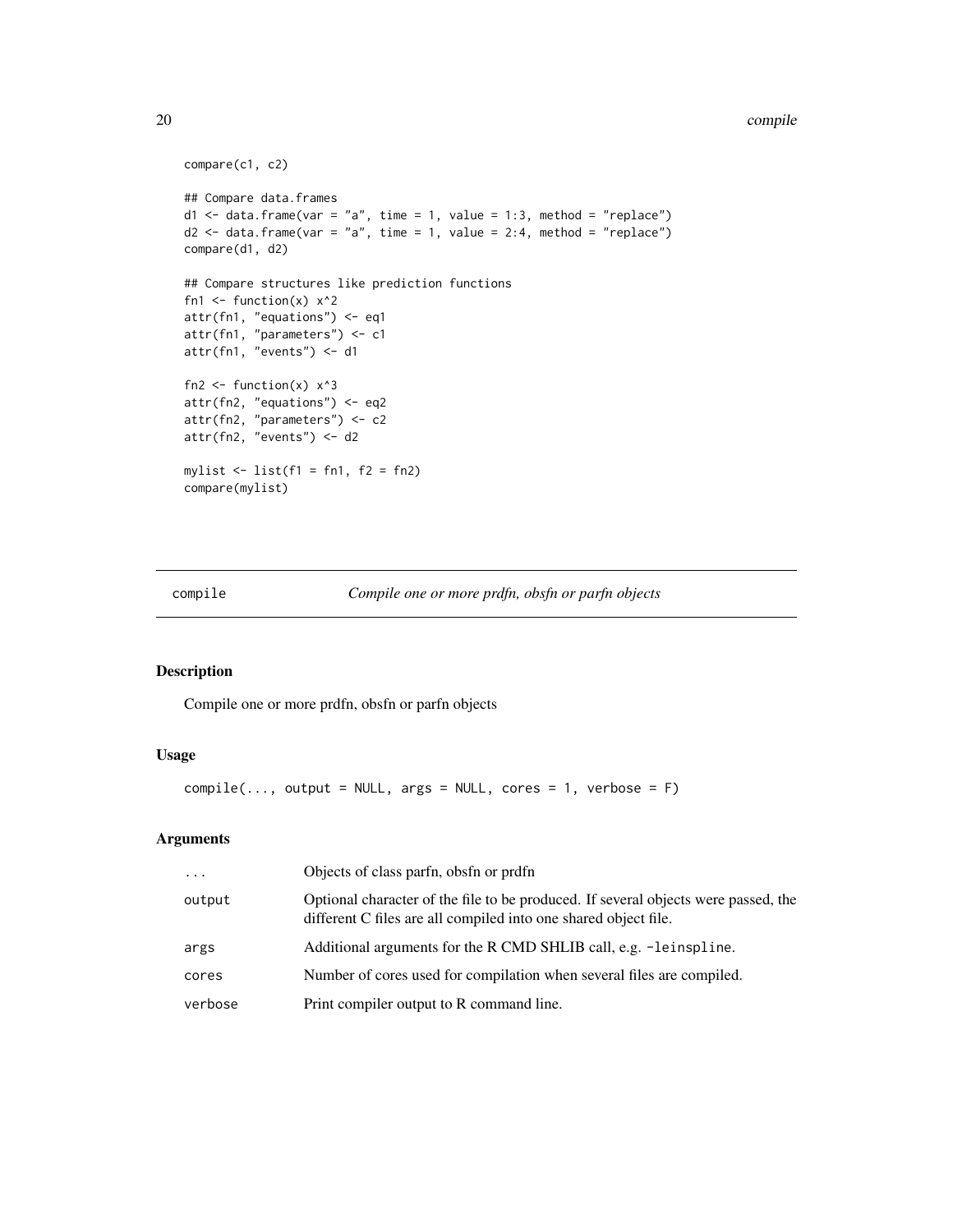<span id="page-20-0"></span>confint.parframe *Profile uncertainty extraction*

# Description

extract parameter uncertainties from profiles

#### Usage

```
## S3 method for class 'parframe'
confint(object, parm = NULL, level = 0.95, ..., val-column = "data")
```
# Arguments

| object     | object of class parframe, returned from profile function.                                                                                                                     |
|------------|-------------------------------------------------------------------------------------------------------------------------------------------------------------------------------|
| parm       | a specification of which parameters are to be given confidence intervals, either<br>a vector of numbers or a vector of names. If missing, all parameters are consid-<br>ered. |
| level      | the confidence level required.                                                                                                                                                |
| $\cdots$   | not used right now.                                                                                                                                                           |
| val.column | the value column used in the parframe, usually 'data'.                                                                                                                        |
|            |                                                                                                                                                                               |

| conservedOuantities | Determine conserved quantites by finding the kernel of the stoichio- |
|---------------------|----------------------------------------------------------------------|
|                     | <i>metric matrix</i>                                                 |

# Description

Determine conserved quantites by finding the kernel of the stoichiometric matrix

# Usage

```
conservedQuantities(S)
```
#### Arguments

S Stoichiometric matrix

# Value

Data frame with conserved quantities carrying an attribute with the number of conserved quantities.

# Author(s)

Malenke Mader, <Malenka.Mader@fdm.uni-freiburg.de>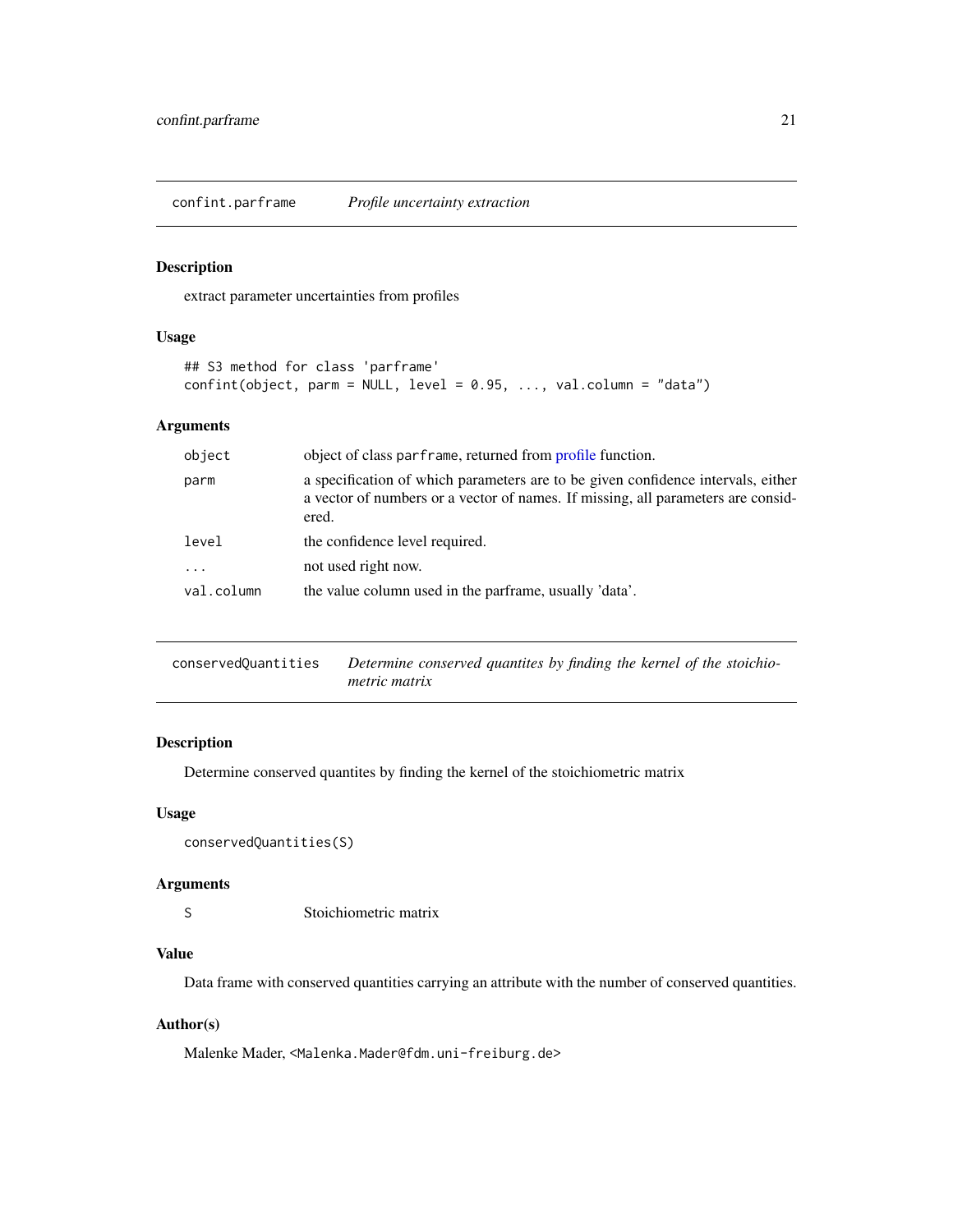```
# Write your example here. You can also add more Start..End blocks if needed.
# Please mask all output such as print() with the special tag
#
# such that the test is not littered. Statements guarded by are enabled
# in the example file which is extracted from this test file. To extract the
# example run
# extractExamples()
# on the R command line.
  ## Generate another equation list
  eq <- eqnlist()
  eq <- addReaction(eq, "A", "pA", "act_A * A * stimulus", "Phosphorylation of A")
  eq <- addReaction(eq, "pA", "A", "deact_A * pA", "Deposphorylation of pA")
 eq <- addReaction(eq, "2*pA", "pA_pA", "form_complex_pA * pA^2", "Complex formation of pA")
  eq <- addReaction(eq, "B", "pB", "act_B * B * pA_pA", "Phosphorylation of B")
  eq <- addReaction(eq, "pB", "B", "deact_B * pB", "Deposphorylation of pB")
  ## Extract data.frame of reactions
  reactions <- getReactions(eq)
  print(reactions)
  ## Get conserved quantities
  cq <- conservedQuantities(eq$smatrix)
  print(cq)
  ## Get fluxes
  fluxes <- getFluxes(eq)
  print(fluxes)
  ## Subsetting of equation list
  subeq1 <- subset(eq, "pB" %in% Product)
   print(subeq1)
  subeq2 <- subset(eq, grepl("not_available", Description))
   print(subeq2)
  ## Time derivatives of observables
  observables <- eqnvec(pA_obs = "s1*pA", tA_obs = "s2*(A + pA)")
  dobs <- dot(observables, eq)
  ## Combined equation vector for ODE and observables
  f \leftarrow c(as.eqnvec(eq), dobs)print(f)
```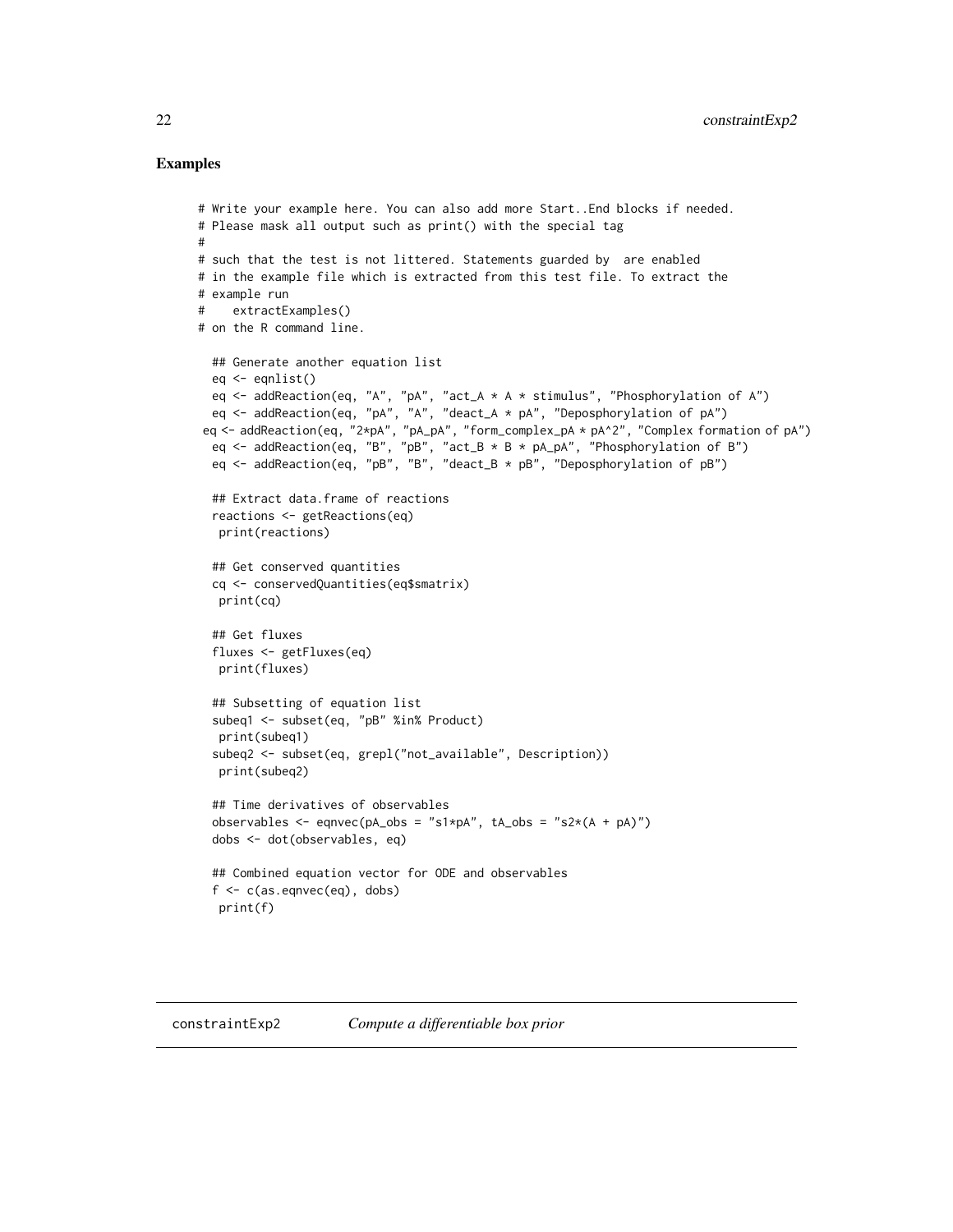# <span id="page-22-0"></span>constraint L2 23

# Description

Compute a differentiable box prior

#### Usage

```
constraintExp2(p, mu, sigma = 1, k = 0.05, fixed = NULL)
```
# Arguments

| p     | Named numeric, the parameter value                                                                                                                                                     |
|-------|----------------------------------------------------------------------------------------------------------------------------------------------------------------------------------------|
| mu    | Named numeric, the prior values, means of boxes                                                                                                                                        |
| sigma | Named numeric, half box width                                                                                                                                                          |
| k     | Named numeric, shape of box; if 0 a quadratic prior is obtained, the higher k<br>the more box shape, gradient at border of the box (-sigma, sigma) is equal to<br>sigma <sup>*</sup> k |
| fixed | Named numeric with fixed parameter values (contribute to the prior value but<br>not to gradient and Hessian)                                                                           |

# Value

list with entries: value (numeric, the weighted residual sum of squares), gradient (numeric, gradient) and hessian (matrix of type numeric). Object of class objlist.

<span id="page-22-1"></span>

| constraintL2 | Soft L2 constraint on parameters |
|--------------|----------------------------------|
|--------------|----------------------------------|

# Description

Soft L2 constraint on parameters

# Usage

```
constraintL2(mu, sigma = 1, attr.name = "prior", condition = NULL)
```
# Arguments

| mu        | named numeric, the prior values                                                                                   |
|-----------|-------------------------------------------------------------------------------------------------------------------|
| sigma     | named numeric of length of mu or numeric of length one or character of length<br>of mu or character of length one |
| attr.name | character. The constraint value is additionally returned in an attributed with this<br>name                       |
| condition | character, the condition for which the constraint should apply. If NULL, applies<br>to any condition.             |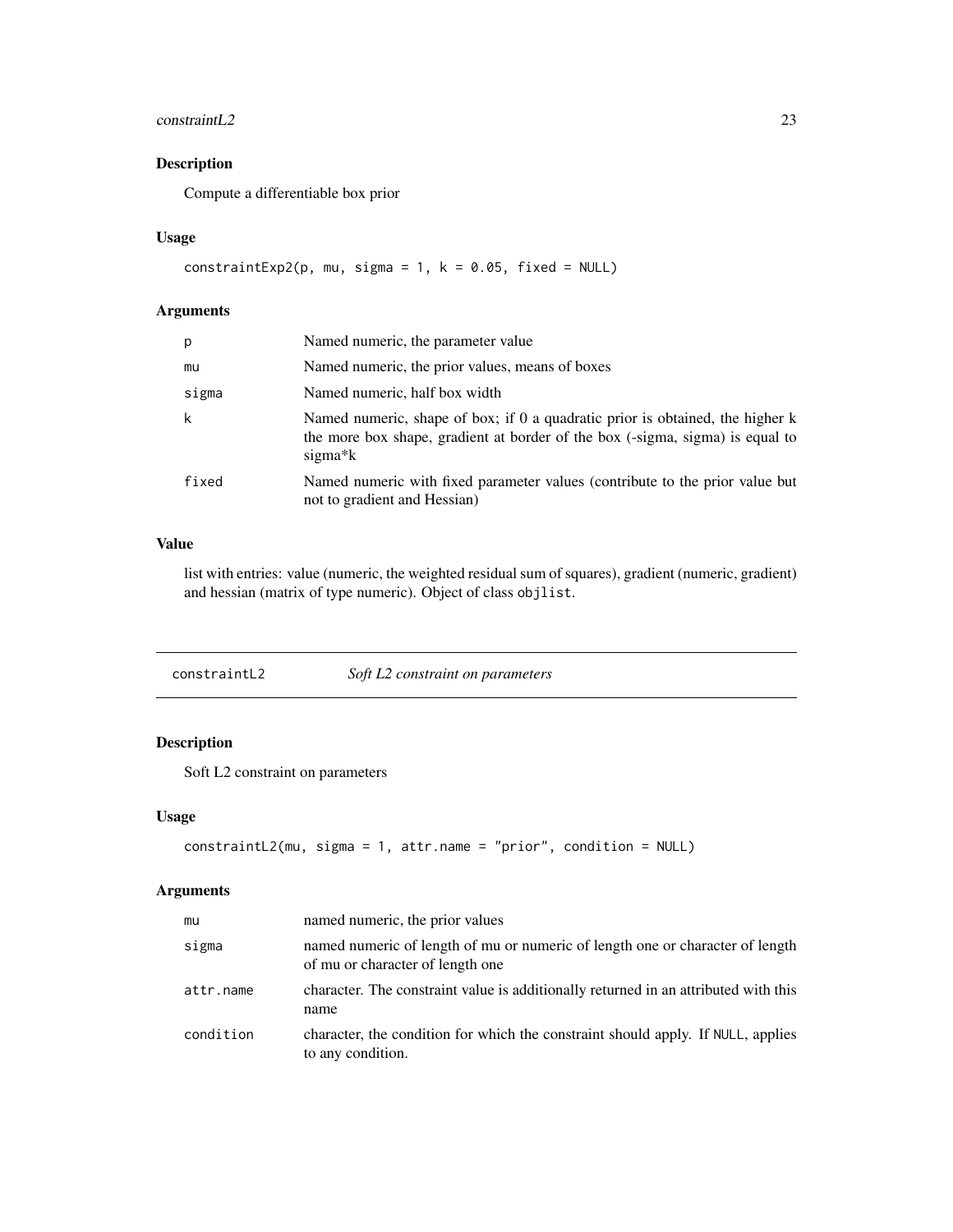#### Details

If sigma is numeric, the function computes the constraint value

$$
\left(\frac{p-\mu}{\sigma}\right)^2
$$

and its derivatives with respect to p. If sigma is a character, the function computes

$$
\left(\frac{p-\mu}{\sigma}\right)^2 + \log(\sigma^2)
$$

and its derivatives with respect to p and sigma. Sigma parameters being passed to the function are ALWAYS assumed to be on a log scale, i.e. internally sigma parameters are converted by exp().

# Value

object of class objfn

# See Also

[wrss](#page-115-1)

```
mu \le -c(A = 0, B = 0)sigma <- c(A = 0.1, B = 1)
myfn <- constraintL2(mu, sigma)
myfn(pars = c(A = 1, B = -1))
# Introduce sigma parameter but fix them (sigma parameters
# are assumed to be passed on log scale)
mu \leftarrow c(A = 0, B = 0)sigma \leq paste("sigma", names(mu), sep = "_")
myfn <- constraintL2(mu, sigma)
pars <-c(A = .8, B = -.3, sigma_A = -1, sigma_B = 1)myfn(pars = pars[c(1, 3)], fixed = pars[c(2, 4)])# Assume same sigma parameter for both A and B
# sigma is assumed to be passed on log scale
mu \le -c(A = 0, B = 0)myfn <- constraintL2(mu, sigma = "sigma")
pars <-c(A = .8, B = -.3, sigma = 0)myfn(pars = pars)
```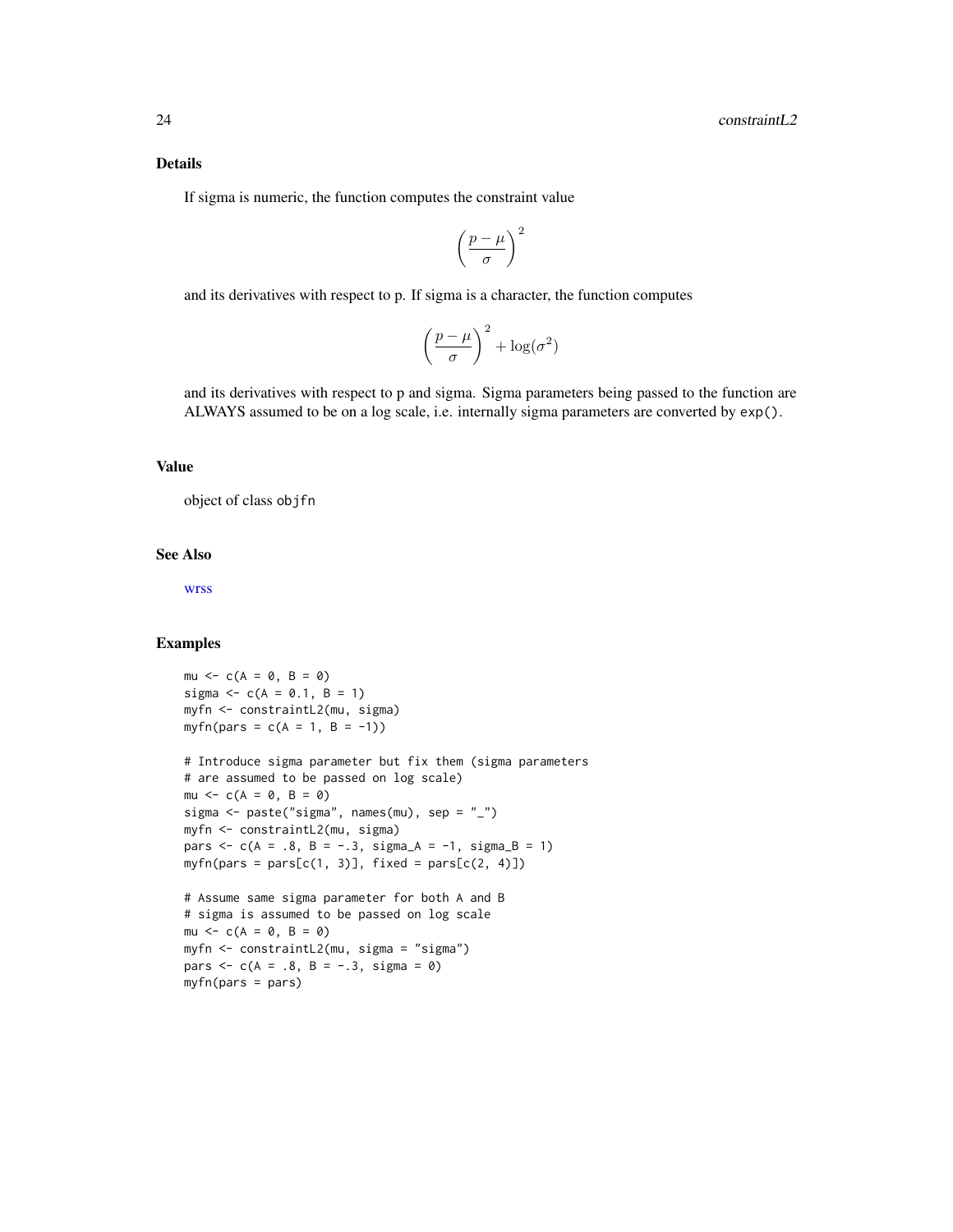<span id="page-24-0"></span>

# Description

Applies to objects of class objfn, parfn, prdfn and obsfn. Allows to manipulate different arguments that have been set when creating the objects.

#### Usage

```
controls(x, ...)
## S3 method for class 'objfn'
controls(x, name = NULL, ...)## S3 method for class 'fn'
controls(x, condition = NULL, name = NULL, ...)controls(x, ...) \leftarrow value## S3 replacement method for class 'objfn'
controls(x, name, ...) <- value
## S3 replacement method for class 'fn'
controls(x, condition = NULL, name, ...) \le value
```
# Arguments

| X         | function                                      |
|-----------|-----------------------------------------------|
|           | arguments going to the appropriate S3 methods |
| name      | character, the name of the control            |
| condition | character, the condition name                 |
| value     | the new value                                 |

#### Details

If called without further arguments, controls(x) lists the available controls within an object. Calling controls() with name and condition returns the control value. The value can be overwritten. If a list or data.frame ist returned, elements of those can be manipulated by the \$- or []-operator.

#### Value

Either a print-out or the values of the control.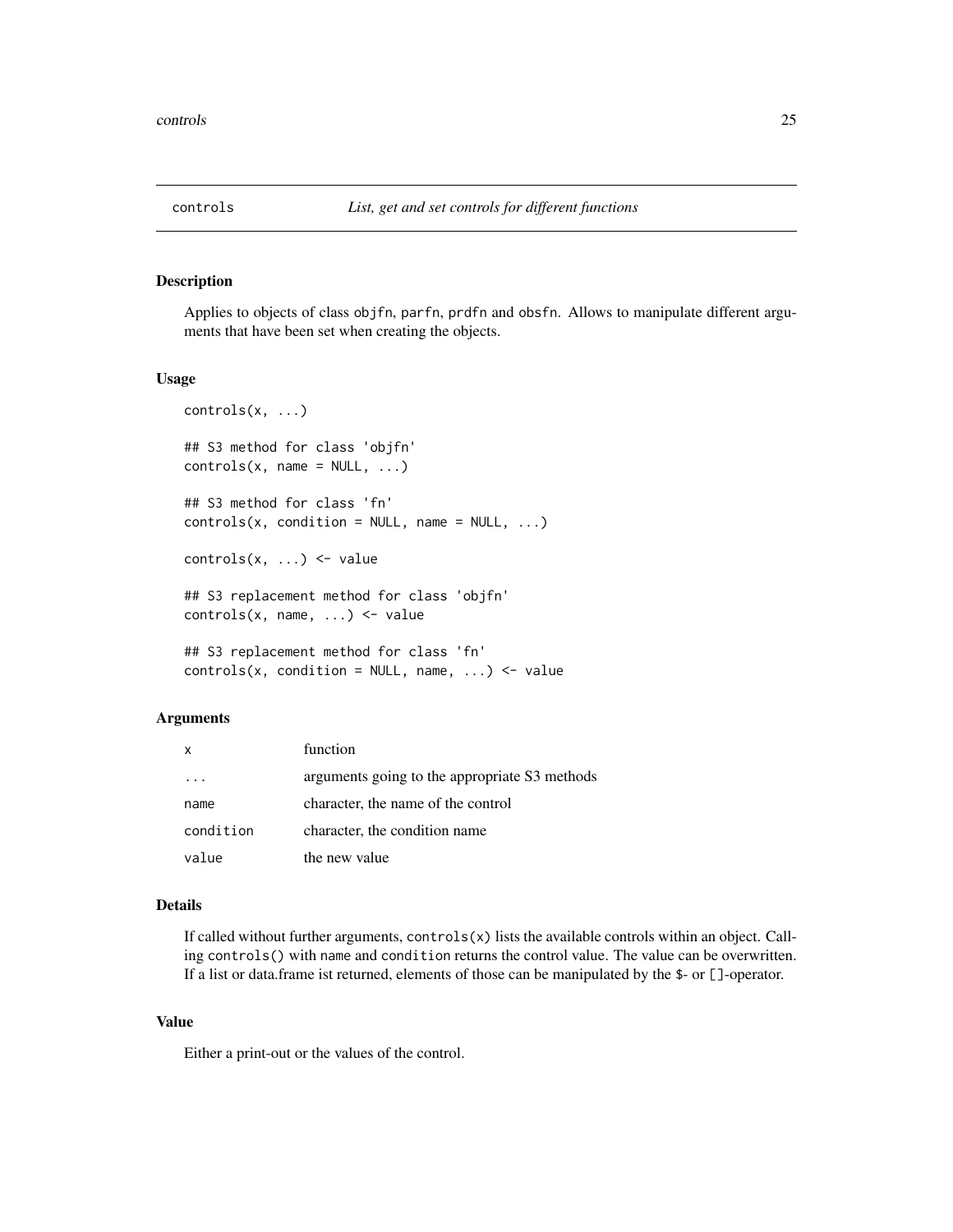# Examples

```
## parfn with condition
p \leftarrow P(eqnvec(x = "-a*x"), method = "implicit", condition = "C1")
controls(p)
controls(p, "C1", "keep.root")
controls(p, "C1", "keep-root") \leftarrow FALSE## obsfn with NULL condition
g \leftarrow Y(g = \text{eqnvec}(y = "s*x"), f = NULL, states = "x", parameters = "s")controls(g)
controls(g, NULL, "attach.input")
controls(g, NULL, "attach.input") <- FALSE
```
coordTransform *Coordinate transformation for data frames*

#### Description

Applies a symbolically defined transformation to the value column of a data frame. Additionally, if a sigma column is present, those values are transformed according to Gaussian error propagation.

#### Usage

```
coordTransform(data, transformations)
```
#### Arguments

data data frame with at least columns "name" (character) and "value" (numeric). Can optionally contain a column "sigma" (numeric).

#### transformations

character (the transformation) or named list of characters. In this case, the list names must be a subset of those contained in the "name" column.

# Value

The data frame with the transformed values and sigma uncertainties.

```
mydata1 <- data.frame(name = c("A", "B"), time = 0:5, value = 0:5, sigma = .1)
coordTransform(mydata1, "log(value)")
coordTransform(mydata1, list(A = "exp(value)", B = "sqrt(value)"))
```
<span id="page-25-0"></span>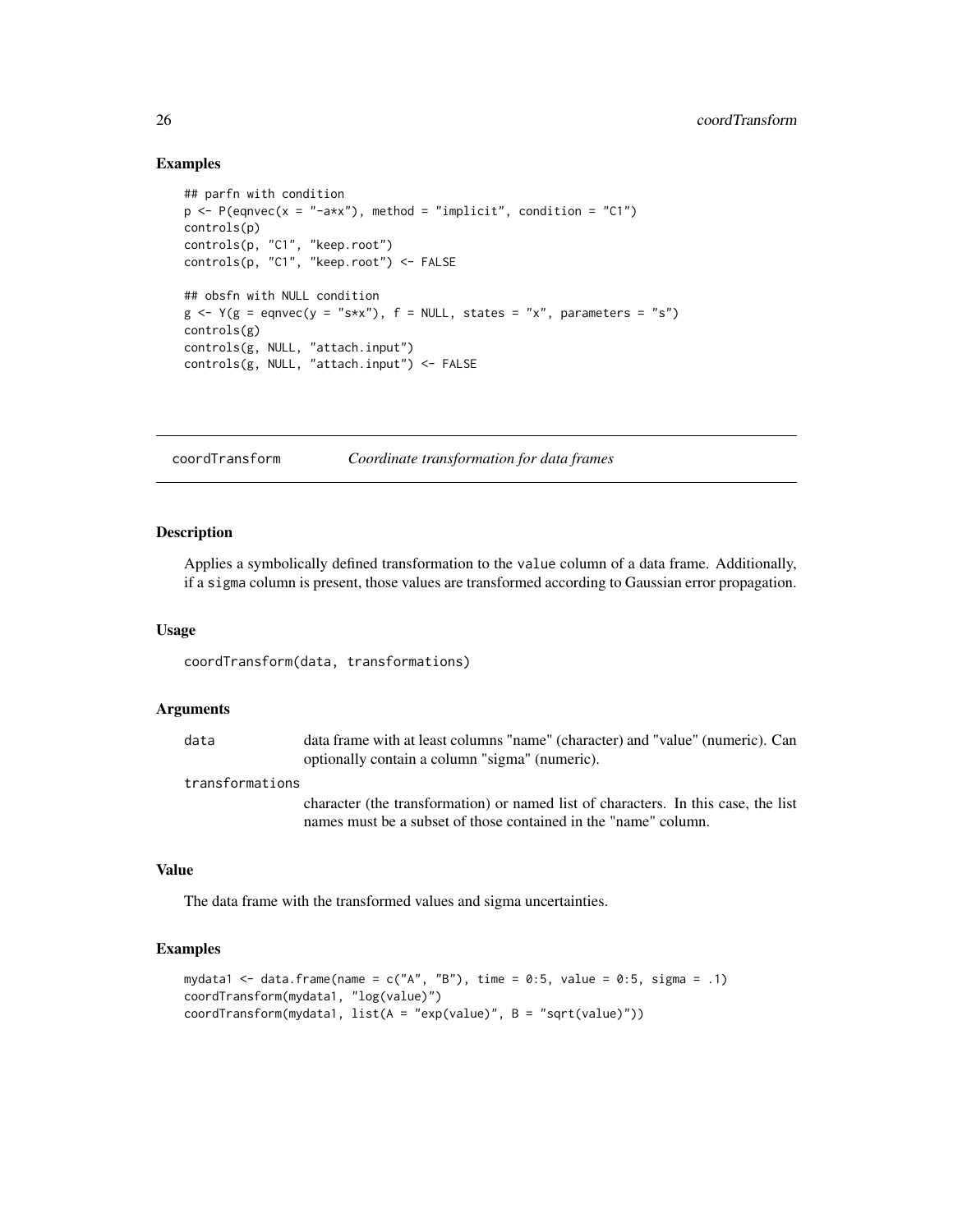<span id="page-26-2"></span><span id="page-26-0"></span>

#### Description

Access the covariates in the data

# Usage

```
covariates(x)
## S3 method for class 'datalist'
covariates(x)
```

```
## S3 method for class 'data.frame'
covariates(x)
```
#### Arguments

x Either a [datalist](#page-26-1) or a data.frame with mandatory columns c("name","time","value","sigma","lloq

#### Value

The condition.grid of the data

<span id="page-26-1"></span>

| datalist | Generate a datalist object |
|----------|----------------------------|
|----------|----------------------------|

#### Description

The datalist object stores time-course data in a list of data.frames. The names of the list serve as identifiers, e.g. of an experimental condition, etc.

#### Usage

```
datalist(...)
as.datalist(x, ...)
## S3 method for class 'data.frame'
as.datalist(x, split.by = NULL, keep.covariates = NULL, \dots)
## S3 method for class 'list'
as.datalist(x, names = NULL, ..., condition.grid = attr(x, "condition.grid"))
## S3 replacement method for class 'datalist'
```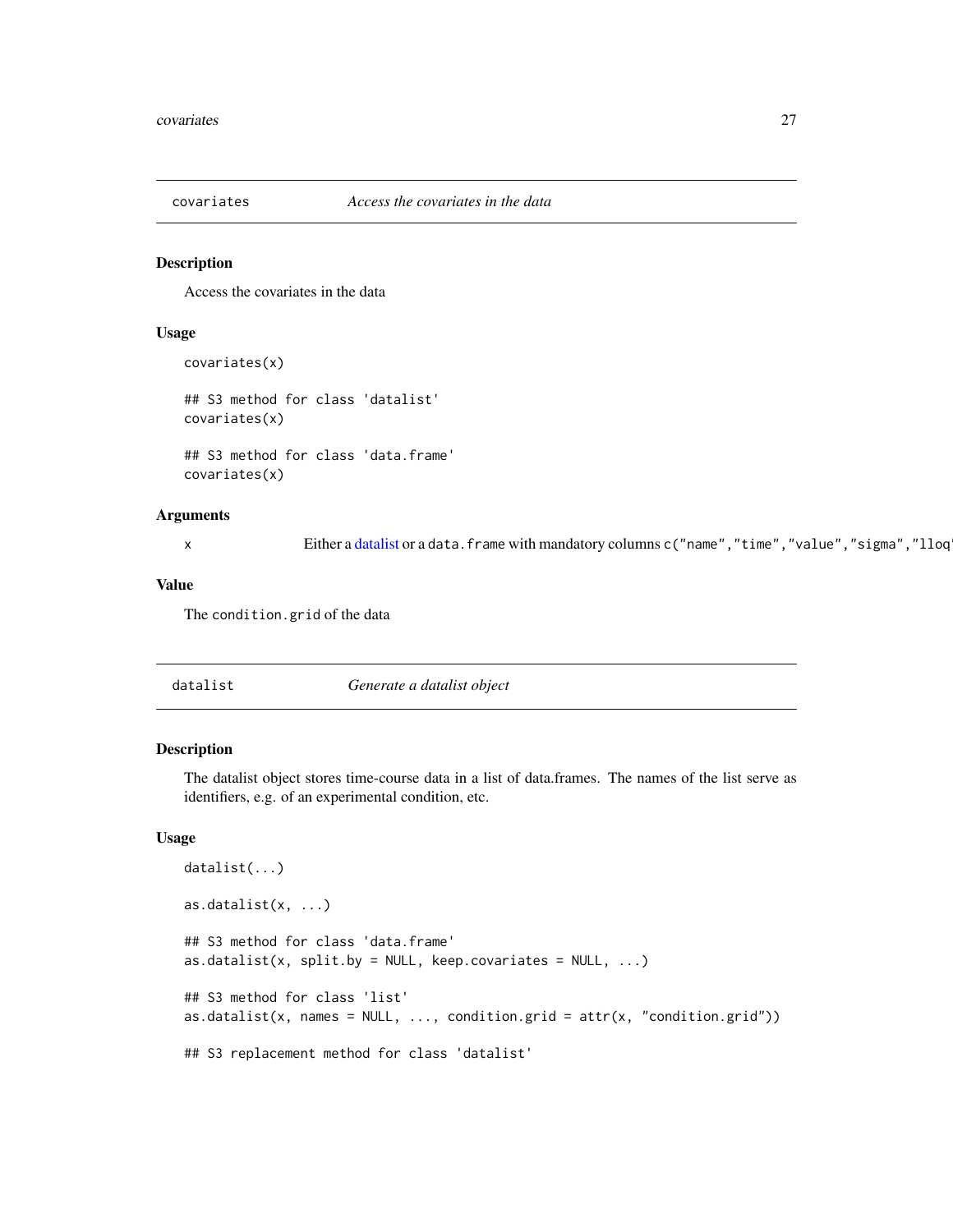```
names(x) <- value
is.datalist(x)
## S3 method for class 'datalist'
c(\ldots)
```
#### Arguments

| $\ddots$ .      | data. frame objects to be coerced into a list and additional arguments                                                                                                                                                                                |
|-----------------|-------------------------------------------------------------------------------------------------------------------------------------------------------------------------------------------------------------------------------------------------------|
| X               | object of class data, frame or list. Data frames are required to provide "name".<br>"time" and "value" as columns. Columns "sigma" and "lloq" can be provided. If<br>"sigma" and "lloq" are missing, they are imputed with NA and -Inf, respectively. |
| split.by        | vector of columns names which yield a unique identifier (conditions). If NULL,<br>all columns except for the expected standard columns "name", "time", "value",<br>"sigma" and "lloq" will be selected.                                               |
| keep.covariates |                                                                                                                                                                                                                                                       |
|                 | vector of additional column names which should be kept in the condition.grid.                                                                                                                                                                         |
| names           | optional names vector, otherwise names are taken from mylist                                                                                                                                                                                          |
|                 | condition.grid Optionally, to manually specify a condition.grid                                                                                                                                                                                       |
| value           | The new condition names of the datalist and its condition grid                                                                                                                                                                                        |

#### Details

Datalists can be plotted, see [plotData](#page-77-1) and merged, see [sumdatalist.](#page-4-1) They are the basic structure when combining model prediction and data via the [normL2](#page-57-1) objective function.

The standard columns of the datalist data frames are "name" (observable name), "time" (time points), "value" (data value), "sigma" (uncertainty, can be NA), and "lloq" (lower limit of quantification, -Inf by default).

Datalists carry the attribute condition.grid which contains additional information about different conditions, such as dosing information for the experiment. It can be conveniently accessed by the [covariates-](#page-26-2)function. Reassigning names to a datalist also renames the rows of the condition.grid.

# Value

Object of class datalist.

Object of class [datalist](#page-26-1)

```
## Generate datalist from scratch
mydata1 <- data.frame(name = "A",
                     time = 0:5,
                     value = 0:5,
                     sigma = .1,
                     llog = -0.5
```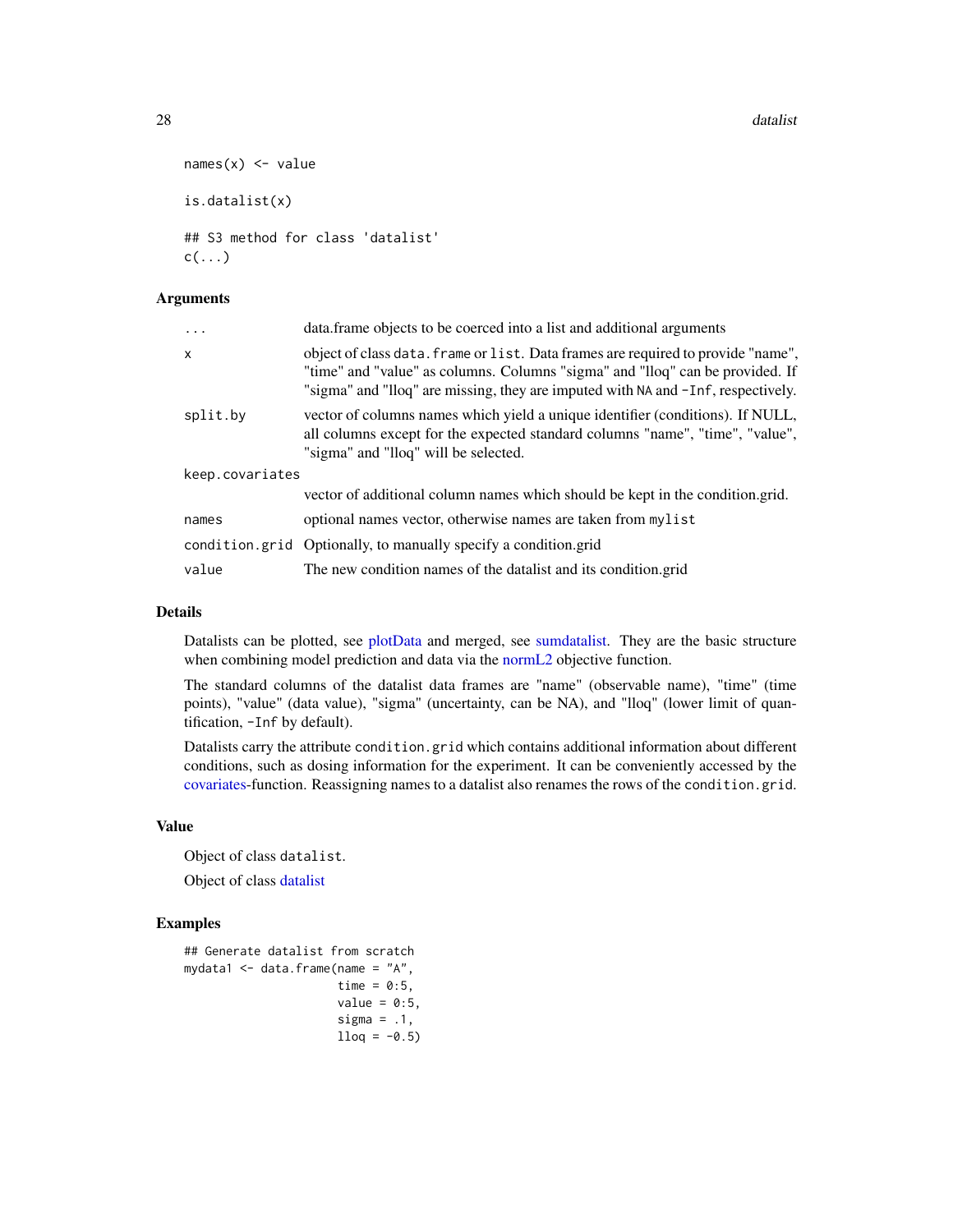# <span id="page-28-0"></span>datapointL2 29

```
mydata2 \leq data.frame(name = "A",
                     time = 0:5,
                      value = sin(0:5),
                      sigma = .1)
data \le datalist(C1 = mydata1, C2 = mydata2)
print(data)
plot(data)
## Generate datalist from singla data.frame
times \leq seq(0, 2*pi, length.out = 20)
mydata <- data.frame(name = "A",
                     time = times,
                     value = c(sin(times), 1.5 * sin(times)),sigma = .1,
                     stage = rep(c("upper", "lower"), each = 10),phase = rep(c("first", "second"), each = 20),
                     amplitude = rep(c(1,1.5), each = 20)data <- as.datalist(mydata, split.by = c("stage", "phase"), keep.covariates = "amplitude")
print(data)
plot(data)
condition.grid <- attr(data, "condition.grid")
print(condition.grid)
```
<span id="page-28-1"></span>

| datapointL2 | L2 objective function for validation data point |  |
|-------------|-------------------------------------------------|--|
|             |                                                 |  |

#### Description

L2 objective function for validation data point

#### Usage

```
datapointL2(name, time, value, sigma = 1, attr.name = "validation", condition)
```
#### Arguments

| name      | character, the name of the prediction, e.g. a state name.                                   |
|-----------|---------------------------------------------------------------------------------------------|
| time      | numeric, the time-point associated to the prediction                                        |
| value     | character, the name of the parameter which contains the prediction value.                   |
| sigma     | numeric, the uncertainty of the introduced test data point                                  |
| attr.name | character. The constraint value is additionally returned in an attributed with this<br>name |
| condition | character, the condition for which the prediction is made.                                  |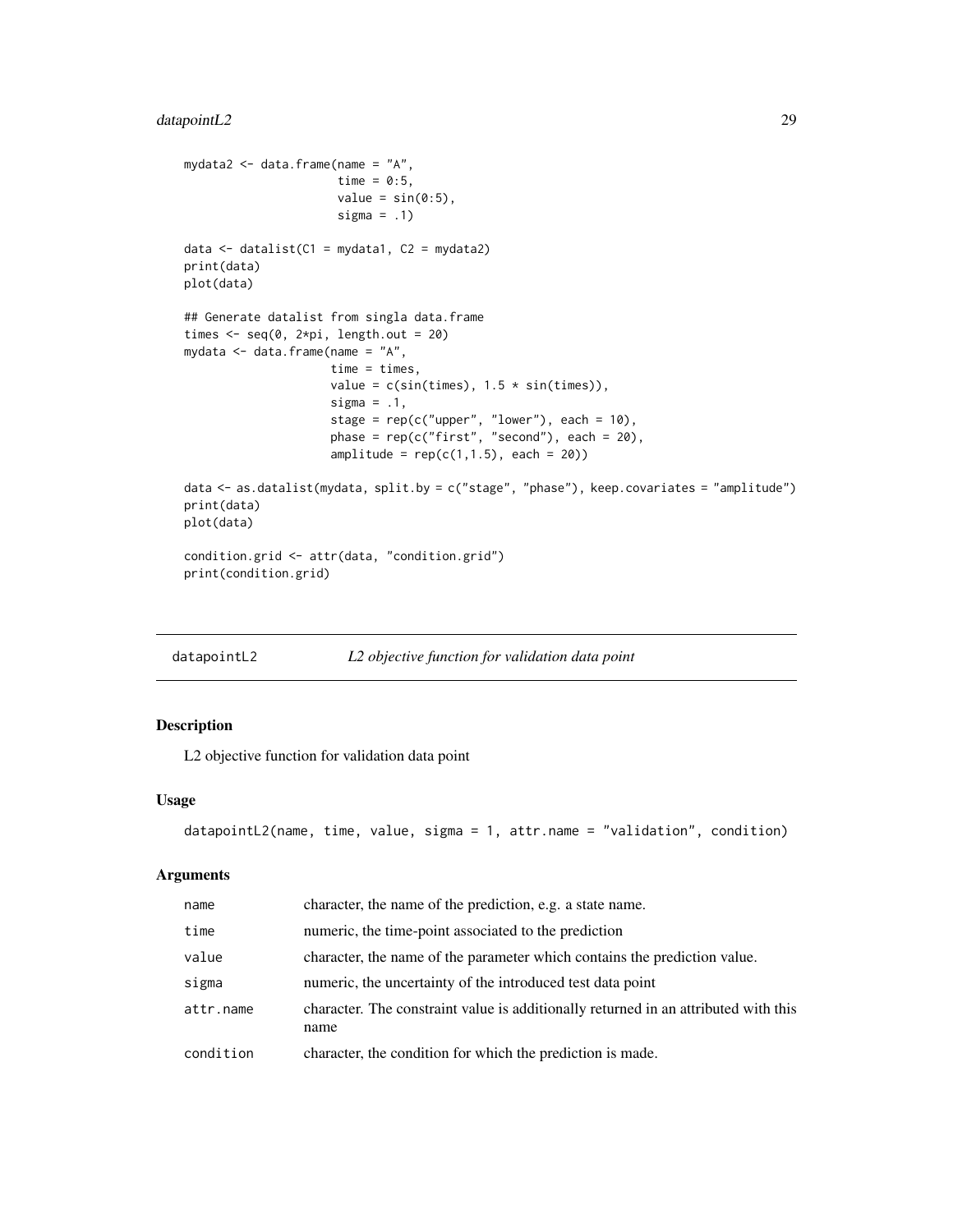# Details

Computes the constraint value

$$
\left(\frac{x(t)-\mu}{\sigma}\right)^2
$$

and its derivatives with respect to p.

# Value

List of class objlist, i.e. objective value, gradient and Hessian as list.

#### See Also

[wrss,](#page-115-1) [constraintL2](#page-22-1)

# Examples

```
prediction \le list(a = matrix(c(0, 1), nrow = 1, dimnames = list(NULL, c("time", "A"))))
derivs \le matrix(c(0, 1, 0.1), nrow = 1, dimnames = list(NULL, c("time", "A.A", "A.k1")))
attr(prediction$a, "deriv") <- derivs
p0 \leq -c(A = 1, k1 = 2)
```

```
vali \le datapointL2(name = "A", time = 0, value = "newpoint", sigma = 1, condition = "a")
vali(pars = c(p\theta, newpoint = 1), env = .GlobalEnv)
```

| define |          | Define parameter transformations by define(), branch() and |  |  |
|--------|----------|------------------------------------------------------------|--|--|
|        | insert() |                                                            |  |  |

# Description

Define parameter transformations by define(), branch() and insert()

#### Usage

```
define(trafo, expr, ..., conditionMatch = NULL)
insert(trafo, expr, ..., conditionMatch = NULL)
branch(trafo, table = NULL, conditions = rownames(table))
```
#### Arguments

| trafo                   | named character vector of parametric expressions or object of class equivec                                                                  |
|-------------------------|----------------------------------------------------------------------------------------------------------------------------------------------|
| expr                    | character of the form "1hs $\sim$ rhs" where both 1hs and rhs can contain a number<br>of symbols for which vaues are passed by the  argument |
| $\cdot$ $\cdot$ $\cdot$ | used to pass values for symbols as named arguments                                                                                           |

<span id="page-29-0"></span>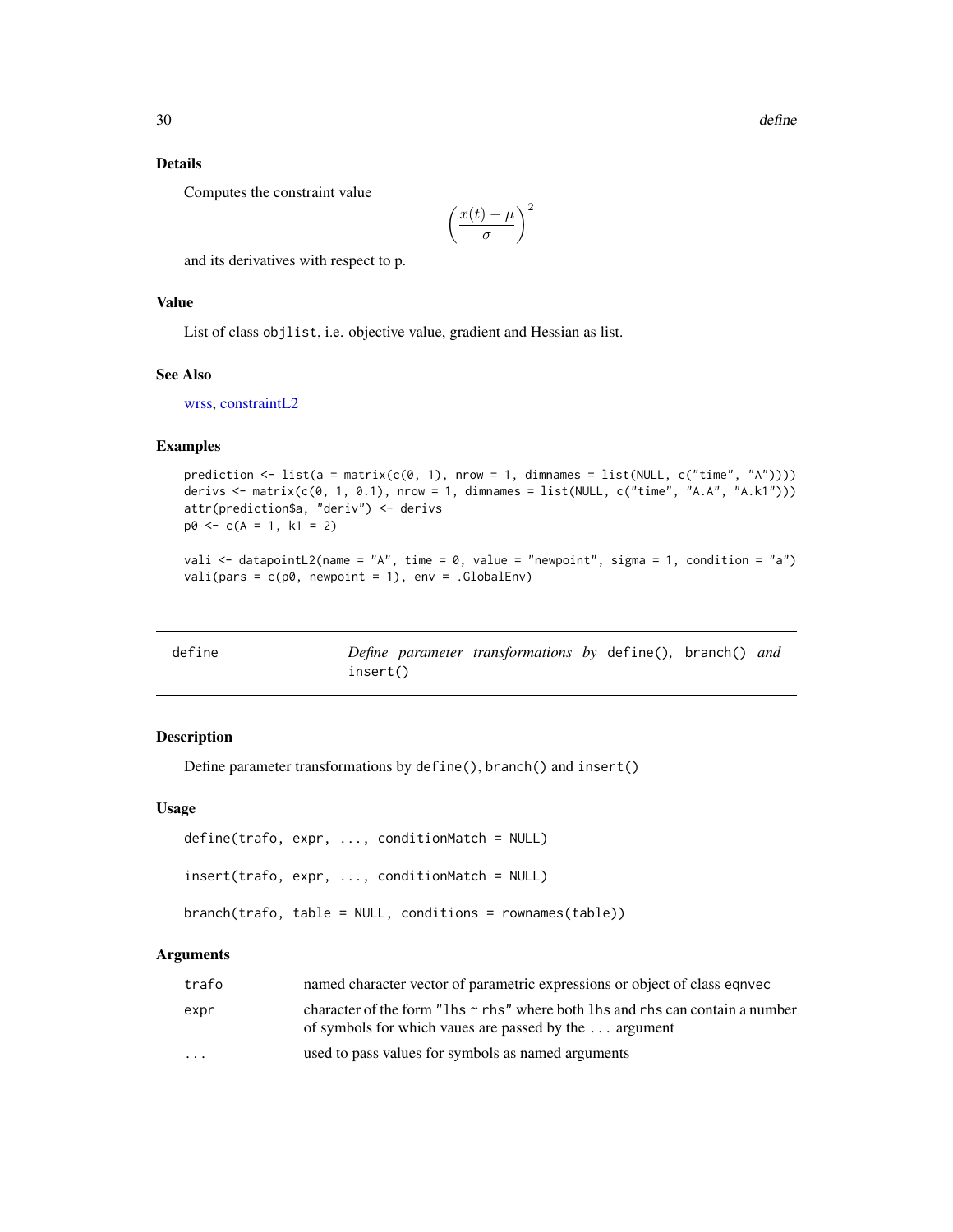#### define 31

|            | conditionMatch optional character, Use as regular expression to apply the reparameterization<br>only to conditions containing condition Match                                      |
|------------|------------------------------------------------------------------------------------------------------------------------------------------------------------------------------------|
| table      | table of covariates as data frame. Rownames are used as unique identifier, usu-<br>ally called "conditions", and columns represent covariates associated with these<br>conditions. |
| conditions | character vector with condition names. Overwrites the rownames of table.                                                                                                           |

#### Value

object of the same class as trafo or list thereof, if branch() has been used.

```
# Define some parameter names
parameters <- c("A", "B", "k1", "k2")
# Define a covariate table
covtable \leq data.frame(dose = c(1, 1, 10),
                       inhibitor = c("no", "inh", "no"),
                       row.names = c("Low_noInh", "Low_Inh", "High_noInh"))
# Start with an empty transformation
trans <- NULL
# Generate the identity transformation for parameters
trans \leq define(trans, "x \sim x", x = parameters); print(trans)
# Insert exp(x) wherever you find x
trans \le insert(trans, "x \sim exp(x)", x = parameters); print(trans)
# Some new expressions instead of k1 and k2
trans <- insert(trans, "x ~ y", x = c("k1", "k2"), y = c("q1 + q2", "q1 - q2")); print(trans)
# Define some parameters as 0
trans \leq define(trans, "x \sim 0", x = "B"); print(trans)
# The parameter name can also be directly used in the formula
trans \leq insert(trans, "q1 \sim Q"); print(trans)
# Replicate the transformation 3 times with the rownames of covtable as list names
trans <- branch(trans, table = covtable); print(trans)
# Insert the rhs wherever the lhs is found in the transformation
# column names of covtable can be used to perform specific replacements
# for each transformation
trans <- insert(trans, "x ~ x_inh", x = c("Q", "q2"), inh = inhibitor); print(trans)
# Also numbers can be inserted
trans <- define(trans, "A ~ dose", dose = dose); print(trans)
# Turn that into a parameter transformation function
p <- P(trans)
```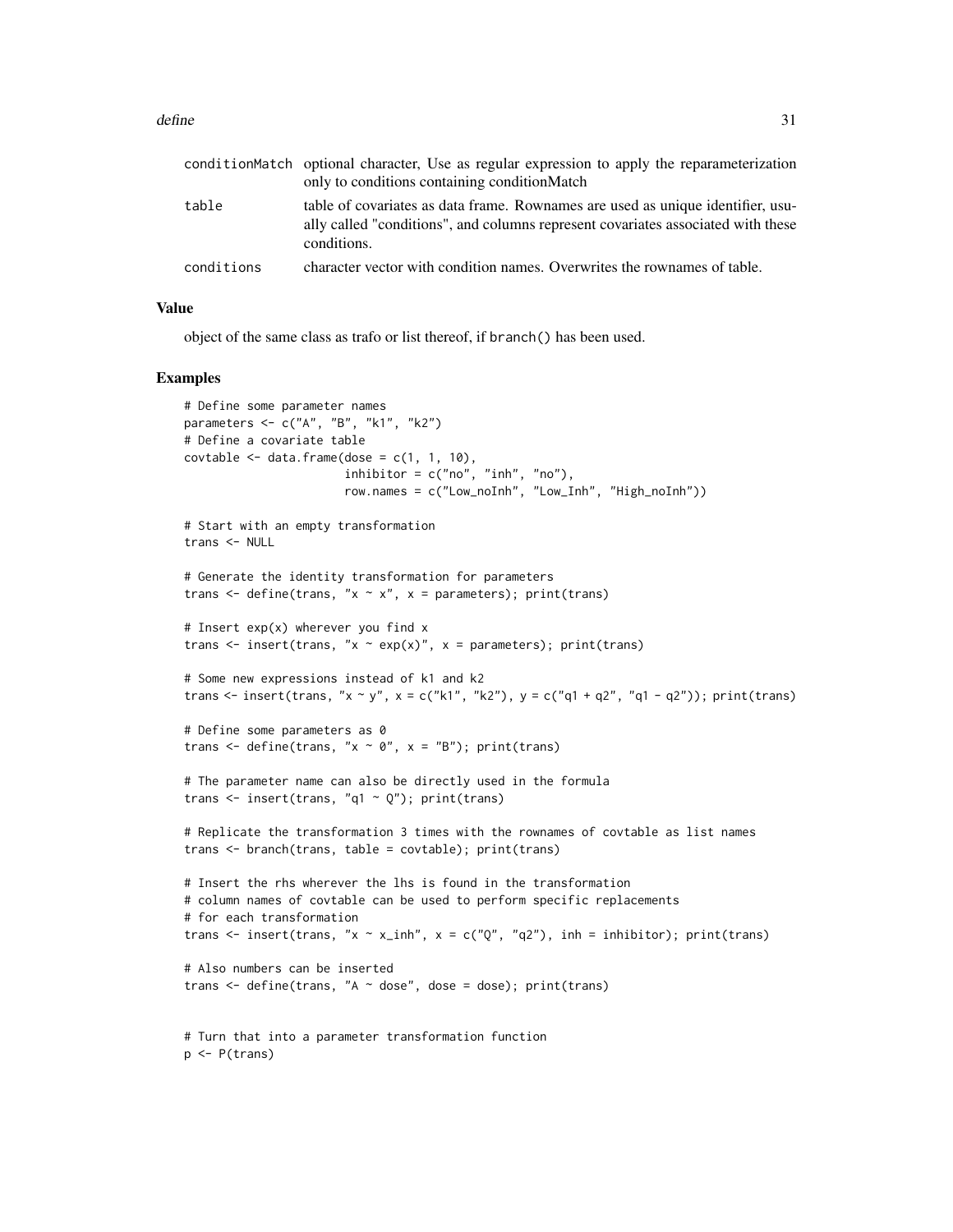```
32 define
```

```
parnames <- getParameters(p)
pars <- rnorm(length(parnames))
names(pars) <- parnames
p(pars)
# Advanced tricks exploiting the quoting-mechanism when capturing "..."
mydataframe <- data.frame(
 name = rep(leftters[1:2], each = 3),value = 1:6,
 time = rep(1:3, 2),sigma = 0.1,
 par1 = rep(0:1, each = 3),par2 = rep(9:10, each = 3),par3 = rep(1:3, each = 2),stringsAsFactors = FALSE
\lambdaparameters <- c("a", "b", "par1", "par2", "par3")
pars_to_insert <- c("par1", "par2")
# this would be the usual way when setting up a model
# pars_to_insert <- intersect(getParameters(g*x), names(data))
trafo <- define(NULL, "x~x", x = parameters)
trafo <- branch(trafo, covariates(as.datalist(mydataframe)))
# Trick 1: Access values from covariates()-Table with get/mget.
    # The names of the parameters which are supplied in the covariates()-table
    # have to be supplied manually.
trafo <- insert(trafo, "name ~ value", value = unlist(mget(pars_to_insert)), name = pars_to_insert)
# Trick 2: Access symbols from current condition-specific trafo with .currentSymbols, access
    # current condition-specific trafo by .currentTrafo
  # The input passed by the dots is "quoted" (substituted) and eval()'ed in the environment
    # of the lapply(1:length(conditions), function(i) {})
trafo <- insert(trafo, "x~exp(X)", x = .currentSymbols, X = toupper(.currentSymbols))
# Trick 3: Condition specificity. There are two ways to do this
 # 1. Apply reparametrization only for specific conditions using Regular Expressions for the
 # conditionMatch argument. This matches the condition name agains a regex
trafo <- define(NULL, "x~x", x = parameters)
trafo <- branch(trafo, covariates(as.datalist(mydataframe)))
# Conditions starting with 0_9
insert(trafo, "xx<sub>-</sub>par3", x = "a", conditionMatch = "0.9", par3 = par3)
# Conditions NOT starting with 0_9
insert(trafo, "x~0", x = "a", conditionMatch = "^(?!0_9)")
 # 2. Specify conditions by boolean arguments
 # Conditions which satisfy par1 == 0
insert(trafo, "x~x_par2", par1 == 0, x = parameters, par2 = par2)
```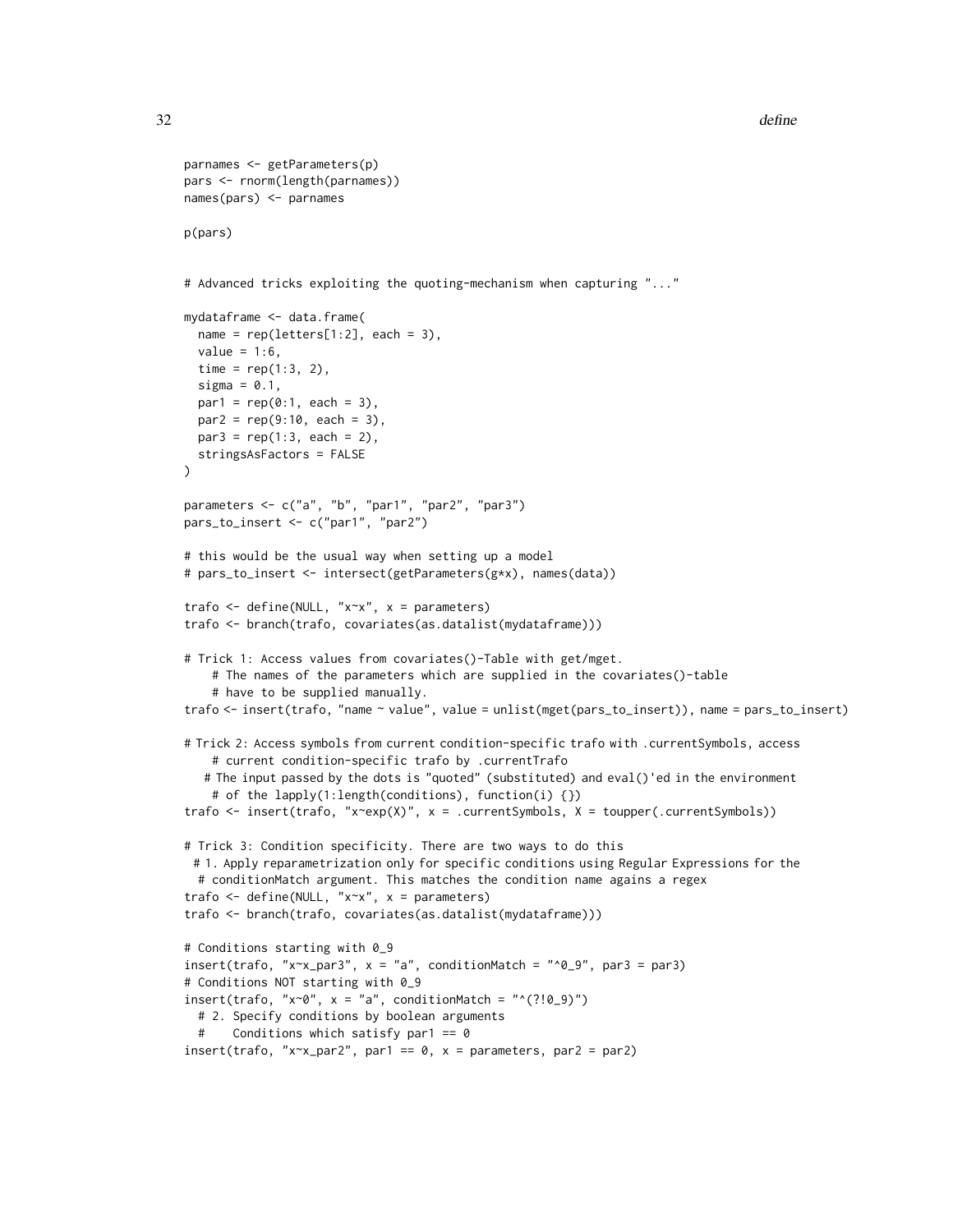```
# Special case: Pass two arguments with the same name. This is only possible if one of them
 # is logical and the other is not.
 # Conditions which satisfy par2 == 9
insert(trafo, "xx^2, par2 == 9, x = .currentSymbols, par2 = par2)
```
dot *Symbolic time derivative of equation vector given an equation list*

#### Description

The time evolution of the internal states is defined in the equation list. Time derivatives of observation functions are expressed in terms of the rates of the internal states.

#### Usage

```
dot(observable, eqnlist)
```
# Arguments

| observable | named character vector or object of type equivec |
|------------|--------------------------------------------------|
| eqnlist    | equation list                                    |

# Details

Observables are translated into an ODE

#### Value

An object of class [eqnvec](#page-35-1)

```
# Write your example here. You can also add more Start..End blocks if needed.
# Please mask all output such as print() with the special tag
#
# such that the test is not littered. Statements guarded by are enabled
# in the example file which is extracted from this test file. To extract the
# example run
# extractExamples()
# on the R command line.
  ## Generate another equation list
  eq <- eqnlist()
```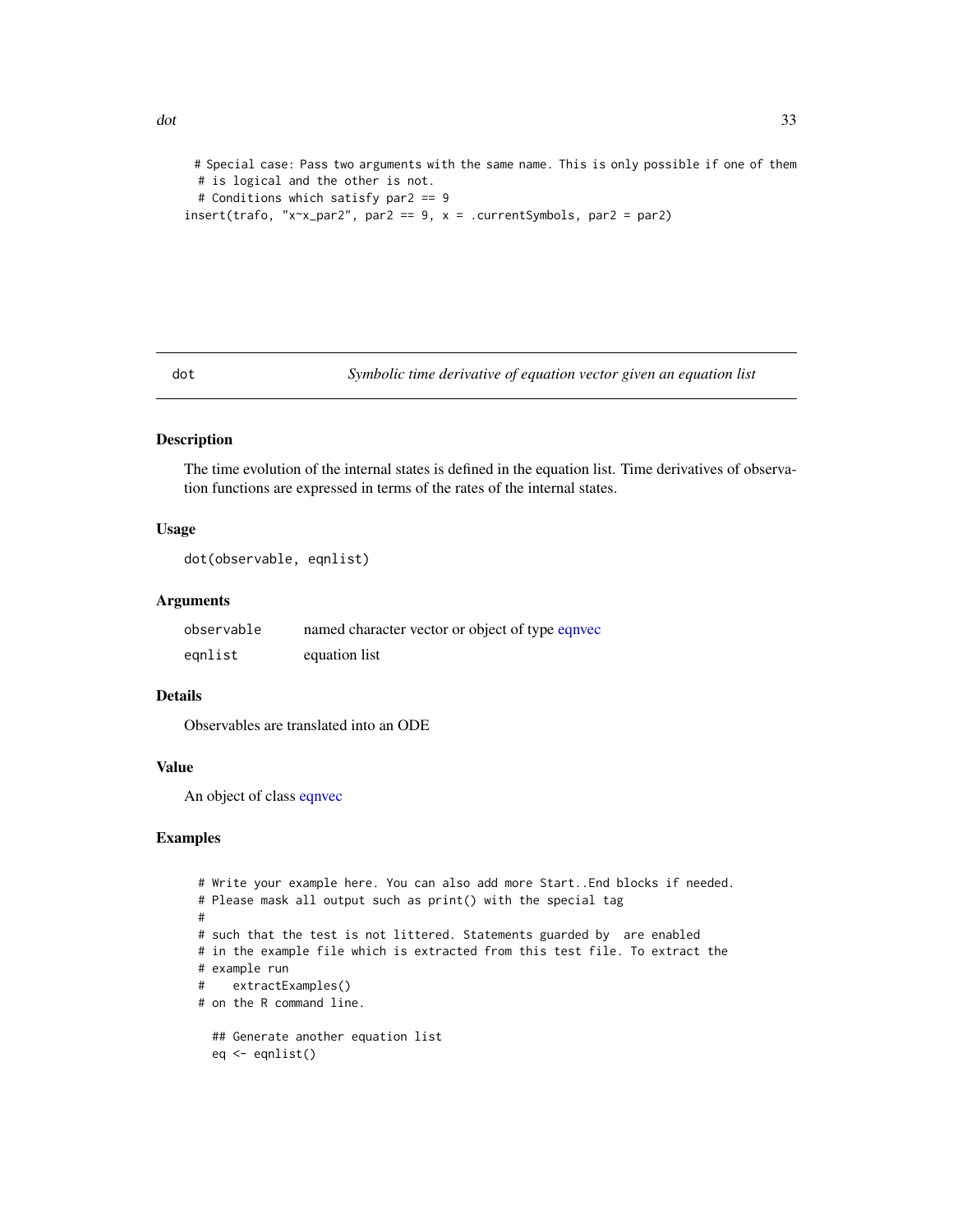```
eq <- addReaction(eq, "A", "pA", "act_A * A * stimulus", "Phosphorylation of A")
 eq <- addReaction(eq, "pA", "A", "deact_A * pA", "Deposphorylation of pA")
eq <- addReaction(eq, "2*pA", "pA_pA", "form_complex_pA * pA^2", "Complex formation of pA")
 eq <- addReaction(eq, "B", "pB", "act_B * B * pA_pA", "Phosphorylation of B")
 eq \leq addReaction(eq, "pB", "B", "deact_B \star pB", "Deposphorylation of pB")
 ## Extract data.frame of reactions
 reactions <- getReactions(eq)
 print(reactions)
 ## Get conserved quantities
 cq <- conservedQuantities(eq$smatrix)
 print(cq)
 ## Get fluxes
 fluxes <- getFluxes(eq)
 print(fluxes)
 ## Subsetting of equation list
 subeq1 <- subset(eq, "pB" %in% Product)
 print(subeq1)
 subeq2 <- subset(eq, grepl("not_available", Description))
 print(subeq2)
 ## Time derivatives of observables
 observables <- eqnvec(pA_obs = "s1*pA", tA_obs = "s2*(A + pA)")
 dobs <- dot(observables, eq)
 ## Combined equation vector for ODE and observables
 f \leftarrow c(as.eqnvec(eq), dobs)print(f)
```

```
eqnlist Generate eqnlist object
```
#### Description

The eqnlist object stores an ODE as a list of stoichiometric matrix, rate expressions, state names and compartment volumes.

Translates a reaction network, e.g. defined by a data.frame, into an equation list object.

#### Usage

```
eqnlist(
  smatrix = NULL,states = colnames(smatrix),
```
<span id="page-33-0"></span>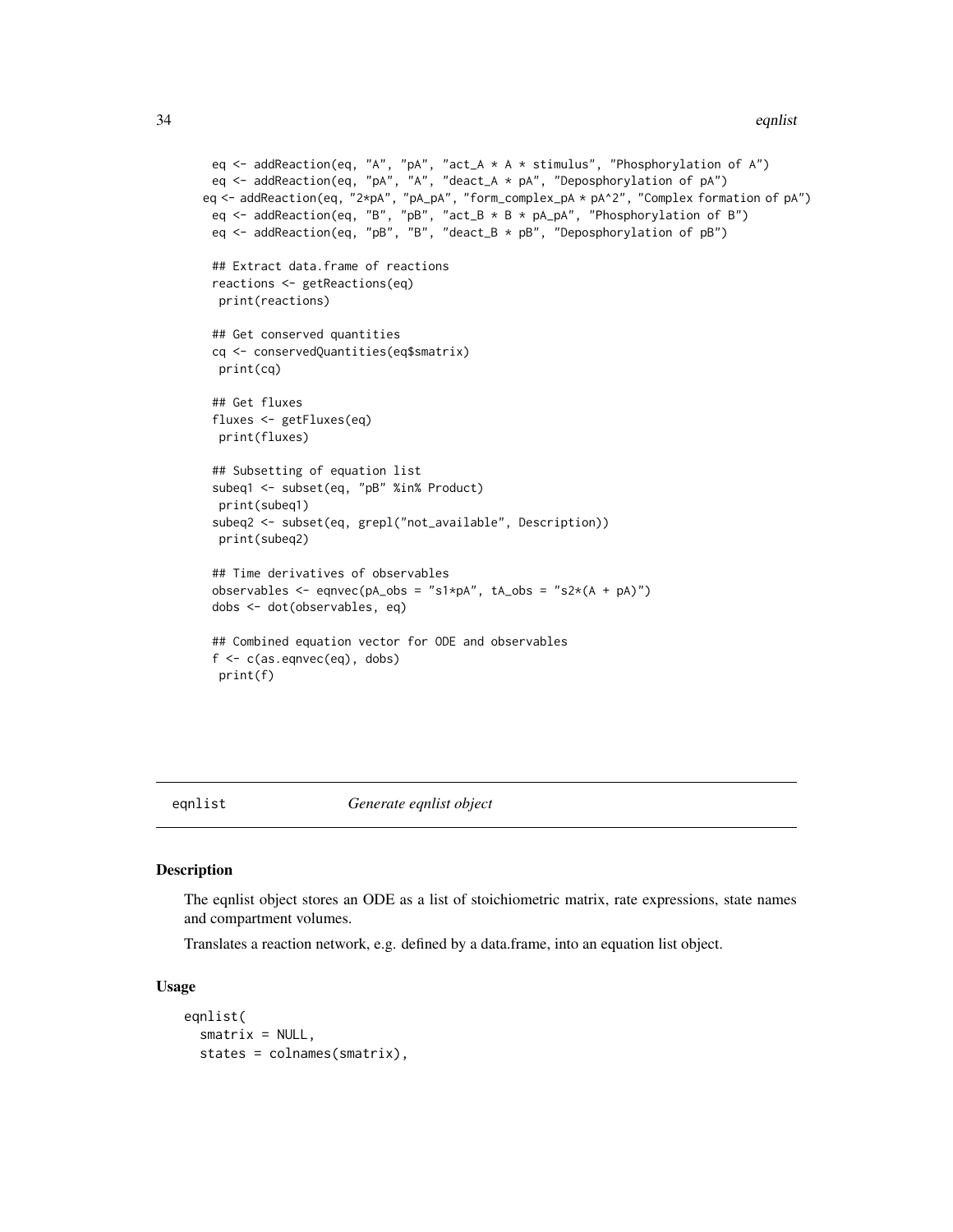#### equist 35

```
rates = NULL,
 volumes = NULL,
  description = NULL
\lambdaas.eqnlist(data, volumes)
## S3 method for class 'data.frame'
as.eqnlist(data, volumes = NULL)
is.eqnlist(x)
```
#### Arguments

| smatrix     | Matrix of class numeric. The stoichiometric matrix, one row per reaction/process<br>and one column per state.                                                                                                                      |
|-------------|------------------------------------------------------------------------------------------------------------------------------------------------------------------------------------------------------------------------------------|
| states      | Character vector. Names of the states.                                                                                                                                                                                             |
| rates       | Character vector. The rate expressions.                                                                                                                                                                                            |
| volumes     | Named character, volume parameters for states. Names must be a subset of the<br>states. Values can be either characters, e.g. "V1", or numeric values for the<br>volume. If volumes is not NULL, missing entries are treated as 1. |
| description | Character vector. Description of the single processes.                                                                                                                                                                             |
| data        | data. frame with columns Description, Rate, and one colum for each state reflect-<br>ing the stoichiometric matrix                                                                                                                 |
| X           | object of class equalist                                                                                                                                                                                                           |

# Details

If data is a data.frame, it must contain columns "Description" (character), "Rate" (character), and one column per ODE state with the state names. The state columns correspond to the stoichiometric matrix.

# Value

An object of class eqnlist, basically a list. Object of class [eqnlist](#page-33-1)

```
# Generate eqnlist from the constructor
S <- matrix(c(-1, 1, 1, -1),
            nrow = 2, ncol = 2,
            dimnames = list(NULL, c("A", "B")))
rates <- c("k1*A", "k2*B")
description <- c("forward", "backward")
f \leftarrow eqnlist(smatrix = S, rates = rates, description = description)
```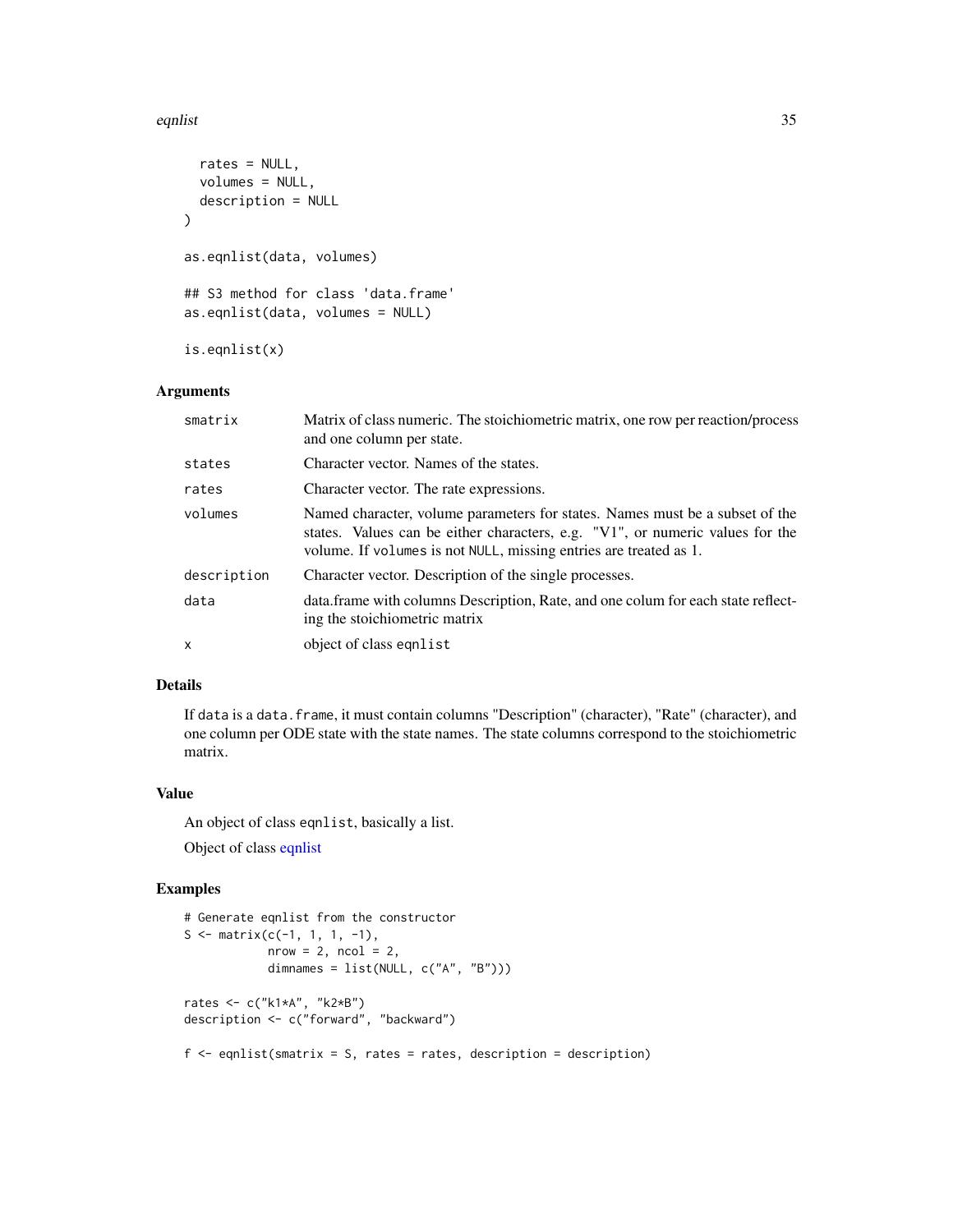#### <span id="page-35-0"></span>36 eqnvec

```
print(f)
# Convert to data.frame
fdata <- as.data.frame(f)
print(fdata)
# Generate eqnlist from data.frame and add volume parameter
f \leftarrow as.eqnlist(fdata, volumes = c(A = "Vcyt", B = "Vnuc"))
print(f)
print(as.eqnvec(f))
print(as.eqnvec(f, type = "amount"))
```
<span id="page-35-1"></span>eqnvec *Generate equation vector object*

#### Description

The eqnvec object stores explicit algebraic equations, like the right-hand sides of an ODE, observation functions or parameter transformations as named character vectors.

# Usage

eqnvec(...)

is.eqnvec(x)

# Arguments

| $\cdots$ | mathematical expressions as characters to be coerced, the right-hand sides of the |
|----------|-----------------------------------------------------------------------------------|
|          | equations                                                                         |
|          | obect of any class                                                                |

### Value

object of class eqnvec, basically a named character.

#### See Also

[eqnlist](#page-33-1)

```
v \leq - eqnvec(v = "2*x + offset")
print(v)
is.eqnvec(v)
```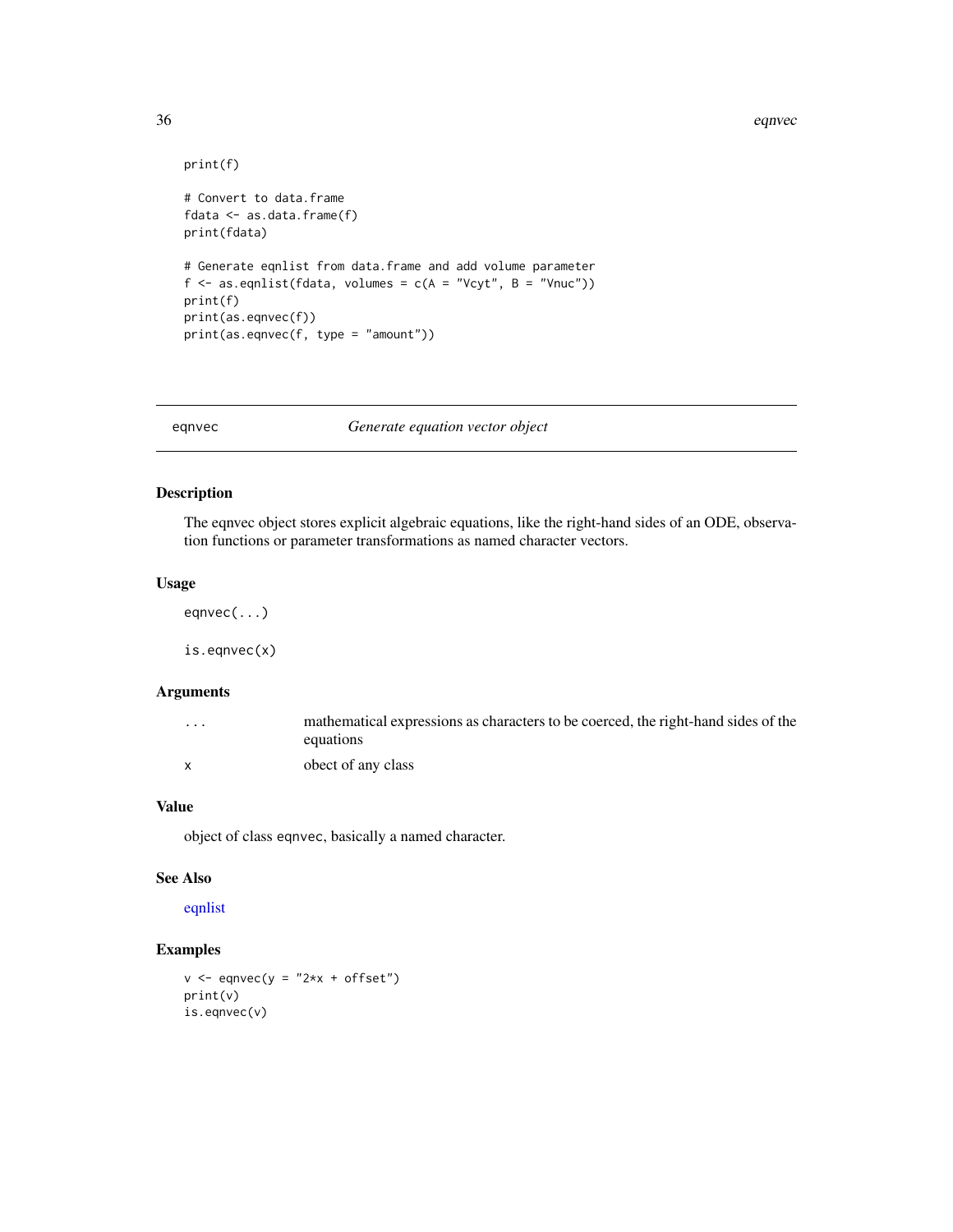eventlist *Eventlist*

## Description

An eventlist is a data.frame with the necessary parameters to define an event as columns and specific events as rows. Event time and value can be passed as parameters, which can also be estimated.

### Usage

```
eventlist(var = NULL, time = NULL, value = NULL, method = NULL)
addEvent(event, var, time = 0, value = 0, method = "replace", ...)
```
#### Arguments

| var    | Character, the state to which the event is applied        |
|--------|-----------------------------------------------------------|
| time   | Character or Numeric, the time at which the event happens |
| value  | Character or Numeric, the value of the event              |
| method | Character, options are "replace", "add" or "multiply"     |
| event  | object of class eventlist                                 |
|        | not used                                                  |

### Details

The function addEvent is pipe-friendly

#### Value

data.frame with class eventlist

```
eventlist(var = "A", time = "5", value = 1, method = "add")
events \leq addEvent(NULL, var = "A", time = "5", value = 1, method = "add")
events <- addEvent(events, var = "A", time = "10", value = 1, method = "add")
```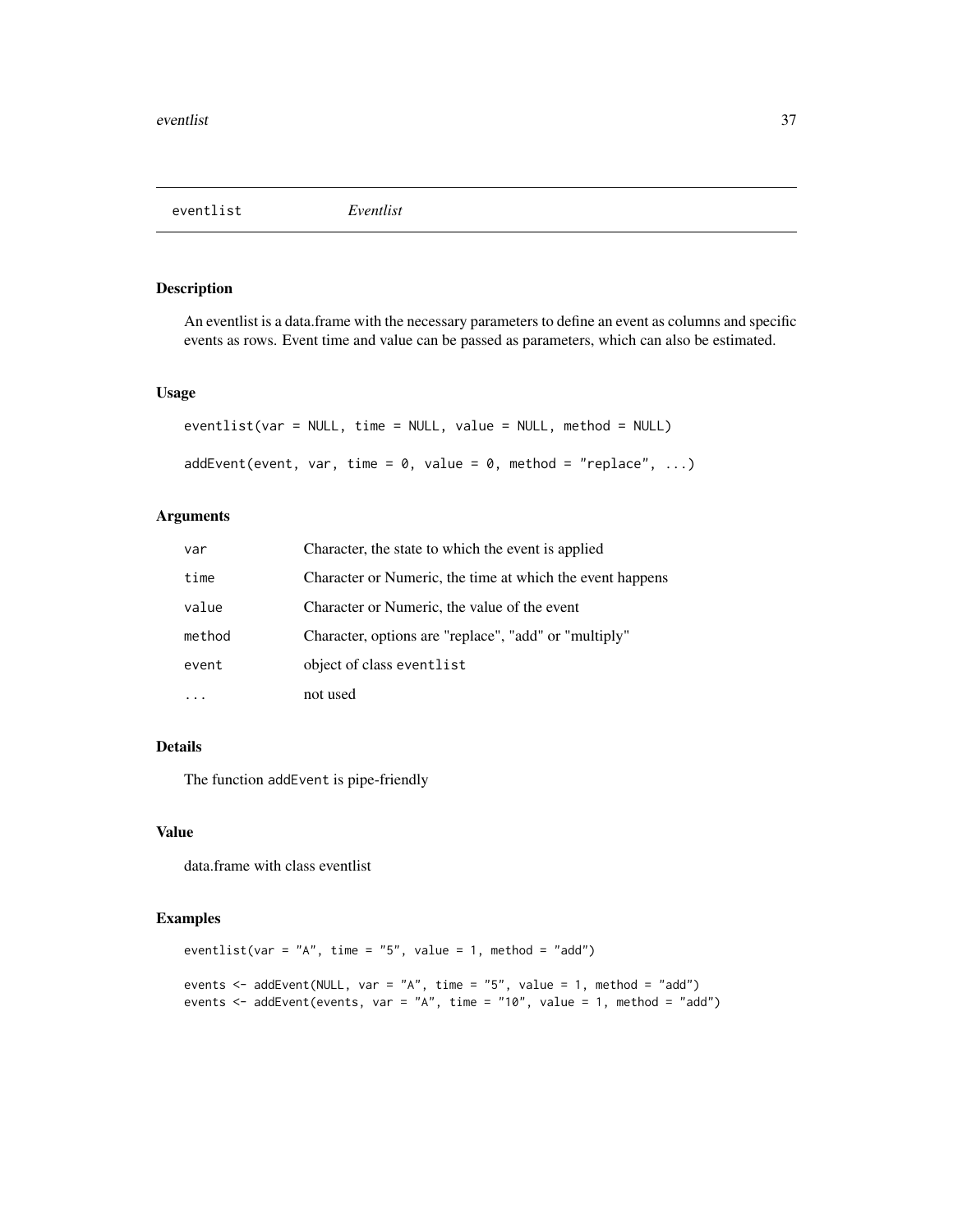expand.grid.alt *Alternative version of expand.grid*

## Description

Alternative version of expand.grid

## Usage

expand.grid.alt(seq1, seq2)

## Arguments

| seg1 | Vector, numeric or character |
|------|------------------------------|
| seg2 | Vector, numeric or character |

## Value

Matrix ob combinations of elemens of seq1 and seq2

fitErrorModel *Fit an error model*

# Description

Fit an error model to reduced replicate data, see [reduceReplicates](#page-96-0).

```
fitErrorModel(
  data,
  factors,
  errorModel = "exp(s0)+exp(srel) * x^2",par = c(s0 = 1, srel = 0.1),plotting = TRUE,
 blather = FALSE,
  ...
\mathcal{E}
```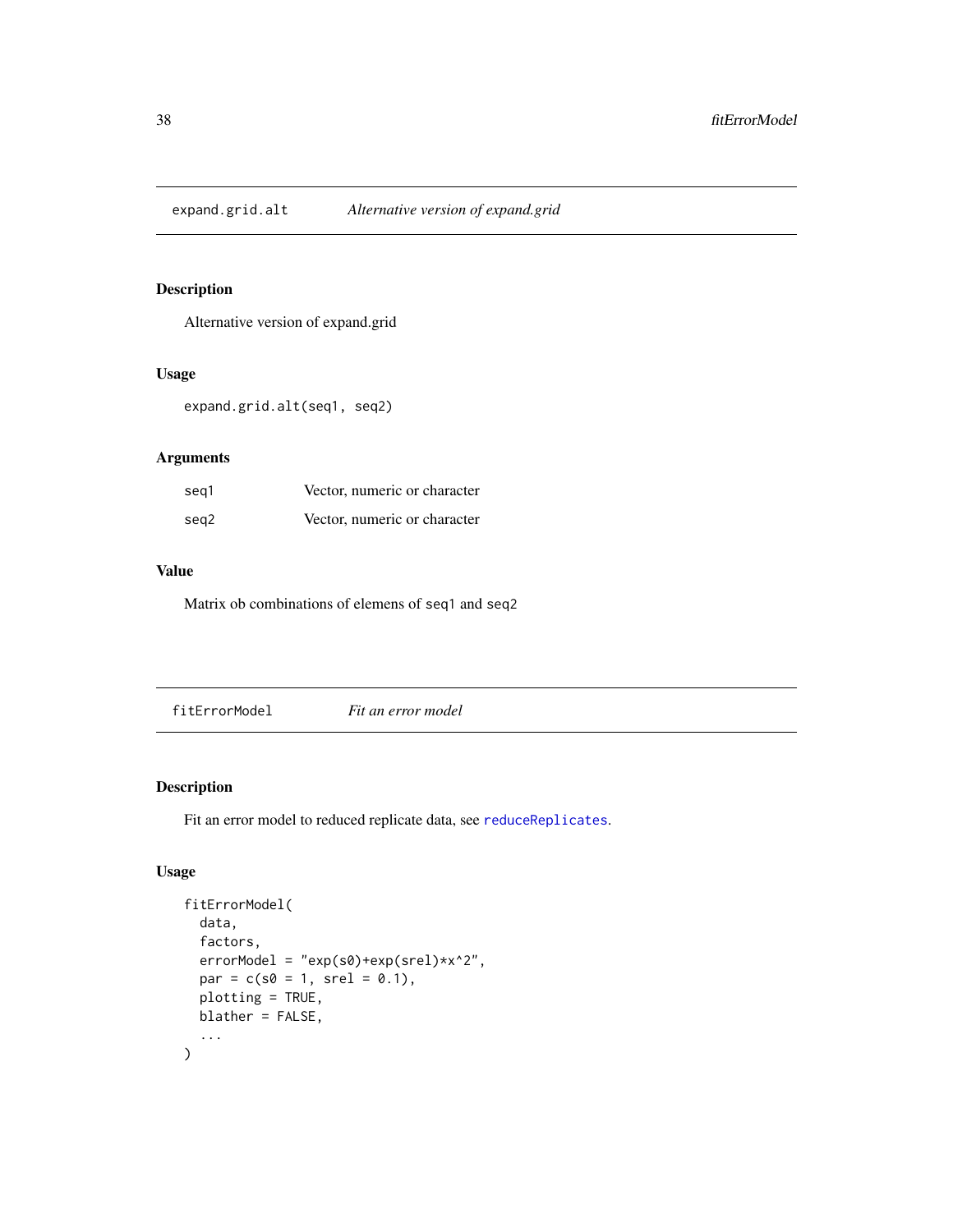## fitErrorModel 39

#### Arguments

| data       | Reduced replicate data, see reduceReplicates. Need columns "value", "sigma",<br>"n".                                             |
|------------|----------------------------------------------------------------------------------------------------------------------------------|
| factors    | 'data' is pooled with respect to the columns named here, see Details.                                                            |
| errorModel | Character vector defining the error model in terms of the variance. Use x to<br>reference the independend variable, see Details. |
| par        | Initial values for the parameters of the error model.                                                                            |
| plotting   | If TRUE, a plot of the pooled variance together with the fit of the error model is<br>shown.                                     |
| blather    | If TRUE, additional information is returned, such as fit parameters and sigmaLS<br>(original sigma given in input data).         |
| $\cdot$    | Parameters handed to the optimizer optim.                                                                                        |

#### Details

The variance estimator using  $n - 1$  data points is  $chi^2$  distributed with  $n - 1$  degrees of freedom. Given replicates for consecutive time points, the sample variance can be assumed a function of the sample mean. By defining an error model which must hold for all time points, a maximum likelihood estimator for the parameters of the error model can be derived. The parameter 'errorModel' takes the error model as a character vector, where the mean (independent variable) is refered to as x.

It is desireable to estimate the variance from many replicates. The parameter 'data' must provide one or more columns which define the pooling of data. In case more than one column is announced by 'factors', all combinations are constructed. If, e.g., 'factors =  $c('condition'', 'name'')'$  is used, where "condition" is "a", "b", "c" and repeating and "name" is "d", "e" and repeating, the effective conditions used for pooling are "a d", "b e", "c d", "a e", "b d", and "c e".

By default, a plot of the pooled data, sigma and its confidence bound at 68% and 95% is shown.

#### Value

Returned by default is a data frame with columns as in 'data', but with the sigma values replaced by the derived values, obtained by evaluating the error model with the fit parameters.

If the blather = TRUE option is chosen, fit values of the parameters of the error model are appended, with the column names equal to the parameter names. The error model is appended as the attribute "errorModel". Confidence bounds for sigma at confidence level 68% and 95% are calculated, their values come next in the returned data frame. Finally, the effective conditions are appended to easily check how the pooling was done.

#### Author(s)

Wolfgang Mader, <Wolfgang.Mader@fdm.uni-freiburg.de>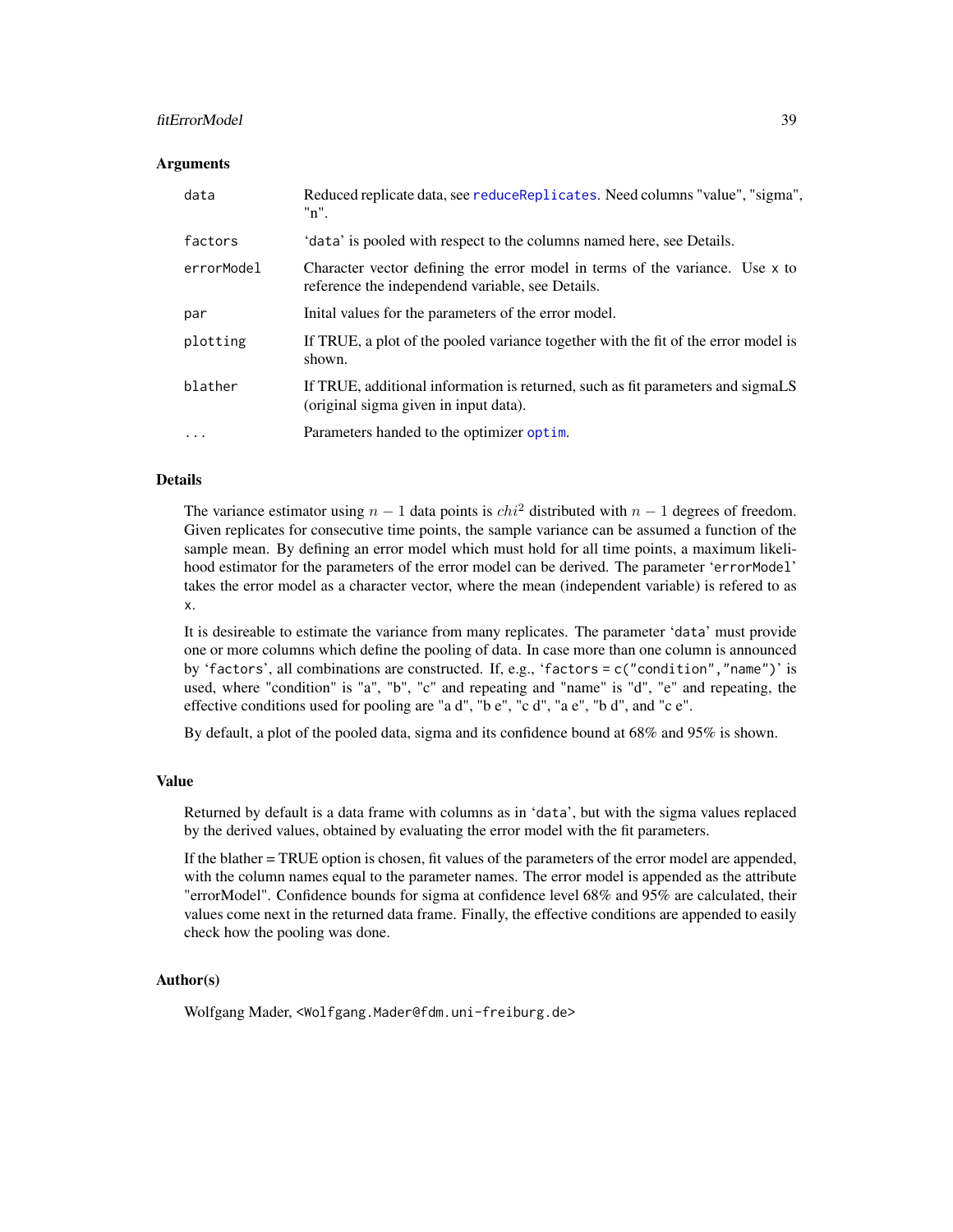Return some useful forcing functions as strings

## Usage

```
forcingsSymb(
  type = c("Gauss", "Fermi", "1-Fermi", "MM", "Signal", "Dose"),
  parameters = NULL
\mathcal{L}
```
## Arguments

| type       | Which function to be returned                                                                       |
|------------|-----------------------------------------------------------------------------------------------------|
| parameters | Named vector, character or numeric. Replace parameters by the corresponding<br>valus in parameters. |

#### Value

String with the function

| format.eqnvec | Encode equation vector in format with sufficient spaces |
|---------------|---------------------------------------------------------|
|---------------|---------------------------------------------------------|

# Description

Encode equation vector in format with sufficient spaces

#### Usage

```
## S3 method for class 'eqnvec'
format(x, \ldots)
```
## Arguments

|   | object of class equivec. Alternatively, a named parsable character vector. |
|---|----------------------------------------------------------------------------|
| . | additional arguments                                                       |

### Value

named character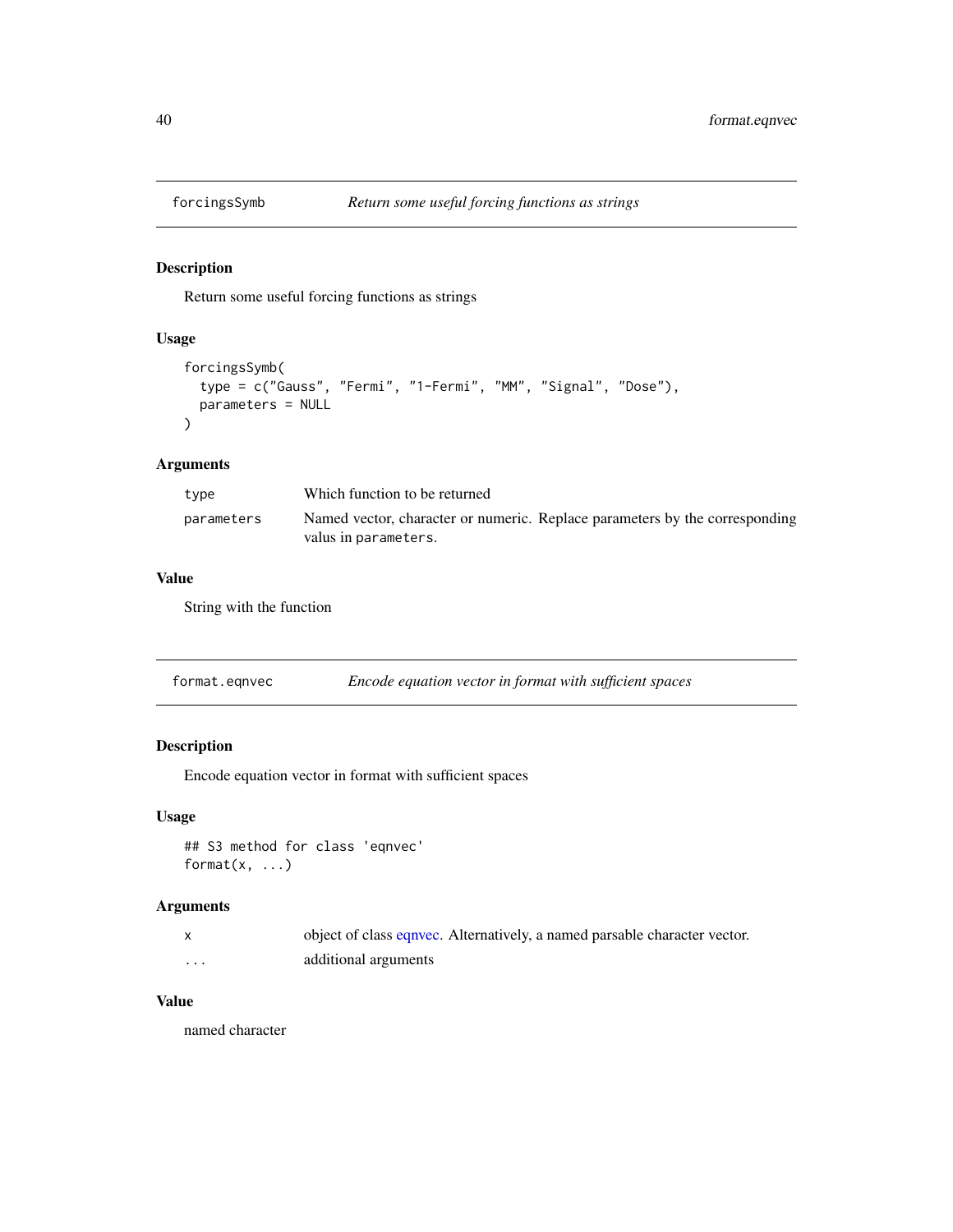<span id="page-40-0"></span>

Evaluation of algebraic expressions defined by characters

#### Usage

```
funC0(
  x,
  variables = getSymbols(x, exclude = parameters),
  parameters = NULL,
  compile = FALSE,
  modelname = NULL,
  verbose = FALSE,
  convenient = TRUE,
  warnings = TRUE
)
```
### Arguments

| $\mathsf{x}$ | Object of class eqnvec or a named character vector with the algebraic expres-<br>sions                                                                                                                                                                                                                 |
|--------------|--------------------------------------------------------------------------------------------------------------------------------------------------------------------------------------------------------------------------------------------------------------------------------------------------------|
| variables    | character vector, the symbols that should be treated as variables                                                                                                                                                                                                                                      |
| parameters   | character vector, the symbols that should be treated as parameters                                                                                                                                                                                                                                     |
| compile      | Logical. Directly compile the file. If FALSE and modelname is available, the C<br>file is written but not compiled. In this case, compile has to be called separately<br>to compile one or more .c-files into one .so-file. If modelname is not available,<br>an R function is generated and returned. |
| modelname    | file name of the generated C file. See description of parameter compile.                                                                                                                                                                                                                               |
| verbose      | Print compiler output to R command line.                                                                                                                                                                                                                                                               |
| convenient   | logical, if TRUE return a function with argument to pass all variables/parameters<br>as named arguments                                                                                                                                                                                                |
| warnings     | logical. Suppress warnings about missing variables/parameters that are auto-<br>matically replaced by zero values.                                                                                                                                                                                     |

## Value

Either a prediction function f(...,attach.input = FALSE) where the variables/parameters are passed as named arguments or a prediction function f(M,p,attach.input = FALSE) where M is the matrix of variable values (colums with colnames correspond to different variables) and p is the vector of parameter values. The argument attach.input determines whether M is attached to the output. The function f returns a matrix.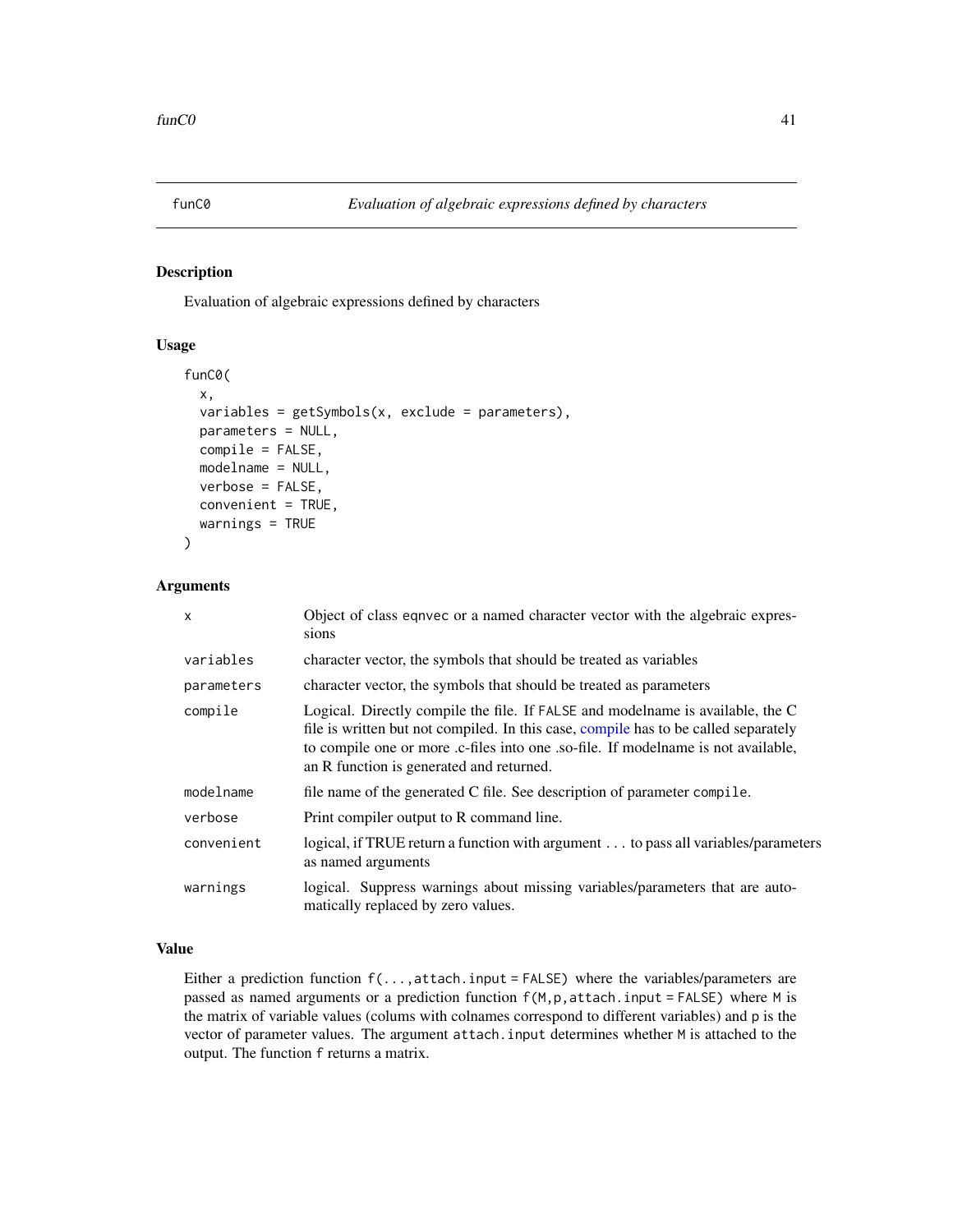## Examples

```
library(ggplot2)
myfun <- funC0(c(y = "a*x^4 + b*x^2 + c"))
out \leq myfun(a = -1, b = 2, c = 3, x = seq(-2, 2, .1), attach.input = TRUE)
qplot(x = x, y = y, data = as.data-frame(out), geom = "line")
```
getCoefficients *Get coefficients from a character*

#### Description

Get coefficients from a character

## Usage

```
getCoefficients(char, symbol)
```
## Arguments

| char   | character, e.g. " $2*x + y$ "     |
|--------|-----------------------------------|
| symbol | single character, e.g. "x" or "y" |

## Value

numeric vector with the coefficients

getConditions *Extract the conditions of an object*

# Description

Extract the conditions of an object

```
getConditions(x, ...)
## S3 method for class 'list'
getConditions(x, ...)
## S3 method for class 'fn'
getConditions(x, ...)
```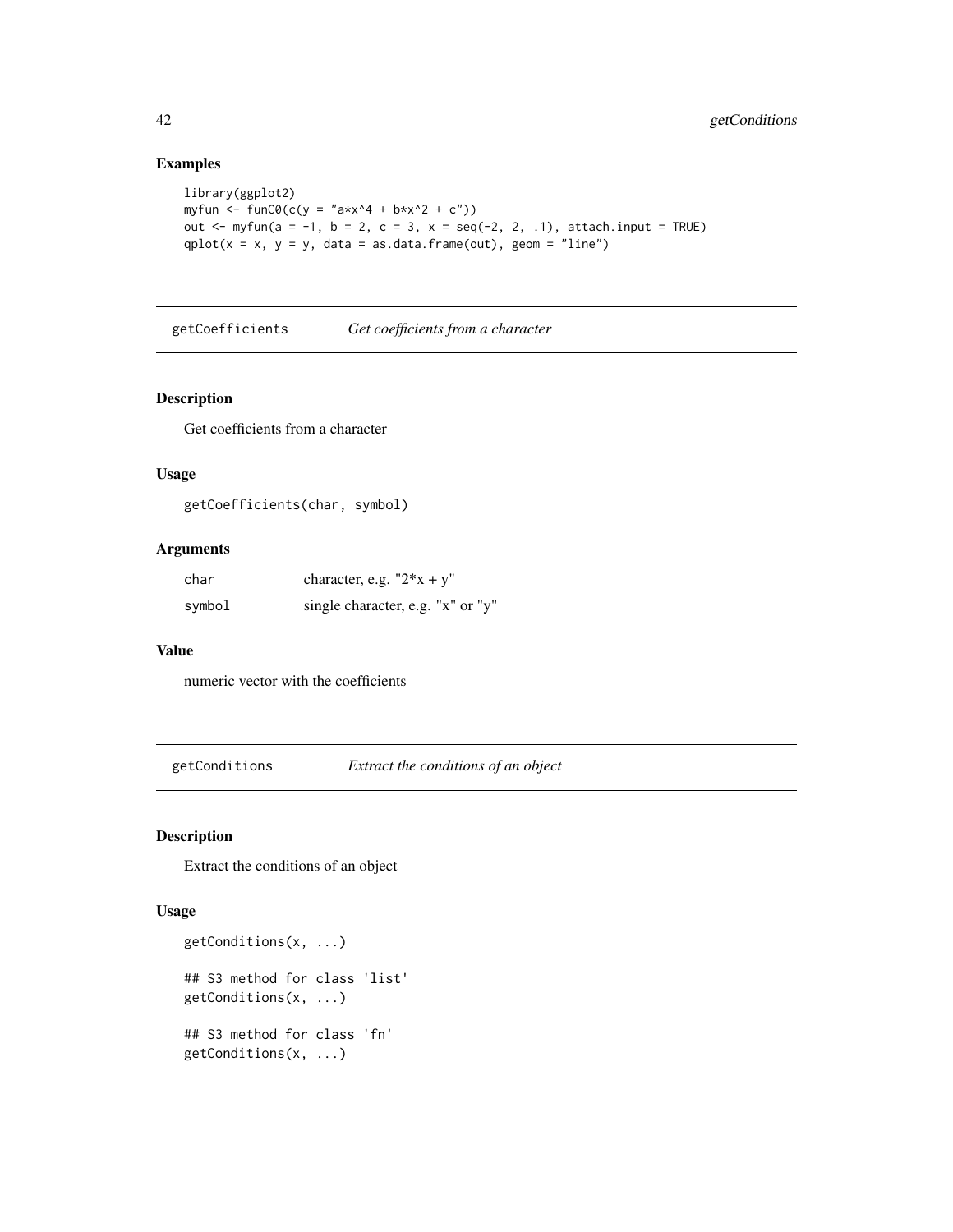#### getDerivs 43

### Arguments

|   | object from which the conditions should be extracted |
|---|------------------------------------------------------|
| . | additional arguments (not used right now)            |

## Value

The conditions in a format that depends on the class of x.

| getDerivs |  |
|-----------|--|
|           |  |

Extract the derivatives of an object

# Description

Extract the derivatives of an object

## Usage

```
getDerivs(x, ...)
## S3 method for class 'parvec'
getDerivs(x, ...)
## S3 method for class 'prdframe'
getDerivs(x, ...)
## S3 method for class 'prdlist'
getDerivs(x, ...)
## S3 method for class 'list'
getDerivs(x, ...)
## S3 method for class 'objlist'
getDerivs(x, ...)
```
## Arguments

|          | object from which the derivatives should be extracted |
|----------|-------------------------------------------------------|
| $\cdots$ | additional arguments (not used right now)             |

## Value

The derivatives in a format that depends on the class of x. This is parvec -> matrix, prdframe -> prdframe, prdlist -> prdlist, objlist -> named numeric.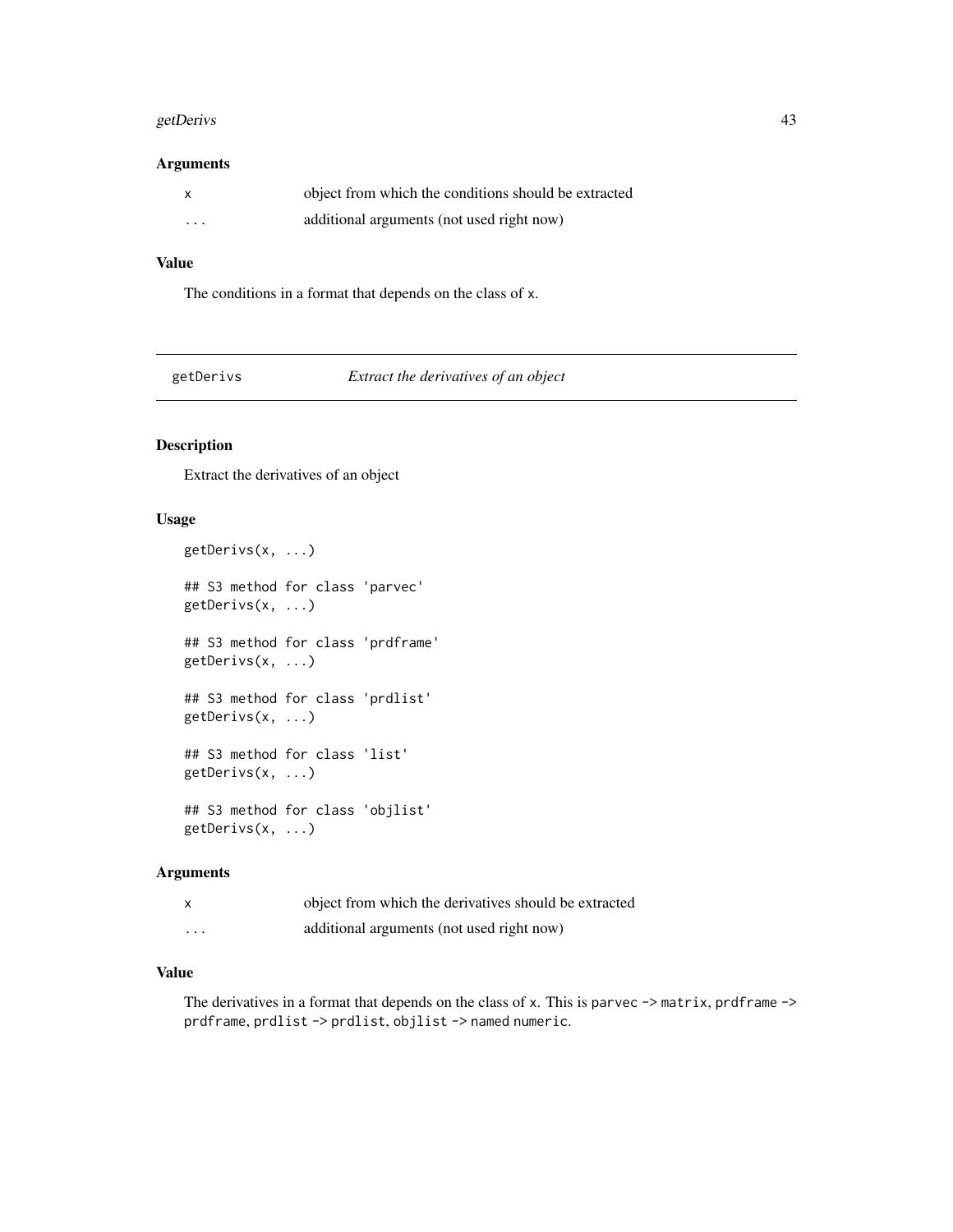Extract the equations of an object

## Usage

```
getEquations(x, conditions = NULL)
## S3 method for class 'odemodel'
getEquations(x, conditions = NULL)
## S3 method for class 'prdfn'
getEquations(x, conditions = NULL)
## S3 method for class 'fn'
getEquations(x, conditions = NULL)
```
### Arguments

|            | object from which the equations should be extracted                                |
|------------|------------------------------------------------------------------------------------|
| conditions | character or numeric vector specifying the conditions to which getEquations        |
|            | is restricted. If conditions has length one, the result is not returned as a list. |

### Value

The equations as list of eqnvec objects.

getFluxes *Generate list of fluxes from equation list*

## Description

Generate list of fluxes from equation list

## Usage

getFluxes(eqnlist, type = c("conc", "amount"))

## Arguments

| egnlist | object of class equist.                                                           |
|---------|-----------------------------------------------------------------------------------|
| type    | "conc." or "amount" for fluxes in units of concentrations or number of molecules. |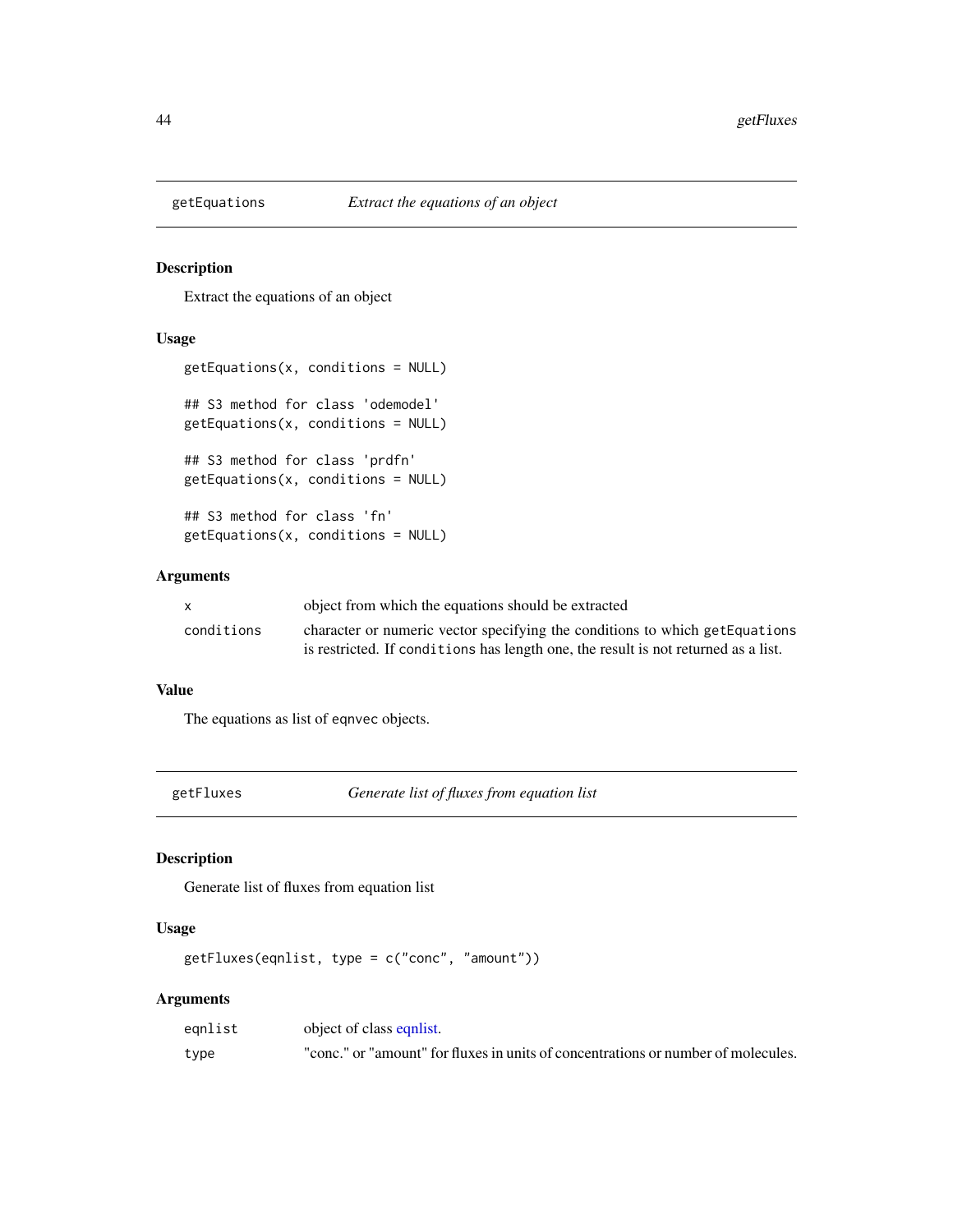#### getFluxes and the set of the set of the set of the set of the set of the set of the set of the set of the set of the set of the set of the set of the set of the set of the set of the set of the set of the set of the set of

### Value

list of named characters, the in- and out-fluxes for each state.

```
# Write your example here. You can also add more Start..End blocks if needed.
# Please mask all output such as print() with the special tag
#
# such that the test is not littered. Statements guarded by are enabled
# in the example file which is extracted from this test file. To extract the
# example run
# extractExamples()
# on the R command line.
  ## Generate another equation list
  eq <- eqnlist()
  eq <- addReaction(eq, "A", "pA", "act_A * A * stimulus", "Phosphorylation of A")
  eq <- addReaction(eq, "pA", "A", "deact_A * pA", "Deposphorylation of pA")
 eq <- addReaction(eq, "2*pA", "pA_pA", "form_complex_pA * pA^2", "Complex formation of pA")
  eq \leq addReaction(eq, "B", "pB", "act_B \star B \star pA_pA", "Phosphorylation of B")
  eq <- addReaction(eq, "pB", "B", "deact_B * pB", "Deposphorylation of pB")
  ## Extract data.frame of reactions
  reactions <- getReactions(eq)
  print(reactions)
  ## Get conserved quantities
  cq <- conservedQuantities(eq$smatrix)
  print(cq)
  ## Get fluxes
  fluxes <- getFluxes(eq)
  print(fluxes)
  ## Subsetting of equation list
  subeq1 <- subset(eq, "pB" %in% Product)
  print(subeq1)
  subeq2 <- subset(eq, grepl("not_available", Description))
  print(subeq2)
  ## Time derivatives of observables
  observables <- eqnvec(pA_obs = "s1*pA", tA_obs = "s2*(A + pA)")
  dobs <- dot(observables, eq)
  ## Combined equation vector for ODE and observables
  f \leftarrow c(as.eqnvec(eq), dobs)print(f)
```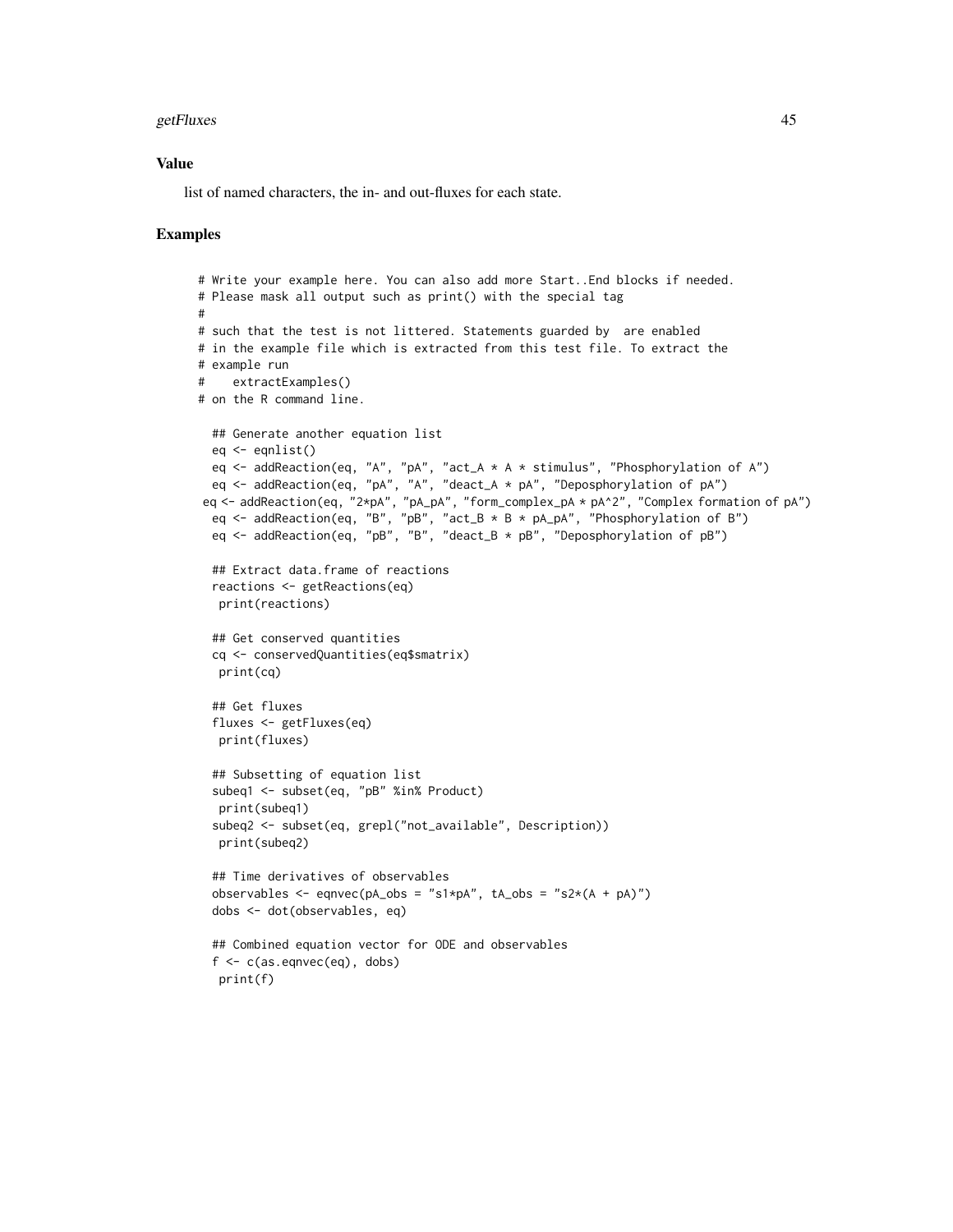Determine loaded DLLs available in working directory

# Usage

```
getLocalDLLs()
```
# Value

Character vector with the names of the loaded DLLs available in the working directory

getObservables *Extract the observables of an object*

## Description

Extract the observables of an object

## Usage

```
getObservables(x, ...)
```
## Arguments

| $\mathsf{x}$ | object from which the equations should be extracted |
|--------------|-----------------------------------------------------|
| $\cdots$     | not used                                            |

# Value

The equations as a character.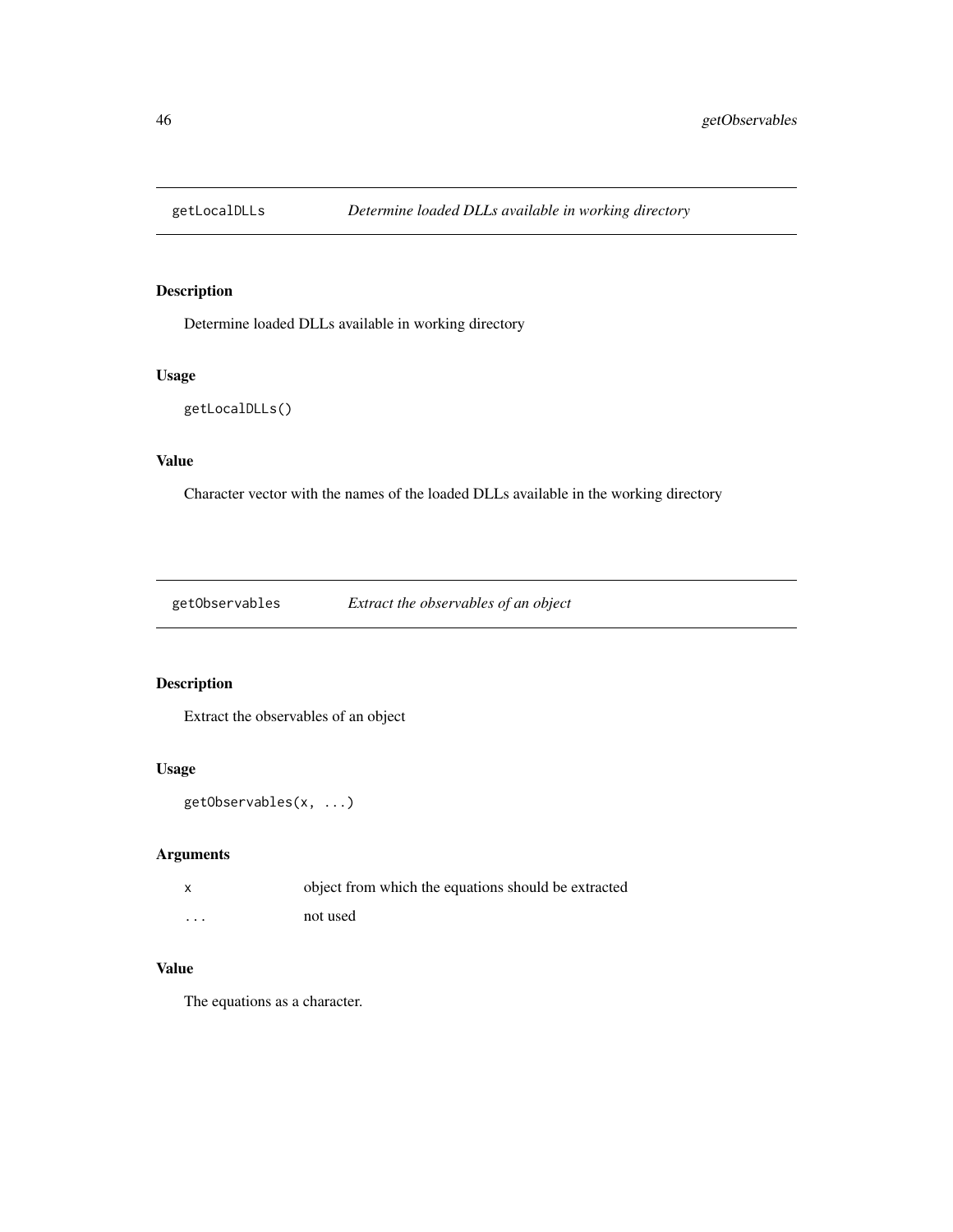Extract the parameters of an object

## Usage

```
getParameters(..., conditions = NULL)
## S3 method for class 'odemodel'
getParameters(x, conditions = NULL)
## S3 method for class 'fn'
getParameters(x, conditions = NULL)
## S3 method for class 'parvec'
getParameters(x, conditions = NULL)
## S3 method for class 'prdframe'
getParameters(x, conditions = NULL)
## S3 method for class 'prdlist'
getParameters(x, conditions = NULL)
## S3 method for class 'eqnlist'
getParameters(x)
## S3 method for class 'eventlist'
getParameters(x)
```
## Arguments

| $\cdot$    | objects from which the parameters should be extracted                           |
|------------|---------------------------------------------------------------------------------|
| conditions | character vector specifying the conditions to which getParameters is restricted |
|            | object from which the parameters are extracted                                  |

## Value

The parameters in a format that depends on the class of x.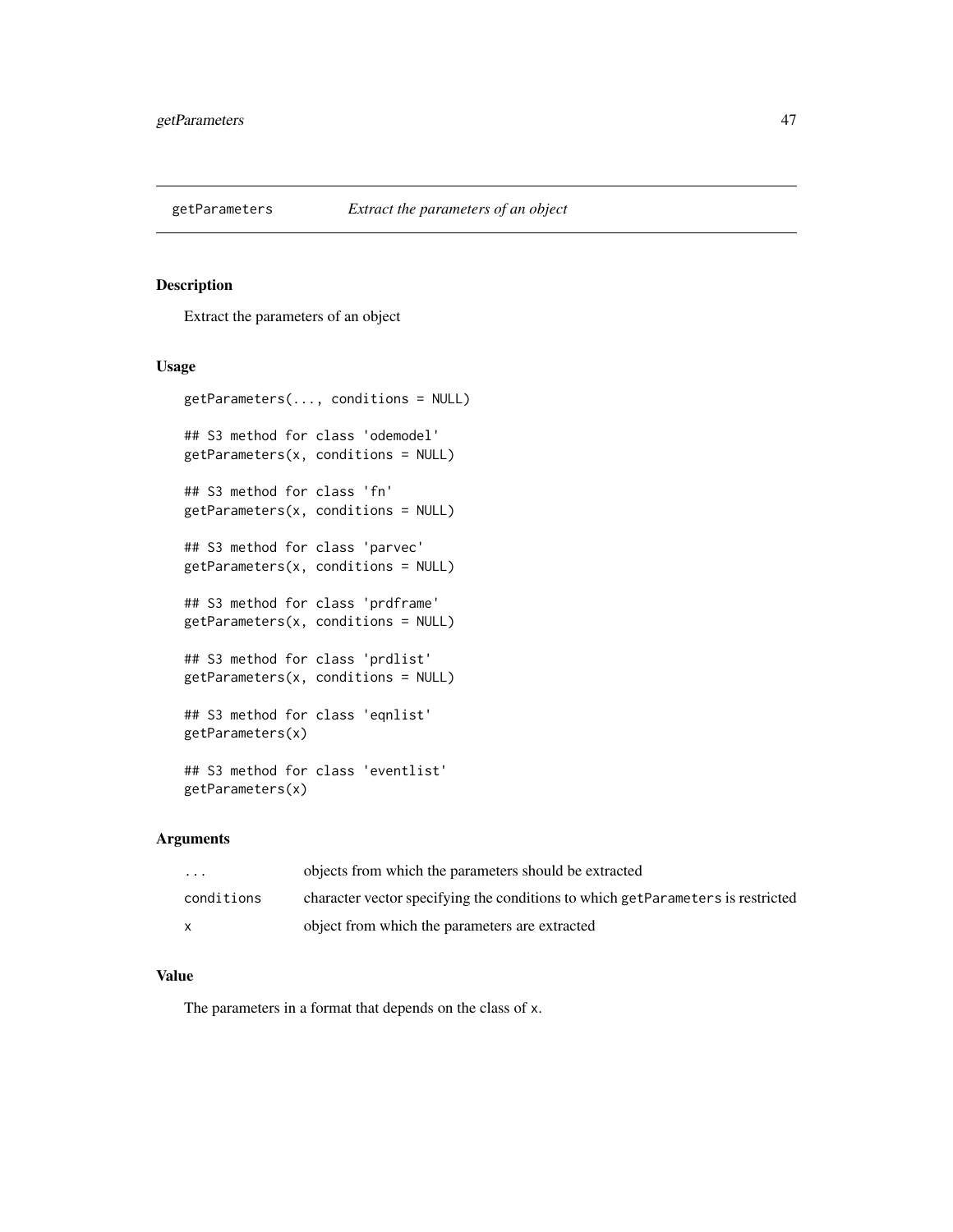Generate a table of reactions (data.frame) from an equation list

#### Usage

```
getReactions(eqnlist)
```
### Arguments

eqnlist object of class [eqnlist](#page-33-0)

#### Value

data. frame with educts, products, rate and description. The first column is a check if the reactions comply with reaction kinetics.

```
# Write your example here. You can also add more Start..End blocks if needed.
# Please mask all output such as print() with the special tag
#
# such that the test is not littered. Statements guarded by are enabled
# in the example file which is extracted from this test file. To extract the
# example run
# extractExamples()
# on the R command line.
  ## Generate another equation list
  eq <- eqnlist()
  eq <- addReaction(eq, "A", "pA", "act_A * A * stimulus", "Phosphorylation of A")
  eq <- addReaction(eq, "pA", "A", "deact_A * pA", "Deposphorylation of pA")
 eq <- addReaction(eq, "2*pA", "pA_pA", "form_complex_pA * pA^2", "Complex formation of pA")
  eq <- addReaction(eq, "B", "pB", "act_B * B * pA_pA", "Phosphorylation of B")
  eq <- addReaction(eq, "pB", "B", "deact_B * pB", "Deposphorylation of pB")
  ## Extract data.frame of reactions
  reactions <- getReactions(eq)
  print(reactions)
  ## Get conserved quantities
  cq <- conservedQuantities(eq$smatrix)
  print(cq)
  ## Get fluxes
  fluxes <- getFluxes(eq)
```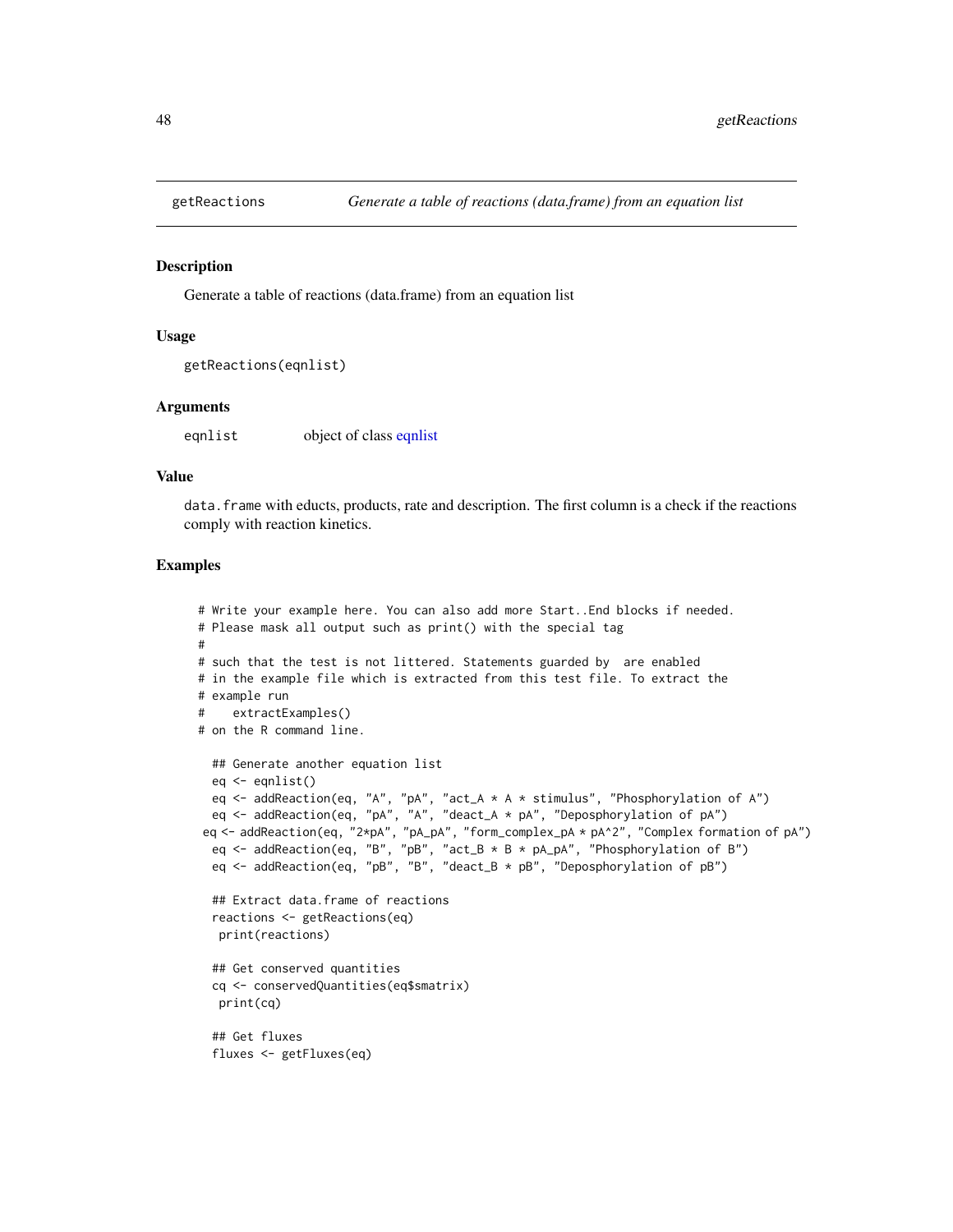#### ggopen and the set of the set of the set of the set of the set of the set of the set of the set of the set of the set of the set of the set of the set of the set of the set of the set of the set of the set of the set of th

print(fluxes)

```
## Subsetting of equation list
subeq1 <- subset(eq, "pB" %in% Product)
print(subeq1)
subeq2 <- subset(eq, grepl("not_available", Description))
print(subeq2)
## Time derivatives of observables
observables \leq eqnvec(pA_obs = "s1*pA", tA_obs = "s2*(A + pA)")
dobs <- dot(observables, eq)
## Combined equation vector for ODE and observables
f <- c(as.eqnvec(eq), dobs)
print(f)
```
## ggopen *Open last plot in external pdf viewer*

### Description

Convenience function to show last plot in an external viewer.

#### Usage

```
g\gamma ggopen(plot = last_plot(), command = "xdg-open", ...)
```
## Arguments

| plot     | ggplot <sub>2</sub> plot object.                  |
|----------|---------------------------------------------------|
| command  | character, indicatig which pdf viewer is started. |
| $\cdots$ | arguments going to ggsave.                        |

Id *An identity function which vanishes upon concatenation of fns*

#### Description

An identity function which vanishes upon concatenation of fns

#### Usage

 $Id()$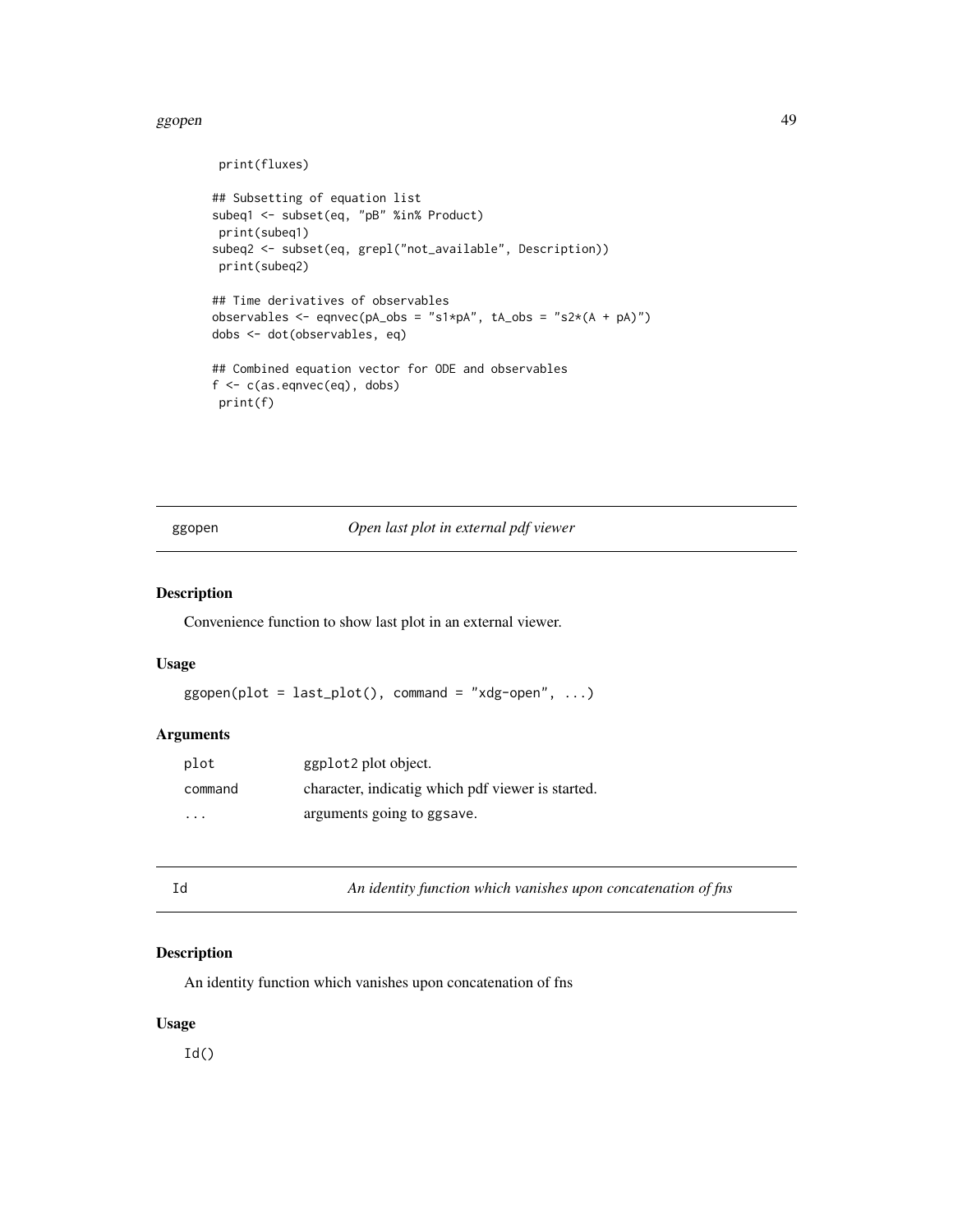### Value

fn of class idfn

#### Examples

```
x \leftarrow \mathsf{xt}()id \leftarrow Id()(id*x)(1:10, pars = c(a = 1))(x*id)(1:10, \text{ pars} = c(a = 1))str(id*x)
str(x*id)
```
jakstat *Time-course data for the JAK-STAT cell signaling pathway*

### Description

Phosphorylated Epo receptor (pEpoR), phosphorylated STAT in the cytoplasm (tpSTAT) and total STAT (tSTAT) in the cytoplasmhave been measured at times 0, ..., 60.

lbind *Bind named list of data.frames into one data.frame*

#### Description

Bind named list of data.frames into one data.frame

## Usage

lbind(mylist)

## Arguments

mylist A named list of data.frame. The data.frames are expected to have the same structure.

### Details

Each data.frame ist augented by a "condition" column containing the name attributed of the list entry. Subsequently, the augmented data.frames are bound together by rbind.

## Value

data.frame with the originial columns augmented by a "condition" column.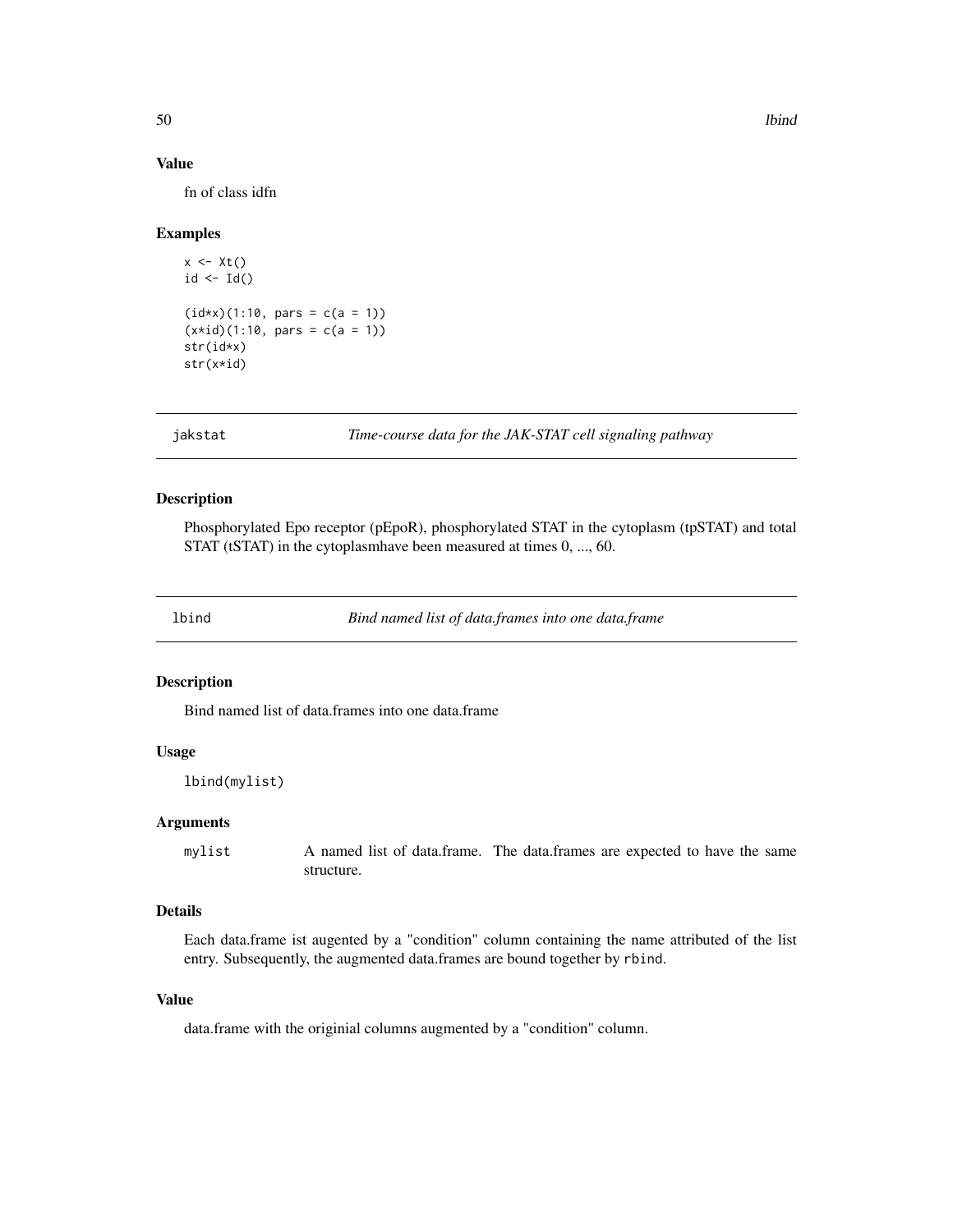<span id="page-50-0"></span>

An aborted [mstrust](#page-54-0) leaves behind results of already completed fits. This command loads these fits into a fitlist.

## Usage

```
load.parlist(folder)
```
## Arguments

folder Path to the folder where the fit has left its results.

### Details

The command [mstrust](#page-54-0) saves each completed fit along the multi-start sequence such that the results can be resurected on abortion. This command loads a fitlist from these intermediate results.

#### Value

An object of class parlist.

### Author(s)

Wolfgang Mader, <Wolfgang.Mader@fdm.uni-freiburg.de>

### See Also

[mstrust](#page-54-0)

loadDLL *Load shared object for a dMod object*

# Description

Usually when restarting the R session, although all objects are saved in the workspace, the dynamic libraries are not linked any more. loadDLL is a wrapper for dyn.load that uses the "modelname" attribute of dMod objects like prediction functions, observation functions, etc. to load the corresponding shared object.

#### Usage

loadDLL(...)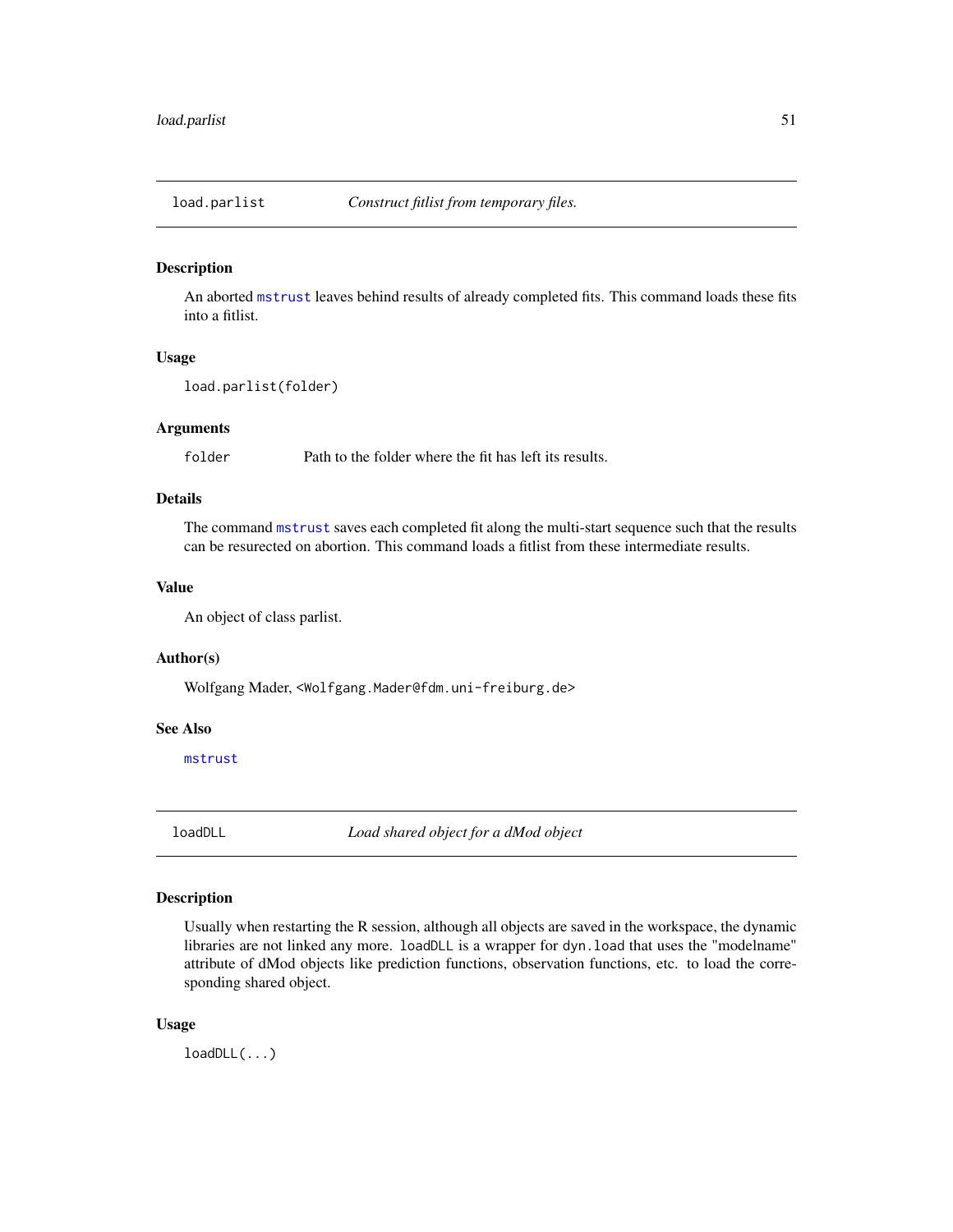## Arguments

... objects of class prdfn, obsfn, parfn, objfn, ...

long2wide *Translate long to wide format (inverse of wide2long.matrix)*

## Description

Translate long to wide format (inverse of wide2long.matrix)

### Usage

long2wide(out)

### Arguments

out data.frame in long format

## Value

data.frame in wide format

lsdMod *Print list of dMod objects in .GlobalEnv*

#### Description

Lists the objects for a set of classes.

## Usage

```
lsdMod(
 classlist = c("odemodel", "parfn", "prdfn", "obsfn", "objfn", "datalist"),
 envir = .GlobalEnv
)
```
#### Arguments

| classlist | List of object classes to print.               |
|-----------|------------------------------------------------|
| envir     | Alternative environment to search for objects. |

## Examples

```
## Not run:
lsdMod()
lsdMod(classlist = "prdfn", envir = environment(obj))
```
## End(Not run)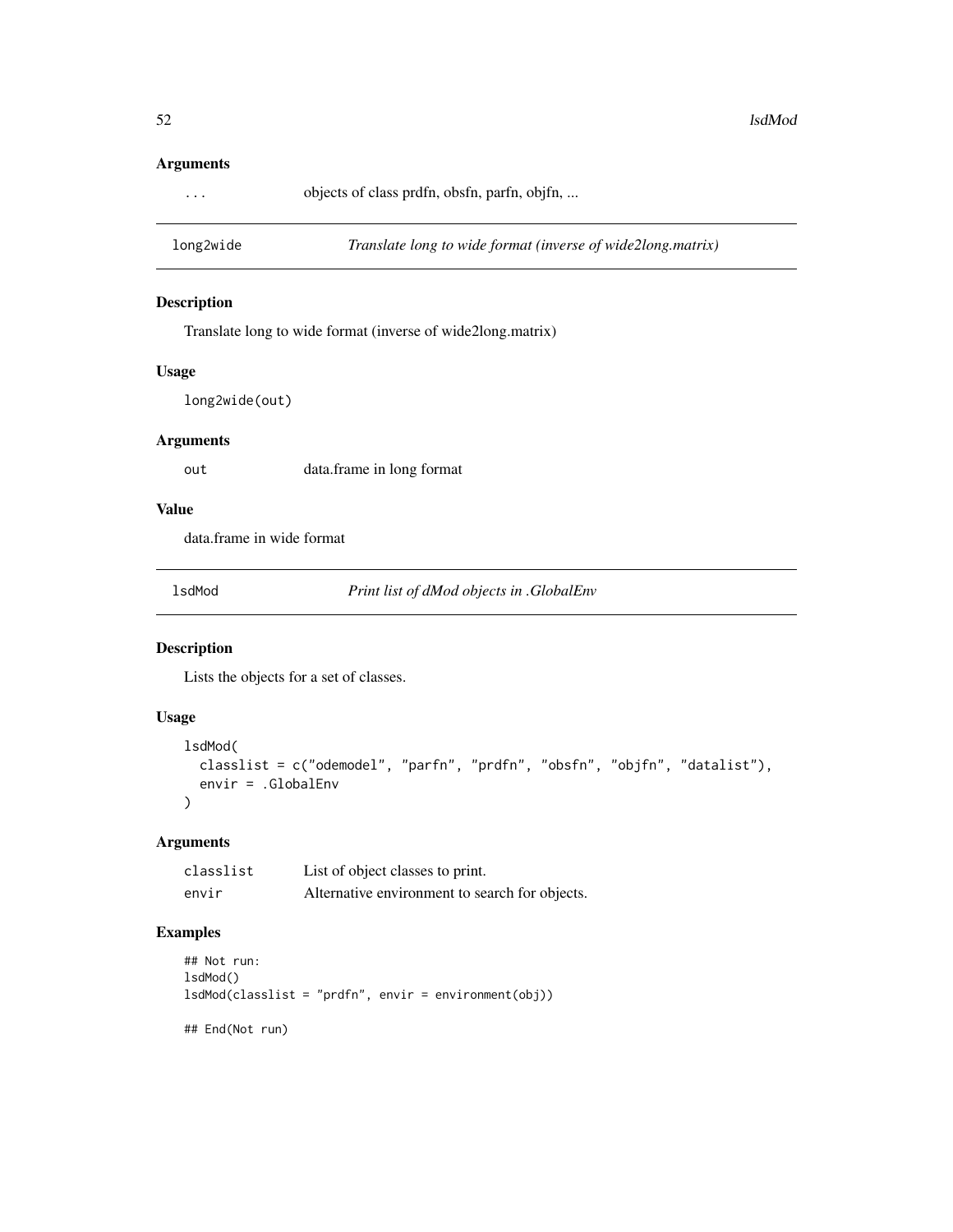The function is exported for dependency reasons

## Usage

```
match.fnargs(arglist, choices)
```
## Arguments

| arglist | list      |
|---------|-----------|
| choices | character |

mname *Get modelname from single object (used internally)*

#### Description

Get modelname from single object (used internally)

#### Usage

```
mname(x, conditions = NULL)
## S3 method for class '`NULL`'
mname(x, conditions = NULL)## S3 method for class 'character'
mname(x, conditions = NULL)
## S3 method for class 'objfn'
mname(x, conditions = NULL)
## S3 method for class 'fn'
mname(x, condition = NULL)
```
## Arguments

| x          | dMod object                    |
|------------|--------------------------------|
| conditions | character vector of conditions |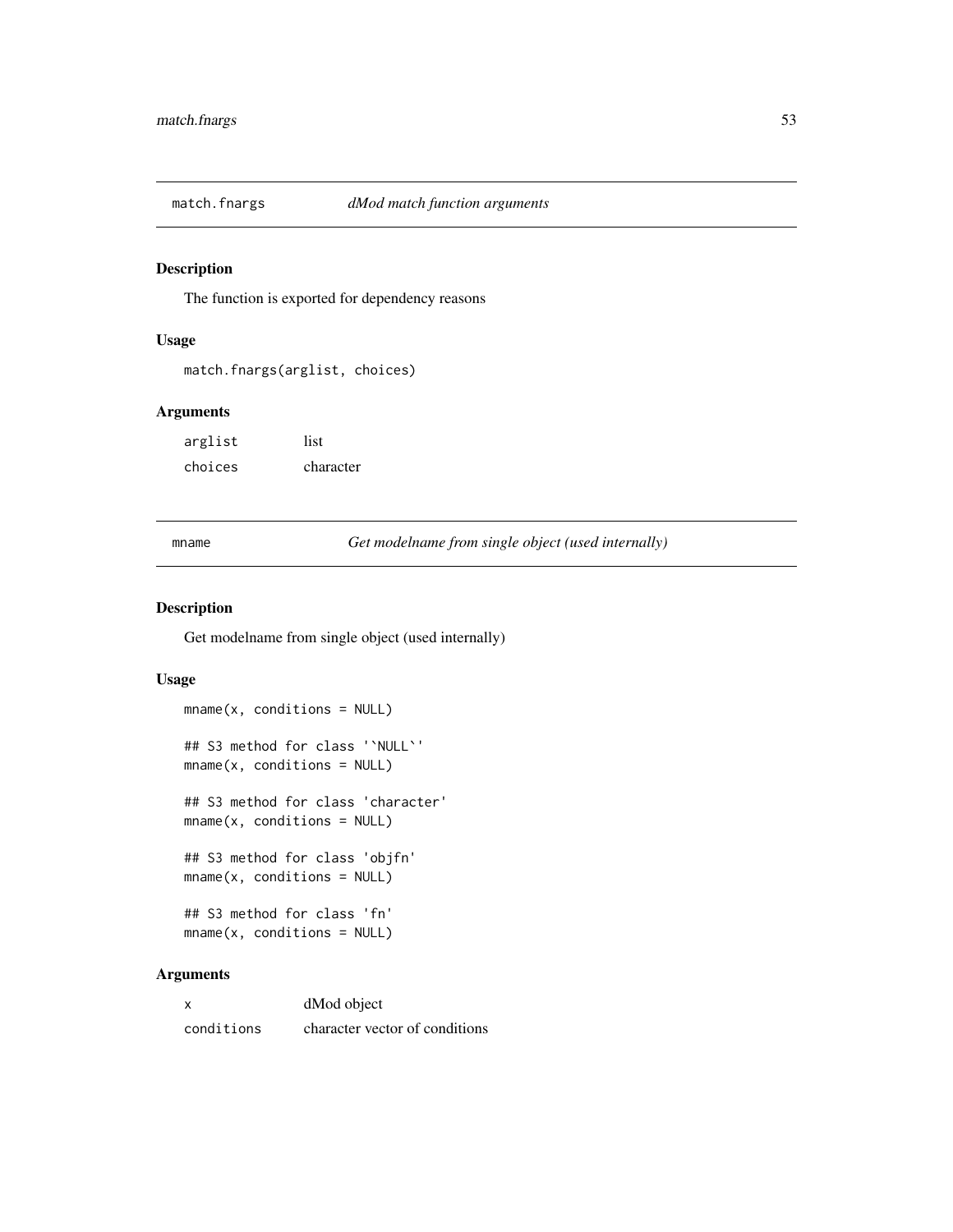The modelname attribute refers to the name of a C file associated with a dMod function object like prediction-, parameter transformation- or objective functions.

## Usage

```
modelname(..., conditions = NULL)
modelname(x, ...) <- value
## S3 replacement method for class 'fn'
modelname(x, conditions = NULL, ...) \leftarrow value## S3 replacement method for class 'objfn'
modelname(x, conditions = NULL, \ldots) <- value
```
#### Arguments

| $\cdot$ $\cdot$ $\cdot$ | objects of type prdfn, parfn, objfn                       |
|-------------------------|-----------------------------------------------------------|
| conditions              | character vector of conditions                            |
| X                       | dMod object for which the model name should be set        |
| value                   | character, the new modelname (does not change the C file) |

# Value

character vector of model names, corresponding to C files in the local directory.

<span id="page-53-0"></span>

| msParframe | Reproducibly construct "random" parframes |
|------------|-------------------------------------------|
|            |                                           |

## Description

The output of this function can be used for the center - argument of [mstrust](#page-54-0)

```
msParframe(pars, n = 20, seed = 12345, samplefun = stats::rnorm, ...)
```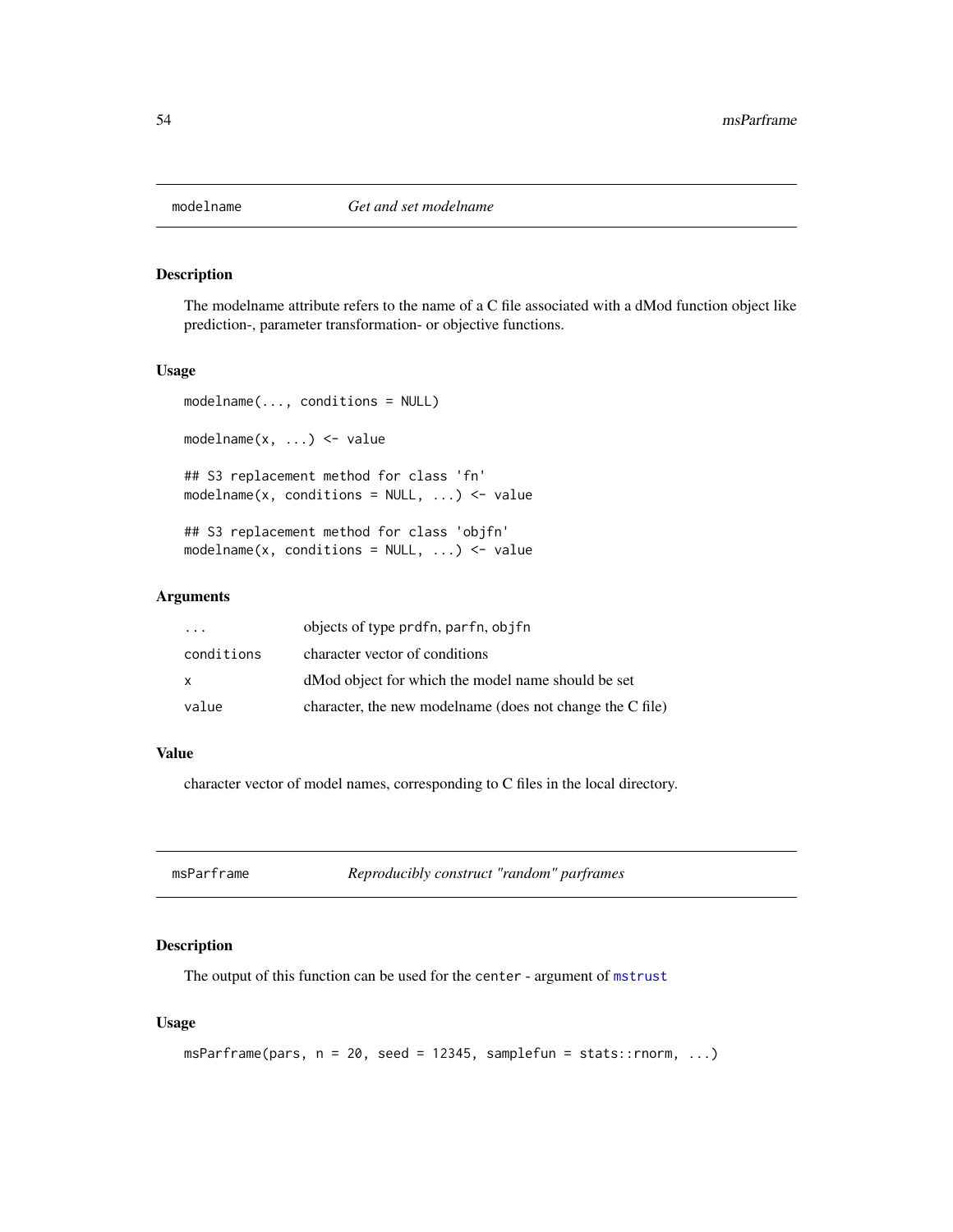#### mstrust 55

### Arguments

| pars      | Named vector. If sample fun has a "mean"-argument, values of pars will used<br>as mean |
|-----------|----------------------------------------------------------------------------------------|
| n         | Integer how many lines should the parframe have                                        |
| seed      | Seed for the random number generator                                                   |
| samplefun | random number generator: rnorm, runif, etc                                             |
| .         | arguments going to samplefun                                                           |

## Value

parframe (without metanames)

### See Also

[mstrust](#page-54-0) and [parframe](#page-66-0)

## Examples

 $msParframe(c(a = 0, b = 100000), 5)$ 

```
# Parameter specific sigma
msParframe(c(a = 0, b = 100000), 5, samplefun = rnorm, sd = c(100, 0.5))
```
<span id="page-54-0"></span>mstrust *Non-Linear Optimization, multi start*

### Description

Wrapper around [trust](#page-108-0) allowing for multiple fits from randomly chosen initial values.

```
mstrust(
 objfun,
 center,
 studyname,
  rinit = 0.1,
 rmax = 10,
 fits = 20,
  cores = 1,samplefun = "rnorm",
  resultPath = ".",
  stats = FALSE,
 output = FALSE,
  ...
\mathcal{E}
```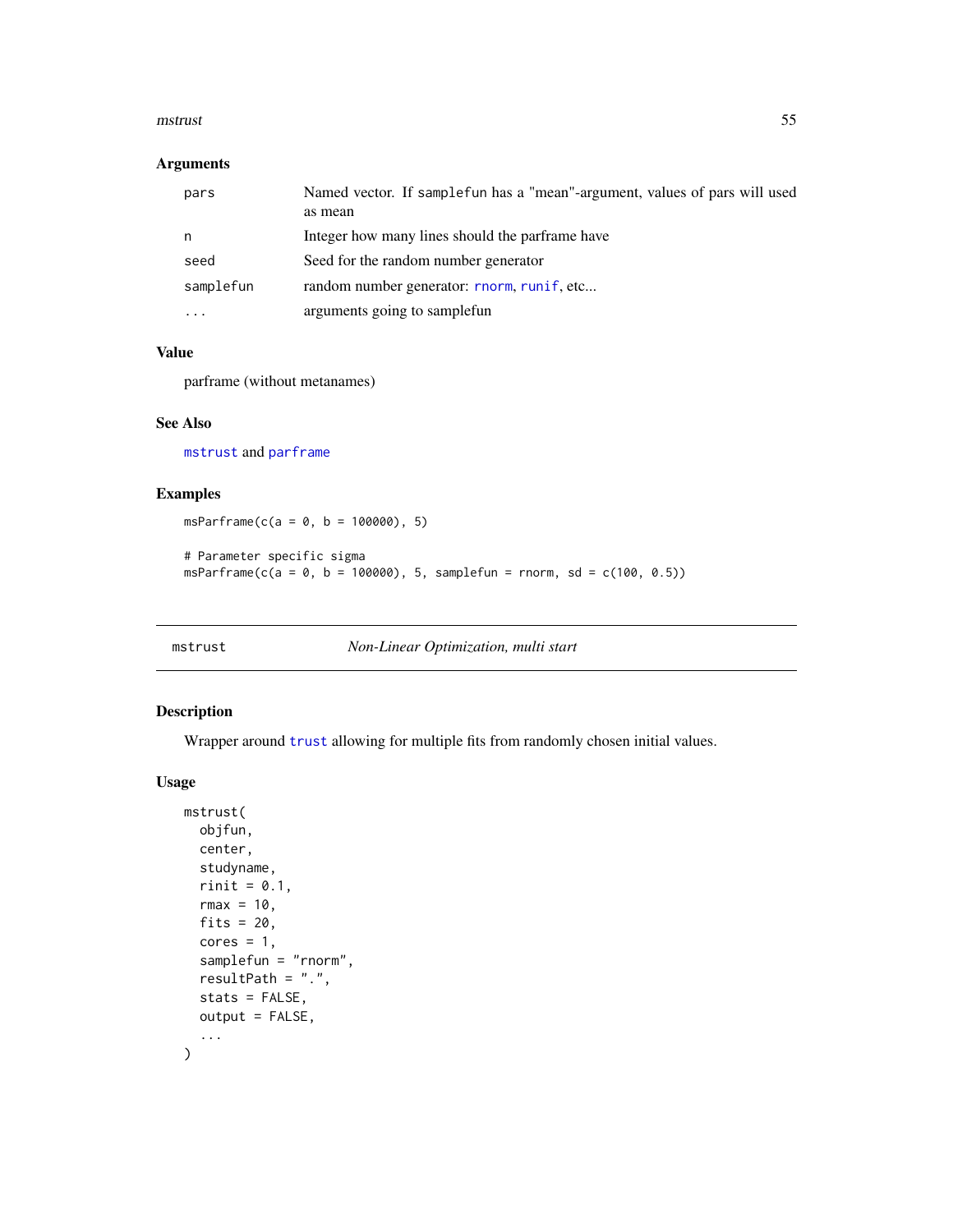#### Arguments

| objfun     | Objective function, see trust.                                                                                                                                                                                                                                                                                                                                                                                                                             |
|------------|------------------------------------------------------------------------------------------------------------------------------------------------------------------------------------------------------------------------------------------------------------------------------------------------------------------------------------------------------------------------------------------------------------------------------------------------------------|
| center     | Parameter values around which the initial values for each fit are randomly sam-<br>pled. The initial values handed to trust are the sum of center and the output of<br>'samplefun', center + 'samplefun'. See trust, parinit. center Can also be a<br>parframe, then the parameter values are taken from the parframe. In this case,<br>the fits argument is overwritten. To use a reproducible set of initial guesses,<br>generate center with msParframe |
| studyname  | The names of the study or fit. This name is used to determine filenames for<br>interim and final results. See Details.                                                                                                                                                                                                                                                                                                                                     |
| rinit      | Starting trust region radius, see trust.                                                                                                                                                                                                                                                                                                                                                                                                                   |
| rmax       | Maximum allowed trust region radius, see trust.                                                                                                                                                                                                                                                                                                                                                                                                            |
| fits       | Number of fits (jobs).                                                                                                                                                                                                                                                                                                                                                                                                                                     |
| cores      | Number of cores for job parallelization.                                                                                                                                                                                                                                                                                                                                                                                                                   |
| samplefun  | Function to sample random initial values. It is assumed, that 'samplefun' has<br>a named parameter "n" which defines how many random numbers are to be<br>returned, such as for rnorm or runif. By default rnorm is used. Parameteres<br>for samplefun are simply appended as named parameters to the mstrust call and<br>automatically handed to samplefun by matching parameter names.                                                                   |
| resultPath | character indicating the folder where the results should be stored. Defaults to<br>".".                                                                                                                                                                                                                                                                                                                                                                    |
| stats      | If true, the same summary statistic as written to the logfile is printed to command<br>line on mstrust completion.                                                                                                                                                                                                                                                                                                                                         |
| output     | logical. If true, writes output to the disc.                                                                                                                                                                                                                                                                                                                                                                                                               |
| .          | Additional parameters handed to trust(), samplefun(), or the objective function<br>by matching parameter names. All unmatched parameters are handed to the ob-<br>jective function objfun(). The log file starts with a table telling which parameter<br>was assigend to which function.                                                                                                                                                                   |

#### Details

By running multiple fits starting at randomly chosen inital parameters, the chisquare landscape can be explored using a deterministic optimizer. Here, [trust](#page-108-0) is used for optimization. The standard procedure to obtain random initial values is to sample random variables from a uniform distribution ([rnorm](#page-0-0)) and adding these to 'center'. It is, however, possible, to employ any other sampling strategy by handing the respective function to mstrust(), 'samplefun'.

In case a special sampling is required, a customized sampling function can be used. If, e.g., inital values leading to a non-physical systems are to be discarded upfront, the objective function can be addapted accordingly.

All started fits either lead to an error or complete converged or unconverged. A statistics about the return status of fits can be shown by setting 'stats' to TRUE.

Fit final and intermediat results are stored under 'studyname'. For each run of mstrust for the same study name, a folder under 'studyname' of the form "trial-x-date" is created. "x" is the number of the trial, date is the current time stamp. In this folder, the intermediate results are stored.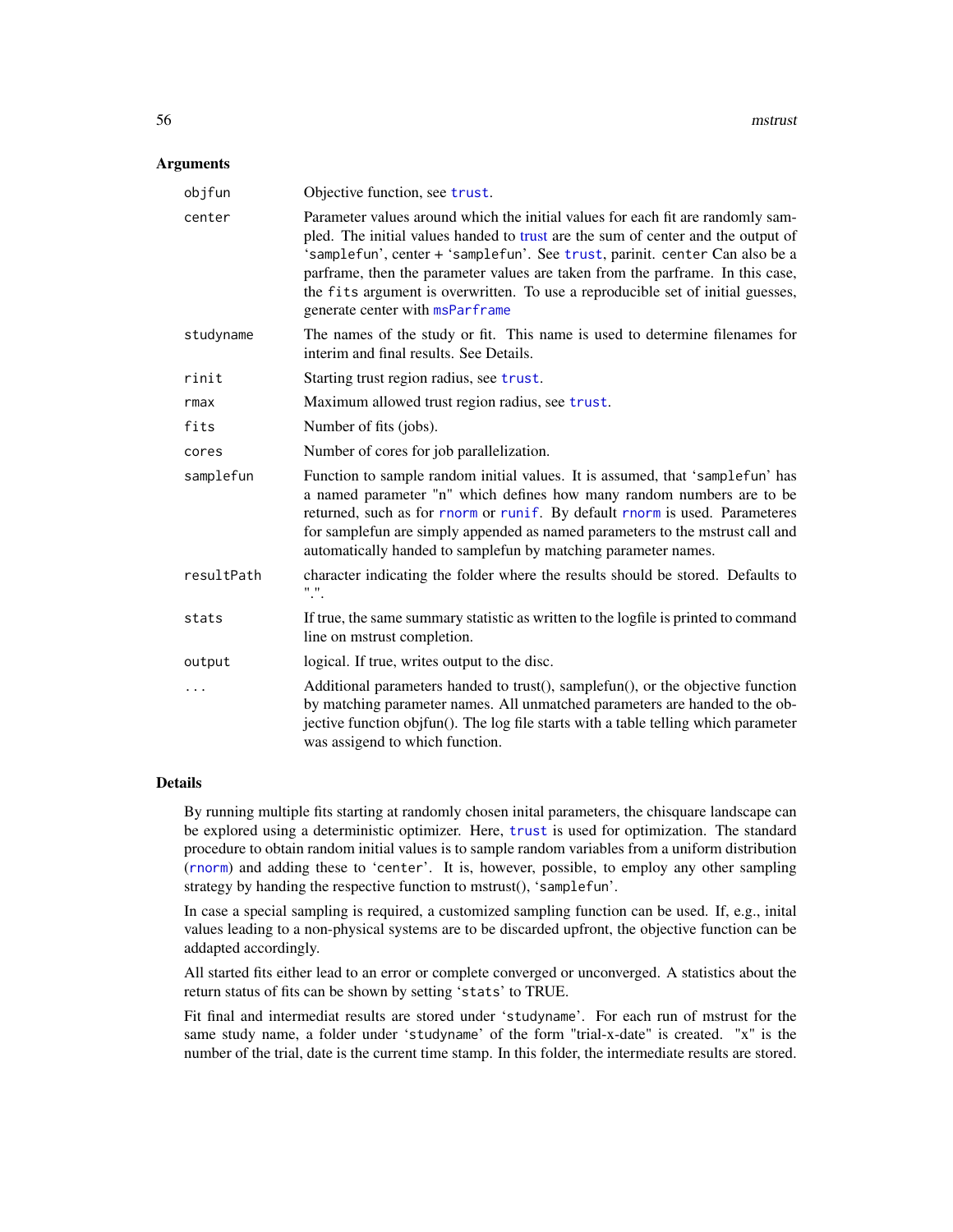These intermediate results can be loaded by [load.parlist](#page-50-0). These are removed on successfull completion of mstrust. In this case, the final list of fit parameters (parameterList.Rda) and the fit log (mstrust.log) are found instead.

#### Value

A parlist holding errored and converged fits.

### Author(s)

Wolfgang Mader, <Wolfgang.Mader@fdm.uni-freiburg.de>

## See Also

1. [trust](#page-108-0), for the used optimizer, 2. [rnorm](#page-0-0), [runif](#page-0-0) for two common sampling functions, 3. [msParframe](#page-53-0) for passing a reproducible set of random initial guesses to mstrust, 4. [as.parframe](#page-14-0) for formatting the output to a handy table

nll *Compute the negative log-likelihood*

#### Description

Compute the negative log-likelihood

#### Usage

nll(nout)

### Arguments

nout data.frame (result of [res\)](#page-99-0) or object of class [objframe.](#page-58-0)

#### Value

list with entries value (numeric, the weighted residual sum of squares), gradient (numeric, gradient) and hessian (matrix of type numeric).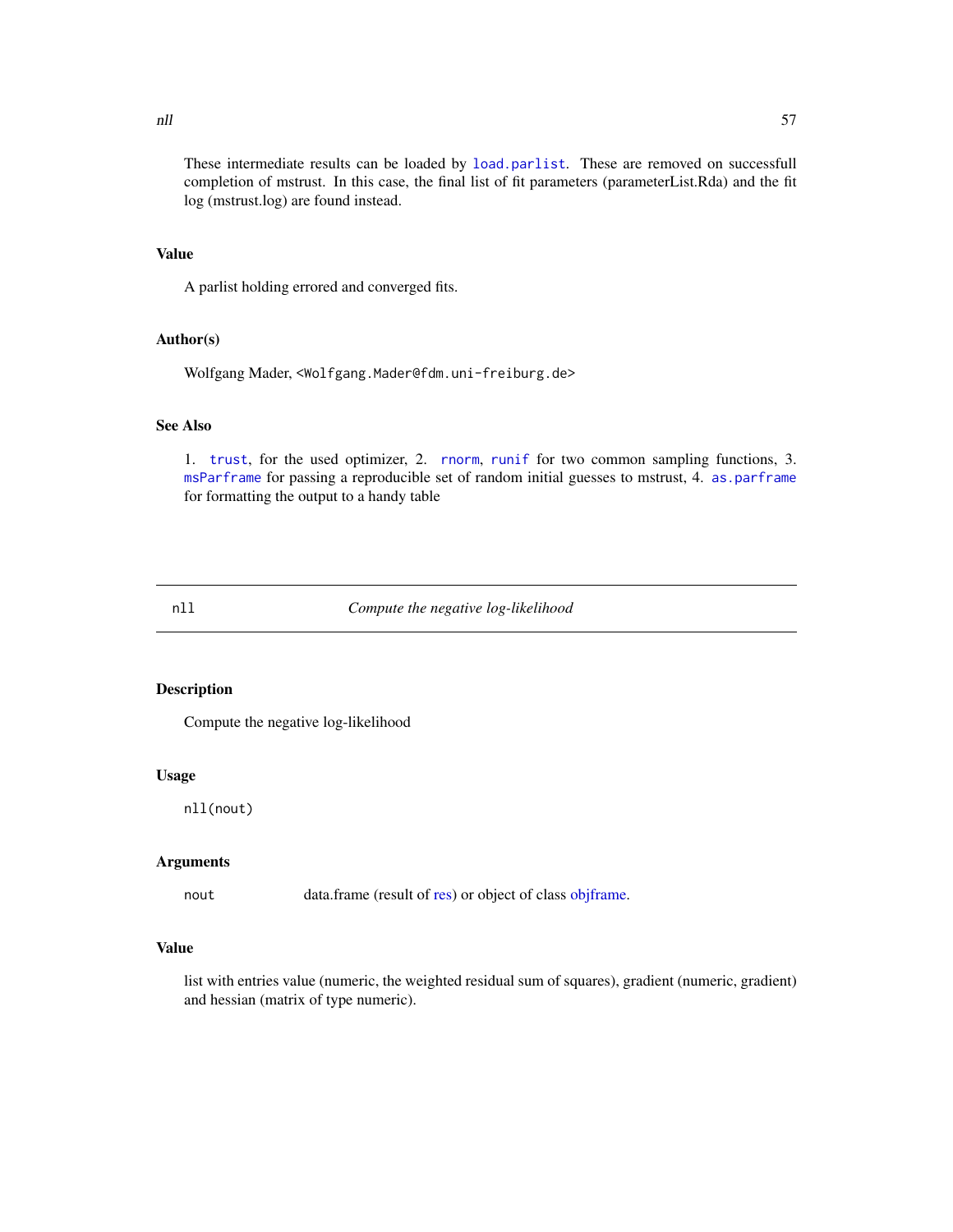<span id="page-57-0"></span>

For parameter estimation and optimization, an objective function is needed. normL2 returns an objective function for the L2 norm of data and model prediction. The resulting objective function can be used for optimization with the trust optimizer, see [mstrust.](#page-54-0)

#### Usage

```
normal2(data, x, errmodel = NULL, times = NULL, attr.name = "data")
```
#### Arguments

| data      | object of class datalist                                                                                                                                                                                                           |
|-----------|------------------------------------------------------------------------------------------------------------------------------------------------------------------------------------------------------------------------------------|
| x         | object of class prdfn                                                                                                                                                                                                              |
| errmodel  | object of class obsfn. errmodel does not need to be defined for all conditions.                                                                                                                                                    |
| times     | numeric vector, additional time points where the prediction function is evalu-<br>ated. If NULL, time points are extacted from the datalist solely. If the prediction<br>function makes use of events, hand over event times here. |
| attr.name | character. The constraint value is additionally returned in an attributed with this<br>name                                                                                                                                        |

## Details

Objective functions can be combined by the "+" operator, see [sumobjfn.](#page-7-0)

#### Value

Object of class obsfn, i.e. a function obj(...,fixed,deriv,conditions,env) that returns an objective list, [objlist.](#page-59-0)

## Examples

## Generate a prediction function

```
times <-0:5grid \le data.frame(name = "A", time = times, row.names = paste0("p", times))
x \leftarrow \text{Xd}(\text{grid}, \text{condition} = "C1")pars <- structure(rep(0, nrow(grid)), names = row.names(grid))
## Simulate data
data.list <- lapply(1:3, function(i) {
  prediction <- x(times, pars + rnorm(length(pars), 0, 1))
  cbind(wide2long(prediction), sigma = 1)
```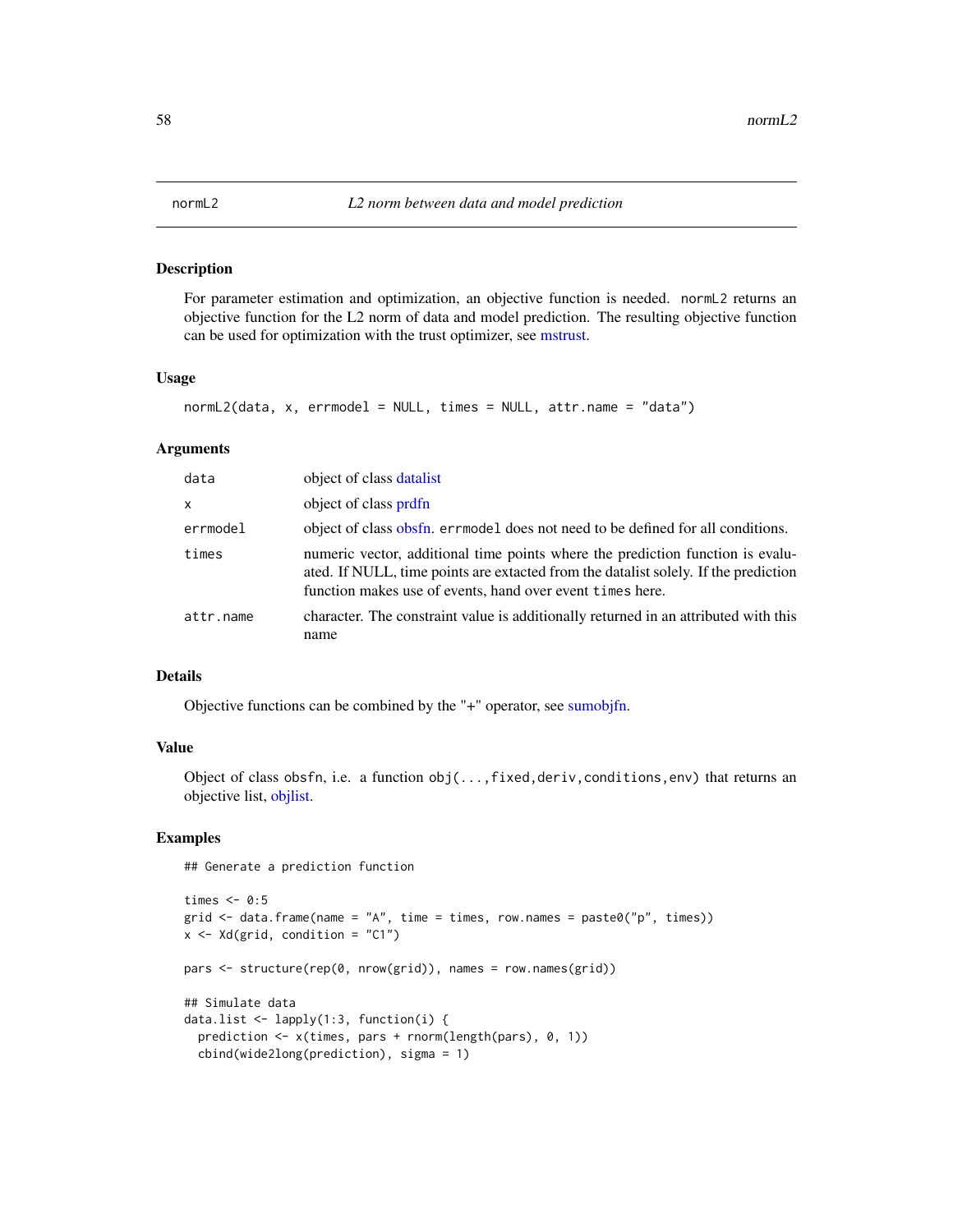nullZ 59

```
})
data <- as.datalist(do.call(rbind, data.list))
## Generate objective function based on data and model
## Then fit the data and plot the result
obj <- normL2(data, x)
myfit <- trust(obj, pars, rinit = 1, rmax = 10)
plot(x(times, myfit$argument), data)
```
nullZ *Find integer-null space of matrix A*

## Description

Find integer-null space of matrix A

#### Usage

nullZ(A, tol = sqrt(.Machine\$double.eps))

## Arguments

| Α   | matrix for which the null space is searched     |
|-----|-------------------------------------------------|
| tol | tolerance to find pivots in rref-function below |

## Value

null space of A with only integers in it

#### Author(s)

Malenka Mader, <Malenka.Mader@fdm.uni-freiburg.de>

<span id="page-58-0"></span>objframe *Objective frame*

### Description

An objective frame is supposed to store the residuals of a model prediction with respect to a data frame.

```
objframe(mydata, deriv = NULL, deriv.err = NULL)
```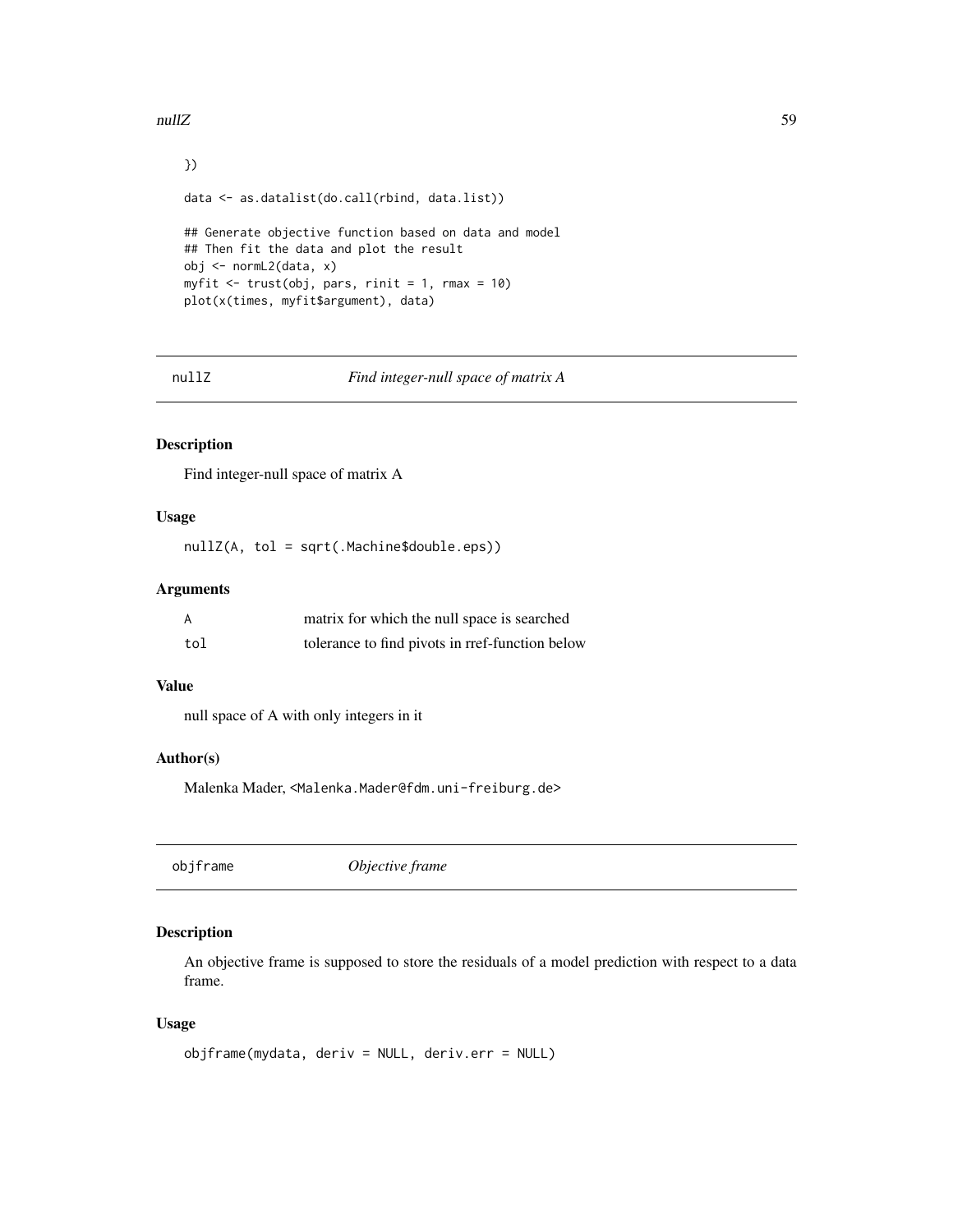60 objlist

### Arguments

| mydata    | data. frame as being generated by res.                                 |
|-----------|------------------------------------------------------------------------|
| deriv     | matrix of the derivatives of the residuals with respect to parameters. |
| deriv.err | matrix of the derivatives of the error model.                          |

### Value

An object of class objframe, i.e. a data frame with attribute "deriv".

<span id="page-59-0"></span>objlist *Generate objective list*

## Description

An objective list contains an objective value, a gradient, and a Hessian matrix.

Objective lists can contain additional numeric attributes that are preserved or combined with the corresponding attributes of another objective list when both are added by the "+" operator, see [sumobjlist.](#page-8-0)

Objective lists are returned by objective functions as being generated by [normL2,](#page-57-0) [constraintL2,](#page-22-0) [priorL2](#page-92-0) and [datapointL2.](#page-28-0)

## Usage

objlist(value, gradient, hessian)

## Arguments

| value    | numeric of length 1                                           |
|----------|---------------------------------------------------------------|
| gradient | named numeric                                                 |
| hessian  | matrix with rownames and colnames according to gradient names |

### Value

Object of class objlist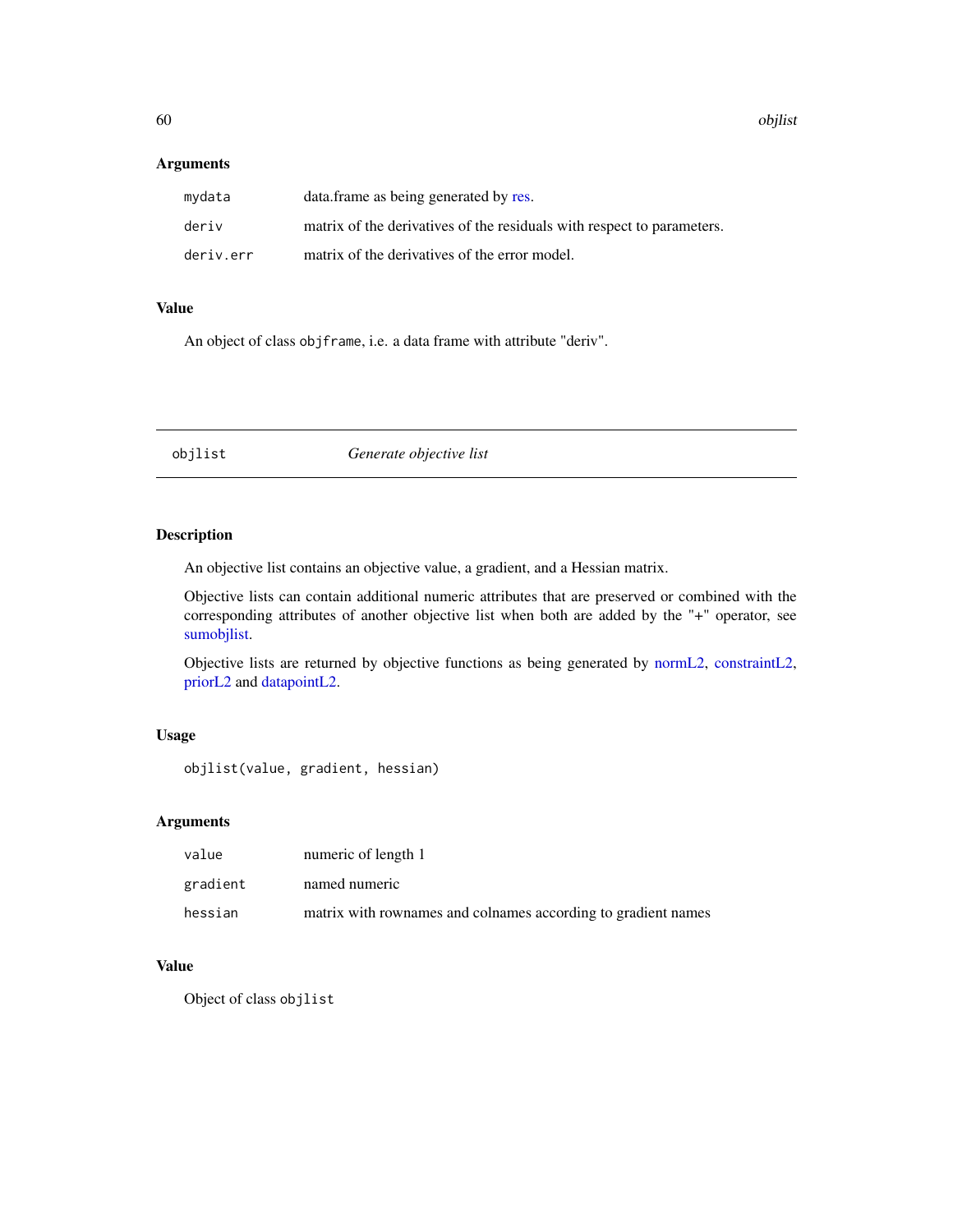<span id="page-60-0"></span>

An observation function is a function is that is concatenated with a prediction function via [prodfn](#page-3-0) to yield a new prediction function, see [prdfn.](#page-86-0) Observation functions are generated by [Y.](#page-118-0) Handling of the conditions is then organized by the obsfn object.

#### Usage

obsfn(X2Y, parameters = NULL, condition = NULL)

### Arguments

| X <sub>2</sub> Y | the low-level observation function generated e.g. by Y. |
|------------------|---------------------------------------------------------|
| parameters       | character vector with parameter names                   |
| condition        | character, the condition name                           |

## Details

Observation functions can be "added" by the "+" operator, see [sumfn.](#page-6-0) Thereby, observations for different conditions are merged or, overwritten. Observation functions can also be concatenated with other functions, e.g. observation functions [\(obsfn\)](#page-60-0) or prediction functions [\(prdfn\)](#page-86-0) by the "\*" operator, see [prodfn.](#page-3-0)

## Value

Object of class obsfn, i.e. a function x(...,fixed,deriv,conditions,env) which returns a [prdlist.](#page-88-0) The arguments out (prediction) and pars (parameter values) should be passed via the ... argument.

```
# Define a time grid on which to make a prediction by peace-wise linear function.
# Then define a (generic) prediction function based on thid grid.
times <-0:5grid \le data.frame(name = "A", time = times, row.names = paste0("p", times))
x \leftarrow \text{Xd}(\text{grid})# Define an observable and an observation function
observables <- eqnvec(Aobs = "s*A")
g \leftarrow Y(g = observables, f = NULL, states = "A", parameters = "s")# Collect parameters and define an overarching parameter transformation
# for two "experimental condtions".
dynpars <- attr(x, "parameters")
obspars <- attr(g, "parameters")
```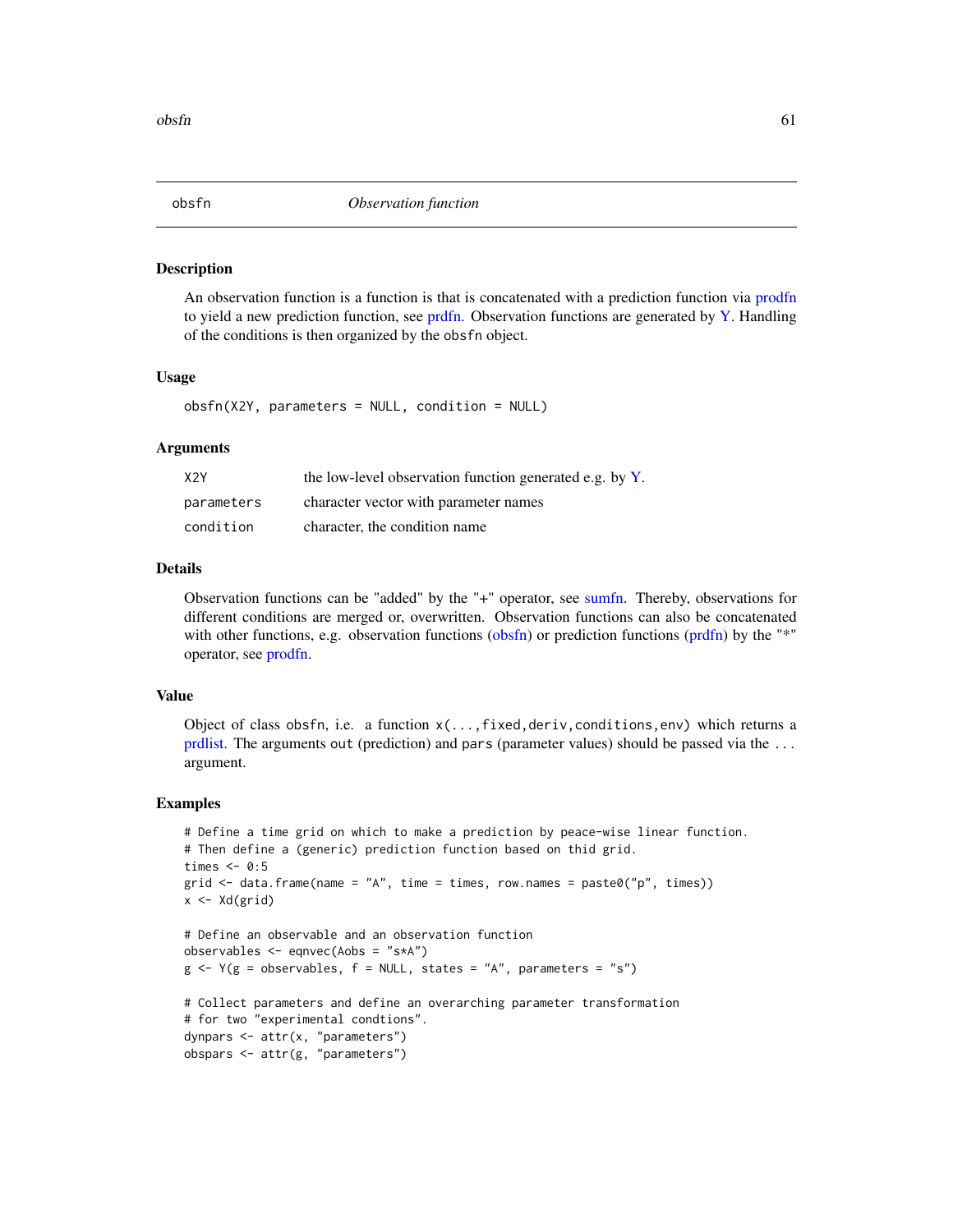```
innerpars <- c(dynpars, obspars)
trafo <- structure(innerpars, names = innerpars)
trafo_C1 <- replaceSymbols(innerpars, paste(innerpars, "C1", sep = "_"), trafo)
trafo_C2 <- replaceSymbols(innerpars, paste(innerpars, "C2", sep = "_"), trafo)
p <- NULL
p \leq -p + P(\text{traf}_0 = \text{traf}_0_C1, \text{ condition} = "C1")p \le -p + P(\text{traf}_0 = \text{traf}_0_C2, \text{ condition} = "C2")# Collect outer (overarching) parameters and
# initialize with random values
outerpars <- attr(p, "parameters")
pars <- structure(runif(length(outerpars), 0, 1), names = outerpars)
# Predict internal/unobserved states
out1 <- (x*p)(times, pars)
plot(out1)
# Predict observed states in addition to unobserved
out2 <- (g*x*p)(times, pars)
plot(out2)
```
odemodel *Generate the model objects for use in Xs (models with sensitivities)*

#### Description

Generate the model objects for use in Xs (models with sensitivities)

```
odemodel(
  f,
  deriv = TRUE,forcings = NULL,
  events = NULL,outputs = NULL,
  fixed = NULL,estimate = NULL,
 modelname = "odemodel",
  solver = c("deSolve", "Sundials"),
 gridpoints = NULL,
 verbose = FALSE,
  ...
)
```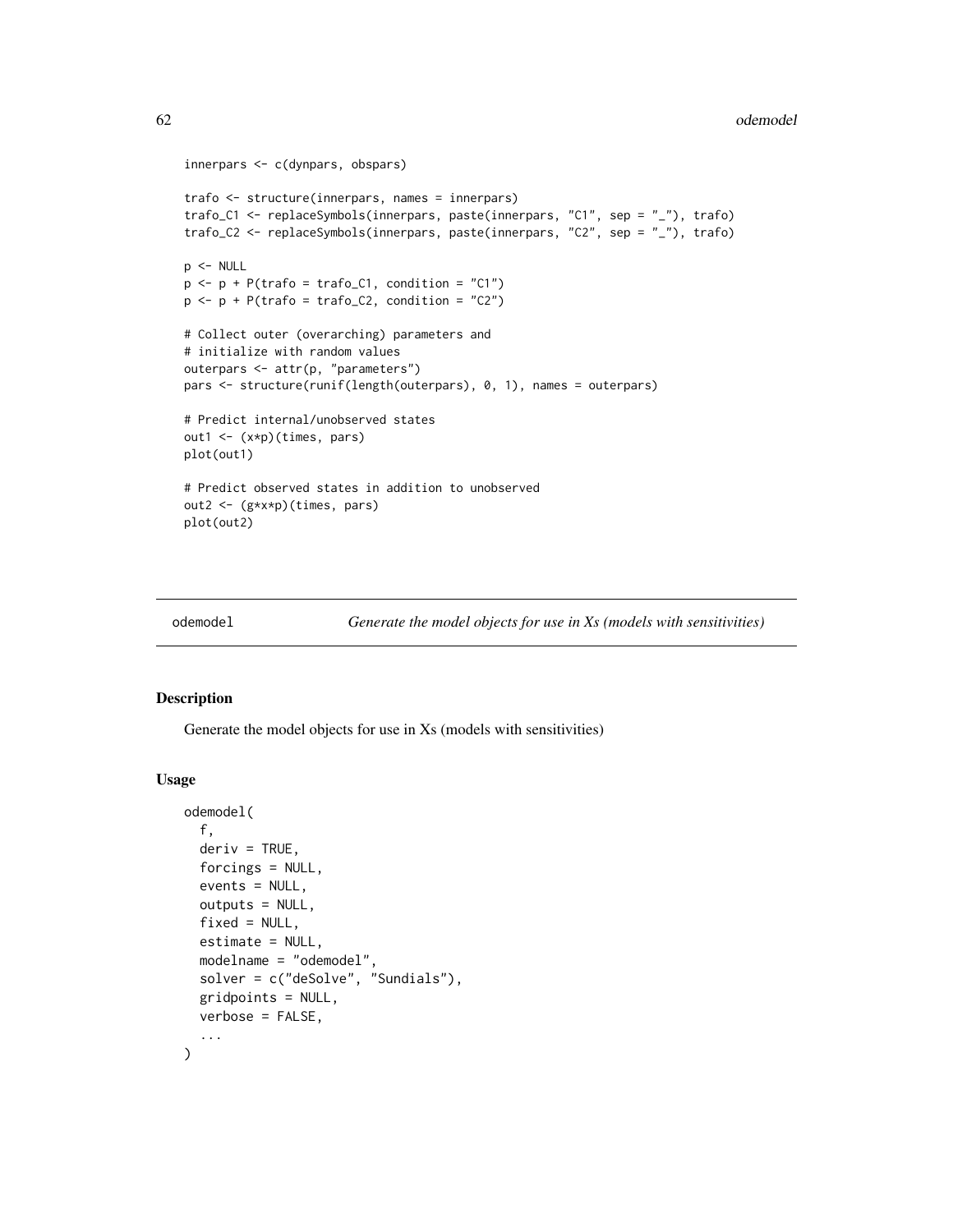#### odemodel 63

### Arguments

| $\mathsf{f}$ | Something that can be converted to eqnvec, e.g. a named character vector with<br>the ODE                                                                                                                                                                                                                                                                                                                                             |
|--------------|--------------------------------------------------------------------------------------------------------------------------------------------------------------------------------------------------------------------------------------------------------------------------------------------------------------------------------------------------------------------------------------------------------------------------------------|
| deriv        | logical, generate sensitivities or not                                                                                                                                                                                                                                                                                                                                                                                               |
| forcings     | Character vector with the names of the forcings                                                                                                                                                                                                                                                                                                                                                                                      |
| events       | data.frame of events with columns "var" (character, the name of the state to<br>be affected), "time" (character or numeric, time point), "value" (character or<br>numeric, value), "method" (character, either "replace" or "add"). See events.<br>Events need to be defined here if they contain parameters, like the event time or<br>value. If both, time and value are purely numeric, they can be specified in $x(s)$ ,<br>too. |
| outputs      | Named character vector for additional output variables.                                                                                                                                                                                                                                                                                                                                                                              |
| fixed        | Character vector with the names of parameters (initial values and dynamic) for<br>which no sensitivities are required (will speed up the integration).                                                                                                                                                                                                                                                                               |
| estimate     | Character vector specifying parameters (initial values and dynamic) for which<br>sensitivities are returned. If estimate is specified, it overwrites 'fixed'.                                                                                                                                                                                                                                                                        |
| modelname    | Character, the name of the C file being generated.                                                                                                                                                                                                                                                                                                                                                                                   |
| solver       | Solver for which the equations are prepared.                                                                                                                                                                                                                                                                                                                                                                                         |
| gridpoints   | Integer, the minimum number of time points where the ODE is evaluated inter-<br>nally                                                                                                                                                                                                                                                                                                                                                |
| verbose      | Print compiler output to R command line.                                                                                                                                                                                                                                                                                                                                                                                             |
|              | Further arguments being passed to funC.                                                                                                                                                                                                                                                                                                                                                                                              |

#### Value

list with func (ODE object) and extended (ODE+Sensitivities object)

```
## Not run:
```

```
## Generate a compiled ODE model from an equation vector
## The model will not return sensitivities for "switch"
## Files will be generated in your working directory!
```

```
f \leftarrow eqnvec(A = "-k*A + switch*F")
model <- odemodel(f, forcings = "F", fixed = "switch")
print(model)
```

```
## Generate the same model from an equation list
f \leq addReaction(NULL, from = "", to = "A", rate = "switch*F", description = "production")
f \leq addReaction(f ), from = "A", to = "", rate = "k*A", description = "degradation")
print(f)
```

```
model \leq odemodel(f, forcings = "F", fixed = "switch")
print(model)
```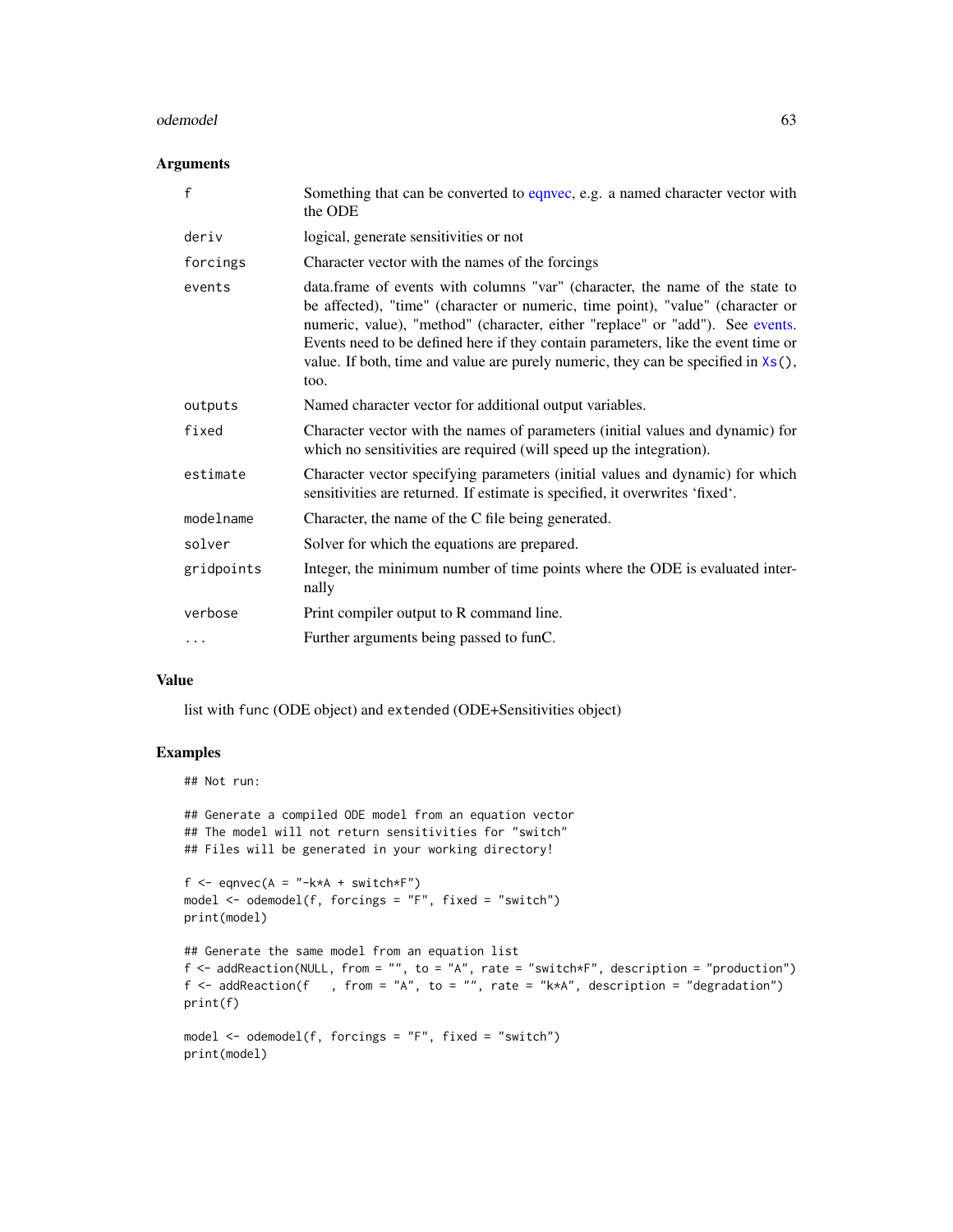```
# create forcings
forc1 <- data.frame(name = "F", time = seq(0, 5, 0.1), value = sin(seq(0, 5, 0.1)))forc2 <- data.frame(name = "F", time = seq(0, 5, 0.1), value = exp(-seq(0, 5, 0.1)))forc3 \le data.frame(name = "F", time= 0, value = 0.1)
x \le - Xs \pmod{1}, forc1, condition = "forc1") +
  Xs(model, forc2, condition = "forc2") +
  Xs(model, forc3, condition = "forc3")
g \le - Y(c(out) = "F * A", out2 = "F"), x)times <- seq(0,5, 0.001)
pars <- setNames(runif(length(getParameters(x))), getParameters(x))
pred <- (g*x)(times, pars)
plot(pred)
```
## End(Not run)

<span id="page-63-0"></span>

## P *Generate a parameter transformation function*

## Description

Generate parameter transformation function from a named character vector or object of class [eqn](#page-35-0)[vec.](#page-35-0) This is a wrapper function for [Pexpl](#page-71-0) and [Pimpl.](#page-72-0) See for more details there.

```
P(
  trafo = NULL,
  parameters = NULL,
  condition = NULL,
  attach.input = FALSE,
  keep.root = TRUE,
  compile = FALSE,
  modelname = NULL,
 method = c("explicit", "implicit"),
  verbose = FALSE
)
```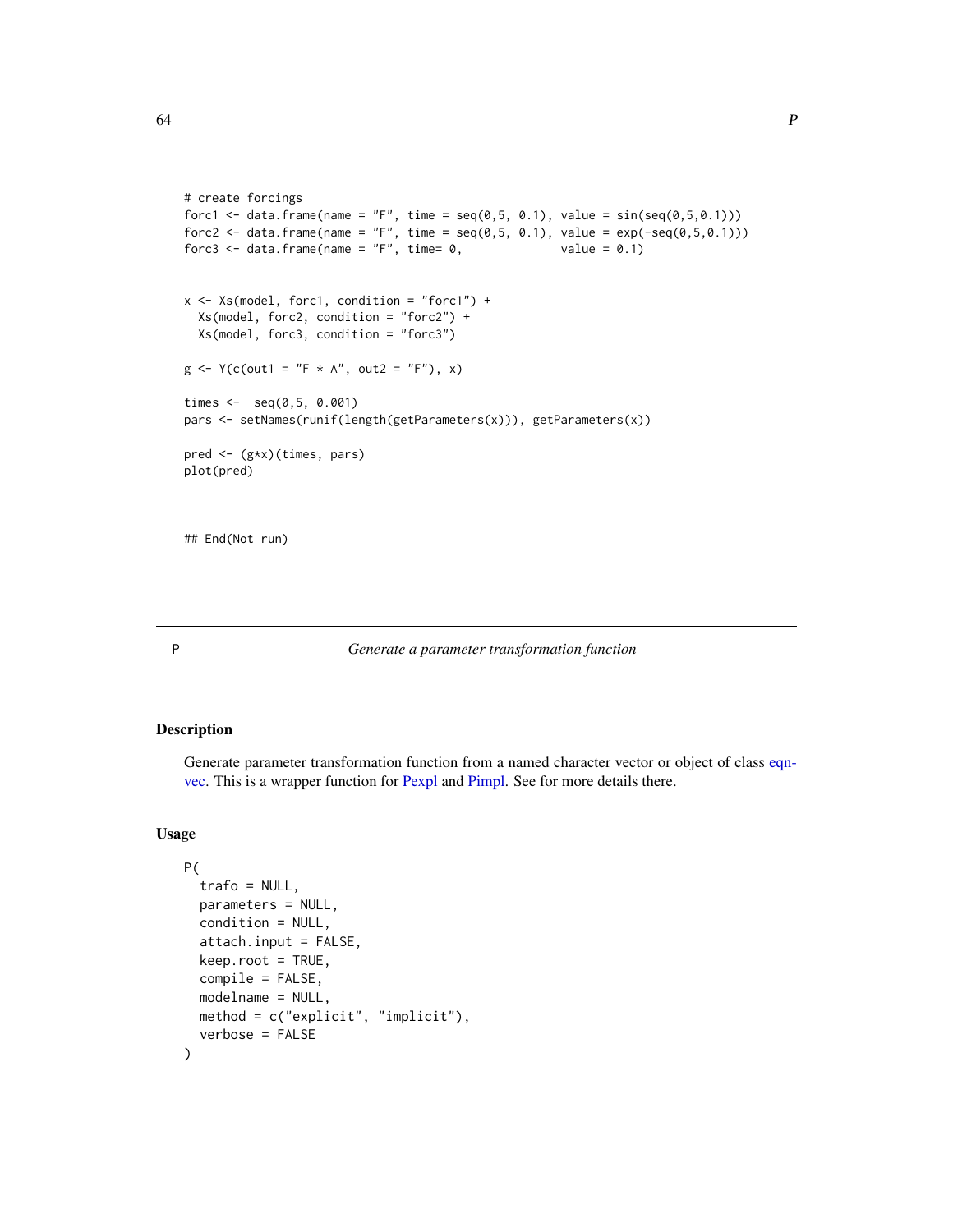#### parfn 65

## Arguments

| trafo        | object of class eqnvec or named character or list thereof. In case, trafo is a list,<br>P() is called on each element and conditions are assumed to be the list names. |
|--------------|------------------------------------------------------------------------------------------------------------------------------------------------------------------------|
| parameters   | character vector                                                                                                                                                       |
| condition    | character, the condition for which the transformation is generated                                                                                                     |
| attach.input | attach those incoming parameters to output which are not overwritten by the<br>parameter transformation.                                                               |
| keep.root    | logical, applies for method = "implicit". The root of the last evaluation of the<br>parameter transformation function is saved as guess for the next evaluation.       |
| compile      | logical, compile the function (see $funCO$ )                                                                                                                           |
| modelname    | character, see funC0                                                                                                                                                   |
| method       | character, either "explicit" or "implicit"                                                                                                                             |
| verbose      | Print out information during compilation                                                                                                                               |

## Value

An object of class [parfn.](#page-64-0)

<span id="page-64-0"></span>

parfn *Parameter transformation function*

# Description

Generate functions that transform one parameter vector into another by means of a transformation, pushing forward the jacobian matrix of the original parameter. Usually, this function is called internally, e.g. by [P.](#page-63-0) However, you can use it to add your own specialized parameter transformations to the general framework.

### Usage

```
parfn(p2p, parameters = NULL, condition = NULL)
```
## Arguments

| p2p        | a transformation function for one condition, i.e. a function $p2p(p, fixed, deriv)$<br>which translates a parameter vector p and a vector of fixed parameter values<br>fixed into a new parameter vector. If deriv $=$ TRUE, the function should return<br>an attribute deriv with the Jacobian matrix of the parameter transformation. |
|------------|-----------------------------------------------------------------------------------------------------------------------------------------------------------------------------------------------------------------------------------------------------------------------------------------------------------------------------------------|
| parameters | character vector, the parameters accepted by the function                                                                                                                                                                                                                                                                               |
| condition  | character, the condition for which the transformation is defined                                                                                                                                                                                                                                                                        |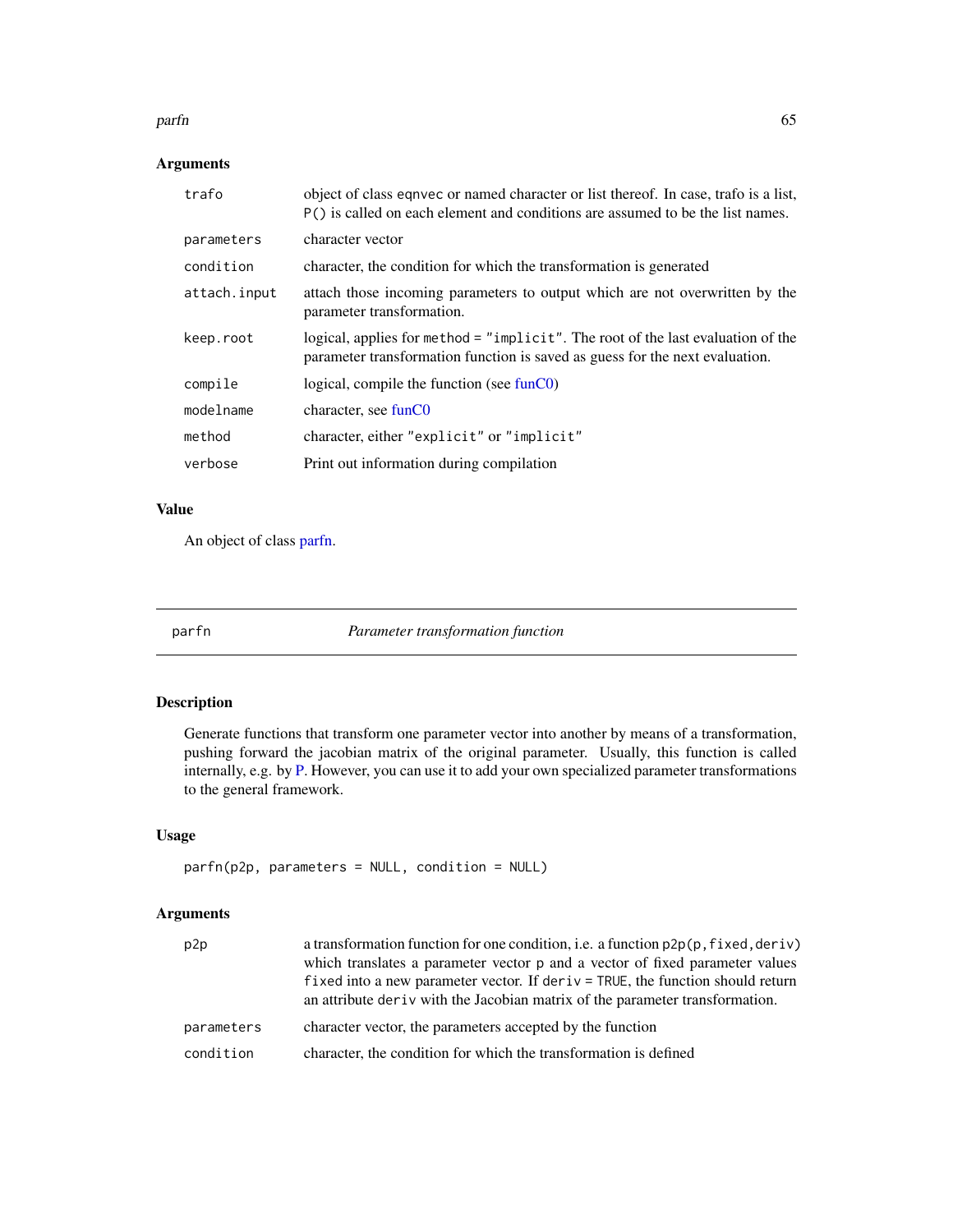#### Value

object of class parfn, i.e. a function  $p(\ldots, fixed, deriv, condition, env)$ . The argument pars should be passed via the ... argument.

Contains attributes "mappings", a list of p2p functions, "parameters", the union of parameters acceted by the mappings and "conditions", the total set of conditions.

## See Also

[sumfn,](#page-6-0) [P](#page-63-0)

```
# Define a time grid on which to make a prediction by peace-wise linear function.
# Then define a (generic) prediction function based on thid grid.
times <-0:5grid <- data.frame(name = "A", time = times, row.names = paste0("p", times))
x \leftarrow \text{Xd}(\text{grid})# Define an observable and an observation function
observables <- eqnvec(Aobs = "s*A")
g \leq Y(g = \text{observables}, f = \text{NULL}, \text{states} = "A", \text{parameters} = "s")# Collect parameters and define an overarching parameter transformation
# for two "experimental condtions".
dynpars <- attr(x, "parameters")
obspars <- attr(g, "parameters")
innerpars <- c(dynpars, obspars)
trafo <- structure(innerpars, names = innerpars)
trafo_C1 <- replaceSymbols(innerpars, paste(innerpars, "C1", sep = "_"), trafo)
trafo_C2 <- replaceSymbols(innerpars, paste(innerpars, "C2", sep = "_"), trafo)
p <- NULL
p \leftarrow p + P(\text{trafo} = \text{trafo\_C1}, \text{ condition} = "C1")p \leftarrow p + P(\text{traf } o = \text{traf } o_2), condition = "C2")
# Collect outer (overarching) parameters and
# initialize with random values
outerpars <- attr(p, "parameters")
pars <- structure(runif(length(outerpars), 0, 1), names = outerpars)
# Predict internal/unobserved states
out1 <- (x*p)(times, pars)
plot(out1)
# Predict observed states in addition to unobserved
out2 <- (g*x*p)(times, pars)
plot(out2)
```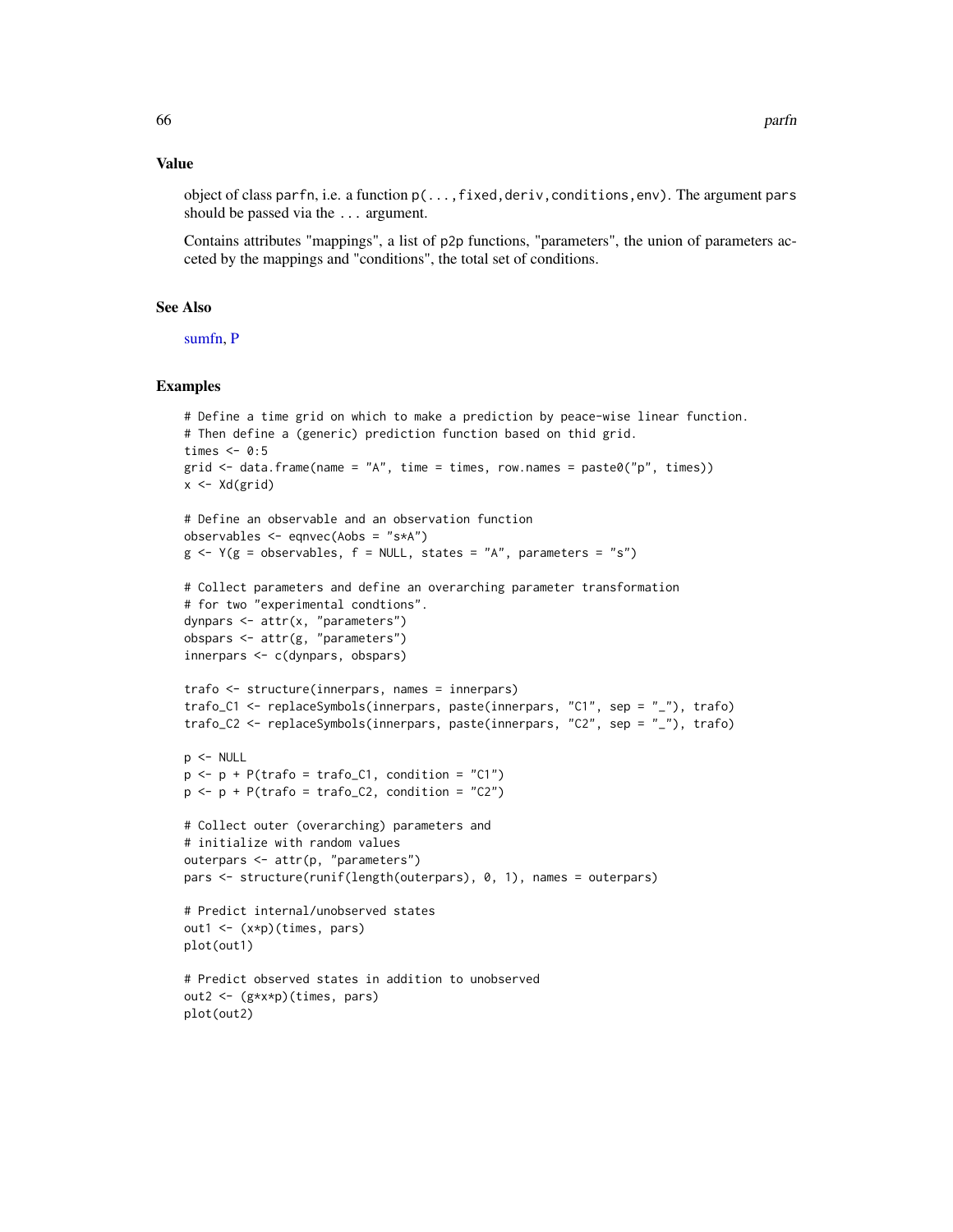<span id="page-66-0"></span>

A parameter frame is a data.frame where the rows correspond to different parameter specifications. The columns are divided into three parts. (1) the meta-information columns (e.g. index, value, constraint, etc.), (2) the attributes of an objective function (e.g. data contribution and prior contribution) and (3) the parameters.

#### Usage

```
parframe(
  x = NULL,parameters = colnames(x),
 metanames = NULL,
  obj.attributes = NULL
\mathcal{E}is.parframe(x)
## S3 method for class 'parframe'
x[i = NULL, j = NULL, drop = FALSE]## S3 method for class 'parframe'
subset(x, \ldots)
```
#### Arguments

| $\mathsf{x}$ | data.frame.                                                                       |
|--------------|-----------------------------------------------------------------------------------|
| parameters   | character vector, the names of the parameter columns.                             |
| metanames    | character vector, the names of the meta-information columns.                      |
|              | obj. attributes character vector, the names of the objective function attributes. |
| i            | row index in any format                                                           |
| j            | column index in any format                                                        |
| drop         | logical. If TRUE the result is coerced to the lowest possible dimension           |
|              | additional arguments                                                              |

### Details

Parameter frames can be subsetted either by [,] or by subset. If [, index] is used, the names of the removed columns will also be removed from the corresponding attributes, i.e. metanames, obj.attributes and parameters.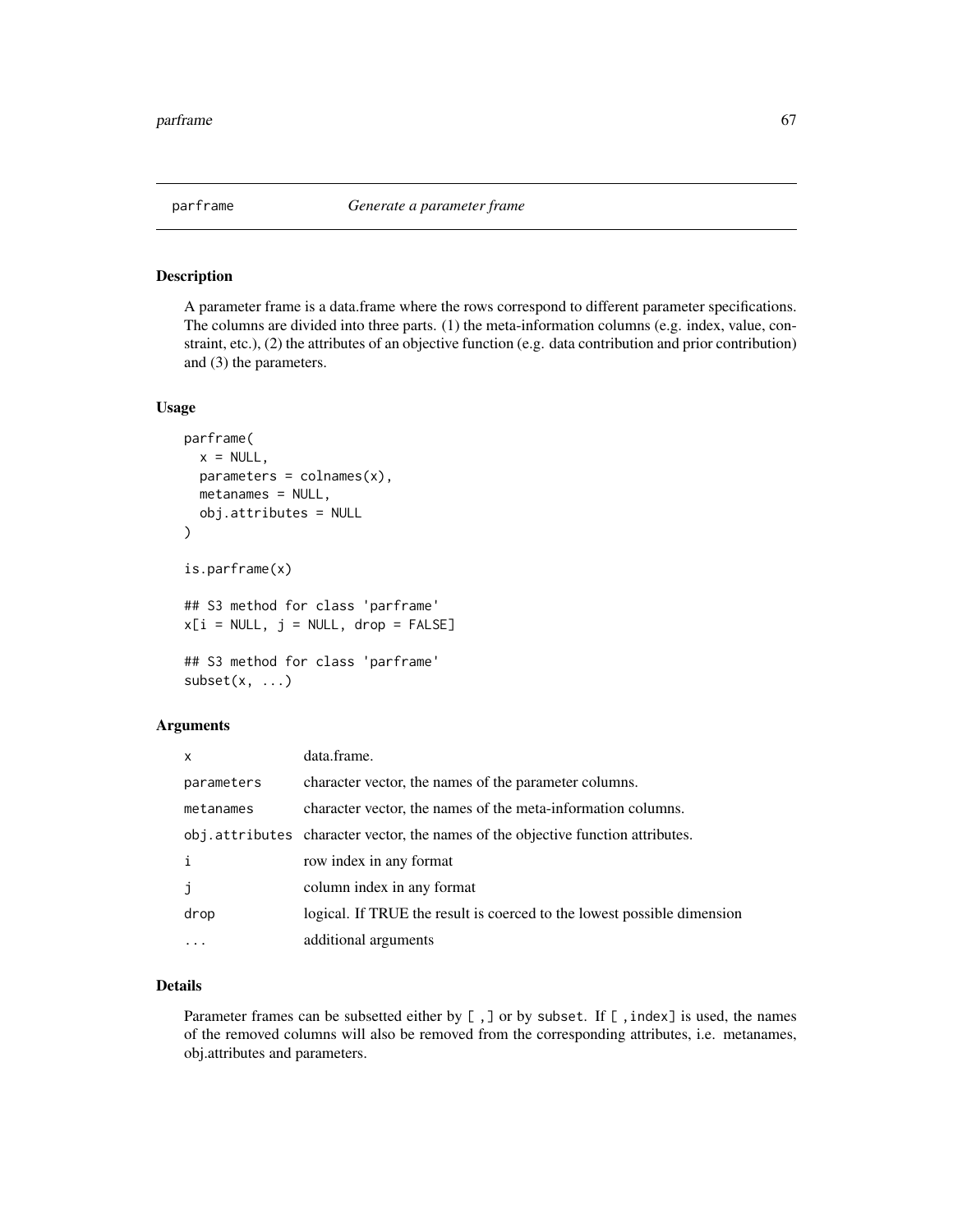### Value

An object of class parframe, i.e. a data.frame with attributes for the different names. Inherits from data.frame.

## See Also

[profile,](#page-93-0) [mstrust](#page-54-0)

```
## Generate a prediction function
regfn \leq c(y = "sin(a \times time)")g \leftarrow Y(\text{regfn}, \text{parameters} = "a")x \le -Xt(condition = "C1")
## Generate data
data <- datalist(
 C1 = data.frame(name = "y",time = 1:5,
    value = sin(1:5) + rnorm(5, 0, .1),sigma = .1)
)
## Initialize parameters and time
pars \leq c(a = 1)
times \leq seq(0, 5, .1)
plot((g*x)(times, pars), data)
## Do many fits from random positions and store them into parlist
out <- as.parlist(lapply(1:50, function(i) {
  trust(normL2(data, g*x), pars + rnorm(length(pars), 0, 1), rinit = 1, rmax = 10)
}))
summary(out)
## Reduce parlist to parframe
parframe <- as.parframe(out)
plotValues(parframe)
## Reduce parframe to best fit
bestfit <- as.parvec(parframe)
plot((g*x)(times, bestfit), data)
```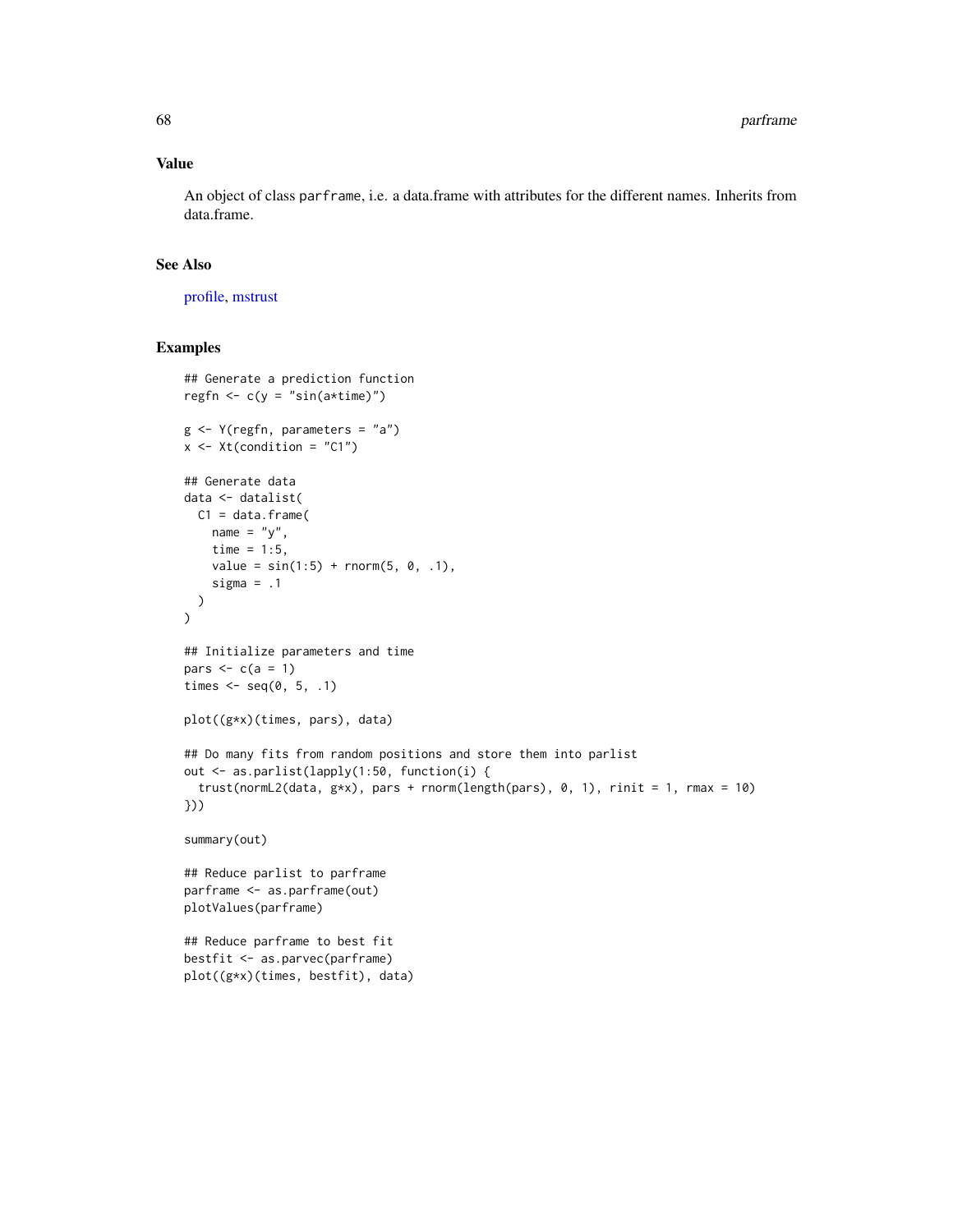The special use of a parameter list is to save the outcome of multiple optimization runs provided by [mstrust,](#page-54-0) into one list.

Fitlists carry an fit index which must be held unique on merging multiple fitlists.

## Usage

```
parlist(...)
as.parlist(x = NULL)
## S3 method for class 'parlist'
summary(object, ...)
## S3 method for class 'parlist'
c(\ldots)
```
## Arguments

| $\cdot$ $\cdot$ $\cdot$ | Objects to be coerced to parameter list. |
|-------------------------|------------------------------------------|
| X                       | list of lists, as returned by trust      |
| object                  | a parlist                                |

# Author(s)

Wolfgang Mader, <Wolfgang.Mader@fdm.uni-freiburg.de>

## See Also

[load.parlist,](#page-50-0) [plot.parlist](#page-75-0)

```
## Generate a prediction function
regfn \leftarrow c(y = "sin(a*time)")
g \leftarrow Y(\text{regfn}, \text{parameters} = "a")x \leftarrow Xt(condition = "C1")
## Generate data
data <- datalist(
  C1 = data.frame(
    name = "y",
```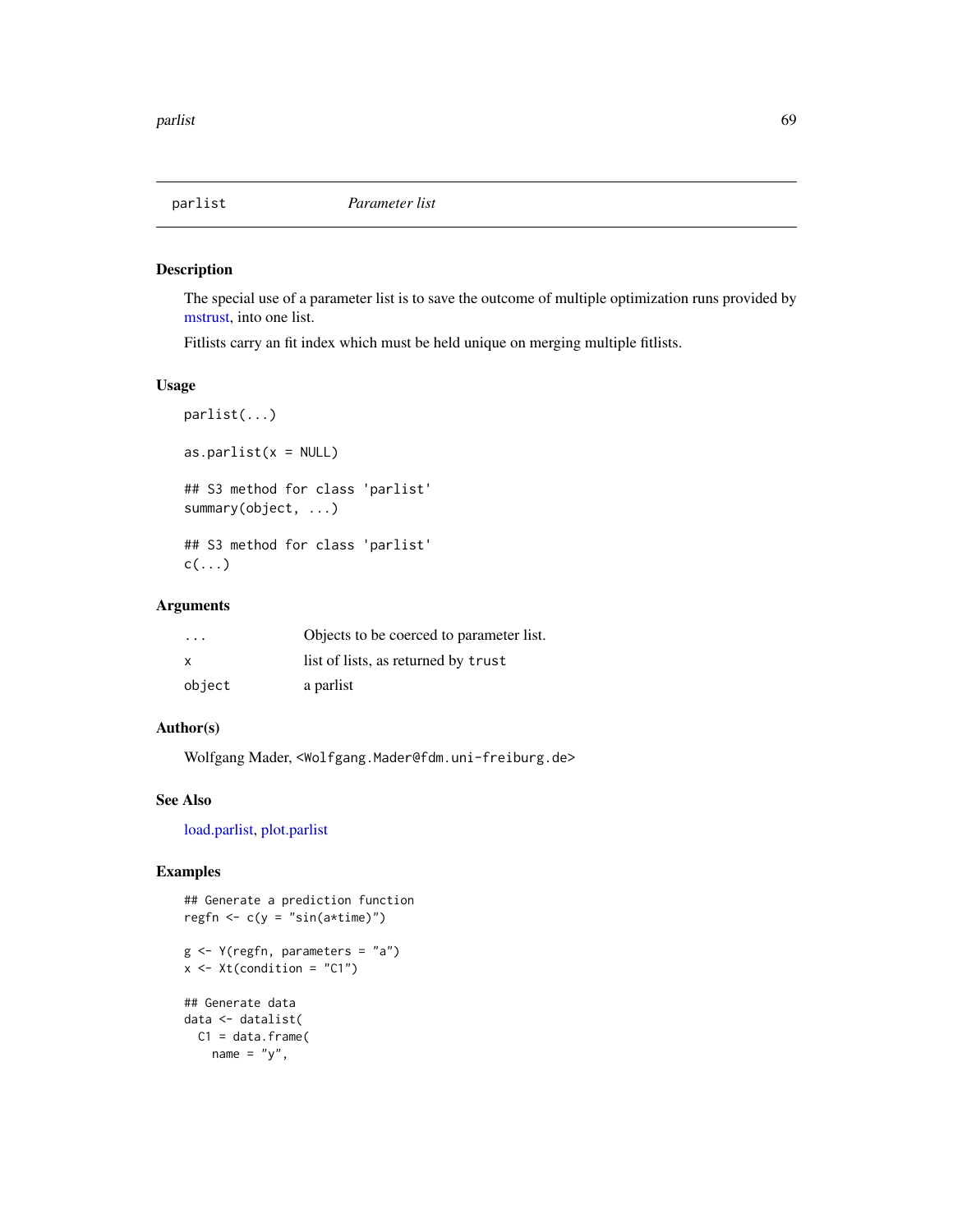```
time = 1:5,
    value = sin(1:5) + rnorm(5, 0, .1),sigma = .1)
\mathcal{L}## Initialize parameters and time
pars \leftarrow c(a = 1)
times \leq seq(0, 5, .1)
plot((g*x)(times, pars), data)
## Do many fits from random positions and store them into parlist
out <- as.parlist(lapply(1:50, function(i) {
  trust(normL2(data, g*x), pars + rnorm(length(pars), 0, 1), rinit = 1, rmax = 10)
}))
summary(out)
## Reduce parlist to parframe
parframe <- as.parframe(out)
plotValues(parframe)
## Reduce parframe to best fit
bestfit <- as.parvec(parframe)
plot((g*x)(times, bestfit), data)
```
parvec *Parameter vector*

### Description

A parameter vector is a named numeric vector (the parameter values) together with a "deriv" attribute (the Jacobian of a parameter transformation by which the parameter vector was generated).

```
parvec(..., deriv = NULL)
as.parvec(x, \ldots)## S3 method for class 'numeric'
as.parvec(x, names = NULL, deriv = NULL, ...)## S3 method for class 'parvec'
x[\ldots, drop = FALSE]
```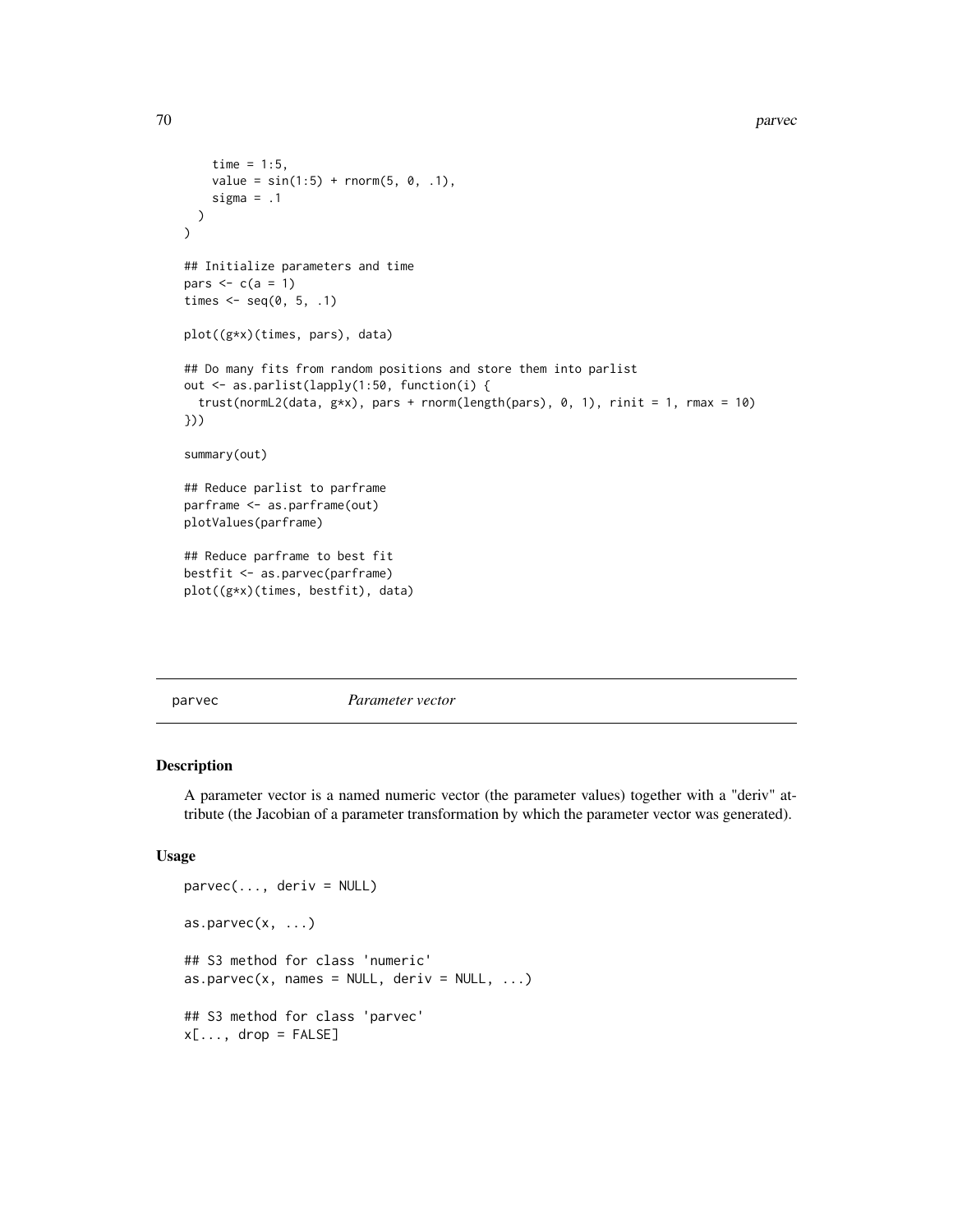#### parvec 71

## S3 method for class 'parvec'  $c(\ldots)$ 

## Arguments

| $\ddots$ | objects to be concatenated                                                                                                                                                                                                                                                                    |
|----------|-----------------------------------------------------------------------------------------------------------------------------------------------------------------------------------------------------------------------------------------------------------------------------------------------|
| deriv    | matrix with rownames (according to names of $\dots$ ) and colnames according to<br>the names of the parameter by which the parameter vector was generated.                                                                                                                                    |
| x        | numeric or named numeric, the parameter values                                                                                                                                                                                                                                                |
| names    | optional character vector, the parameter names. Otherwise, names are taken<br>from x.                                                                                                                                                                                                         |
| drop     | logical, drop empty columns in Jacobian after subsetting. ATTENTION: Be<br>careful with this option. The default behavior is to keep the columns in the<br>Jacobian. This can lead to unintended results when subsetting the parvec and<br>using it e.g. in another parameter transformation. |

# Value

An object of class parvec, i.e. a named numeric vector with attribute "deriv".

```
# Generate a parameter vector
v \leq -parvec(a = 2, b = 3)
print(v)
print(getDerivs(v))
# Parameter vector from a named numeric
M \leq - matrix(c(1, 1, 0, 1),
    nrow = 2, ncol = 2,
    dimnames = list(c("a", "b"), c("A", "B"))\lambdav \le - as.parvec(x = c(a = 2, b = 3), deriv = M)
print(v)
print(getDerivs(v))
# Subsetting of parameter vectors
# Case 1: Dependencies in the Jacobian are maintained
w \le -v[1]print(w)
print(getDerivs(w))
# Case 2: Dependencies are dropped
w \le -v[1, drop = TRUE]print(w)
print(getDerivs(w))
# Concatenating parameter vectors
w \leq -parvec(c = 4, d = 5)
print(c(v, w))
print(getDerivs(c(v, w)))
```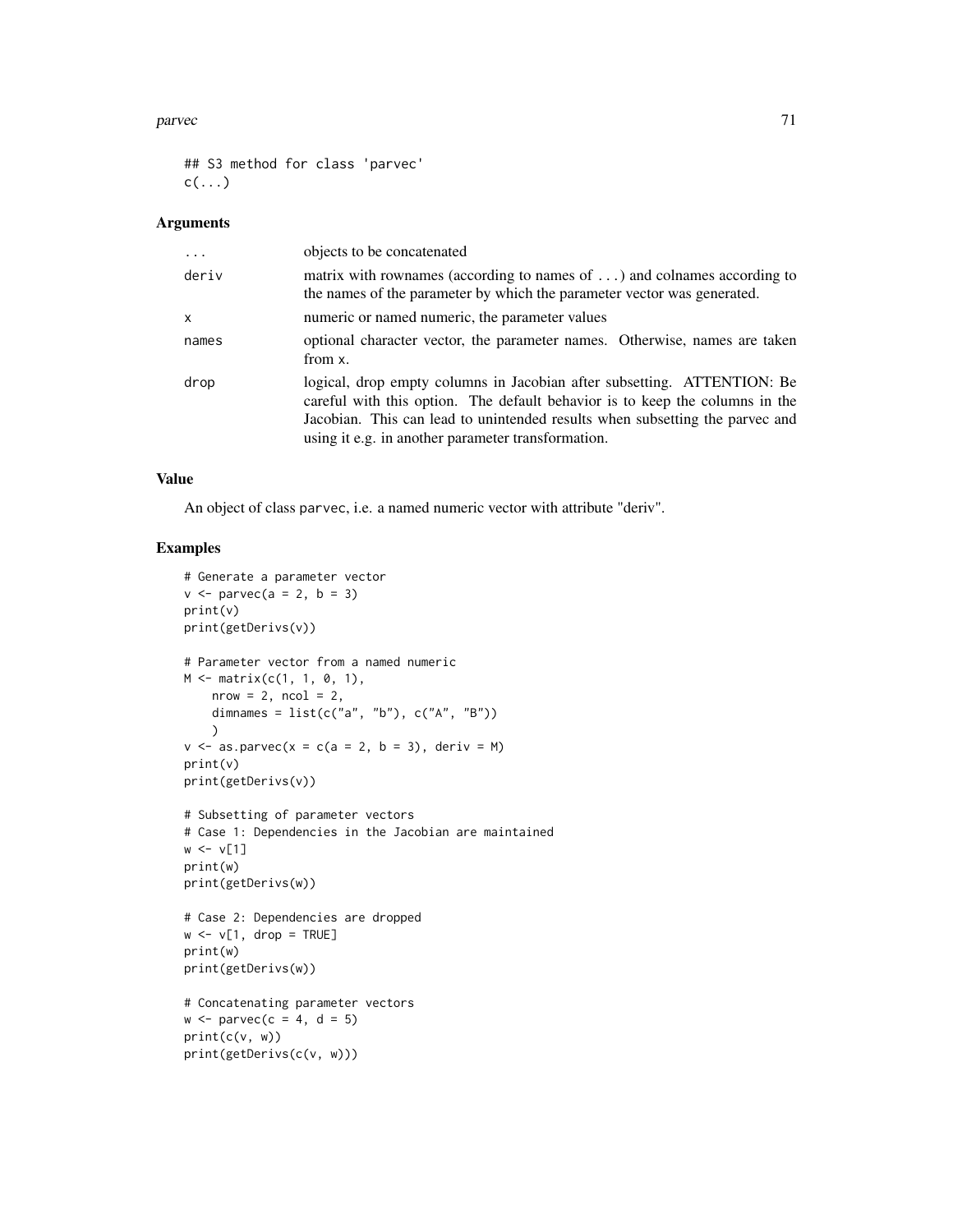<span id="page-71-0"></span>

Parameter transformation

## Usage

```
Pexpl(
  trafo,
  parameters = NULL,
  attach.input = FALSE,
  condition = NULL,
  complete = FALSE,modelname = NULL,
  verbose = FALSE
)
```
### Arguments

| trafo        | Named character vector. Names correspond to the parameters being fed into the<br>model (the inner parameters). The elements of tafo are equations that express<br>the inner parameters in terms of other parameters (the outer parameters) |
|--------------|--------------------------------------------------------------------------------------------------------------------------------------------------------------------------------------------------------------------------------------------|
| parameters   | Character vector. Optional. If given, the generated parameter transformation<br>returns values for each element in parameters. If elements of parameters are<br>not in names (trafo) the identity transformation is assumed.               |
| attach.input | attach those incoming parameters to output which are not overwritten by the<br>parameter transformation.                                                                                                                                   |
| condition    | character, the condition for which the transformation is generated                                                                                                                                                                         |
| compile      | Logical, compile the function (see $funCO$ )                                                                                                                                                                                               |
| modelname    | Character, used if compile = $TRUE$ , sets a fixed filename for the C file.                                                                                                                                                                |
| verbose      | Print compiler output to R command line.                                                                                                                                                                                                   |
|              |                                                                                                                                                                                                                                            |

#### Value

a function  $p2p(p, fixed = NULL, derive = TRUE)$  representing the parameter transformation. Here, p is a named numeric vector with the values of the outer parameters, fixed is a named numeric vector with values of the outer parameters being considered as fixed (no derivatives returned) and deriv is a logical determining whether the Jacobian of the parameter transformation is returned as attribute "deriv".

# See Also

[Pimpl](#page-72-0) for implicit parameter transformations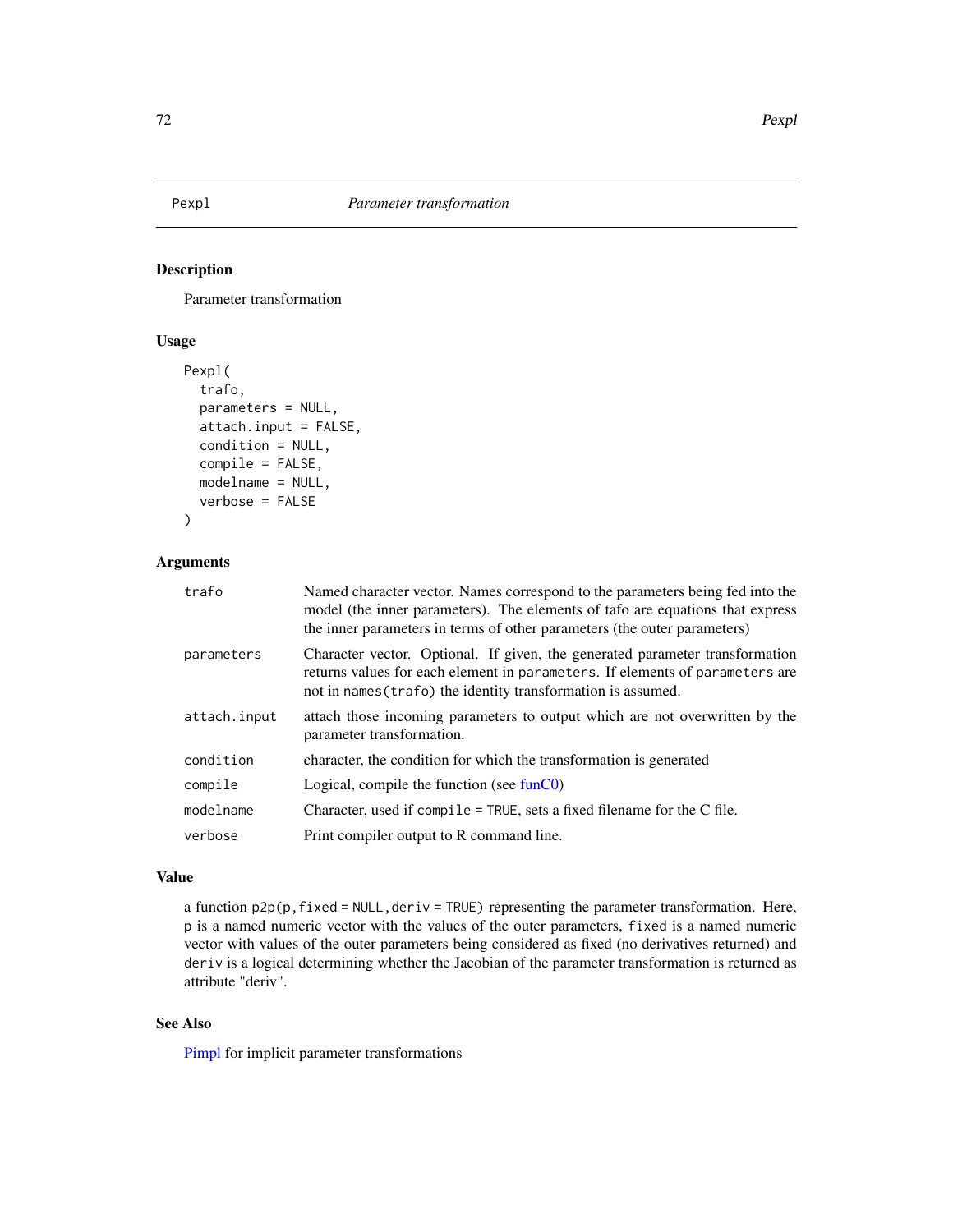#### Pimpl 73

# Examples

```
logtrafo <- c(k1 = "exp(logk1)", k2 = "exp(logk2)",
               A = "exp(logA)", B = "exp(logB)"p_log <- P(logtrafo)
pars <- c(\text{log}k1 = 1, \text{log}k2 = -1, \text{log}A = 0, \text{log}B = 0)out <- p_log(pars)
getDerivs(out)
```
#### Pimpl *Parameter transformation (implicit)*

# Description

Parameter transformation (implicit)

# Usage

```
Pimpl(
  trafo,
  parameters = NULL,
  condition = NULL,
  keep.root = TRUE,
  positive = TRUE,
  compile = FALSE,
  modelname = NULL,
  verbose = FALSE
)
```
# Arguments

| trafo      | Named character vector defining the equations to be set to zero. Names corre-<br>spond to dependent variables.                                                   |
|------------|------------------------------------------------------------------------------------------------------------------------------------------------------------------|
| parameters | Character vector, the independent variables.                                                                                                                     |
| condition  | character, the condition for which the transformation is generated                                                                                               |
| keep.root  | logical, applies for method = "implicit". The root of the last evaluation of the<br>parameter transformation function is saved as guess for the next evaluation. |
| positive   | logical, returns projection to the (semi)positive range. Comes with a warning if<br>the steady state has been found to be negative.                              |
| compile    | Logical, compile the function (see $funCO$ )                                                                                                                     |
| modelname  | Character, used if compile = TRUE, sets a fixed filename for the C file.                                                                                         |
| verbose    | Print compiler output to R command line.                                                                                                                         |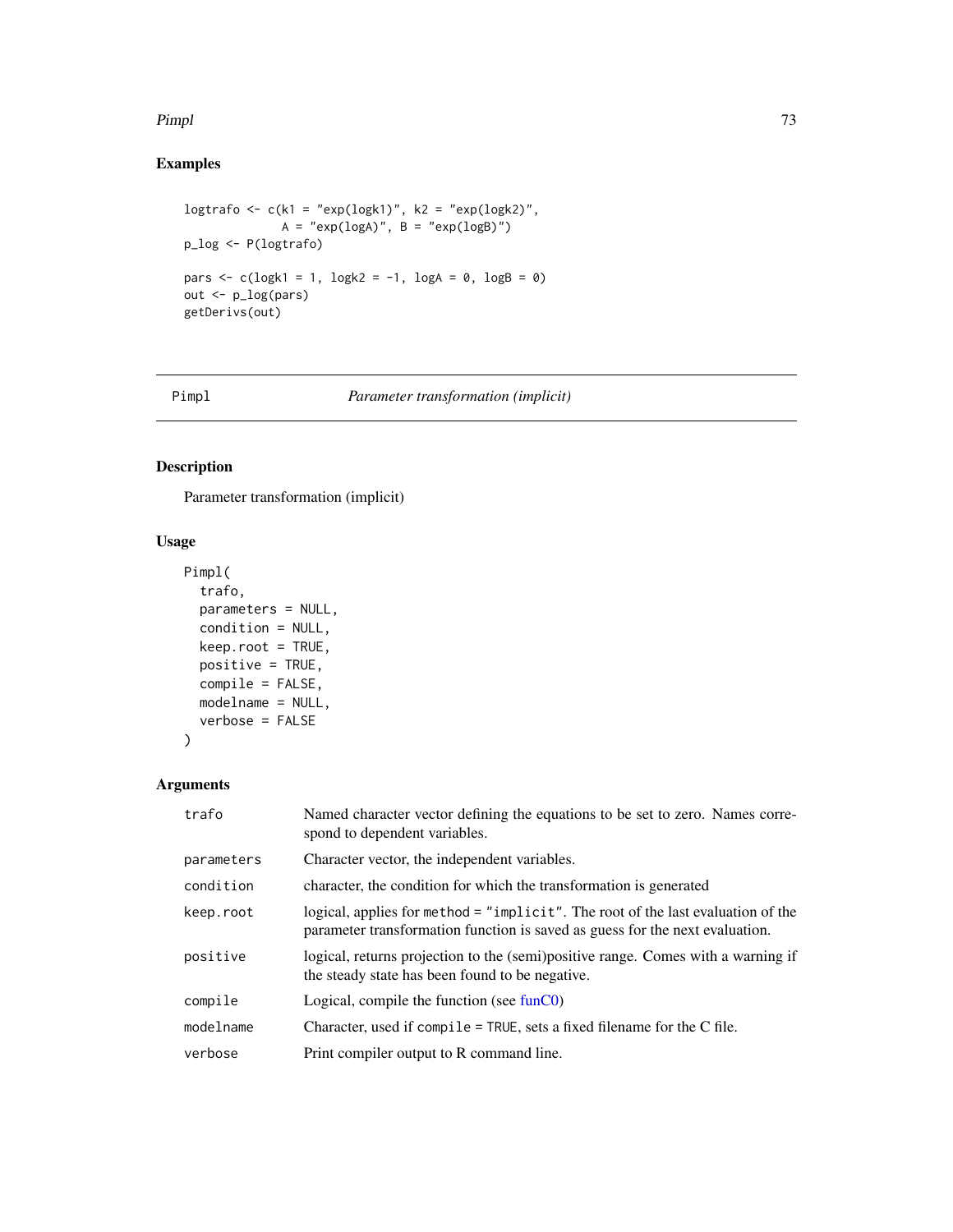#### Details

Usually, the equations contain the dependent variables, the independent variables and other parameters. The argument p of p2p must provide values for the independent variables and the parameters but ALSO FOR THE DEPENDENT VARIABLES. Those serve as initial guess for the dependent variables. The dependent variables are then numerically computed by [multiroot.](#page-0-0) The Jacobian of the solution with respect to dependent variables and parameters is computed by the implicit function theorem. The function p2p returns all parameters as they are with corresponding 1-entries in the Jacobian.

#### Value

a function  $p2p(p, fixed = NULL, derive = TRUE)$  representing the parameter transformation. Here, p is a named numeric vector with the values of the outer parameters, fixed is a named numeric vector with values of the outer parameters being considered as fixed (no derivatives returned) and deriv is a logical determining whether the Jacobian of the parameter transformation is returned as attribute "deriv".

#### See Also

[Pexpl](#page-71-0) for explicit parameter transformations

#### Examples

```
########################################################################
## Example 1: Steady-state trafo
########################################################################
f <- c(A = "-k1*A + k2*B",B = "k1*A - k2*B")P.steadyState <- Pimpl(f, "A")
p.outerValues <- c(k1 = 1, k2 = 0.1, A = 10, B = 1)
P.steadyState(p.outerValues)
########################################################################
## Example 2: Steady-state trafo combined with log-transform
########################################################################
f <- c(A = "-k1*A + k2*B",
       B = "k1*A - k2*B")P.steadyState <- Pimpl(f, "A")
logtrafo <- c(k1 = "exp(logk1)", k2 = "exp(logk2)", A = "exp(logA)", B = "exp(logB)")
P.log <- P(logtrafo)
p.outerValue \leq c(\text{logk1} = 1, \text{logk2} = -1, \text{logA} = 0, \text{logB} = 0)(P.log)(p.outerValue)
(P.steadyState * P.log)(p.outerValue)
########################################################################
## Example 3: Steady-states with conserved quantitites
########################################################################
f <- c(A = "-k1*A + k2*B", B = "k1*A - k2*B")
```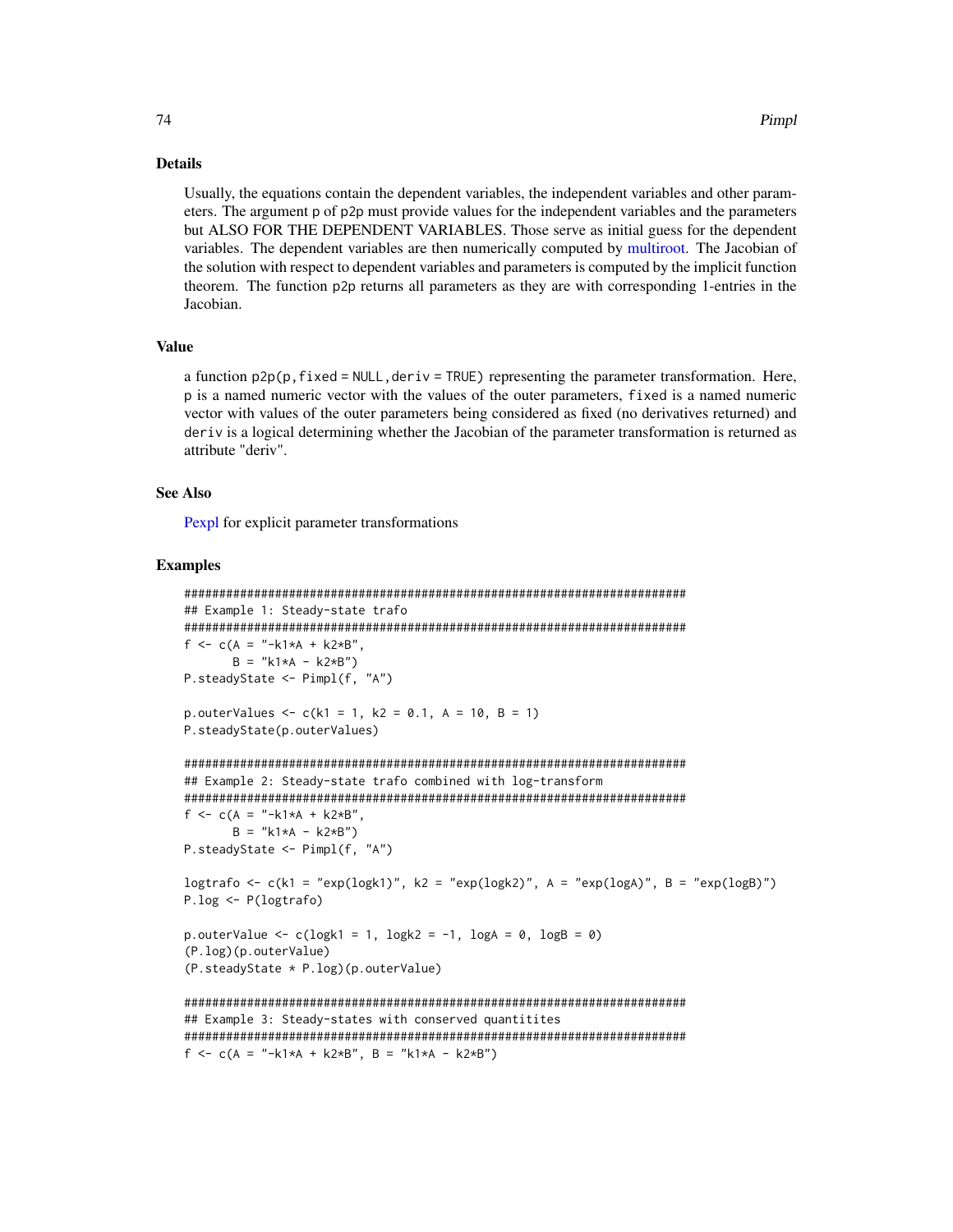# plot.datalist 75

```
replacement \leq \leq (B = "A + B - total")
f[names(replacement)] <- replacement
pSS <- Pimpl(f, "total")
pSS(c(k1 = 1, k2 = 2, A = 5, B = 5, total = 3))
```
plot.datalist *Plot a list data points*

# Description

Plot a list data points

## Usage

```
## S3 method for class 'datalist'
plot(x, ..., scales = "free", facet = "wrap")
```
#### Arguments

| x        | Named list of data.frames as being used in res, i.e. with columns name, time,<br>value and sigma. |
|----------|---------------------------------------------------------------------------------------------------|
| $\ddots$ | Further arguments going to dplyr:: filter.                                                        |
| scales   | The scales argument of facet_wrap or facet_grid, i.e. "free", "fixed",<br>"free_x" or "free_y"    |
| facet    | Either "wrap" or "grid"                                                                           |

# Details

The data.frame being plotted has columns time, value, sigma, name and condition.

#### Value

A plot object of class ggplot.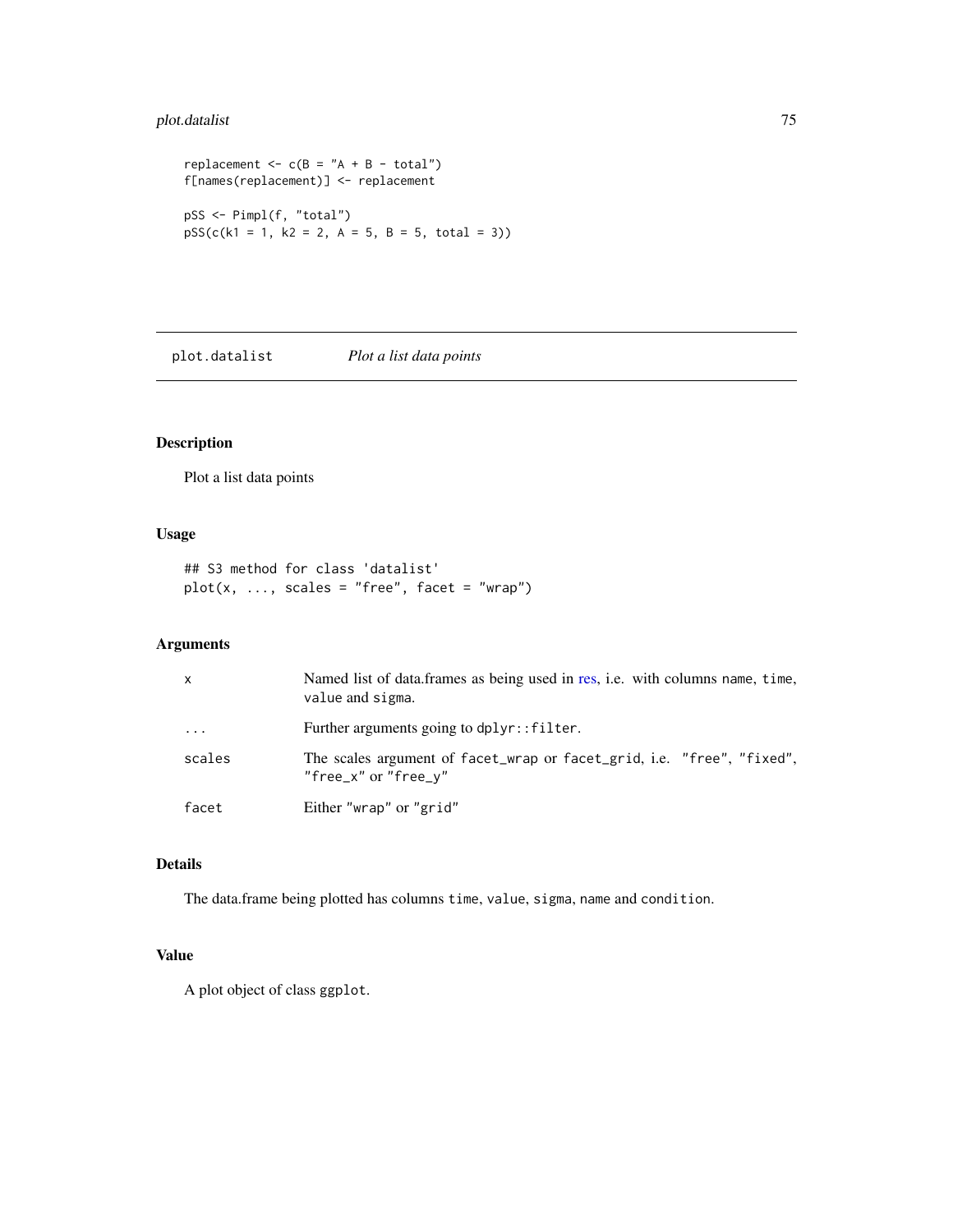Plot a parameter list.

# Usage

## S3 method for class 'parlist'  $plot(x, path = FALSE, ...)$ 

# Arguments

| X.                      | fitlist obtained from mstrust                                                                                                    |
|-------------------------|----------------------------------------------------------------------------------------------------------------------------------|
| path                    | print path of parameters from initials to convergence. For this option to be TRUE<br>mstrust must have had the option 'blather'. |
| $\cdot$ $\cdot$ $\cdot$ | additional arguments                                                                                                             |

# Details

If path=TRUE:

## Author(s)

Malenka Mader, <Malenka.Mader@fdm.uni-freiburg.de>

| plotCombined | Plot a list of model predictions and a list of data points in a combined |
|--------------|--------------------------------------------------------------------------|
|              | plot                                                                     |

# Description

Plot a list of model predictions and a list of data points in a combined plot

# Usage

```
plotCombined(prediction, ...)
## S3 method for class 'prdlist'
plot(x, data = NULL, ..., scales = "free", facet = "wrap", transform = NULL)## S3 method for class 'prdlist'
plotCombined(
 prediction,
```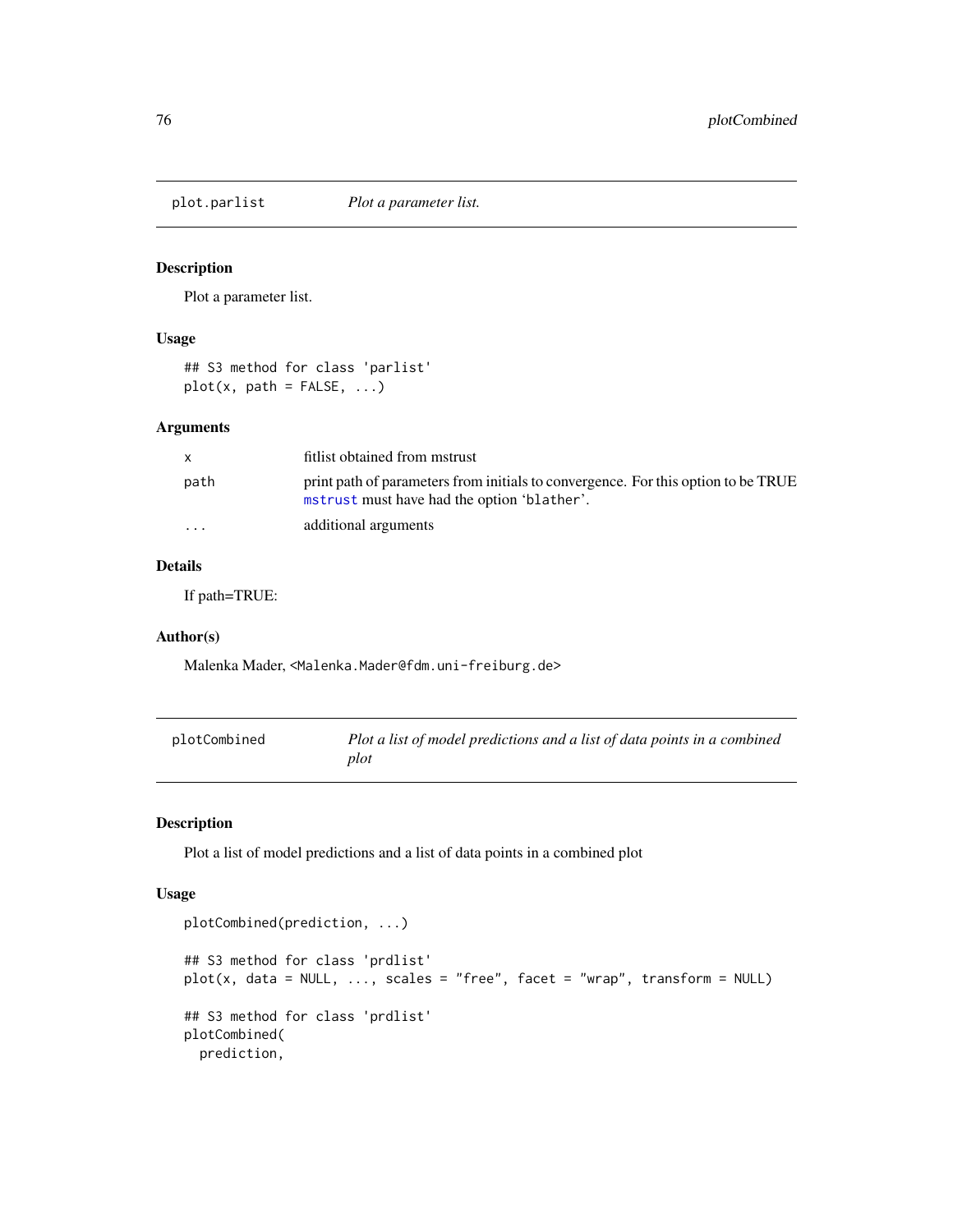# plotCombined 77

```
data = NULL,
  ...,
 scales = "free",
 facet = "wrap",
  transform = NULL,
 aesthetics = NULL
)
## S3 method for class 'prdframe'
plot(x, data = NULL, ..., scales = "free", facet = "wrap", transform = NULL)
```
# Arguments

| prediction   | Named list of matrices or data.frames, usually the output of a prediction function<br>as generated by $X_s$ .                           |
|--------------|-----------------------------------------------------------------------------------------------------------------------------------------|
| $\ddots$ .   | Further arguments going to dplyr:: filter.                                                                                              |
| $\mathsf{x}$ | prediction                                                                                                                              |
| data         | Named list of data.frames as being used in res, i.e. with columns name, time,<br>value and sigma.                                       |
| scales       | The scales argument of facet_wrap or facet_grid, i.e. "free", "fixed",<br>"free_x" or "free_y"                                          |
| facet        | "wrap" or "grid". Try "wrap_plain" for high amounts of conditions and low<br>amounts of observables.                                    |
| transform    | list of transformation for the states, see coordTransform.                                                                              |
| aesthetics   | Named list of aesthetic mappings, specified as character, e.g. list(linetype =<br>"name"). Can refer to variables in the condition.grid |

# Details

The data.frame being plotted has columns time, value, sigma, name and condition.

#### Value

A plot object of class ggplot.

# Examples

```
## Observation function
fn <- eqnvec(
  sine = "1 + sin(6.28* \text{omega} * \text{time})",
  cosine = "cos(6.28*omega*time)"\mathcal{L}g <- Y(fn, parameters = "omega")
## Prediction function for time
x \leftarrow \mathsf{xt}()
```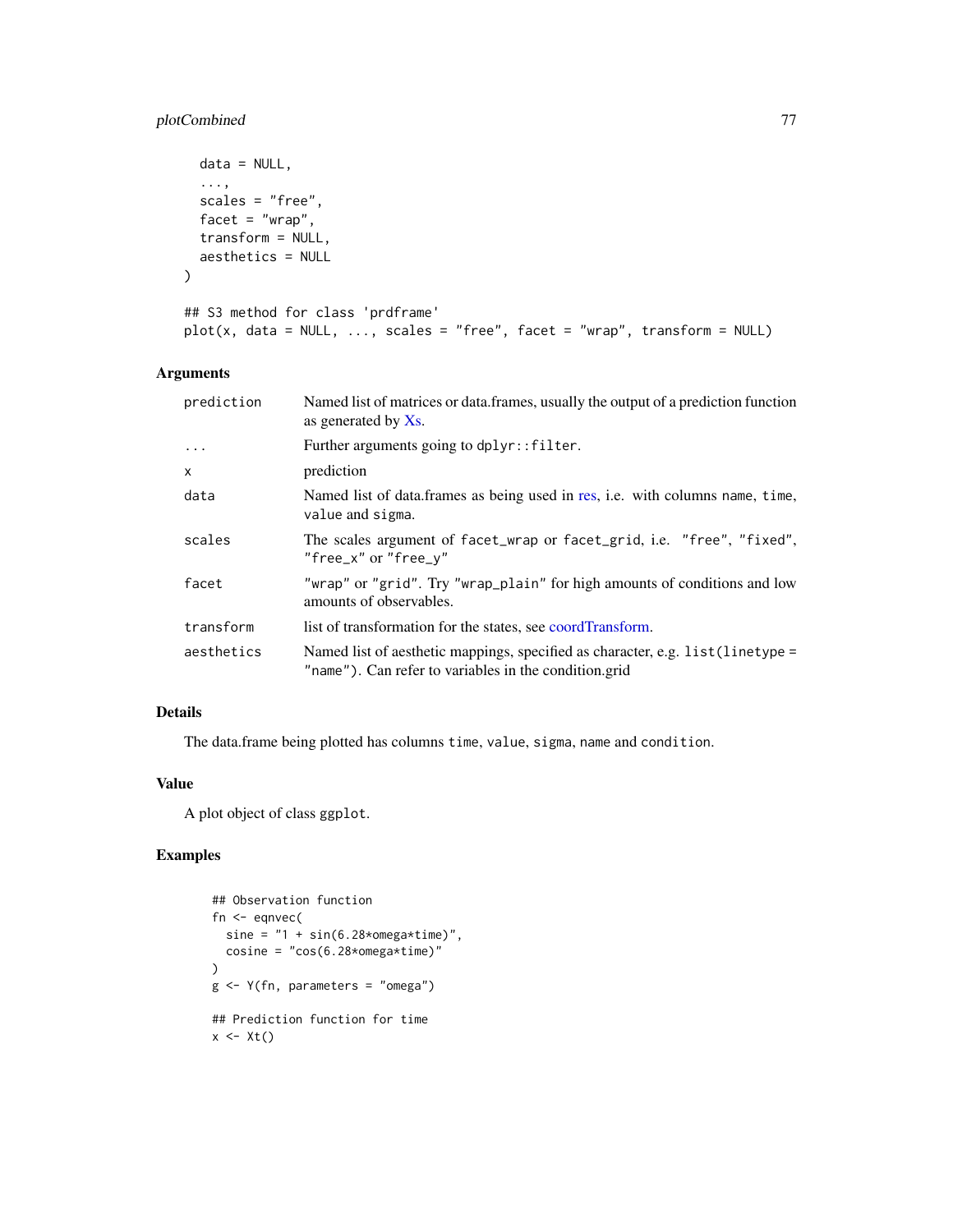```
## Parameter transformations to split conditions
p <- NULL
for (i in 1:3) {
p \leftarrow p + P(\text{trafo} = c(\text{omega}) = p \text{aste0}(\text{omega} = n, i)), \text{condition} = p \text{aste0}(\text{if frequency} = n, i))}
## Evaluate prediction
times \leq - seq(0, 1, .01)
pars <- structure(seq(1, 2, length.out = 3), names = attr(p, "parameters"))
prediction <- (g*x*p)(times, pars)
## Plotting prediction
# plot(prediction)
plotPrediction(prediction)
plotPrediction(prediction, scales = "fixed")
plotPrediction(prediction, facet = "grid")
plotPrediction(prediction,
                scales = "fixed",
                transform = list(sine = "x^2", cosine = "x - 1"))
## Simulate data
dataset <- wide2long(prediction)
dataset <- dataset[seq(1, nrow(dataset), 5),]
set.seed(1)
dataset$value <- dataset$value + rnorm(nrow(dataset), 0, .1)
dataset$sigma <- 0.1
data <- as.datalist(dataset, split.by = "condition")
## Plotting data
# plot(data)
plot1 <- plotData(data)
plot1
## Plotting data and prediction with subsetting
# plot(prediction, data)
plot2 <- plotCombined(prediction, data)
plot2
plot3 <- plotCombined(prediction, data,
              time \leq 0.5 & condition == "frequency_1")
 plot3
plot4 <- plotCombined(prediction, data,
              time \leq 0.5 & condition != "frequency_1",
              facet = "grid")
 plot4
plot5 <- plotCombined(prediction, data, aesthetics = list(linetype = "condition"))
plot5
```
plotData.datalist *Plot a list data points*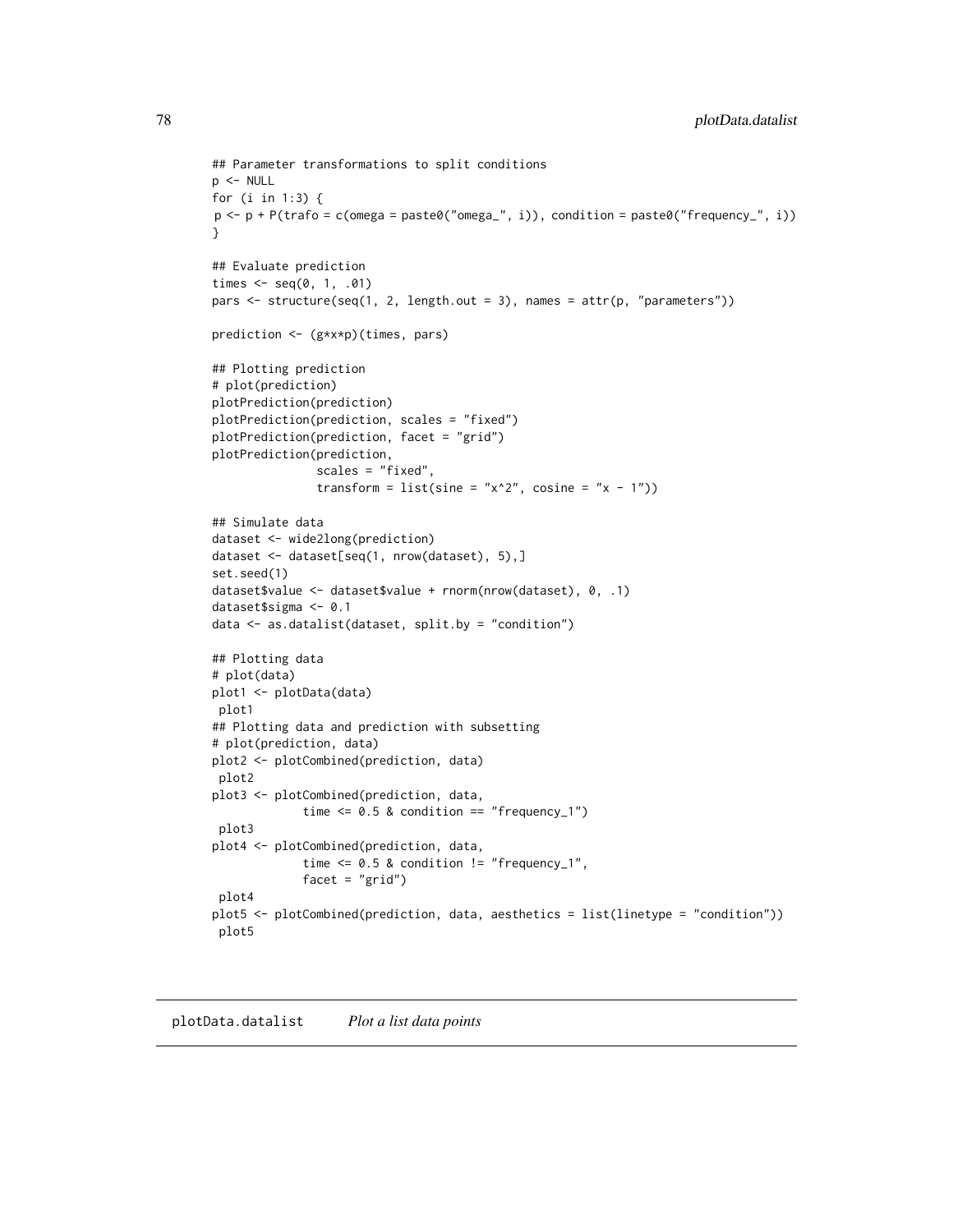# plotData.datalist 79

# Description

Plot a list data points

#### Usage

```
## S3 method for class 'datalist'
plotData(data, ..., scales = "free", facet = "wrap", transform = NULL)
plotData(data, ...)
## S3 method for class 'data.frame'
plotData(data, ...)
```
# Arguments

| data      | Named list of data.frames as being used in res, i.e. with columns name, time,<br>value and sigma. |
|-----------|---------------------------------------------------------------------------------------------------|
| $\cdots$  | Further arguments going to subset.                                                                |
| scales    | The scales argument of facet_wrap or facet_grid, i.e. "free", "fixed",<br>"free_x" or "free_y"    |
| facet     | Either "wrap" or "grid"                                                                           |
| transform | list of transformation for the states, see coordTransform.                                        |

## Details

The data.frame being plotted has columns time, value, sigma, name and condition.

#### Value

A plot object of class ggplot.

# Examples

```
## Observation function
fn <- eqnvec(
  sine = "1 + sin(6.28* \text{omega} * time)",
  cosine = "cos(6.28*omega*time)")
g <- Y(fn, parameters = "omega")
## Prediction function for time
x \leftarrow \mathsf{xt}()## Parameter transformations to split conditions
p <- NULL
for (i in 1:3) {
p <- p + P(trafo = c(omega = paste0("omega_", i)), condition = paste0("frequency_", i))
}
```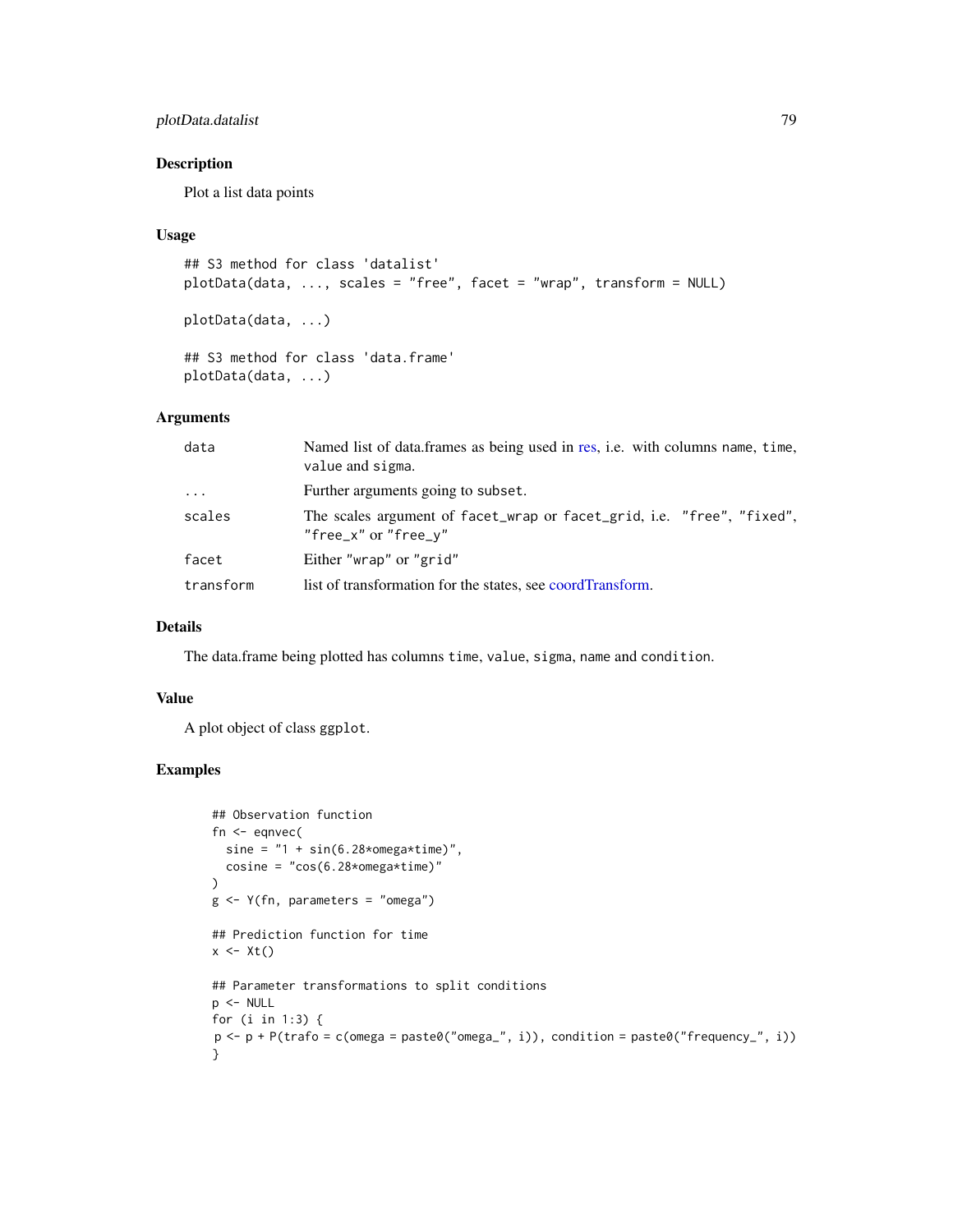```
## Evaluate prediction
times \leq - seq(0, 1, .01)
pars \le structure(seq(1, 2, length.out = 3), names = attr(p, "parameters"))
prediction <- (g*x*p)(times, pars)
## Plotting prediction
# plot(prediction)
plotPrediction(prediction)
plotPrediction(prediction, scales = "fixed")
plotPrediction(prediction, facet = "grid")
plotPrediction(prediction,
               scales = "fixed",
               transform = list(sine = "x^2", cosine = "x - 1"))
## Simulate data
dataset <- wide2long(prediction)
dataset <- dataset[seq(1, nrow(dataset), 5),]
set.seed(1)
dataset$value <- dataset$value + rnorm(nrow(dataset), 0, .1)
dataset$sigma <- 0.1
data <- as.datalist(dataset, split.by = "condition")
## Plotting data
# plot(data)
plot1 <- plotData(data)
 plot1
## Plotting data and prediction with subsetting
# plot(prediction, data)
plot2 <- plotCombined(prediction, data)
 plot2
plot3 <- plotCombined(prediction, data,
             time \leq 0.5 & condition == "frequency_1")
 plot3
plot4 <- plotCombined(prediction, data,
             time \leq 0.5 & condition != "frequency_1",
             facet = "grid")
 plot4
plot5 <- plotCombined(prediction, data, aesthetics = list(linetype = "condition"))
 plot5
```
plotFluxes *Plot Fluxes given a list of flux Equations*

# Description

Plot Fluxes given a list of flux Equations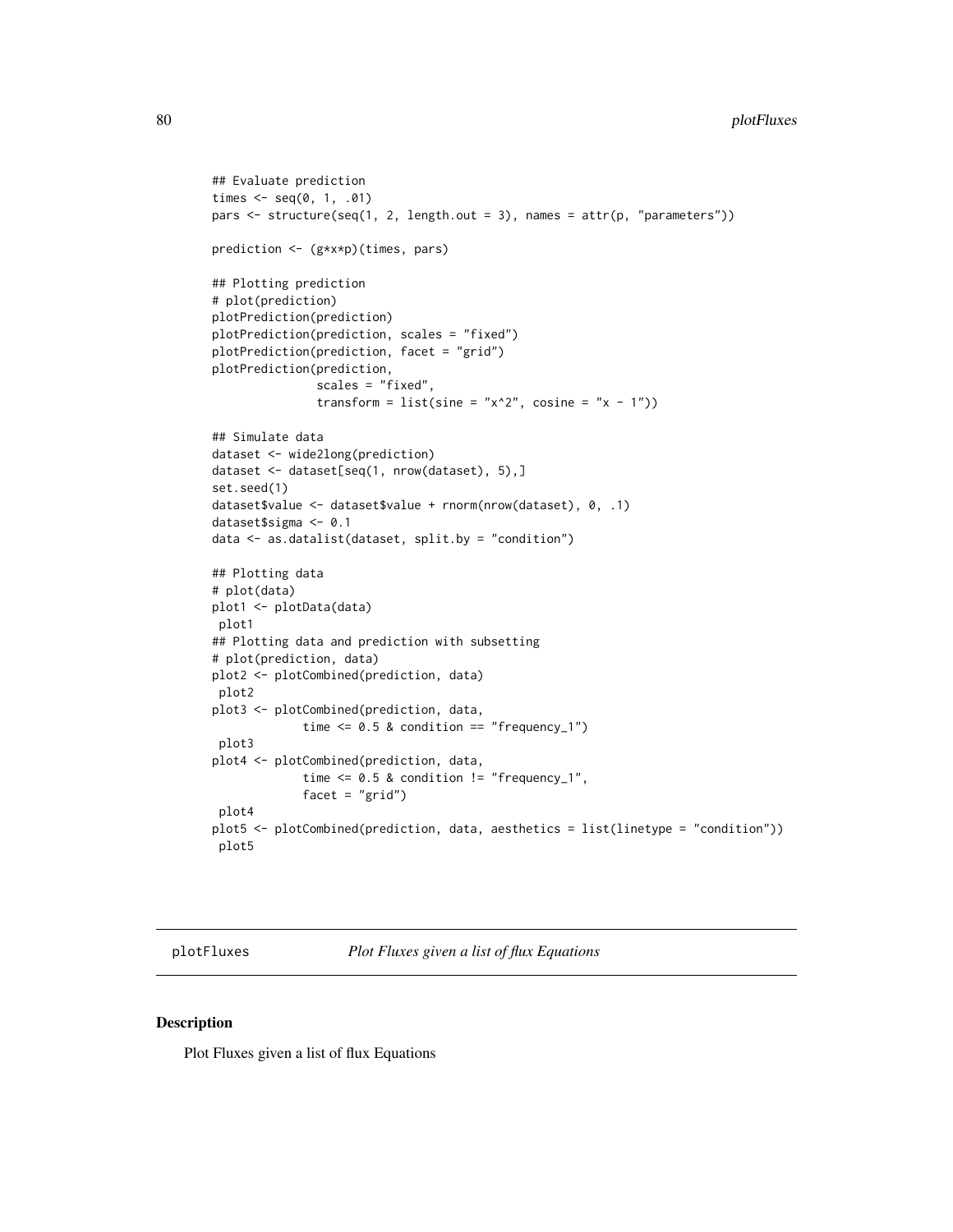# plotPars.parframe 81

# Usage

plotFluxes(pouter, x, times, fluxEquations, nameFlux = "Fluxes:", ...)

# Arguments

| pouter        | parameters                                                                                                                                                  |
|---------------|-------------------------------------------------------------------------------------------------------------------------------------------------------------|
| $\mathsf{x}$  | The model prediction function $x$ (times, pouter, fixed, )                                                                                                  |
| times         | Numeric vector of time points for the model prediction                                                                                                      |
| fluxEquations | list of chars containing expressions for the fluxes, if names are given, they are<br>shown in the legend. Easy to obtain via subset equalist, see Examples. |
| nameFlux      | character, name of the legend.                                                                                                                              |
| $\ddotsc$     | Further arguments going to x, such as fixed or conditions                                                                                                   |

# Value

A plot object of class ggplot.

# Examples

## Not run:

plotFluxes(bestfit, x, times, subset(f, "B"%in%Product)\$rates, nameFlux = "B production")

## End(Not run)

plotPars.parframe *Plot parameter values for a fitlist*

# Description

Plot parameter values for a fitlist

# Usage

```
## S3 method for class 'parframe'
plotParts(x, tol = 1, ...)
```
plotPars(x, ...)

#### Arguments

| X.      | parameter frame as obtained by as parframe (mstrust)                                          |
|---------|-----------------------------------------------------------------------------------------------|
| tol     | maximal allowed difference between neighboring objective values to be recog-<br>nized as one. |
| $\cdot$ | arguments for subsetting of x                                                                 |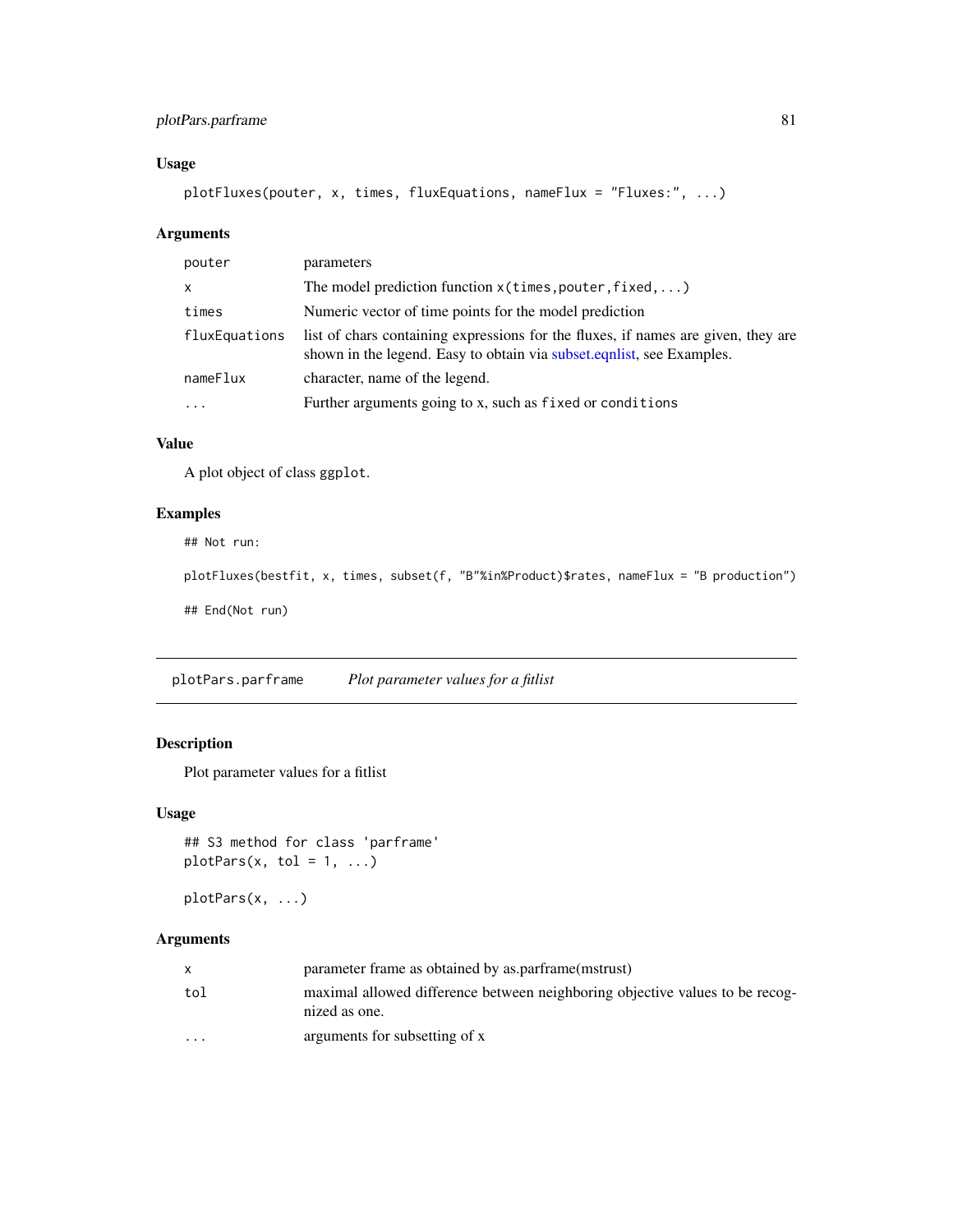Profile likelihood: plot of the parameter paths.

# Usage

```
plotPaths(
 profs,
  ...,
 whichPar = NULL,
 sort = FALSE,relative = TRUE,
 scales = "fixed"
)
```
# Arguments

| profs    | profile or list of profiles as being returned by profile                                                                                                        |
|----------|-----------------------------------------------------------------------------------------------------------------------------------------------------------------|
| $\ddots$ | arguments going to subset                                                                                                                                       |
| whichPar | Character or index vector, indicating the parameters that are taken as possible<br>reference (x-axis)                                                           |
| sort     | Logical. If paths from different parameter profiles are plotted together, possible<br>combinations are either sorted or all combinations are taken as they are. |
| relative | logical indicating whether the origin should be shifted.                                                                                                        |
| scales   | character, either "free" or "fixed".                                                                                                                            |

# Details

See [profile](#page-93-0) for examples.

# Value

A plot object of class ggplot.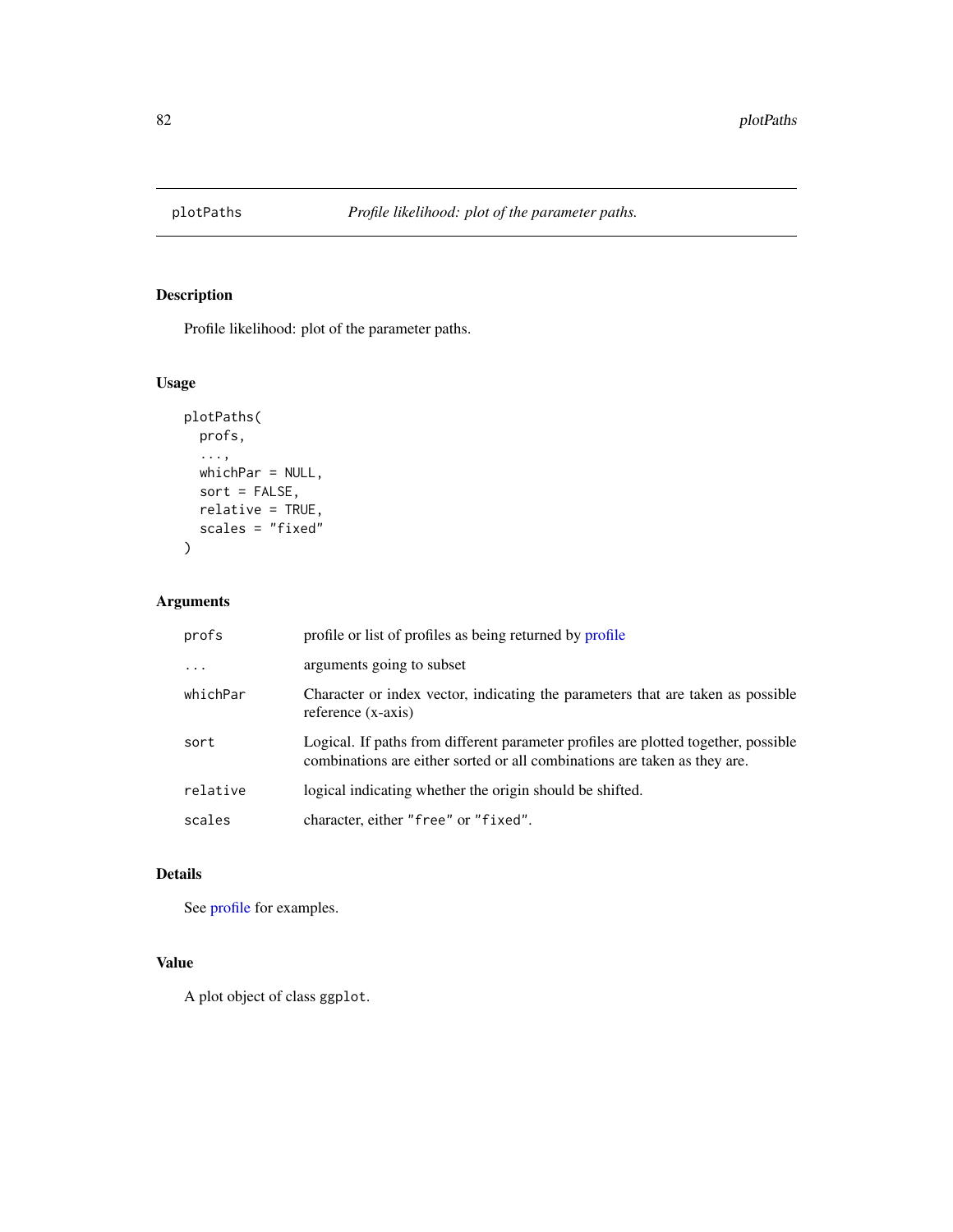Plot a list of model predictions

#### Usage

```
plotPrediction(prediction, ...)
## S3 method for class 'prdlist'
plotPrediction(
 prediction,
  ...,
 errfn = NULL,
  scales = "free",
 facet = "wrap",
  transform = NULL
)
```
# Arguments

| prediction | Named list of matrices or data. frames, usually the output of a prediction function<br>as generated by $X_s$ . |  |
|------------|----------------------------------------------------------------------------------------------------------------|--|
| $\cdots$   | Further arguments going to dplyr::filter.                                                                      |  |
| errfn      | error model function                                                                                           |  |
| scales     | The scales argument of facet_wrap or facet_grid, i.e. "free", "fixed",<br>"free_x" or "free_y"                 |  |
| facet      | Either "wrap" or "grid"                                                                                        |  |
| transform  | list of transformation for the states, see coordTransform.                                                     |  |

# Details

The data.frame being plotted has columns time, value, name and condition.

## Value

A plot object of class ggplot.

# Examples

```
## Observation function
fn <- eqnvec(
  sine = "1 + sin(6.28* \text{omega} * \text{time})",
```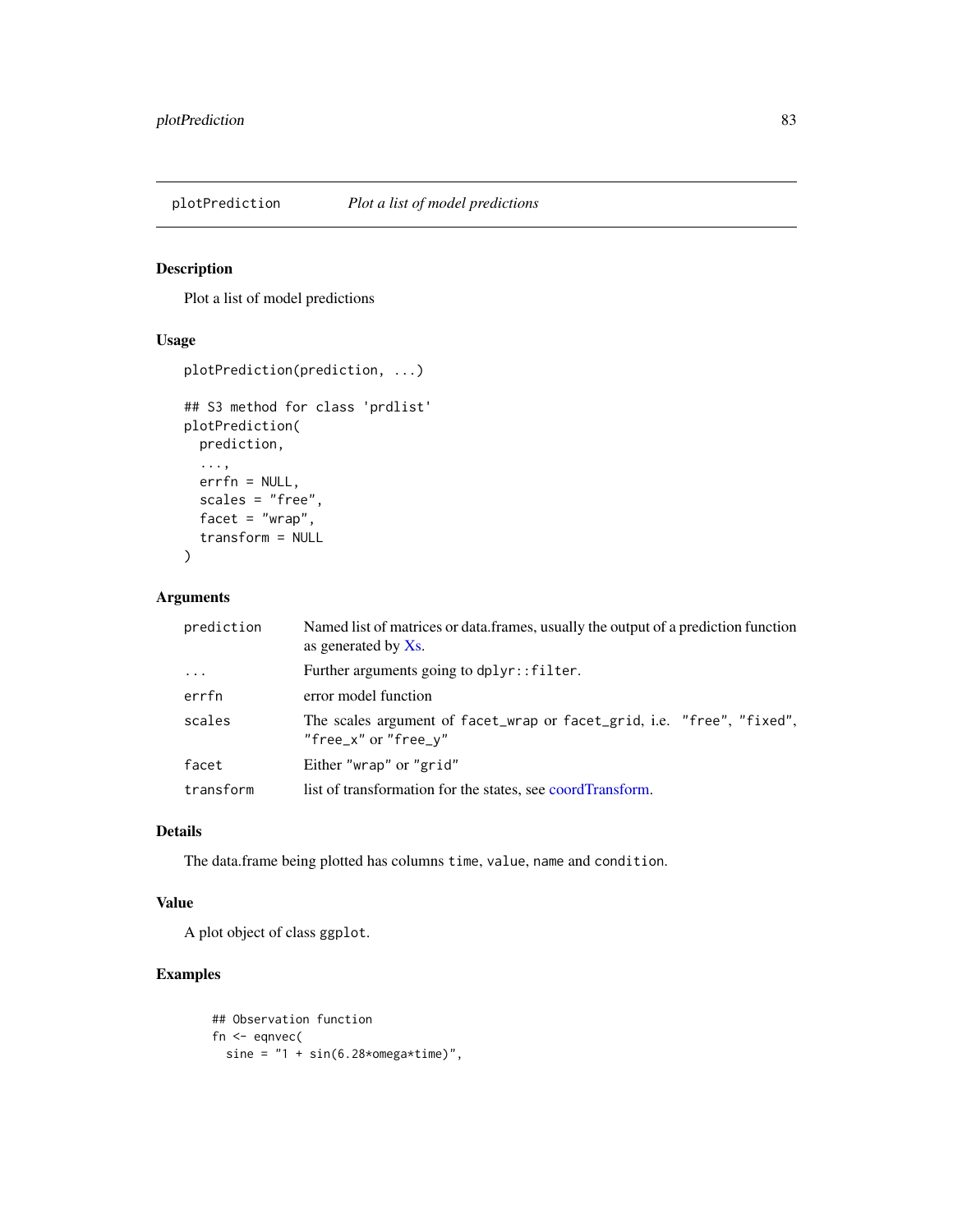```
cosine = "cos(6.28*omega#sine)"
\lambdag <- Y(fn, parameters = "omega")
## Prediction function for time
x \leftarrow \mathsf{xt}()## Parameter transformations to split conditions
p <- NULL
for (i in 1:3) {
p \leftarrow p + P(\text{trafo} = \text{c}(\text{omega} = \text{pass} \cdot \text{omega}^{-1}, i)), condition = paste0("frequency_", i))
}
## Evaluate prediction
times \leq - seq(0, 1, .01)
pars <- structure(seq(1, 2, length.out = 3), names = attr(p, "parameters"))
prediction <- (g*x*p)(times, pars)
## Plotting prediction
# plot(prediction)
plotPrediction(prediction)
plotPrediction(prediction, scales = "fixed")
plotPrediction(prediction, facet = "grid")
plotPrediction(prediction,
                scales = "fixed",
                transform = list(sine = "x^2", cosine = "x - 1"))
## Simulate data
dataset <- wide2long(prediction)
dataset <- dataset[seq(1, nrow(dataset), 5),]
set.seed(1)
dataset$value <- dataset$value + rnorm(nrow(dataset), 0, .1)
dataset$sigma <- 0.1
data <- as.datalist(dataset, split.by = "condition")
## Plotting data
# plot(data)
plot1 <- plotData(data)
plot1
## Plotting data and prediction with subsetting
# plot(prediction, data)
plot2 <- plotCombined(prediction, data)
plot2
plot3 <- plotCombined(prediction, data,
              time \leq 0.5 & condition == "frequency_1")
 plot3
plot4 <- plotCombined(prediction, data,
              time \leq 0.5 & condition != "frequency_1",
              facet = "grid")plot4
plot5 <- plotCombined(prediction, data, aesthetics = list(linetype = "condition"))
 plot5
```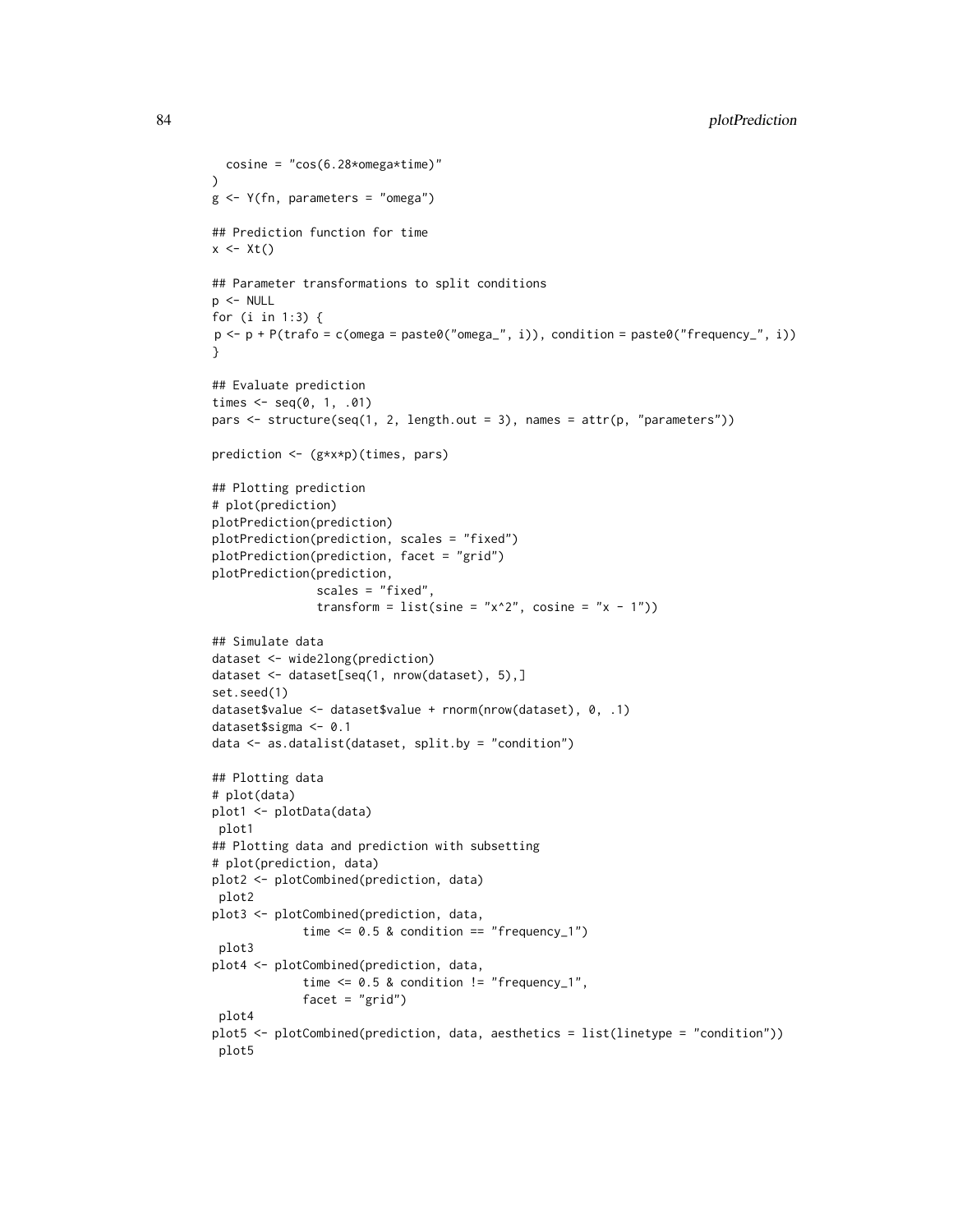plotProfile.parframe *Profile likelihood plot*

# Description

Profile likelihood plot

# Usage

```
## S3 method for class 'parframe'
plotProfile(profs, ..., maxvalue = 5, parlist = NULL)
## S3 method for class 'list'
plotProfile(profs, ..., maxvalue = 5, parlist = NULL)
```
plotProfile(profs, ...)

# Arguments

| profs    | Lists of profiles as being returned by profile.                                                                                                                                                      |
|----------|------------------------------------------------------------------------------------------------------------------------------------------------------------------------------------------------------|
| $\cdots$ | logical going to subset before plotting.                                                                                                                                                             |
| maxvalue | Numeric, the value where profiles are cut off.                                                                                                                                                       |
| parlist  | Matrix or data. frame with columns for the parameters to be added to the plot as<br>points. If a "value" column is contained, deltas are calculated with respect to<br>lowest chisquare of profiles. |

#### Details

See [profile](#page-93-0) for examples.

# Value

A plot object of class ggplot.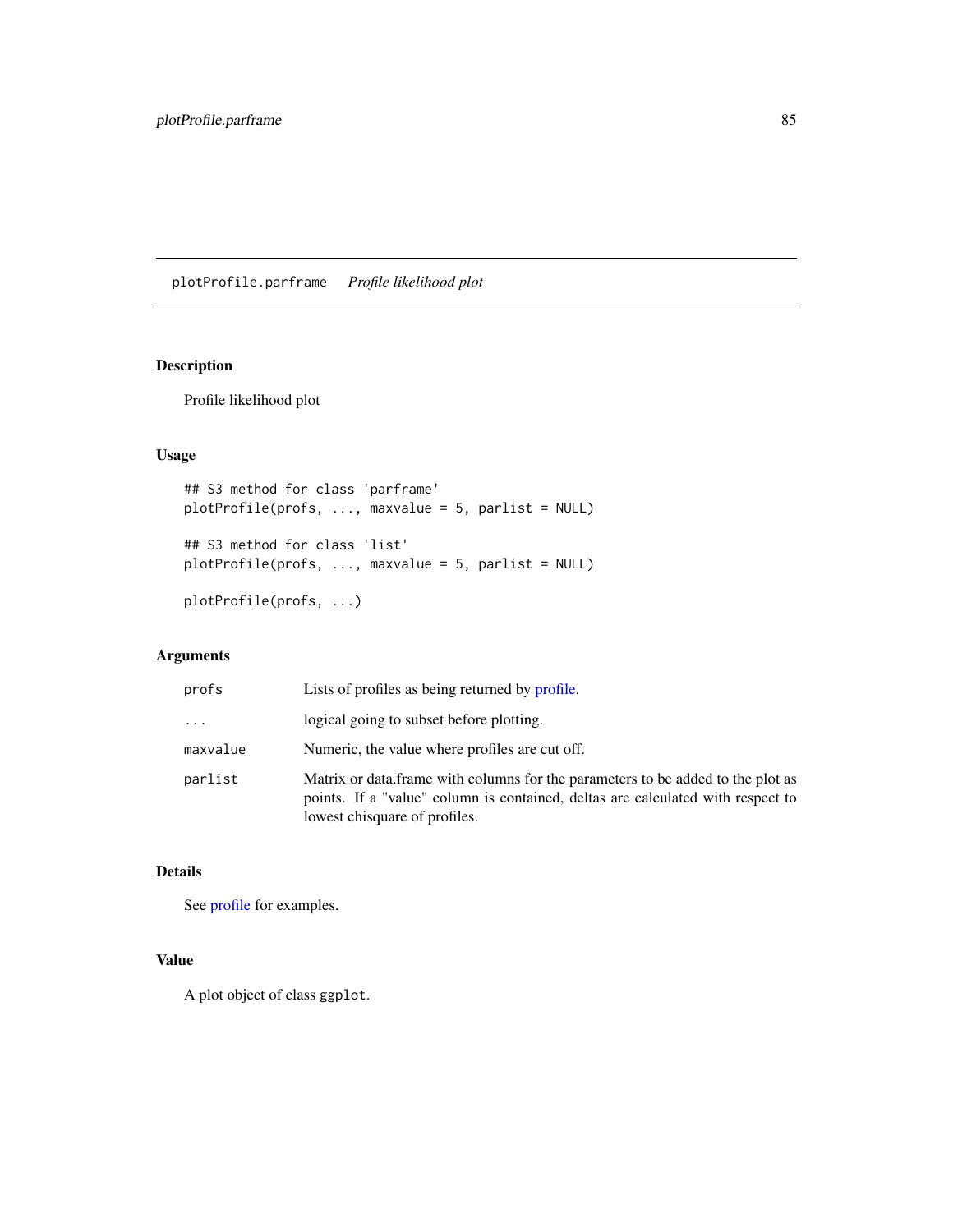Plot residuals for a fitlist

#### Usage

```
plotResiduals(parframe, x, data, split = "condition", errmodel = NULL, ...)
```
# Arguments

| parframe     | Object of class parframe, e.g. returned by mstrust                                                                                                                                      |
|--------------|-----------------------------------------------------------------------------------------------------------------------------------------------------------------------------------------|
| $\mathsf{x}$ | Prediction function returning named list of data. frames with names as data.                                                                                                            |
| data         | Named list of data.frames, i.e. with columns name, time, value and sigma.                                                                                                               |
| split        | List of characters specifying how to summarise the residuals by sqrt(res_i^2),<br>$split[1]$ used for x-axis, $split[2]$ for grouping (color), and any additional for<br>$facet_wrap()$ |
| errmodel     | object of type prdfn, the error model function.                                                                                                                                         |
| $\ddotsc$    | Additional arguments for x                                                                                                                                                              |

# Value

A plot object of class ggplot with data.frame as attribute attr(P,"out").

#### Examples

```
## Not run:
# time axis:
plotResiduals(myfitlist, g*x*p, data,
   c("time","index","condition","name"),
   conditions = myconditions[1:4])
# condition axis (residuals summed over time for each observable and condition):
plotResiduals(myfitlist, g*x*p, data, c("condition","name","index"))
```
## End(Not run)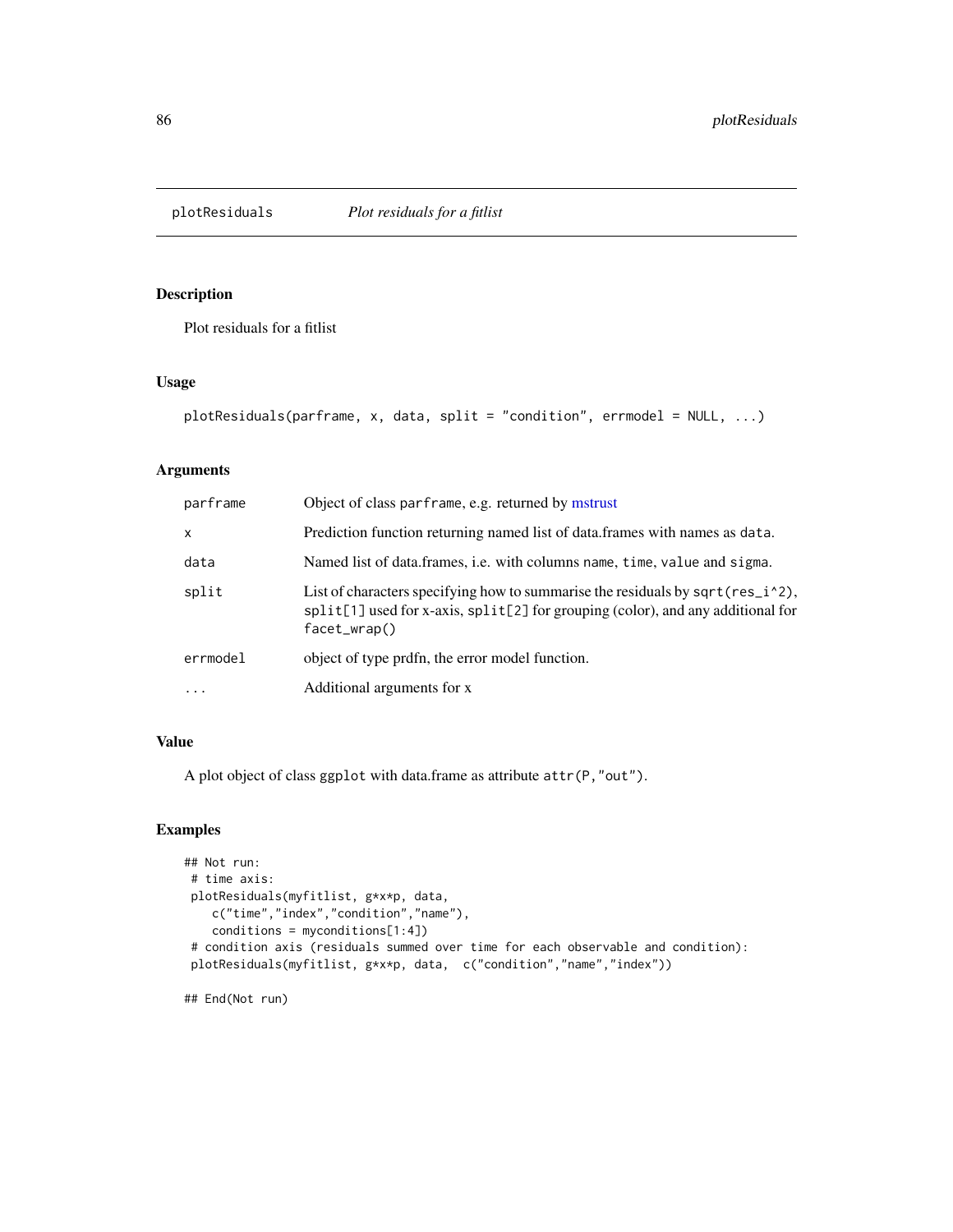plotValues.parframe *Plotting objective values of a collection of fits*

# Description

Plotting objective values of a collection of fits

#### Usage

```
## S3 method for class 'parframe'
plotValues(x, tol = 1, ...)
```
plotValues(x, ...)

#### Arguments

| X        | data frame with columns "value", "converged" and "iterations", e.g. a parframe.               |
|----------|-----------------------------------------------------------------------------------------------|
| tol      | maximal allowed difference between neighboring objective values to be recog-<br>nized as one. |
| $\cdots$ | arguments for subsetting of x                                                                 |

<span id="page-86-0"></span>

|  | prdfn | Prediction function |  |
|--|-------|---------------------|--|
|--|-------|---------------------|--|

# Description

A prediction function is a function  $x(\ldots, fixed, deriv, conditions)$ . Prediction functions are generated by [Xs,](#page-117-0) [Xf](#page-116-0) or [Xd.](#page-115-0) For an example see the last one.

#### Usage

prdfn(P2X, parameters = NULL, condition = NULL)

#### Arguments

| P <sub>2</sub> X | transformation function as being produced by Xs. |
|------------------|--------------------------------------------------|
| parameters       | character vector with parameter names            |
| condition        | character, the condition name                    |

# Details

Prediction functions can be "added" by the "+" operator, see [sumfn.](#page-6-0) Thereby, predictions for different conditions are merged or overwritten. Prediction functions can also be concatenated with other functions, e.g. observation functions [\(obsfn\)](#page-60-0) or parameter transformation functions [\(parfn\)](#page-64-0) by the "\*" operator, see [prodfn.](#page-3-0)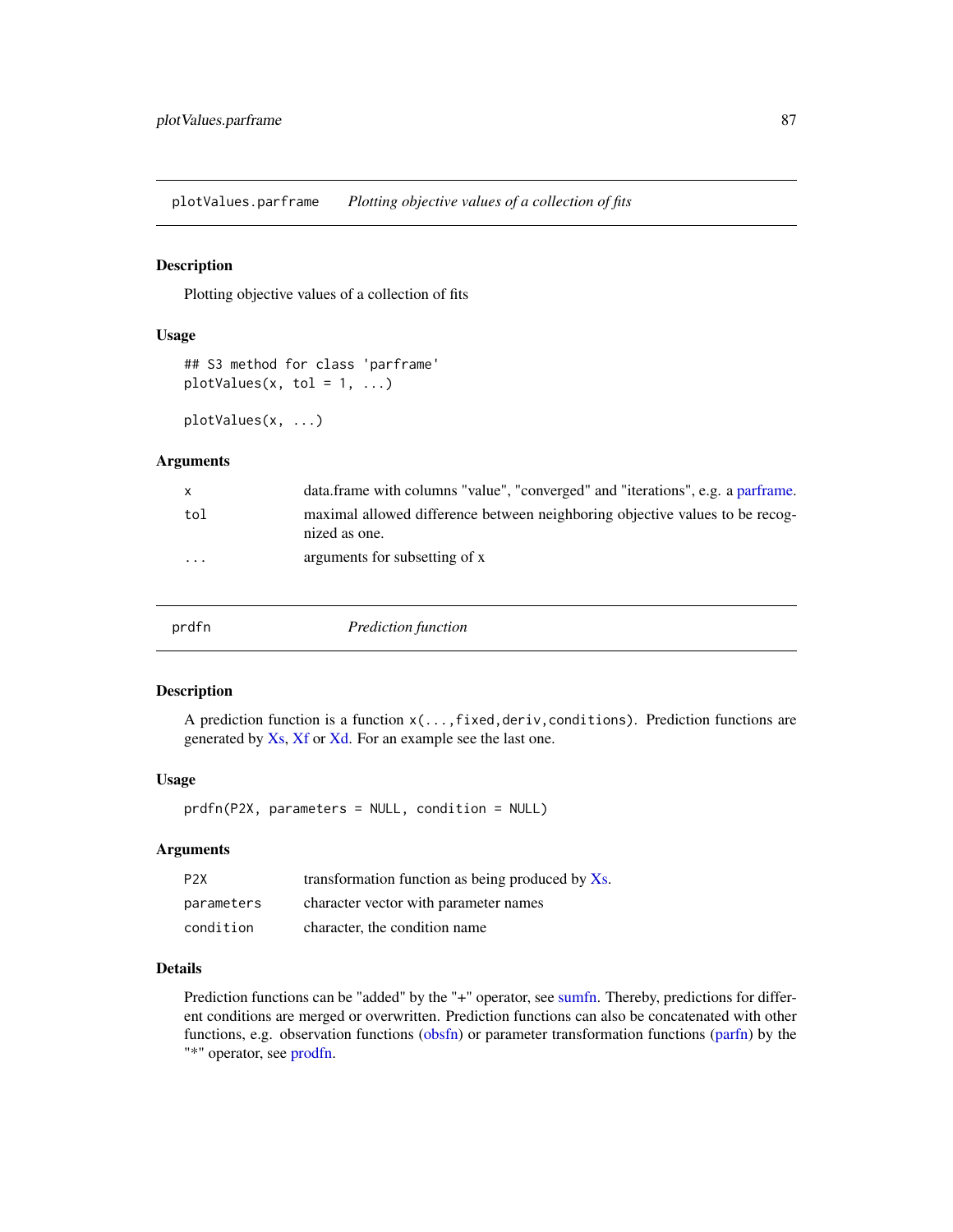#### Value

Object of class prdfn, i.e. a function  $x(\ldots, fixed, deriv, conditions,env)$  which returns a [prdlist.](#page-88-0) The arguments times and pars (parameter values) should be passed via the ... argument, in this order.

#### Examples

```
# Define a time grid on which to make a prediction by peace-wise linear function.
# Then define a (generic) prediction function based on thid grid.
times <-0:5grid \le data.frame(name = "A", time = times, row.names = paste0("p", times))
x <- Xd(grid)
# Define an observable and an observation function
observables <- eqnvec(Aobs = "s*A")
g \leftarrow Y(g = observables, f = NULL, states = "A", parameters = "s")# Collect parameters and define an overarching parameter transformation
# for two "experimental condtions".
dynpars <- attr(x, "parameters")
obspars <- attr(g, "parameters")
innerpars <- c(dynpars, obspars)
trafo <- structure(innerpars, names = innerpars)
trafo_C1 <- replaceSymbols(innerpars, paste(innerpars, "C1", sep = "_"), trafo)
trafo_C2 <- replaceSymbols(innerpars, paste(innerpars, "C2", sep = "_"), trafo)
p <- NULL
p \leftarrow p + P(\text{trafo} = \text{trafo\_C1}, \text{ condition} = "C1")p \leftarrow p + P(\text{traf } o = \text{traf } o_2), condition = "C2")
# Collect outer (overarching) parameters and
# initialize with random values
outerpars <- attr(p, "parameters")
pars <- structure(runif(length(outerpars), 0, 1), names = outerpars)
# Predict internal/unobserved states
out1 <- (x*p)(times, pars)
plot(out1)
# Predict observed states in addition to unobserved
out2 <- (g*x*p)(times, pars)
plot(out2)
```
<span id="page-87-0"></span>

prdframe *Prediction frame*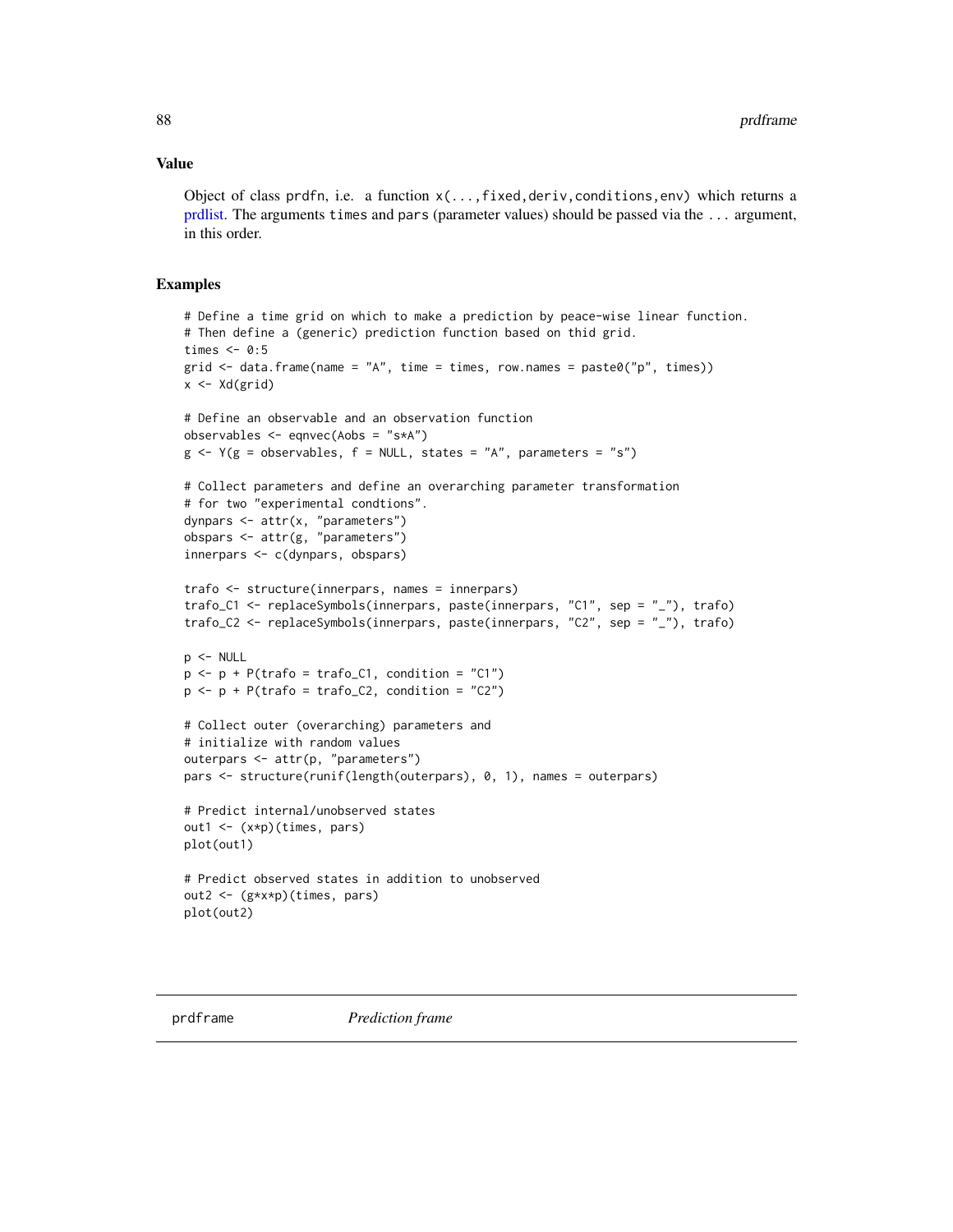#### prdlist 89

#### Description

A prediction frame is used to store a model prediction in a matrix. The columns of the matrix are "time" and one column per state. The prediction frame has attributes "deriv", the matrix of sensitivities with respect to "outer parameters" (see [P\)](#page-63-0), an attribute "sensitivities", the matrix of sensitivities with respect to the "inner parameters" (the model parameters, left-hand-side of the parameter transformation) and an attributes "parameters", the parameter vector of inner parameters to produce the prediction frame.

Prediction frames are usually the constituents of prediction lists [\(prdlist\)](#page-88-0). They are produced by [Xs,](#page-117-0) [Xd](#page-115-0) or [Xf.](#page-116-0) When you define your own prediction functions, see P2X in [prdfn,](#page-86-0) the result should be returned as a prediction frame.

#### Usage

```
prdframe(
  prediction = NULL,
  deriv = NULL,sensitivities = NULL,
  parameters = NULL
)
```
#### Arguments

| prediction | matrix of model prediction                                |
|------------|-----------------------------------------------------------|
| deriv      | matrix of sensitivities wrt outer parameters              |
|            | sensitivities matrix of sensitivitie wrt inner parameters |
| parameters | names of the outer paramters                              |

#### Value

Object of class prdframe, i.e. a matrix with other matrices and vectors as attributes.

<span id="page-88-0"></span>

| prdlist<br><i>Prediction list</i> |
|-----------------------------------|
|                                   |

#### Description

A prediction list is used to store a list of model predictions from different prediction functions or the same prediction function with different parameter specifications. Each entry of the list is a [prdframe.](#page-87-0)

#### Usage

```
prdlist(...)
as.prdlist(x, \ldots)## S3 method for class 'list'
as.prdlist(x = NULL, names = NULL, ...)
```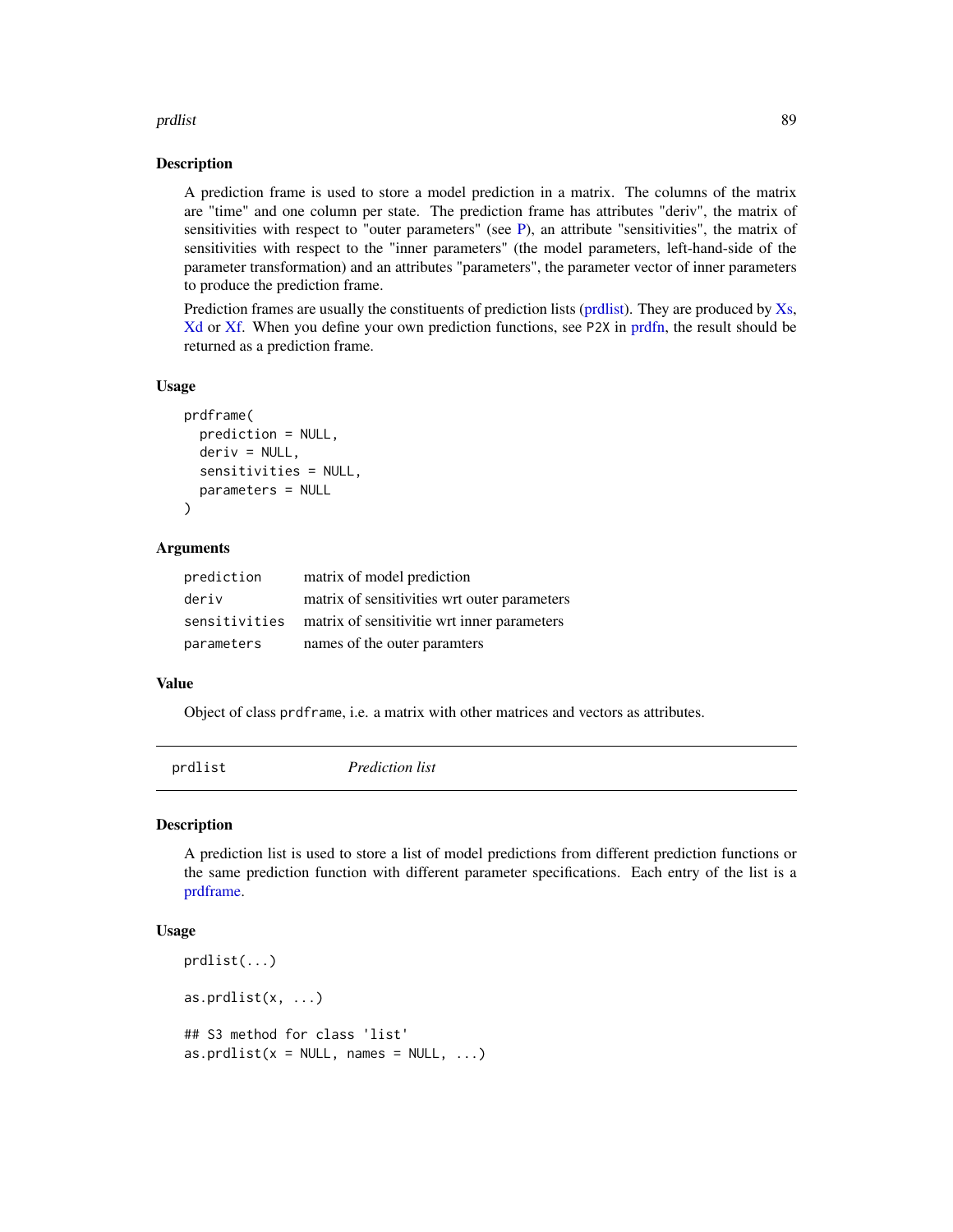# Arguments

| $\cdots$ | objects of class prdframe conditions.                                |
|----------|----------------------------------------------------------------------|
| X        | list of prediction frames                                            |
| names    | character vector, the list names, e.g. the names of the experimental |

predict.prdfn *Model Predictions*

# Description

Make a model prediction for times and a parameter frame. The function is a generalization of the standard prediction by a prediction function object in that it allows to pass a parameter frame instead of a single parameter vector.

# Usage

## S3 method for class 'prdfn' predict(object, ..., times, pars, data = NULL)

# Arguments

| object   | prediction function                                                                                                                                                               |
|----------|-----------------------------------------------------------------------------------------------------------------------------------------------------------------------------------|
| $\cdots$ | Further arguments goint to the prediction function                                                                                                                                |
| times    | numeric vector of time points                                                                                                                                                     |
| pars     | parameter frame, e.g. output from mstrust or profile                                                                                                                              |
| data     | data list object. If data is passed, its condition grid attribute is used to augment<br>the output dataframe by additional columns. "data" itself is returned as an<br>attribute. |

# Value

A data frame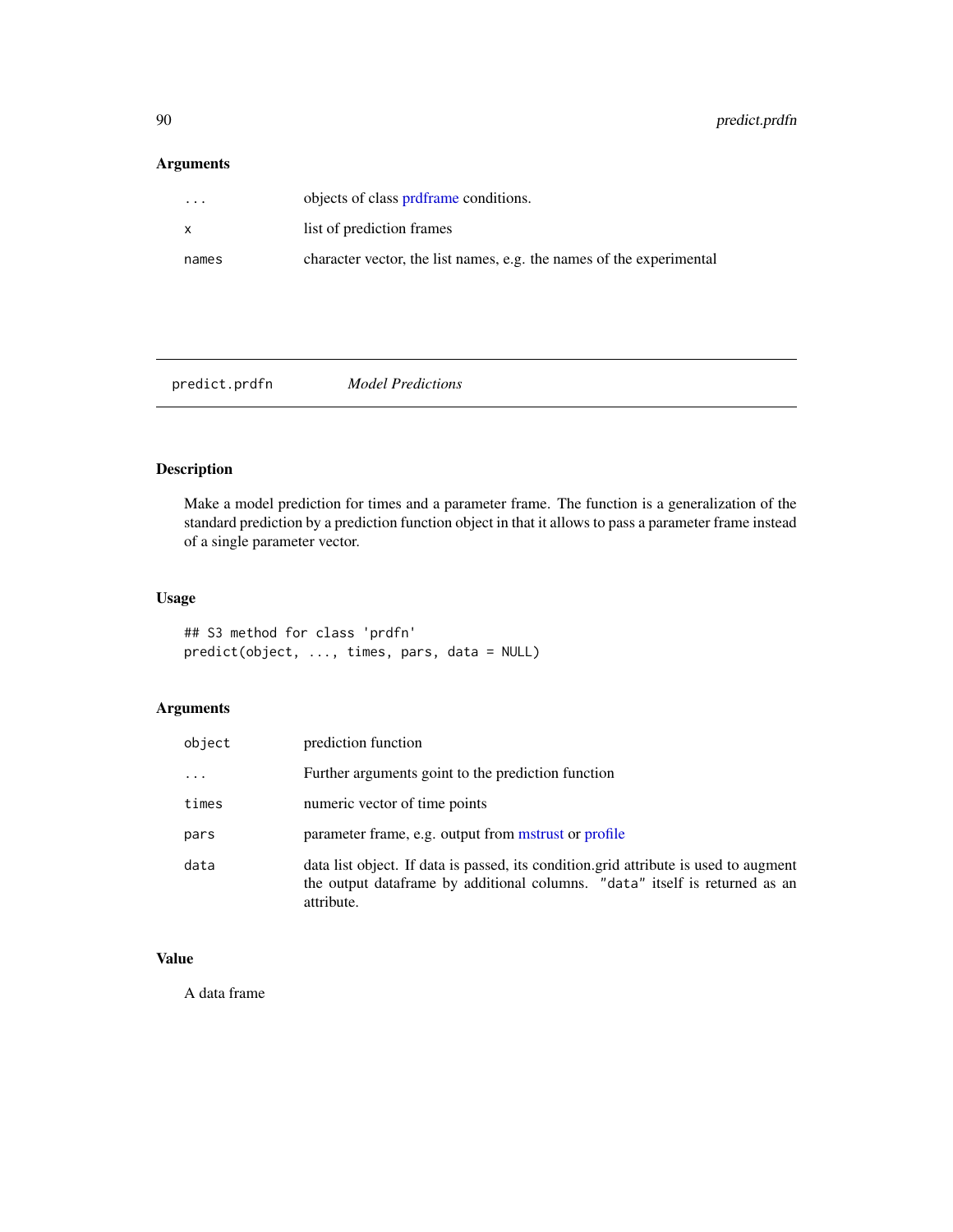Print or pander equation list

#### Usage

```
## S3 method for class 'eqnlist'
print(x, paneler = FALSE, ...)
```
# Arguments

| X                       | object of class equilist                              |
|-------------------------|-------------------------------------------------------|
| pander                  | logical, use pander for output (used with R markdown) |
| $\cdot$ $\cdot$ $\cdot$ | additional arguments                                  |

# Author(s)

Wolfgang Mader, <Wolfgang.Mader@fdm.uni-freiburg.de> Daniel Kaschek, <daniel.kaschek@physik.uni-freiburg.de>

print.eqnvec *Print equation vector*

# Description

Print equation vector

#### Usage

```
## S3 method for class 'eqnvec'
print(x, width = 140, paneler = FALSE, ...)
```
# Arguments

| $\mathsf{x}$ | object of class equivec.                              |
|--------------|-------------------------------------------------------|
| width        | numeric, width of the print-out                       |
| pander       | logical, use pander for output (used with R markdown) |
| .            | not used right now                                    |

# Author(s)

Wolfgang Mader, <Wolfgang.Mader@fdm.uni-freiburg.de>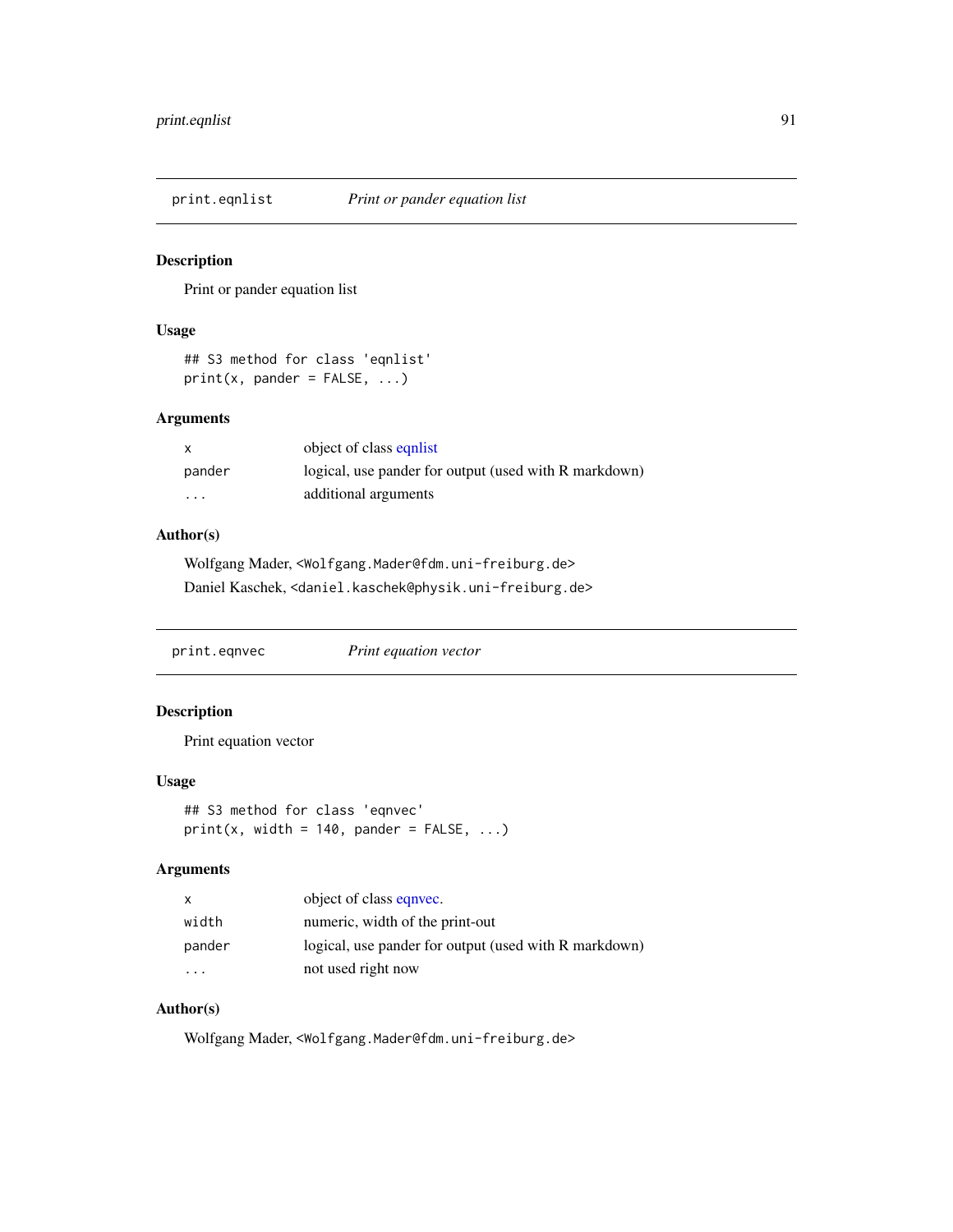Pretty printing parameter transformations

#### Usage

## S3 method for class 'parfn'  $print(x, \ldots)$ 

# Arguments

| x        | prediction function  |
|----------|----------------------|
| $\cdots$ | additional arguments |

# Author(s)

Wolfgang Mader, <Wolfgang.Mader@fdm.uni-freiburg.de>

print.parvec *Pretty printing for a parameter vector*

# Description

Pretty printing for a parameter vector

#### Usage

```
## S3 method for class 'parvec'
print(x, \ldots)
```
# Arguments

| X | object of class parvec |
|---|------------------------|
| . | not used yet.          |

# Author(s)

Wolfgang Mader, <Wolfgang.Mader@fdm.uni-freiburg.de>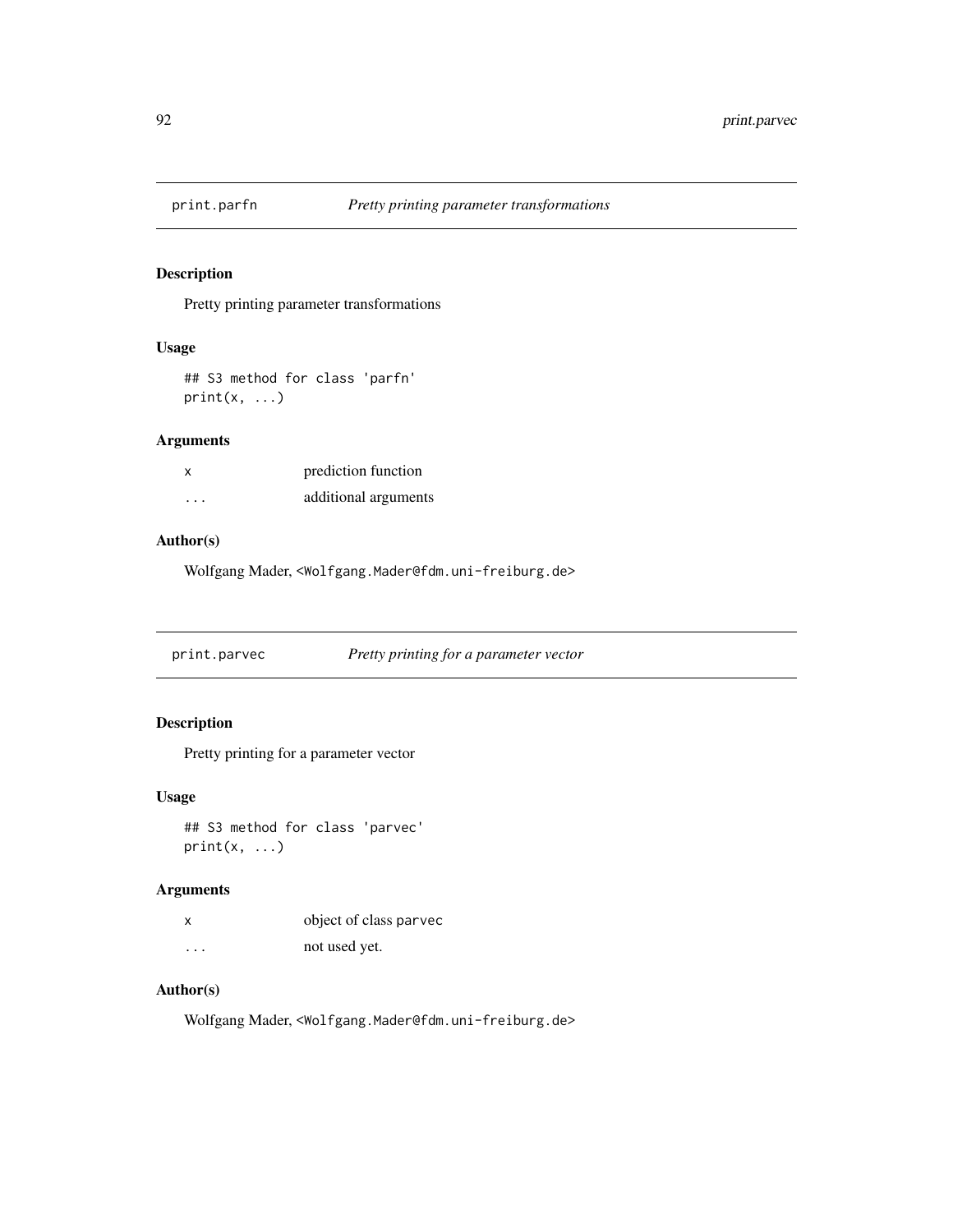Print object and its "default" attributes only.

# Usage

print0(x, list\_attributes = TRUE)

# Arguments

x Object to be printed list\_attributes Prints the names of all attribute of x, defaults to TRUE

# Details

Before the 'x' is printed by print.default, all its arguments not in the default list of [attrs](#page-16-0) are removed.

# Author(s)

Wolfgang Mader, <Wolfgang.Mader@fdm.uni-freiburg.de> Mirjam Fehling-Kaschek, <mirjam.fehling@physik.uni-freiburg.de>

priorL2 *L2 objective function for prior value*

# Description

As a prior function, it returns derivatives with respect to the penalty parameter in addition to parameter derivatives.

#### Usage

```
priorL2(mu, lambda = "lambda", attr.name = "prior", condition = NULL)
```
#### Arguments

| mu        | Named numeric, the prior values                                                                       |
|-----------|-------------------------------------------------------------------------------------------------------|
| lambda    | Character of length one. The name of the penalty paramter in p.                                       |
| attr.name | character. The constraint value is additionally returned in an attributed with this<br>name           |
| condition | character, the condition for which the constraint should apply. If NULL, applies<br>to any condition. |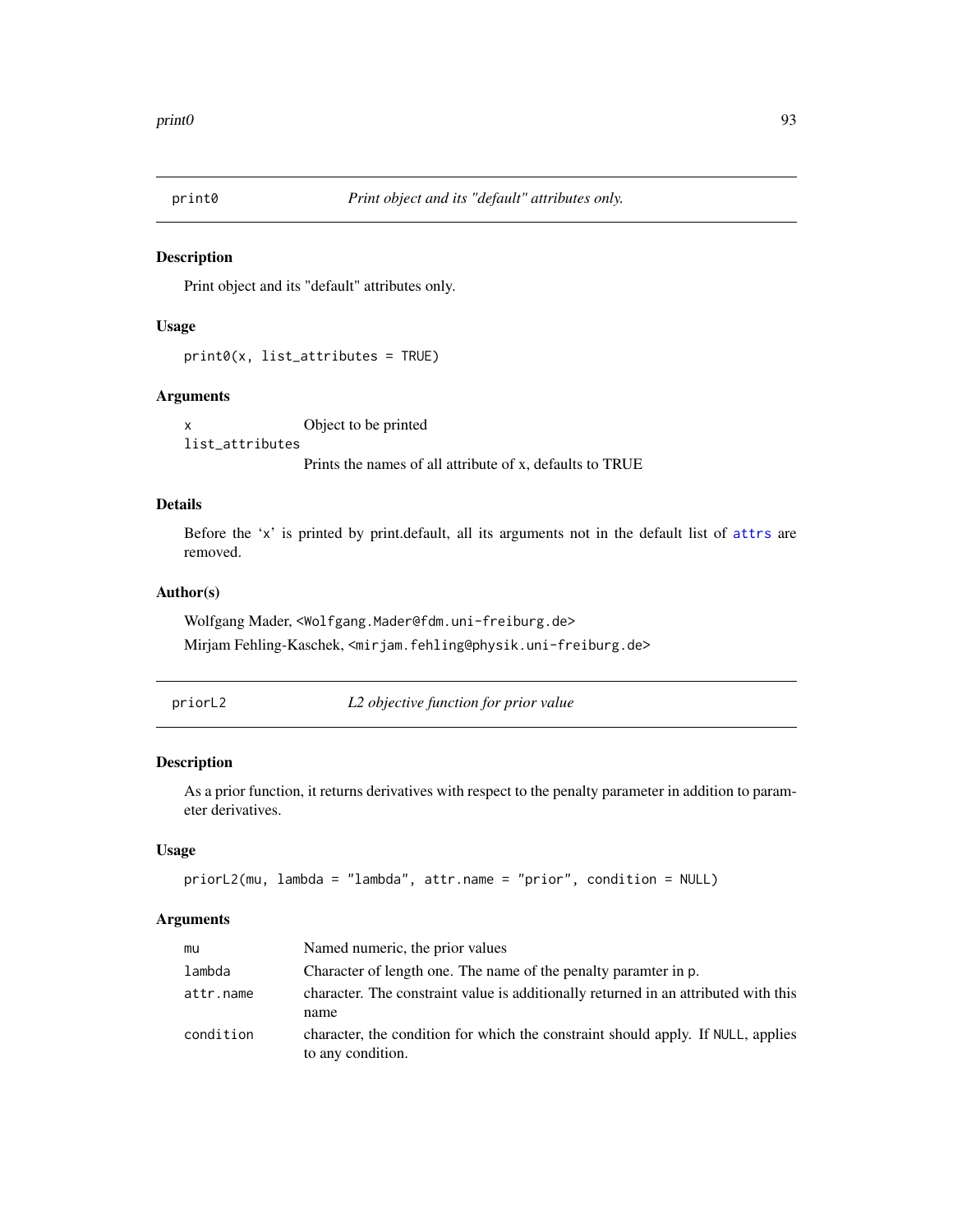## Details

Computes the constraint value

$$
e^{\lambda} \| p - \mu \|^2
$$

and its derivatives with respect to p and lambda.

#### Value

List of class objlist, i.e. objective value, gradient and Hessian as list.

#### See Also

[wrss](#page-115-1)

# Examples

 $p \leq -c(A = 1, B = 2, C = 3,$  lambda = 0) mu  $\leq$   $c(A = 0, B = 0)$ obj <- priorL2(mu = mu, lambda = "lambda")  $obj(pars = p + rnorm(length(p), 0, .1))$ 

<span id="page-93-0"></span>

# Description

Profile-likelihood (PL) computation

#### Usage

```
profile(
  obj,
 pars,
 whichPar,
  alpha = 0.05,
  limits = c(lower = -Inf, upper = Inf),method = c("integrate", "optimize"),
  stepControl = NULL,
  algoControl = NULL,
  optControl = NULL,
  verbose = FALSE,
  cores = 1,
  ...
\mathcal{L}
```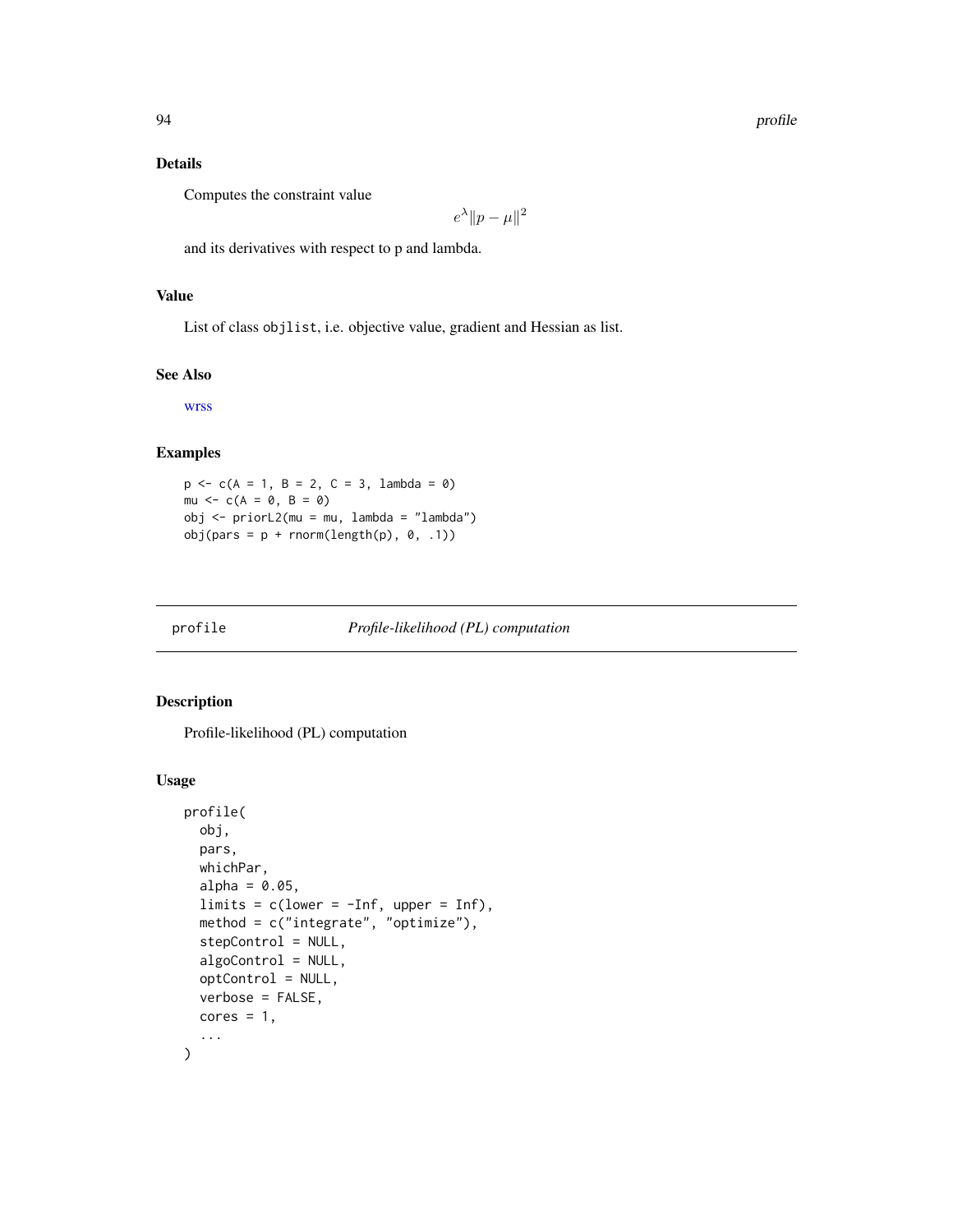#### profile that the set of the set of the set of the set of the set of the set of the set of the set of the set of the set of the set of the set of the set of the set of the set of the set of the set of the set of the set of

#### **Arguments**

| obj         | Objective function $obj(pars, fixed, )$ returning a list with "value", "gradi-<br>ent" and "hessian". If attribute "valueData" and/or "valuePrior are returned they<br>are attached to the return value.           |
|-------------|--------------------------------------------------------------------------------------------------------------------------------------------------------------------------------------------------------------------|
| pars        | Parameter vector corresponding to the log-liklihood optimum.                                                                                                                                                       |
| whichPar    | Numeric or character vector. The parameters for which the profile is computed.                                                                                                                                     |
| alpha       | Numeric, the significance level based on the chisquare distribution with df=1                                                                                                                                      |
| limits      | Numeric vector of length 2, the lower and upper deviance from the original value<br>of pars[whichPar]                                                                                                              |
| method      | Character, either "integrate" or "optimize". This is a short-cut for setting<br>stepControl, algoControl and optControl by hand.                                                                                   |
| stepControl | List of arguments controlling the step adaption. Defaults to integration set-up,<br>i.e. list(stepsize = $1e-4$ , min = $1e-4$ , max = $Inf$ , atol = $1e-2$ , rtol = $1e-2$ , limit<br>$= 100$                    |
| algoControl | List of arguments controlling the fast PL algorithm. defaults to $list(gamma =$<br>1, W = "hessian", reoptimize = FALSE, correction = 1, reg = .Machine\$double.eps)                                               |
| optControl  | List of arguments controlling the $trust()$ optimizer. Defaults to $list(rinit =$<br>.1, rmax = 10, iterlim = 10, fterm = sqrt(.Machine\$double.eps), mterm = sqrt(.Machine\$double<br>See trust for more details. |
| verbose     | Logical, print verbose messages.                                                                                                                                                                                   |
| cores       | number of cores used when computing profiles for several parameters.                                                                                                                                               |
| $\cdots$    | Arguments going to $obj()$                                                                                                                                                                                         |

#### Details

Computation of the profile likelihood is based on the method of Lagrangian multipliers and Euler integration of the corresponding differential equation of the profile likelihood paths.

algoControl: Since the Hessian which is needed for the differential equation is frequently misspecified, the error in integration needs to be compensated by a correction factor gamma. Instead of the Hessian, an identity matrix can be used. To guarantee that the profile likelihood path stays on the true path, each point proposed by the differential equation can be used as starting point for an optimization run when reoptimize = TRUE. The correction factor gamma is adapted based on the amount of actual correction. If this exceeds the value correction, gamma is reduced. In some cases, the Hessian becomes singular. This leads to problems when inverting the Hessian. To avoid this problem, the pseudoinverse is computed by removing all singular values lower than reg.

stepControl: The Euler integration starts with stepsize. In each step the predicted change of the objective function is compared with the actual change. If this is larger than atol, the stepsize is reduced. For small deviations, either compared the abolute tolerance atol or the relative tolerance rtol, the stepsize may be increased. max and min are upper and lower bounds for stepsize. limit is the maximum number of steps that are take for the profile computation. stop is a character, usually "value" or "data", for which the significance level alpha is evaluated.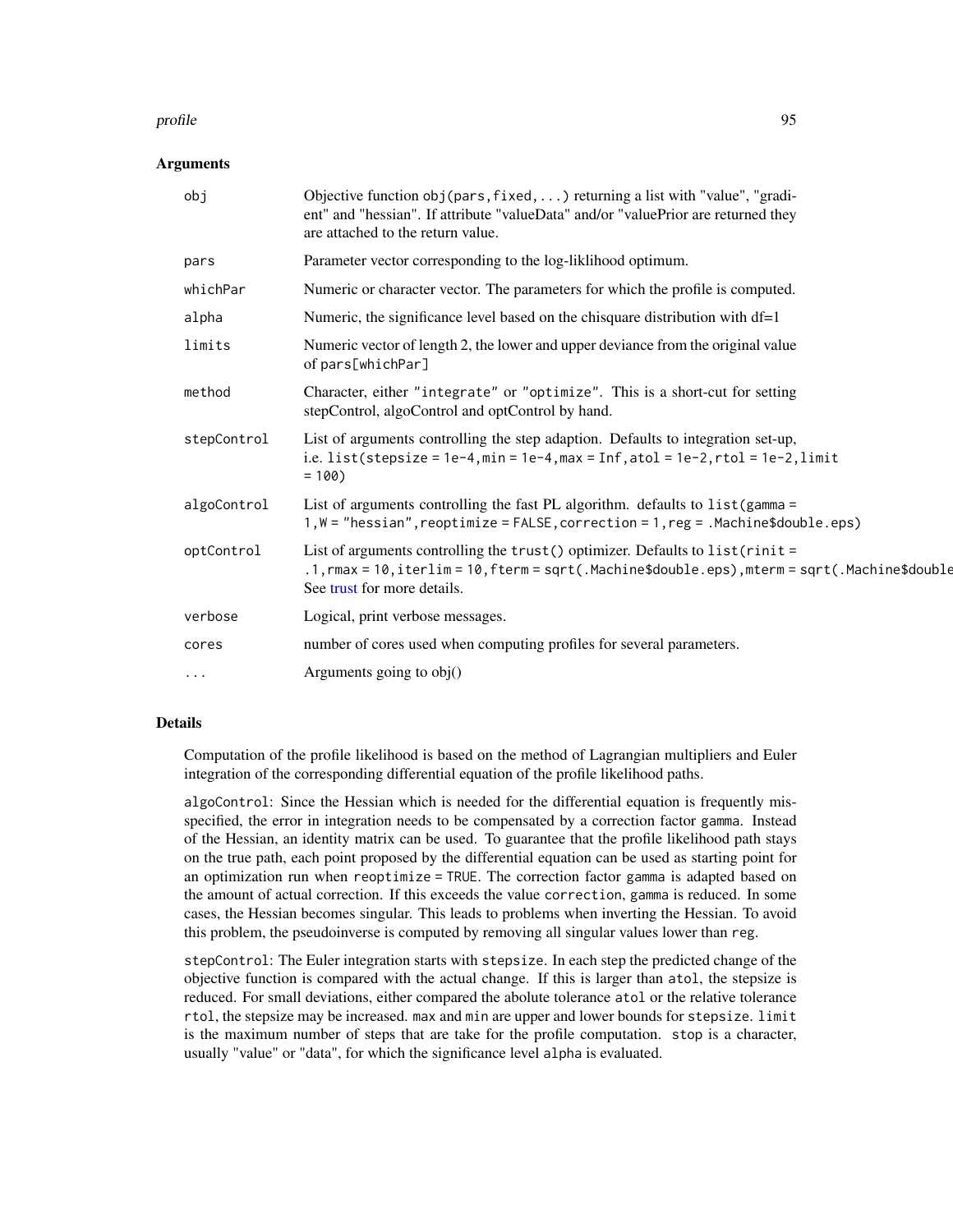#### Value

Named list of length one. The name is the parameter name. The list enty is a matrix with columns "value" (the objective value), "constraint" (deviation of the profiled paramter from the original value), "stepsize" (the stepsize take for the iteration), "gamma" (the gamma value employed for the iteration), "valueData" and "valuePrior" (if specified in obj), one column per parameter (the profile paths).

## Examples

```
## Not run:
## Parameter transformation
trafo \leq eqnvec(a = "exp(loga)",
                b = "exp(logb)",
                c = "exp(loga) * exp(logb) * exp(logc)")
p <- P(trafo)
## Objective function
obj1 <- constraintL2(mu = c(a = .1, b = 1, c = 10), sigma = .6)
obj2 <- constraintL2(mu = c(loga = 0, logb = 0), sigma = 10)
obj <- obj1*p + obj2
## Initialize parameters and obtain fit
pars \leq c(\text{log}a = 1, \text{log}b = 1, \text{log}c = 1)myfit \leq trust(obj, pars, rinit = 1, rmax = 10)
myfit.fixed <- trust(obj, pars[-1], rinit = 1, rmax = 10, fixed = pars[1])
## Compute profiles by integration method
profiles.approx <- do.call(
 rbind,
 lapply(1:3, function(i) {
    profile(obj, myfit$argument, whichPar = i, limits = c(-3, 3),
            method = "integrate")
 })
\mathcal{L}## Compute profiles by repeated optimization
profiles.exact <- do.call(
 rbind,
 lapply(1:3, function(i) {
    profile(obj, myfit$argument, whichPar = i, limits = c(-3, 3),
            method = "optimize")
 })
\mathcal{L}## Compute profiles for fit with fixed element by integration method
profiles.approx.fixed <- do.call(
 rbind,
 lapply(1:2, function(i) {
    profile(obj, myfit.fixed$argument, whichPar = i, limits = c(-3, 3),
            method = "integrate",
            fixed = pars[1])
```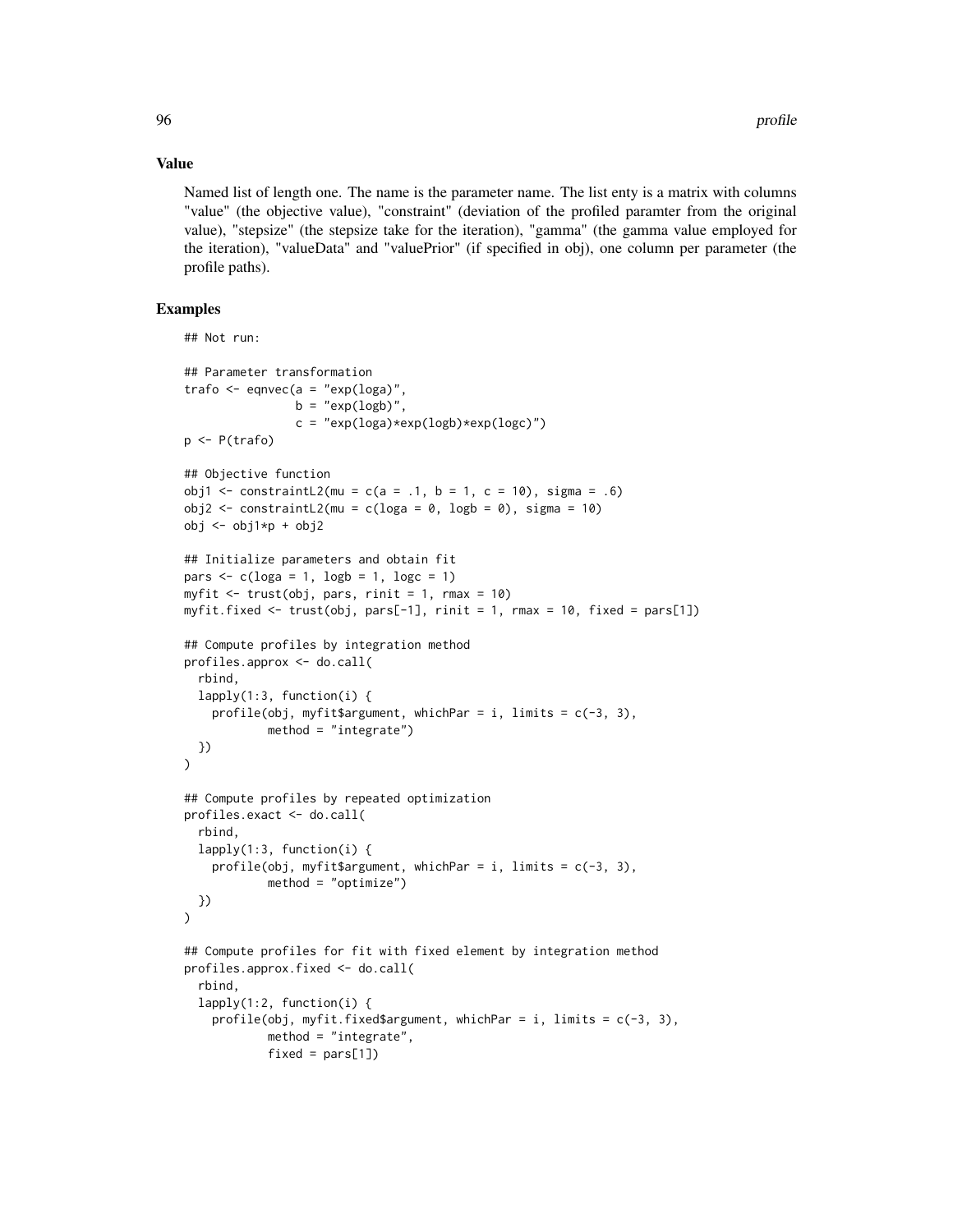# progressBar 97

```
})
)
## Plotting
plotProfile(profiles.approx)
plotProfile(list(profiles.approx, profiles.exact))
plotProfile(list(profiles.approx, profiles.approx.fixed))
plotPaths(profiles.approx, sort = TRUE)
plotPaths(profiles.approx, whichPar = "logc")
plotPaths(list(profiles.approx, profiles.approx.fixed), whichPar = "logc")
## Confidence Intervals
confint(profiles.approx, val.column = "value")
```
## End(Not run)

progressBar *Progress bar*

# Description

Progress bar

#### Usage

```
progressBar(percentage, size = 50, number = TRUE)
```
# Arguments

| percentage | Numeric between 0 and 100                                        |
|------------|------------------------------------------------------------------|
| size       | Integer, the size of the bar print-out                           |
| number     | Logical, Indicates whether the percentage should be printed out. |

reduceReplicates *Reduce replicated measurements to mean and standard deviation*

#### Description

Obtain the mean and standard deviation from replicates per condition.

# Usage

```
reduceReplicates(file, select = "condition", datatrans = NULL)
```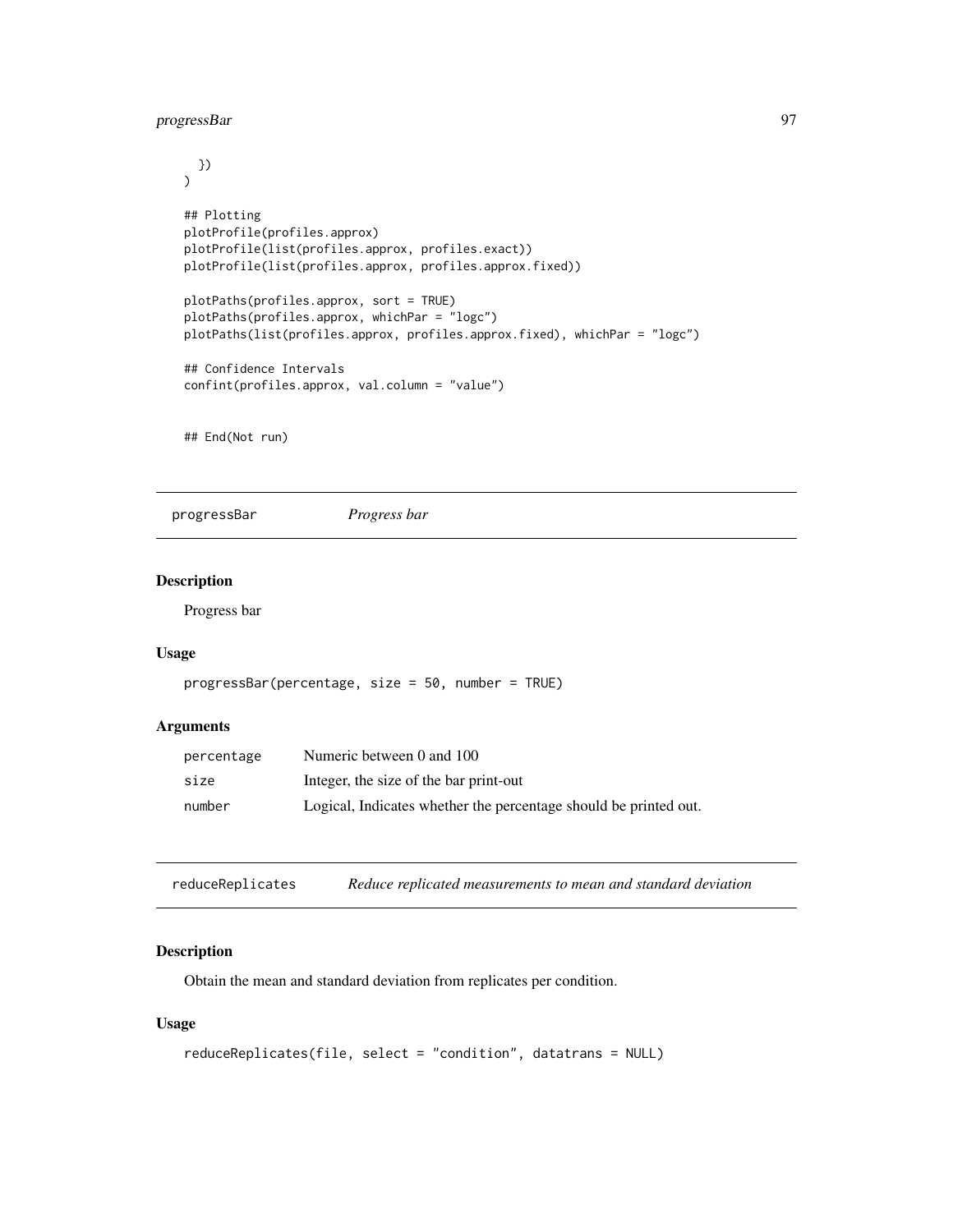#### Arguments

| file      | Data file of csv. See Format for details.                                          |
|-----------|------------------------------------------------------------------------------------|
| select    | Names of the columns in the data file used to define conditions, see Details.      |
| datatrans | Character vector describing a function to transform data. Use x to refere to data. |

#### Format

The following columns are mandatory for the data file.

name Name of the observed species.

time Measurement time point.

value Measurement value.

condition The condition under which the observation was made.

In addition to these columns, any number of columns can follow to allow a fine grained definition of conditions. The values of all columns named in 'select' are then merged to get the set of conditions.

#### Details

Experiments are usually repeated multiple times possibly under different conditions leading to replicted measurements. The column "Condition" in the data allows to group the data by their condition. However, sometimes, a more fine grained grouping is desirable. In this case, any number of additional columns can be append to the data. These columns are referred to as "condition identifier". Which of the condition identifiers are used to do the grouping is user defined by anouncing the to 'select'. The mandatory column "Condition" is always used. The total set of different conditions is thus defined by all combinations of values occuring in the selected condition identifiers. The replicates of each condition are then reduced to mean and variance.New conditions names are derived by merging all conditions which were used in mean and std.

#### Value

A data frame of the following variables

time Measurement time point.

name Name of the observed species.

value Mean of replicates.

sigma Standard error of the mean, NA for single measurements.

n The number of replicates reduced.

condition The condition for which the value and sigma were calculated. If more than one column were used to define the condition, this variable holds the effecive condition which is the combination of all applied single conditions.

#### Author(s)

Wolfgang Mader, <Wolfgang.Mader@fdm.uni-freiburg.de>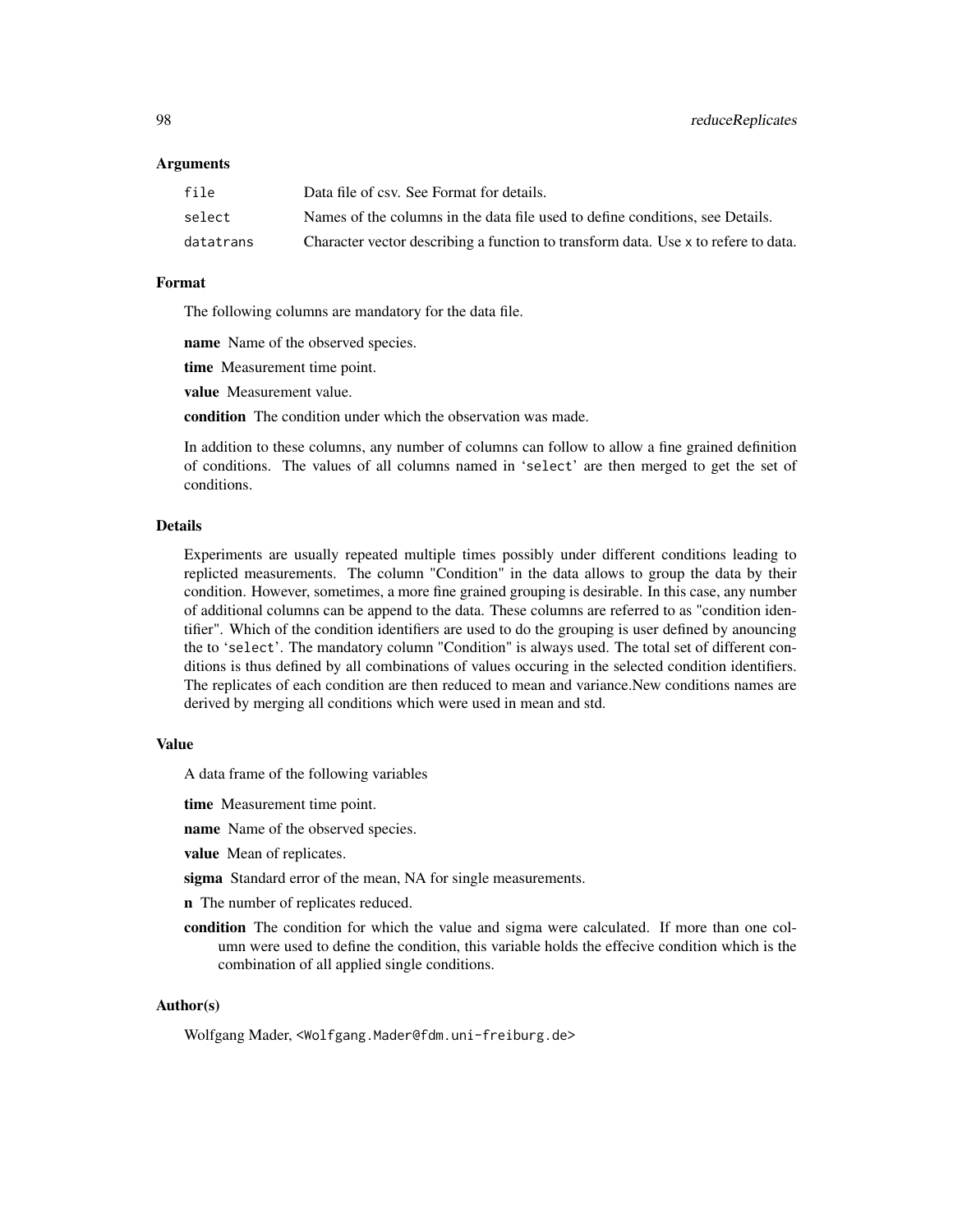Reparameterization

## Usage

 $repar(exp, trafo = NULL, ..., reset = FALSE)$ 

## Arguments

| expr     | character of the form " $\ln s \sim r \ln s$ " where rhs reparameterizes $\ln s$ . Both $\ln s$<br>and rhs can contain a number of symbols whose values need to be passed by<br>the $\ldots$ argument. |
|----------|--------------------------------------------------------------------------------------------------------------------------------------------------------------------------------------------------------|
| trafo    | character or equation vector or list thereof. The object where the replacement<br>takes place in                                                                                                       |
| $\cdots$ | pass symbols as named arguments                                                                                                                                                                        |
| reset    | logical. If true, the trafo element corresponding to lhs is reset according to rhs. If<br>false, lhs wherever it occurs in the rhs of trafo is replaced by rhs of the formula.                         |

#### Details

Left and right-hand side of expr are searched for symbols. If separated by "\_", symbols are recognized as such, e.g. in Delta\_x where the symbols are "Delta" and "x". Each symbol for which values (character or numbers) are passed by the ... argument is replaced.

#### Value

an equation vector with the reparameterization.

# Examples

```
innerpars <- letters[1:3]
constraints \leq c(a = "b + c")
mycondition <- "cond1"
trafo \leq repar("x \sim x", x = innerpars)
trafo \leq repar("x \sim y", trafo, x = names(constraints), y = constraints)
trafo \leq repar("x \sim exp(x)", trafo, x = innerpars)
trafo \leq repar("x \sim x + Delta_x_condition", trafo, x = innerpars, condition = mycondition)
```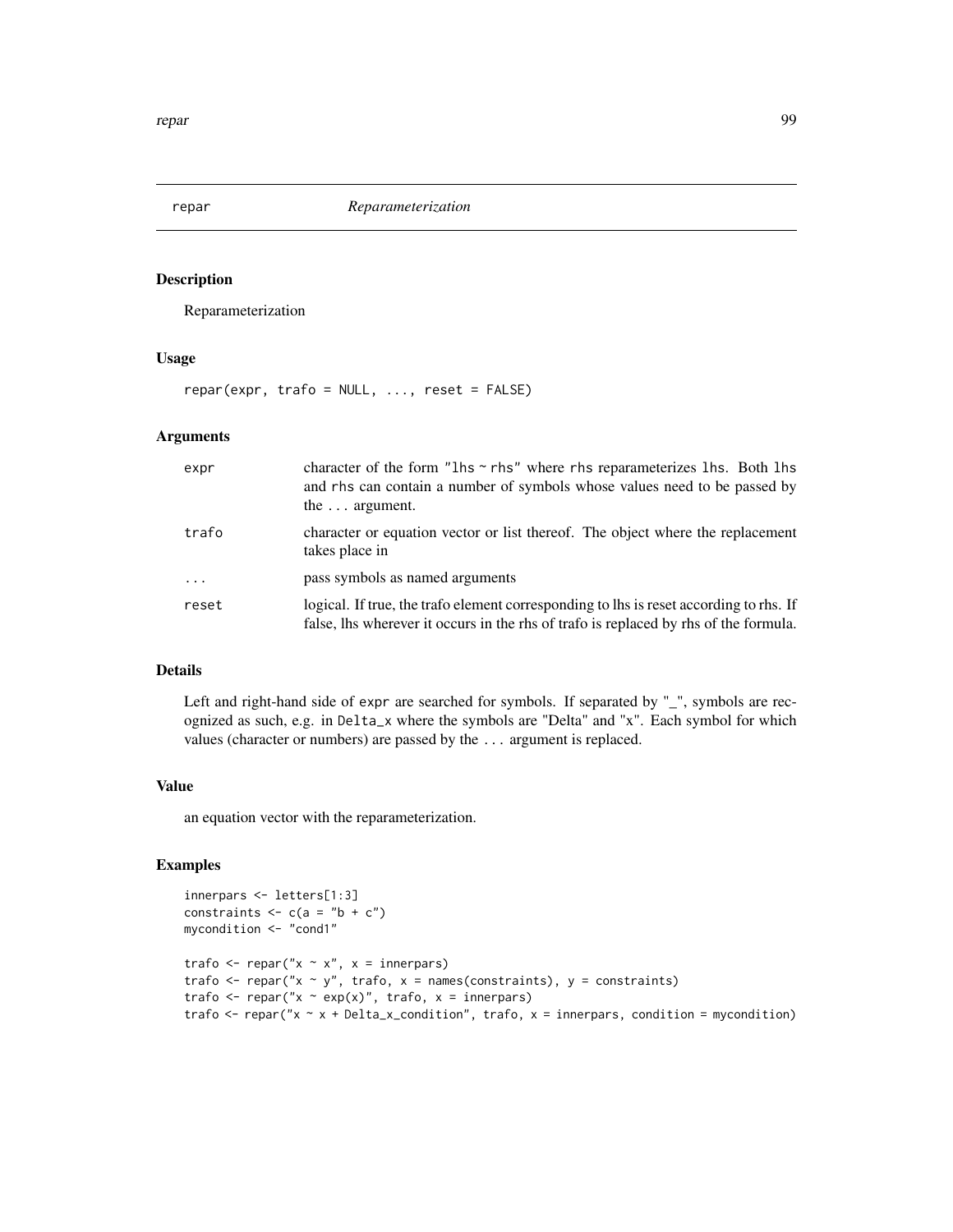Compare data and model prediction by computing residuals

# Usage

res(data, out, err = NULL)

## Arguments

| data | data.frame with name (factor), time (numeric), value (numeric) and sigma (nu-<br>meric)                                                                                                                                                                                                             |
|------|-----------------------------------------------------------------------------------------------------------------------------------------------------------------------------------------------------------------------------------------------------------------------------------------------------|
| out  | output of ode(), optionally augmented with attributes "deriv" (output of ode()<br>for the sensitivity equations) and "parameters" (character vector of parameter<br>names, a subsest of those contained in the sensitivity equations). If "deriv" is<br>given, also "parameters" needs to be given. |
| err  | output of the error model function                                                                                                                                                                                                                                                                  |

#### Value

data.frame with the original data augmented by columns "prediction" ( numeric, the model prediction), "residual" (numeric, difference between prediction and data value), "weighted.residual" (numeric, residual devided by sigma). If "deriv" was given, the returned data.frame has an attribute "deriv" (data.frame with the derivatives of the residuals with respect to the parameters).

resolveRecurrence *Place top elements into bottom elemens*

#### Description

Place top elements into bottom elemens

#### Usage

resolveRecurrence(variables)

#### Arguments

variables named character vector

<span id="page-99-0"></span>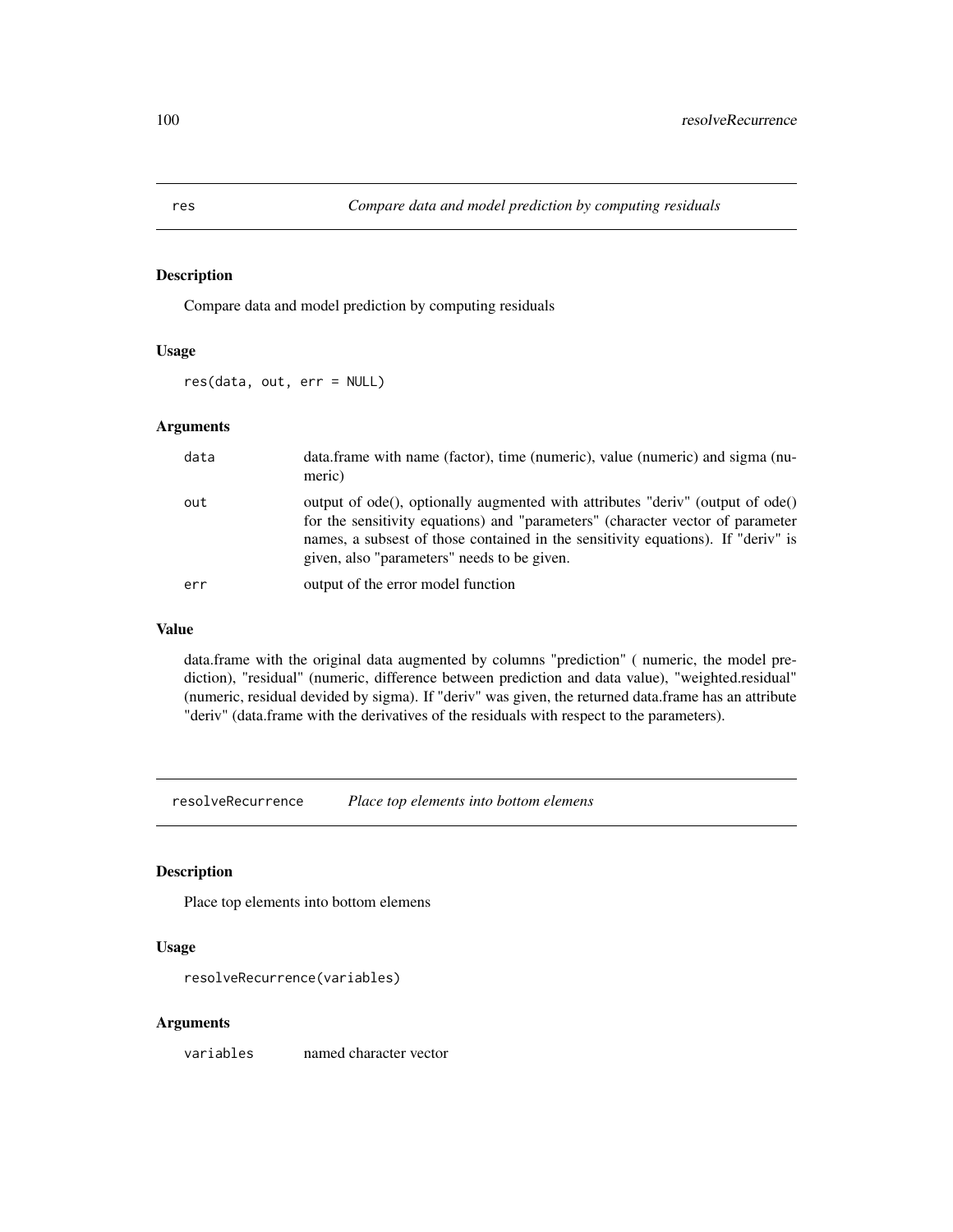#### $rref$  101

# Details

If the names of top vector elements occur in the bottom of the vector, they are replaced by the character of the top entry. Useful for steady state conditions.

#### Value

named character vector of the same length as variables

## Examples

```
resolveRecurrence(c(A = "k1*B/k2", C = "A*k3+k4", D="A*C*k5"))
```

|  | ٠<br>$\sim$ |  |
|--|-------------|--|
|  |             |  |

f **Transform matrix A into reduced row echelon form this function is** *written along the lines of the rref-matlab function.*

## Description

Transform matrix A into reduced row echelon form this function is written along the lines of the rref-matlab function.

## Usage

```
rref(A, tol = sqrt(.Machine$double.eps), verbose = FALSE, fractions = FALSE)
```
## Arguments

| A         | matrix for which the reduced row echelon form is searched |
|-----------|-----------------------------------------------------------|
| tol       | tolerance to find pivots                                  |
| verbose   | logical, print verbose information                        |
| fractions | logical, not used right now.                              |

#### Value

a list of two entries is returned; ret[[1]] is the reduced row echelon form of A, ret[[2]] is the index of columns in which a pivot was found

# Author(s)

Malenka Mader, <Malenka.Mader@fdm.uni-freiburg.de>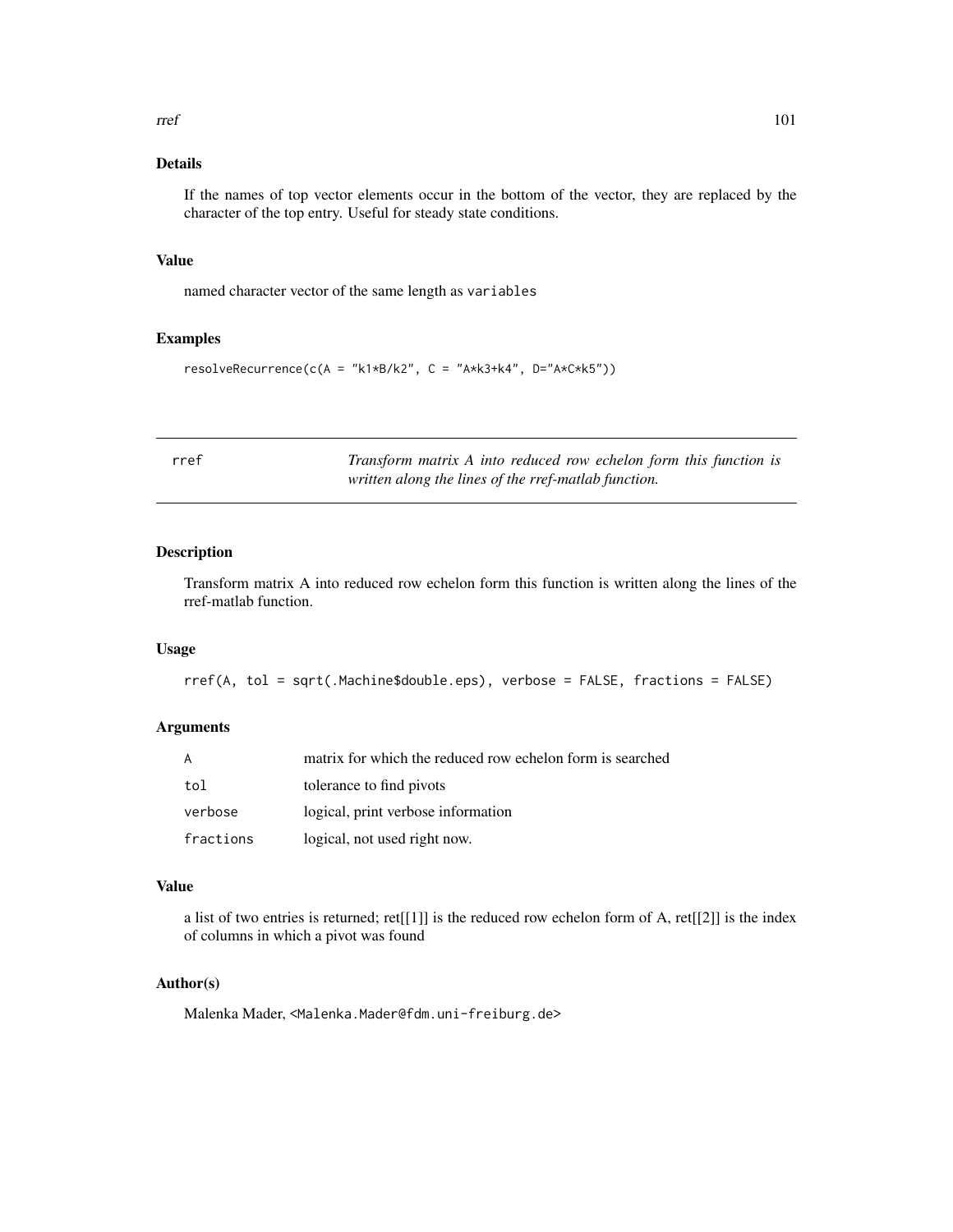scale\_color\_dMod *Standard dMod color palette*

## Description

Standard dMod color palette

# Usage

```
scale_color_dMod(...)
```
## Arguments

... arguments goint to codescale\_color\_manual()

#### Examples

```
library(ggplot2)
times \leq seq(0, 2*pi, 0.1)
values <- sin(times)
data <- data.frame(
   time = times,
   value = c(values, 1.2*values, 1.4*values, 1.6*values),
   group = rep(c("C1", "C2", "C3", "C4"), each = length(times))
)
qplot(time, value, data = data, color = group, geom = "line") +
   theme_dMod() + scale_color_dMod()
```
scale\_fill\_dMod *Standard dMod color scheme*

## Description

Standard dMod color scheme

#### Usage

scale\_fill\_dMod(...)

#### Arguments

... arguments goint to codescale\_color\_manual()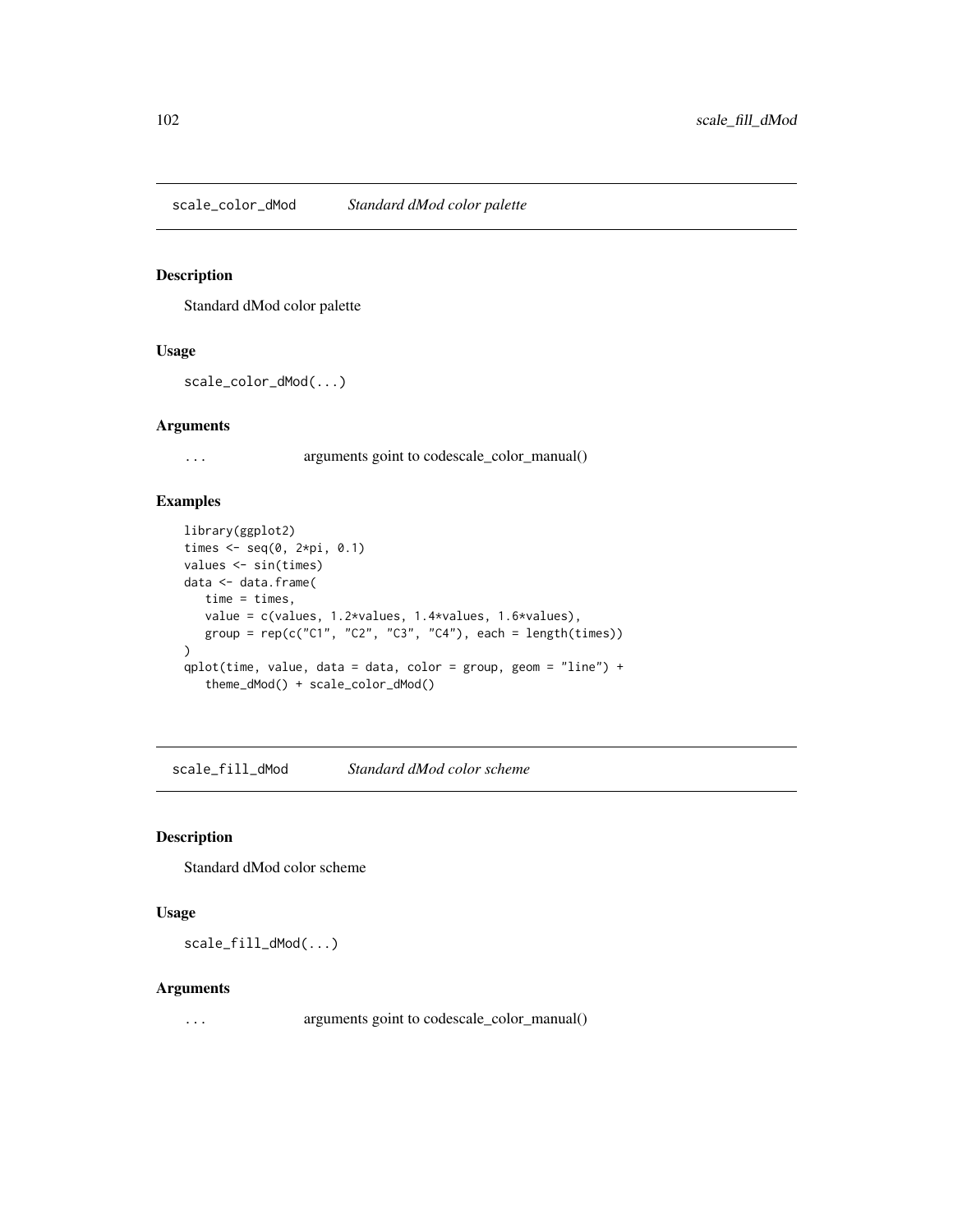Gather statistics of a fitlist

## Usage

stat.parlist(x)

#### Arguments

x The fitlist

#### steadyStates *Calculate analytical steady states.*

#### Description

This function follows the method published in [1]. The determined steady-state solution is tailored to parameter estimation. Please note that kinetic parameters might be fixed for solution of steadystate equations. Note that additional parameters might be introduced to ensure positivity of the solution.

The function calls a python script via rPython. Usage problems might occur when different python versions are used. The script was written and tested for python 2.7.12, sympy 0.7.6 and numpy 1.8.2.

Recently, users went into problems with RJSONIO when rPython was used. Unless a sound solution is available, please try to reinstall RJSONIO in these cases.

## Usage

```
steadyStates(
 model,
  file = NULL,
  smatrix = NULL,states = NULL,
  rates = NULL,
  forcings = NULL,
  givenCQs = NULL,
  neglect = NULL,sparsityLevel = 2,
  outputFormat = "R"
)
```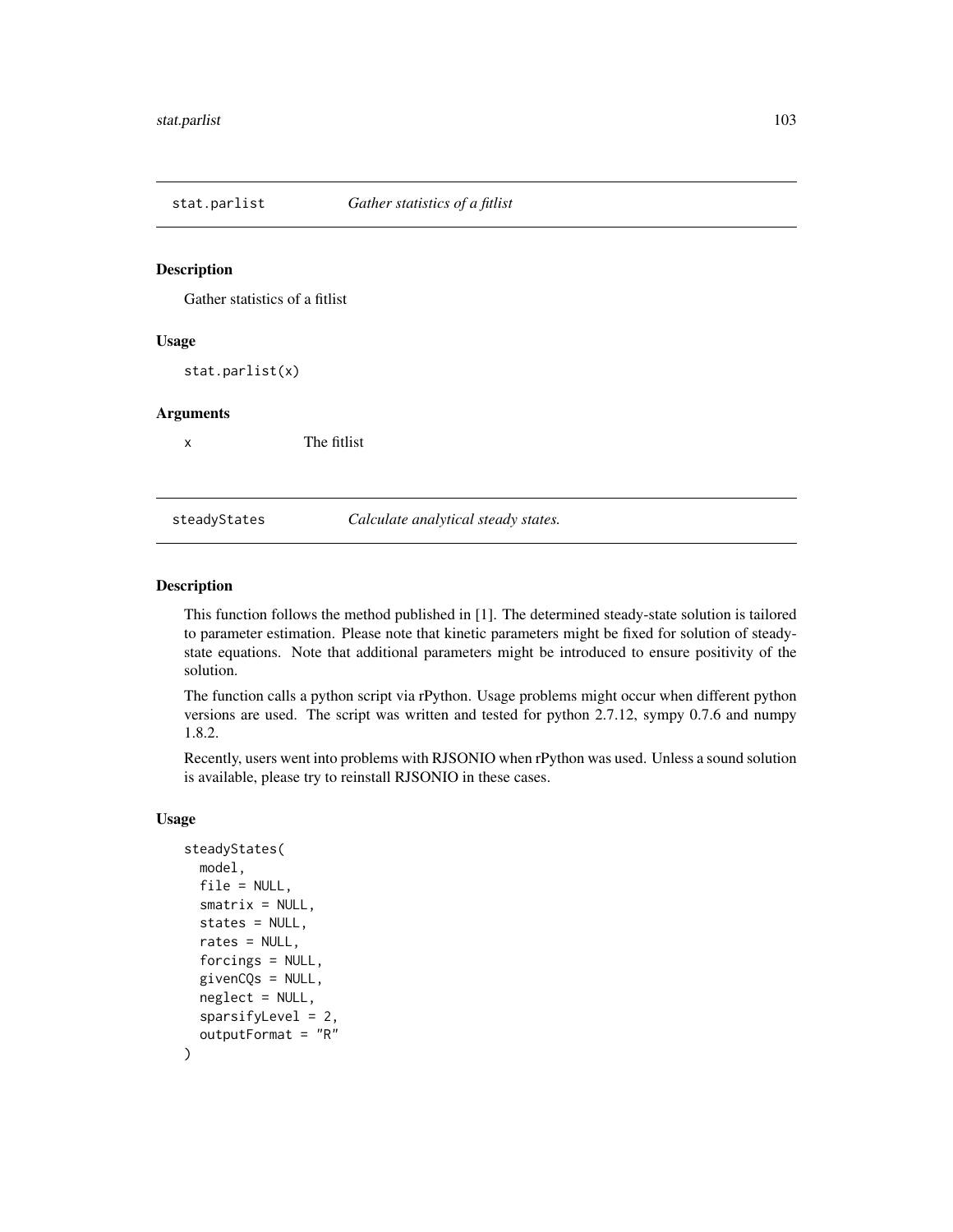#### Arguments

| model         | Either name of the csv-file or the equalist of the model. If NULL, specify smatrix,<br>states and rates by hand.                                                          |  |
|---------------|---------------------------------------------------------------------------------------------------------------------------------------------------------------------------|--|
| file          | Name of the file to which the steady-state equations are saved. Read this file<br>with readRDS.                                                                           |  |
| smatrix       | Numeric matrix, stiochiometry matrix of the system                                                                                                                        |  |
| states        | Character vector, state vector of the system                                                                                                                              |  |
| rates         | Character vector, flux vector of the system                                                                                                                               |  |
| forcings      | Character vector with the names of the forcings                                                                                                                           |  |
| givenCQs      | Character vector with conserved quantities. Use the format $c("A + pA = totA",$<br>$B + pB = \text{tot}B$ "). If NULL, conserved quantities are automatically calculated. |  |
| neglect       | Character vector with names of states and parameters that must not be used for<br>solving the steady-state equations                                                      |  |
| sparsifyLevel | numeric, Upper bound for length of linear combinations used for simplifying<br>the stoichiometric matrix                                                                  |  |
| outputFormat  | Define the output format. By default "R" generating dMod compatible output.<br>To obtain an output appropriate for d2d [2] "M" must be selected.                          |  |

# Value

Character vector of steady-state equations.

#### Author(s)

Marcus Rosenblatt, <marcus.rosenblatt@fdm.uni-freiburg.de>

## References

```
[1] https://www.ncbi.nlm.nih.gov/pmc/articles/PMC4863410/
[2] https://github.com/Data2Dynamics/d2d
```
#### Examples

```
## Not run:
reactions <- eqnlist()
reactions <- addReaction(reactions, "Tca_buffer", "Tca_cyto",
                         "import_Tca*Tca_buffer", "Basolateral uptake")
reactions <- addReaction(reactions, "Tca_cyto", "Tca_buffer",
                         "export_Tca_baso*Tca_cyto", "Basolateral efflux")
reactions <- addReaction(reactions, "Tca_cyto", "Tca_canalicular",
                         "export_Tca_cana*Tca_cyto", "Canalicular efflux")
reactions <- addReaction(reactions, "Tca_canalicular", "Tca_buffer",
                         "transport_Tca*Tca_canalicular", "Transport bile")
mysteadies <- steadyStates(reactions)
print(mysteadies)
```
## End(Not run)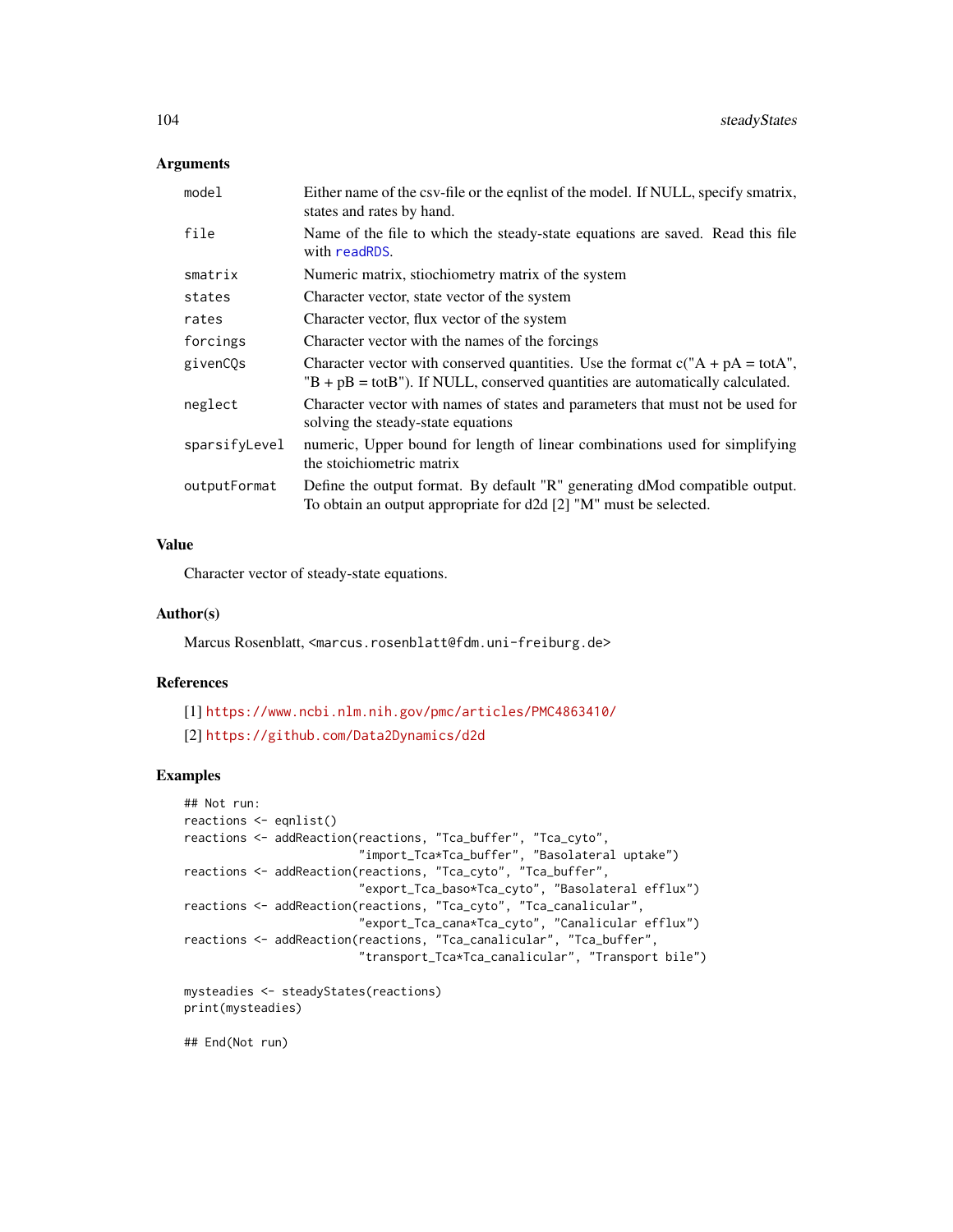Elide character vector

## Usage

strelide(string, width, where = "right", force = FALSE)

# Arguments

| string | String subject to eliding                                                             |
|--------|---------------------------------------------------------------------------------------|
| width  | Width including eliding  of return string                                             |
| where  | Eliding can happen at 'left', 'middel', or 'right'. Defaults to 'right'.              |
| force  | Elide, even is <string> is shorter than <width>. Default to 'FALSE'.</width></string> |

## Details

Elide a string to <width>. Eliding can happen at 'left', 'middle', or 'right'. #' If forcing = FALSE, which is the default, strings shorten than <width> are returend unaltered; forcing = TRUE inserts eliding symbols (...) in any case.

## Value

Elided string of length <width>.

#### Author(s)

Wolfgang Mader, <Wolfgang.Mader@fdm.uni-freiburg.de>

strpad *Pad string to desired width*

# Description

Pad string to desired width

#### Usage

```
strpad(string, width, where = "right", padding = " ", autoelide = FALSE)
```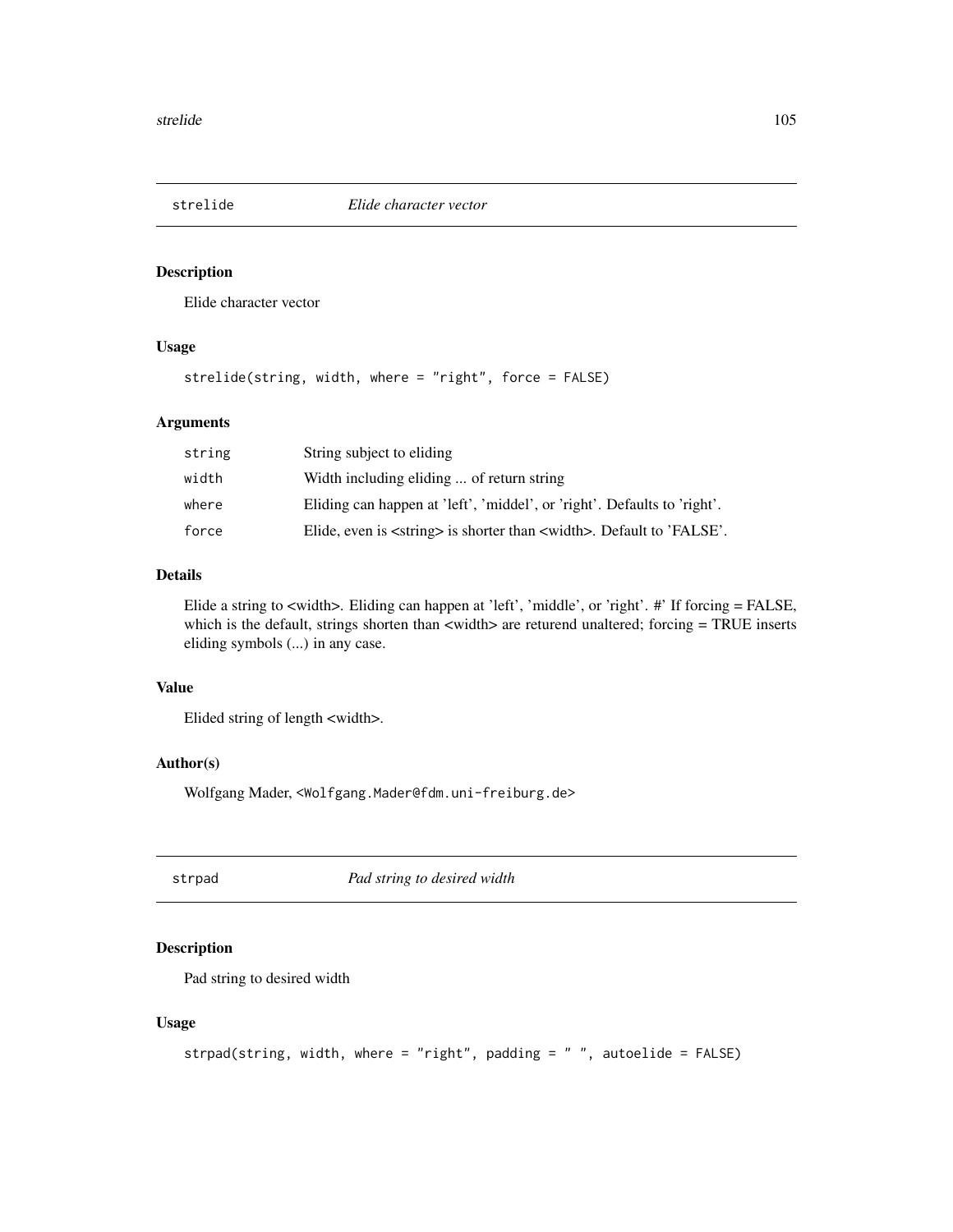# Arguments

| string    | String to pad                                                                                                                                     |
|-----------|---------------------------------------------------------------------------------------------------------------------------------------------------|
| width     | Desired width of padded string                                                                                                                    |
| where     | Padding can be inserted to the right or left of <string>. Default to 'right'.</string>                                                            |
| padding   | A single character with with the padding space is filled. Defaults to blank ''<br>vielding invisible padding.                                     |
| autoelide | If TRUE, <string> is elided if it is wider than <width>. The position of eliding<br/>follows <where>. Defaults to FALSE.</where></width></string> |

#### Value

Padded string of length <width>.

# Author(s)

Wolfgang Mader, <Wolfgang.Mader@fdm.uni-freiburg.de>

submatrix *Submatrix of a matrix returning ALWAYS a matrix*

# Description

Submatrix of a matrix returning ALWAYS a matrix

# Usage

 $submatrix(M, rows = 1:nrow(M), cols = 1:ncol(M))$ 

# Arguments

| М    | matrix       |
|------|--------------|
| rows | Index vector |
| cols | Index vector |

# Value

The matrix M[rows,cols], keeping/adjusting attributes like ncol nrow and dimnames.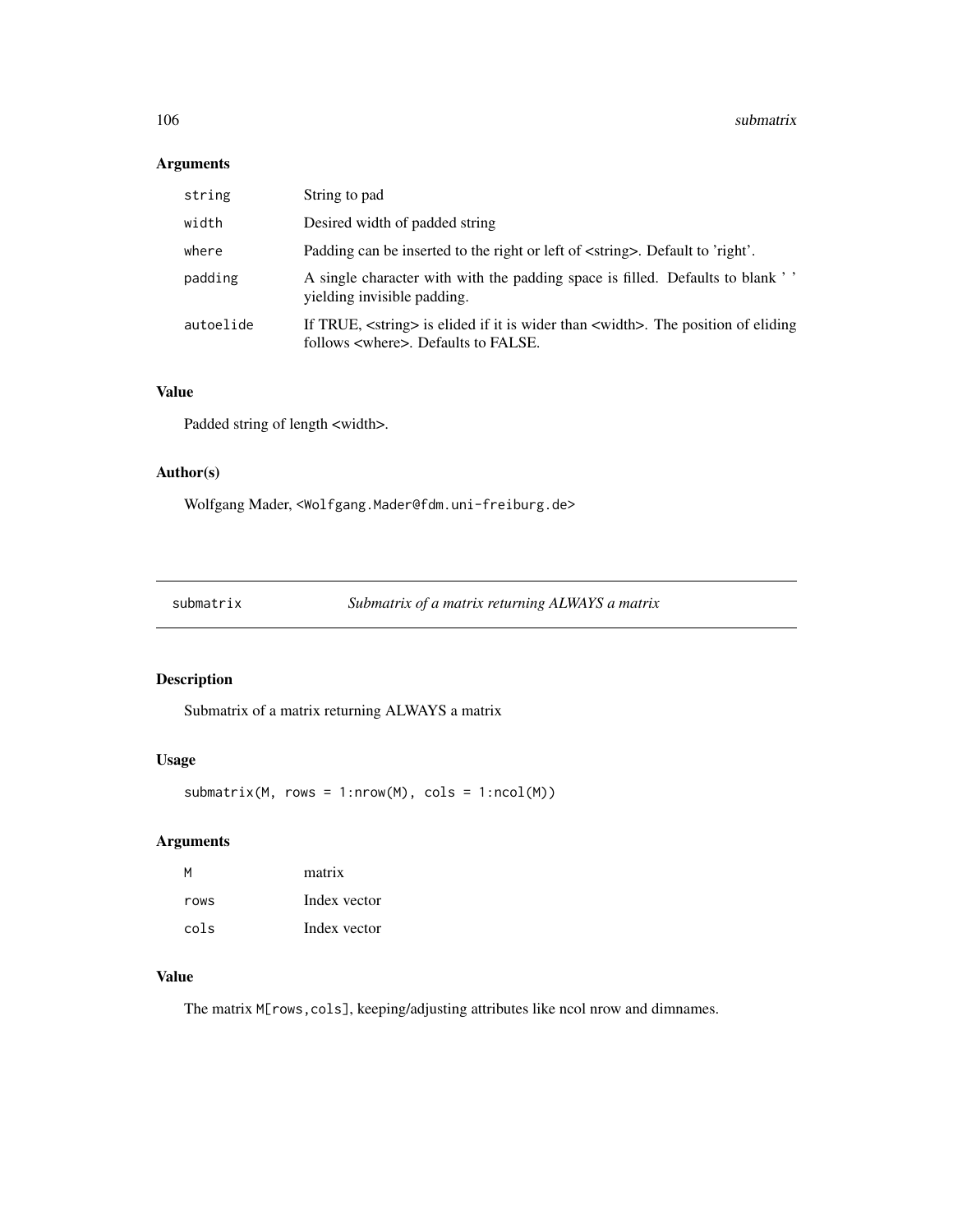<span id="page-106-0"></span>subset.eqnlist *subset of an equation list*

#### Description

subset of an equation list

# Usage

## S3 method for class 'eqnlist'  $subset(x, \ldots)$ 

#### Arguments

| X        | the equation list                 |
|----------|-----------------------------------|
| $\cdots$ | logical expression for subsetting |

# Details

The argument ... can contain "Educt", "Product", "Rate" and "Description". The "

#### Value

An object of class [eqnlist](#page-33-0)

# Examples

```
reactions <- data.frame(Description = c("Activation", "Deactivation"),
                       Rate = c("act*A", "deact*pA"), A=c(-1,1), pA=c(1, -1))f <- as.eqnlist(reactions)
subset(f, "A" %in% Educt)
subset(f, "pA" %in% Product)
subset(f, grepl("act", Rate))
```
summary.eqnvec *Summary of an equation vector*

# Description

Summary of an equation vector

#### Usage

## S3 method for class 'eqnvec' summary(object, ...)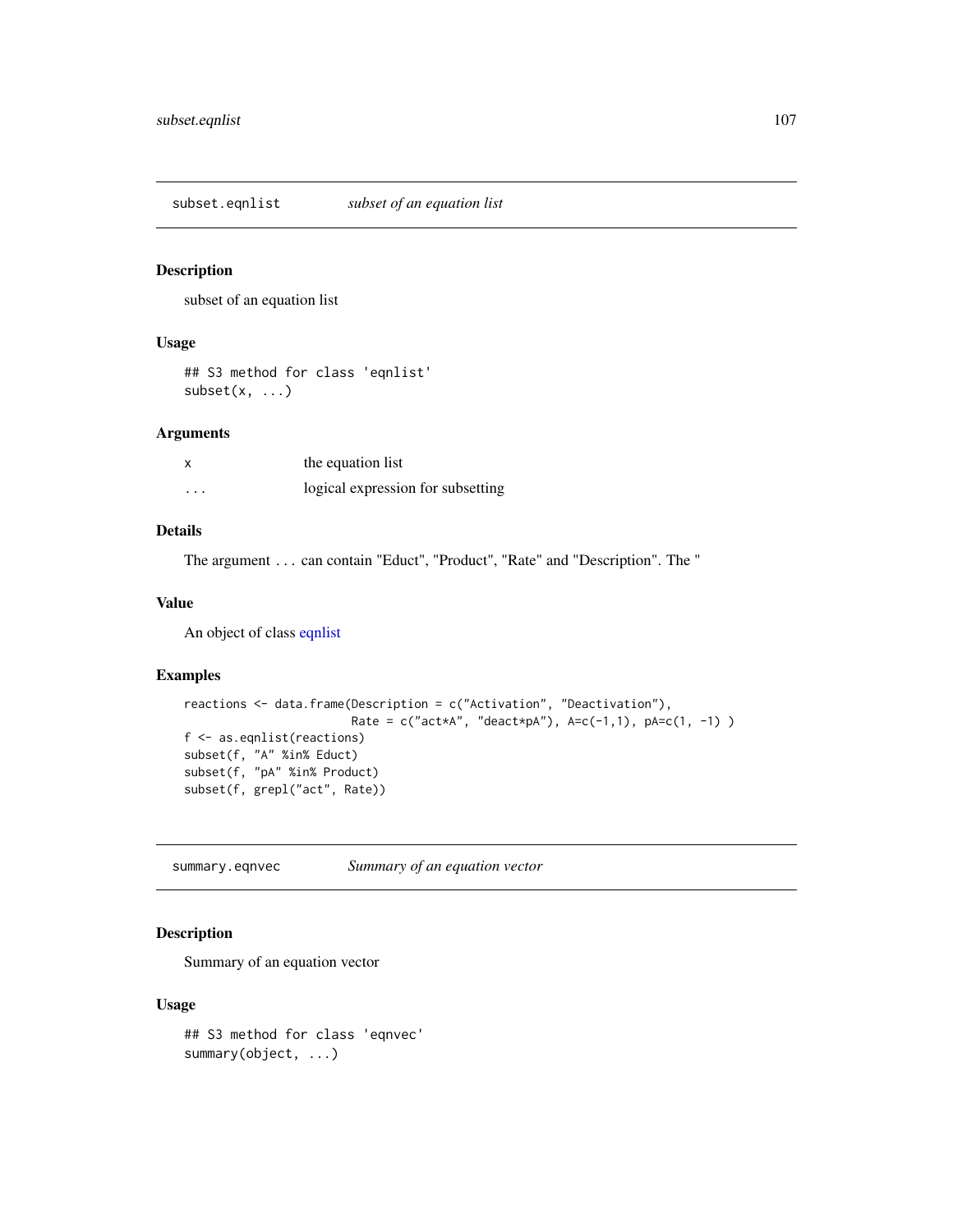#### Arguments

| object  | of class eqnvec.     |
|---------|----------------------|
| $\cdot$ | additional arguments |

# Author(s)

Wolfgang Mader, <Wolfgang.Mader@fdm.uni-freiburg.de>

symmetryDetection *Search for symmetries in the loaded model*

#### Description

This function follows the method published in [1].

The function calls a python script via rPython. Usage problems might occur when different python versions are used. The script was written and tested for python 2.7.12, sympy 0.7.6.

Recently, users went into problems with RJSONIO when rPython was used. Unless a sound solution is available, please try to reinstall RJSONIO in these cases.

#### Usage

```
symmetryDetection(
 f,
 obsvect = NULL,prediction = NULL,
 initial = NULL,
  ansatz = "uni",pMax = 2,
  inputs = NULL,
  fixed = NULL,cores = 1,
 allTrafos = FALSE
)
```
#### Arguments

|            | object containing the ODE for which as eqnvec() is defined           |
|------------|----------------------------------------------------------------------|
| obsvect    | vector of observation functions                                      |
| prediction | vector containing prediction to be tested                            |
| initial    | vector containing initial values                                     |
| ansatz     | type of infinitesimal ansatz used for the analysis (uni, par, multi) |
| pMax       | maximal degree of infinitesimal ansatz                               |
| inputs     | specify the input variables                                          |
| fixed      | variables to concider fixed                                          |
| cores      | maximal number of cores used for the analysis                        |
| allTrafos  | do not remove transformations with a common parameter factor         |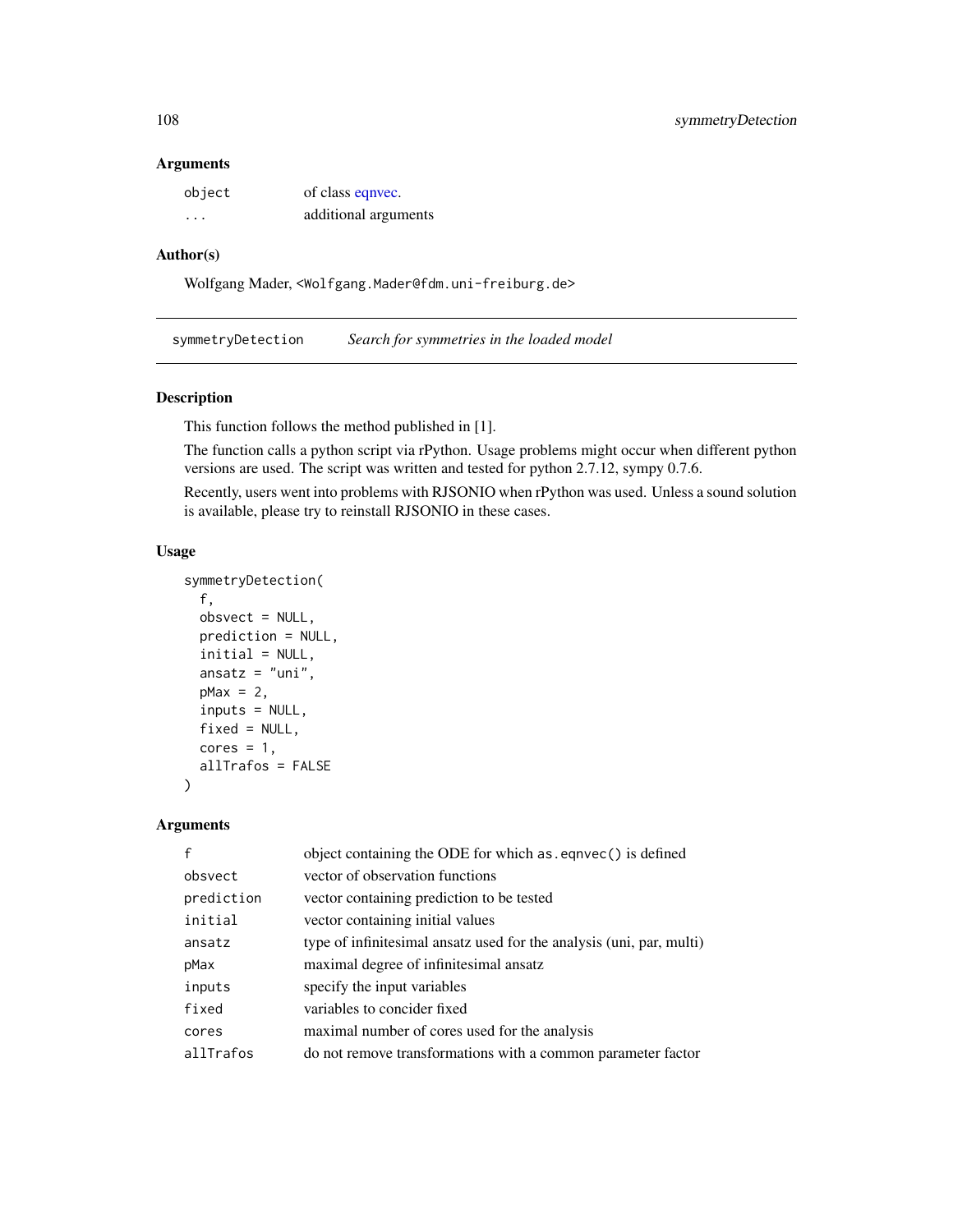# <span id="page-108-0"></span>theme\_dMod 109

# References

[1] <https://journals.aps.org/pre/abstract/10.1103/PhysRevE.92.012920>

#### Examples

```
## Not run:
eq <- NULL
eq <- addReaction(eq, "A", "B", "k1*A")
eq <- addReaction(eq, "B", "A", "k2*B")
observables <- eqnvec(Aobs = "alpha * A")
symmetryDetection(eq, observables)
```
## End(Not run)

theme\_dMod *Standard plotting theme of dMod*

# Description

Standard plotting theme of dMod

# Usage

theme\_dMod(base\_size =  $11$ , base\_family = "")

#### Arguments

| base_size   | numeric, font-size   |
|-------------|----------------------|
| base_family | character, font-name |

trust *Non-Linear Optimization*

# Description

This function carries out a minimization or maximization of a function using a trust region algorithm. See the references for details.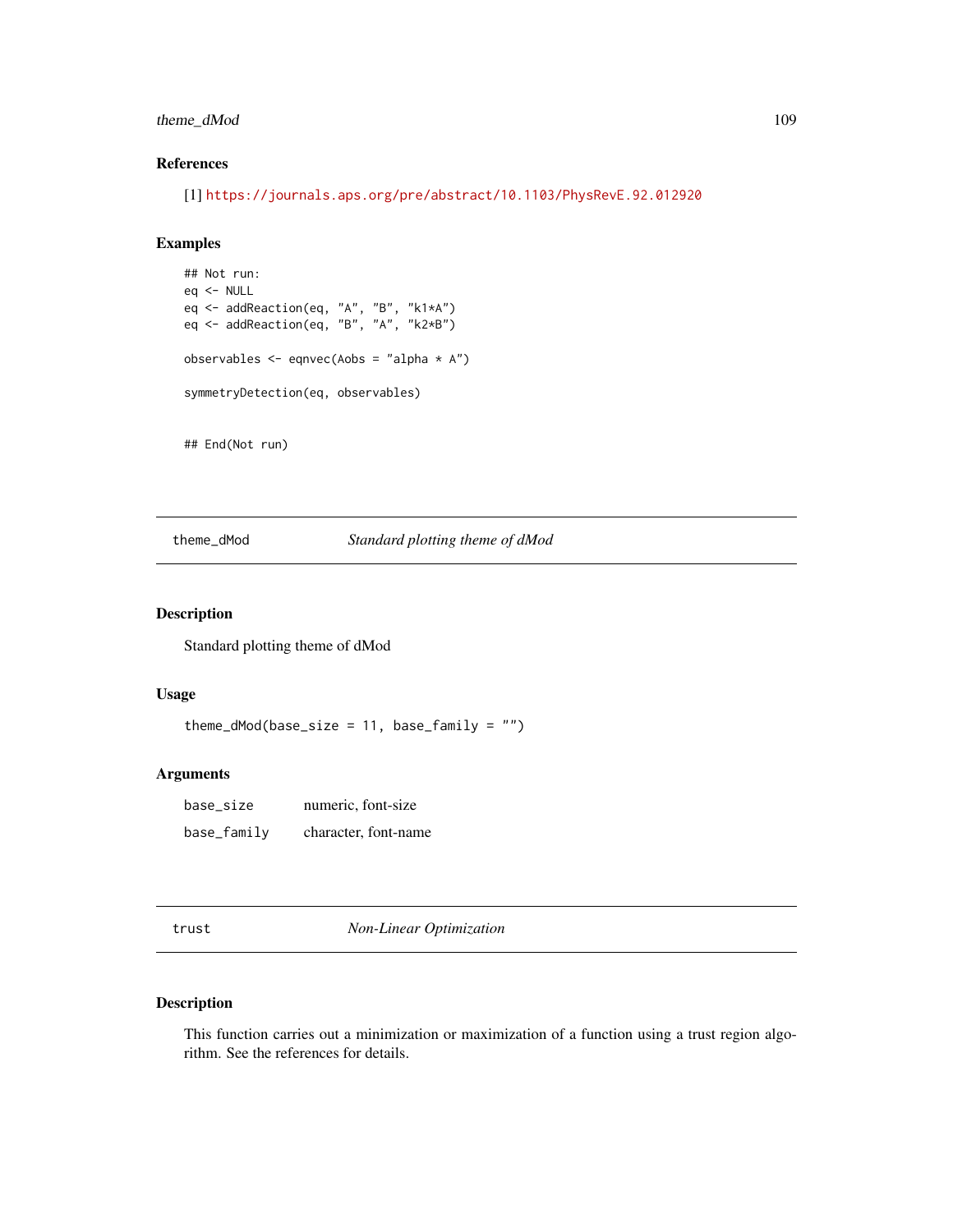# Usage

```
trust(
 objfun,
 parinit,
  rinit,
  rmax,
 parscale,
  iterlim = 100,fterm = sqrt(.Machine$double.eps),
 mterm = sqrt(.Machine$double.eps),
 minimize = TRUE,
 blather = FALSE,
 parupper = Inf,
 parlower = -Inf,printIter = FALSE,
  ...
\mathcal{L}trustL1(
 objfun,
 parinit,
 mu = 0 * parinit,
 one.sided = FALSE,
  lambda = 1,
  rinit,
  rmax,
 parscale,
  iterlim = 100,fterm = sqrt(.Machine$double.eps),
 mterm = sqrt(.Machine$double.eps),
 minimize = TRUE,
 blather = FALSE,
 blather2 = FALSE,
 parupper = Inf,
 parlower = -Inf,printIter = FALSE,
  ...
\mathcal{L}
```
# Arguments

| objfun  | an R function that computes value, gradient, and Hessian of the function to                                                                                                 |
|---------|-----------------------------------------------------------------------------------------------------------------------------------------------------------------------------|
|         | be minimized or maximized and returns them as a list with components value,                                                                                                 |
|         | gradient, and hessian. Its first argument should be a vector of the length of                                                                                               |
|         | parinit followed by any other arguments specified by the  argument.                                                                                                         |
| parinit | starting parameter values for the optimization. Must be feasible (in the domain).                                                                                           |
| rinit   | starting trust region radius. The trust region radius (see details below) is adjusted<br>as the algorithm proceeds. A bad initial value wastes a few steps while the radius |
|         |                                                                                                                                                                             |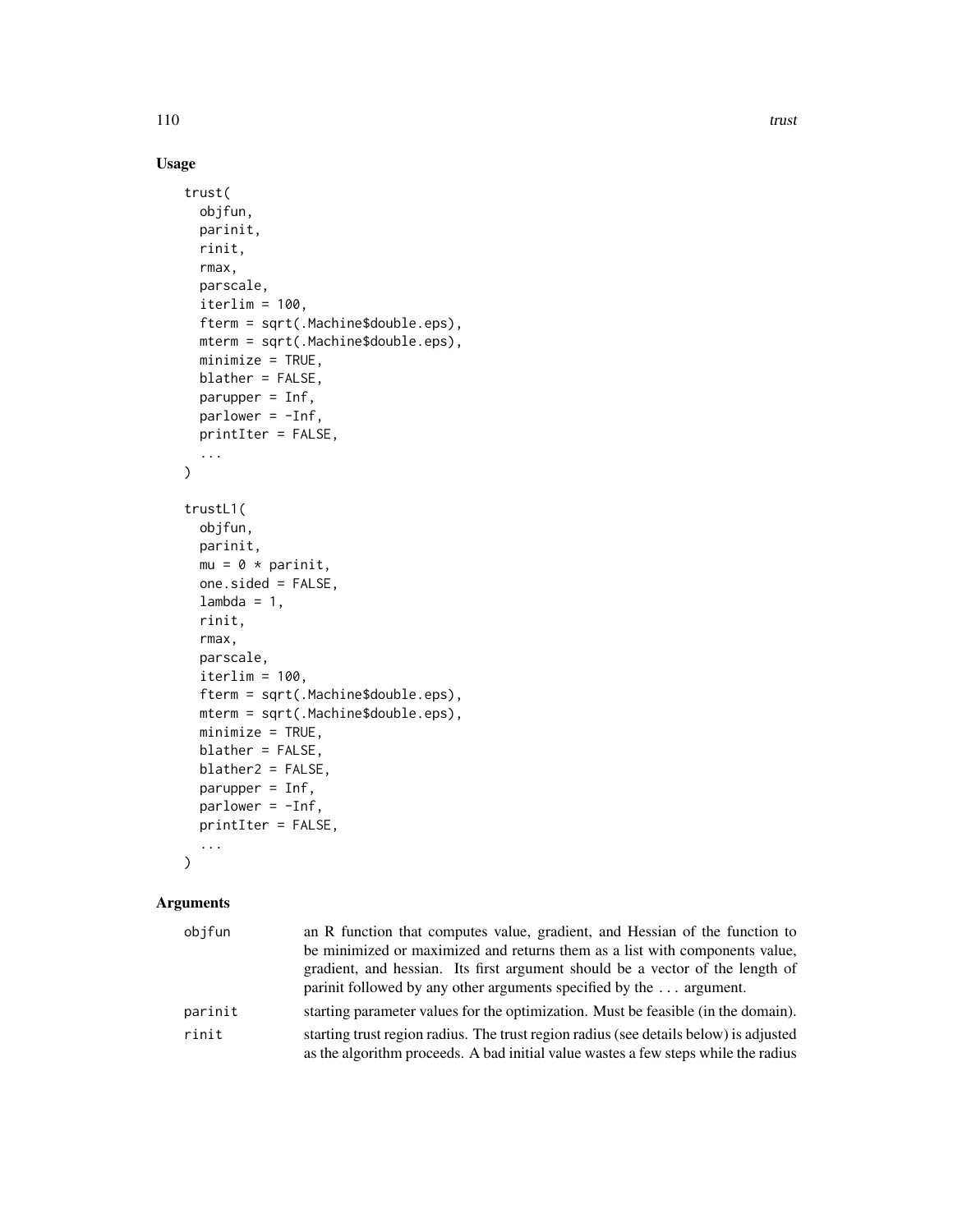|           | is adjusted, but does not keep the algorithm from working properly.                                                                                                                                                                    |
|-----------|----------------------------------------------------------------------------------------------------------------------------------------------------------------------------------------------------------------------------------------|
| rmax      | maximum allowed trust region radius. This may be set very large. If set small,<br>the algorithm traces a steepest descent path (steepest ascent, when minimize =<br>FALSE).                                                            |
| parscale  | an estimate of the size of each parameter at the minimum. The algorithm oper-<br>ates as if optimizing function(x, ) objfun(x / parscale, ). May be missing in<br>which case no rescaling is done. See also the details section below. |
| iterlim   | a positive integer specifying the maximum number of iterations to be performed<br>before the program is terminated.                                                                                                                    |
| fterm     | a positive scalar giving the tolerance at which the difference in objective function<br>values in a step is considered close enough to zero to terminate the algorithm.                                                                |
| mterm     | a positive scalar giving the tolerance at which the two-term Taylor-series ap-<br>proximation to the difference in objective function values in a step is considered<br>close enough to zero to terminate the algorithm.               |
| minimize  | If TRUE minimize. If FALSE maximize.                                                                                                                                                                                                   |
| blather   | If TRUE return extra info.                                                                                                                                                                                                             |
| parupper  | named numeric vector of upper bounds.                                                                                                                                                                                                  |
| parlower  | named numeric vector of lower bounds.                                                                                                                                                                                                  |
| printIter | print iteration information to R console                                                                                                                                                                                               |
|           | additional argument to objetun                                                                                                                                                                                                         |
| mu        | named numeric value. The reference value for L1 penalized parameters.                                                                                                                                                                  |
| one.sided | logical. One-sided penalization.                                                                                                                                                                                                       |
| lambda    | strength of the L1 penalty                                                                                                                                                                                                             |
| blather2  | even more information                                                                                                                                                                                                                  |

# Details

See Fletcher (1987, Section 5.1) or Nocedal and Wright (1999, Section 4.2) for detailed expositions.

# Value

A list containing the following components:

- value: the value returned by objfun at the final iterate.
- gradient: the gradient returned by objfun at the final iterate.
- hessian: the Hessian returned by objfun at the final iterate.
- argument: the final iterate
- converged: if TRUE the final iterate was deemed optimal by the specified termination criteria.
- iterations: number of trust region subproblems done (including those whose solutions are not accepted).
- argpath: (if blather == TRUE) the sequence of iterates, not including the final iterate.
- argtry: (if blather == TRUE) the sequence of solutions of the trust region subproblem.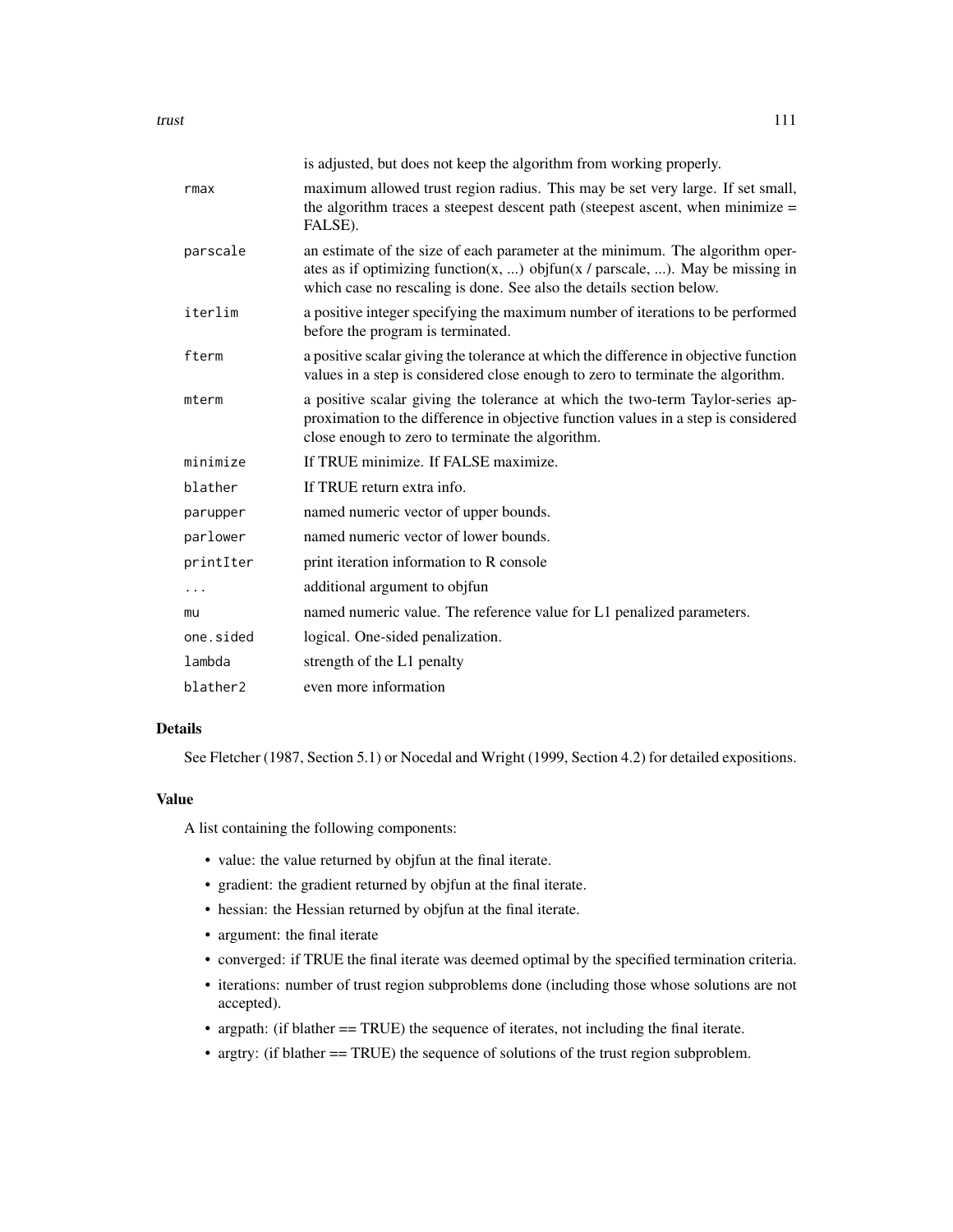- <span id="page-111-0"></span>• steptype: (if blather == TRUE) the sequence of cases that arise in solutions of the trust region subproblem. "Newton" means the Newton step solves the subproblem (lies within the trust region). Other values mean the subproblem solution is constrained. "easy-easy" means the eigenvectors corresponding to the minimal eigenvalue of the rescaled Hessian are not all orthogonal to the gradient. The other cases are rarely seen. "hard-hard" means the Lagrange multiplier for the trust region constraint is minus the minimal eigenvalue of the rescaled Hessian; "hard-easy" means it isn't.
- accept: (if blather == TRUE) indicates which of the sequence of solutions of the trust region subproblem were accepted as the next iterate. (When not accepted the trust region radius is reduced, and the previous iterate is kept.)
- r: (if blather == TRUE) the sequence of trust region radii.
- rho: (if blather == TRUE) the sequence of ratios of actual over predicted decrease in the objective function in the trust region subproblem, where predicted means the predicted decrease in the two-term Taylor series model used in the subproblem.
- valpath: (if blather == TRUE) the sequence of objective function values at the iterates.
- valtry: (if blather == TRUE) the sequence of objective function values at the solutions of the trust region subproblem.
- preddiff: (if blather == TRUE) the sequence of predicted differences using the two-term Taylor-series model between the function values at the current iterate and at the solution of the trust region subproblem.
- stepnorm: (if blather == TRUE) the sequence of norms of steps, that is distance between current iterate and proposed new iterate found in the trust region subproblem.

unique.parframe *Extract those lines of a parameter frame with unique elements in the value column*

# **Description**

Extract those lines of a parameter frame with unique elements in the value column

# Usage

```
## S3 method for class 'parframe'
unique(x, incomparables = FALSE, tol = 1, ...)
```
#### Arguments

| X                       | parameter frame                                                              |
|-------------------------|------------------------------------------------------------------------------|
| incomparables           | not used. Argument exists for compatibility with S3 generic.                 |
| tol                     | tolerance to decide when values are assumed to be equal, see plot Values (). |
| $\cdot$ $\cdot$ $\cdot$ | additional arguments being passed to plotValues(), e.g. for subsetting.      |

## Value

A subset of the parameter frame x.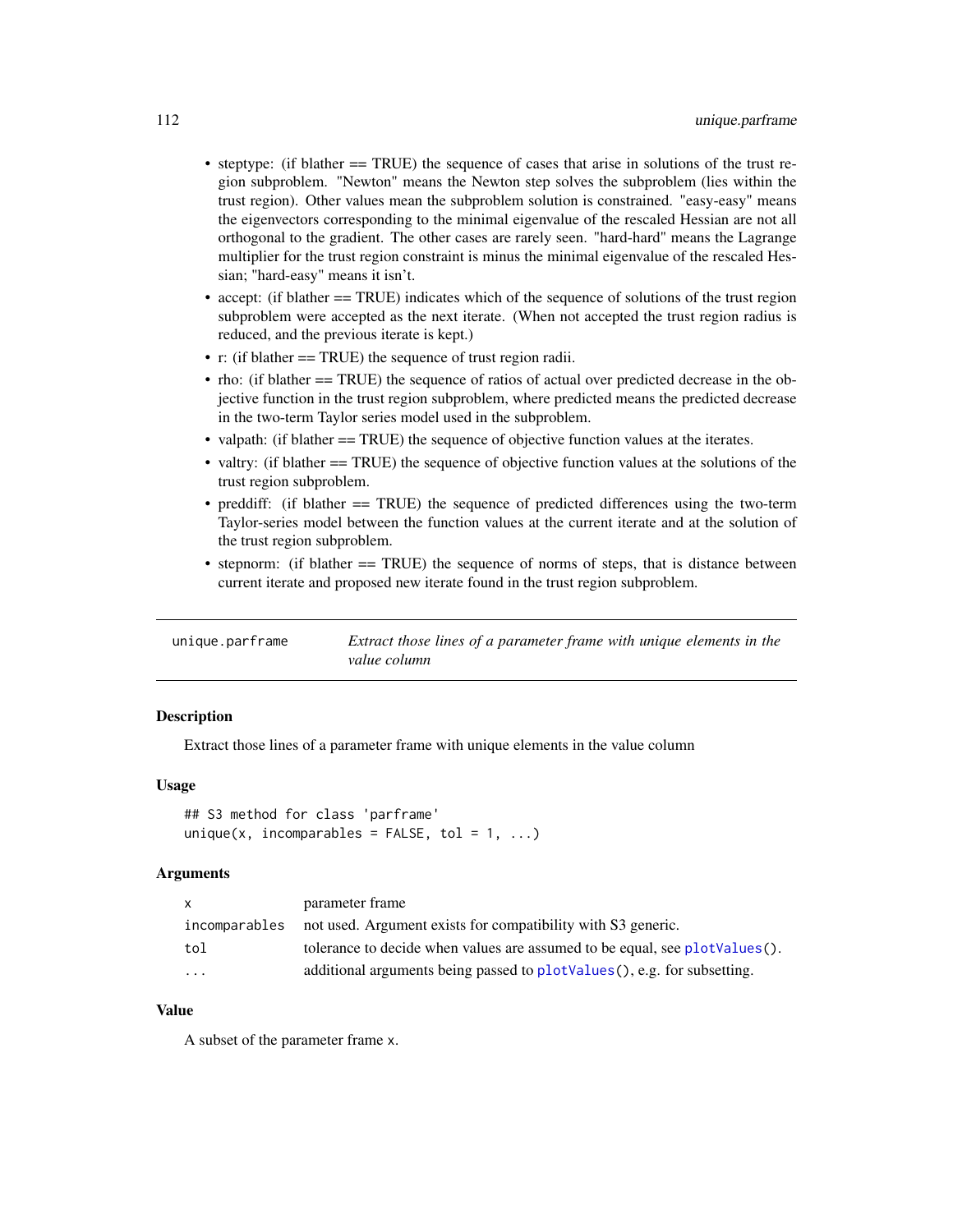<span id="page-112-0"></span>

Translate wide output format (e.g. from ode) into long format

#### Usage

wide2long(out, keep = 1, na.rm = FALSE)

#### Arguments

| out   | data. frame or matrix or list of matrices in wide format         |
|-------|------------------------------------------------------------------|
| keep  | Index vector, the columns to keep                                |
| na.rm | Logical, if TRUE, missing values are removed in the long format. |

#### Details

The function assumes that out[,1] represents a time-like vector whereas out[,-1] represents the values. Useful for plotting with ggplot. If a list is supplied, the names of the list are added as extra column names "condition"

# Value

data.frame in long format, i.e. columns "time" (out[,1]), "name" (colnames(out[,-1])), "value" (out[,-1]) and, if out was a list, "condition" (names(out))

wide2long.data.frame *Translate wide output format (e.g. from ode) into long format*

#### Description

Translate wide output format (e.g. from ode) into long format

#### Usage

```
## S3 method for class 'data.frame'
wide2long(out, keep = 1, na.rm = FALSE)
```
# Arguments

| out   | data. frame or matrix or list of matrices in wide format         |
|-------|------------------------------------------------------------------|
| keep  | Index vector, the columns to keep                                |
| na.rm | Logical, if TRUE, missing values are removed in the long format. |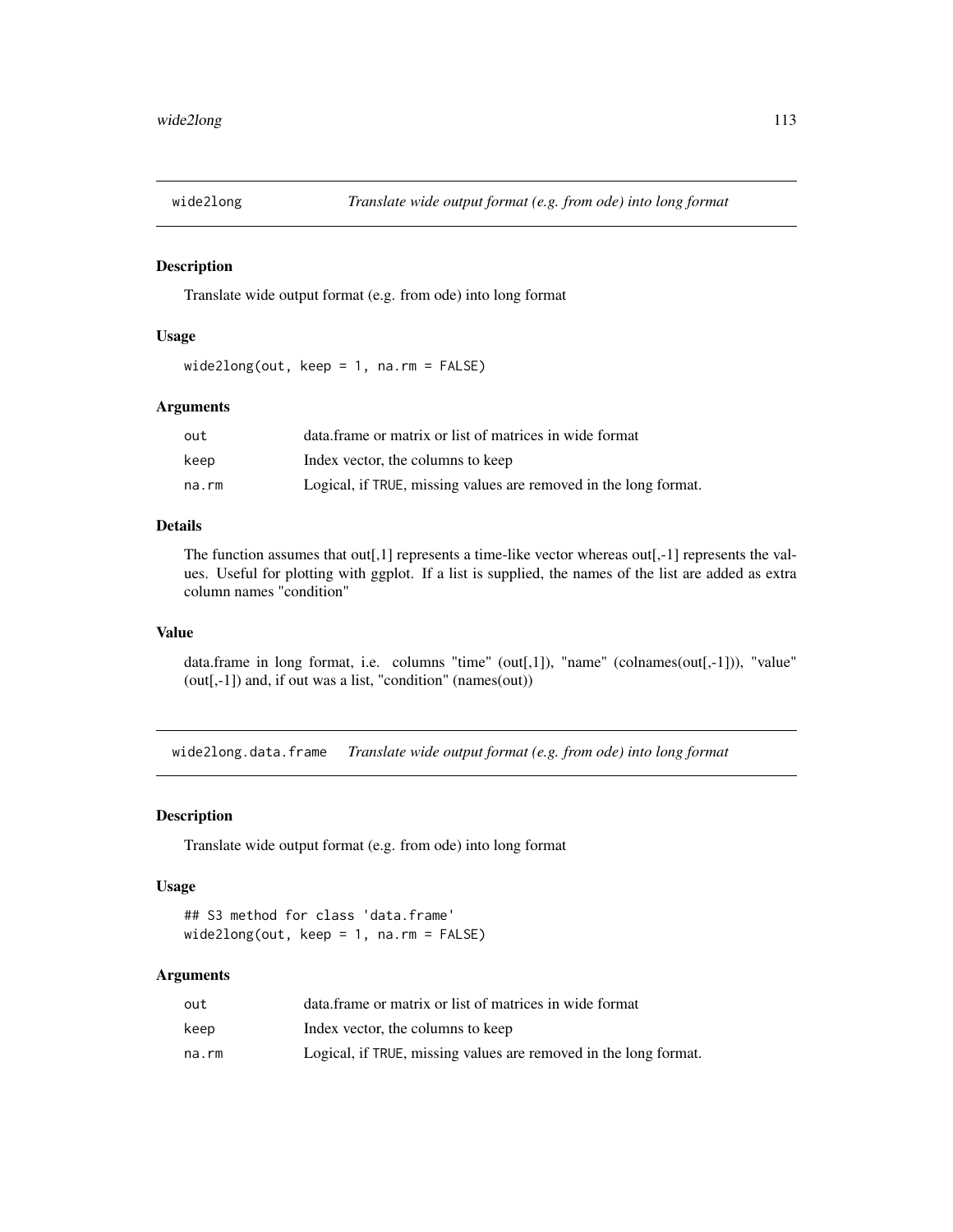# <span id="page-113-0"></span>Details

The function assumes that  $out[,1]$  represents a time-like vector whereas  $out[,-1]$  represents the values. Useful for plotting with ggplot. If a list is supplied, the names of the list are added as extra column names "condition"

#### Value

data.frame in long format, i.e. columns "time" (out[,1]), "name" (colnames(out[,-1])), "value" (out[,-1]) and, if out was a list, "condition" (names(out))

wide2long.list *Translate wide output format (e.g. from ode) into long format*

# Description

Translate wide output format (e.g. from ode) into long format

### Usage

```
## S3 method for class 'list'
wide2long(out, keep = 1, na.rm = FALSE)
```
#### Arguments

| out   | list of matrices in wide format                                  |
|-------|------------------------------------------------------------------|
| keep  | Index vector, the columns to keep                                |
| na.rm | Logical, if TRUE, missing values are removed in the long format. |

# Details

The function assumes that  $out[,1]$  represents a time-like vector whereas  $out[,-1]$  represents the values. Useful for plotting with ggplot. If a list is supplied, the names of the list are added as extra column names "condition"

# Value

data.frame in long format, i.e. columns "time" (out[,1]), "name" (colnames(out[,-1])), "value" (out[,-1]) and, if out was a list, "condition" (names(out))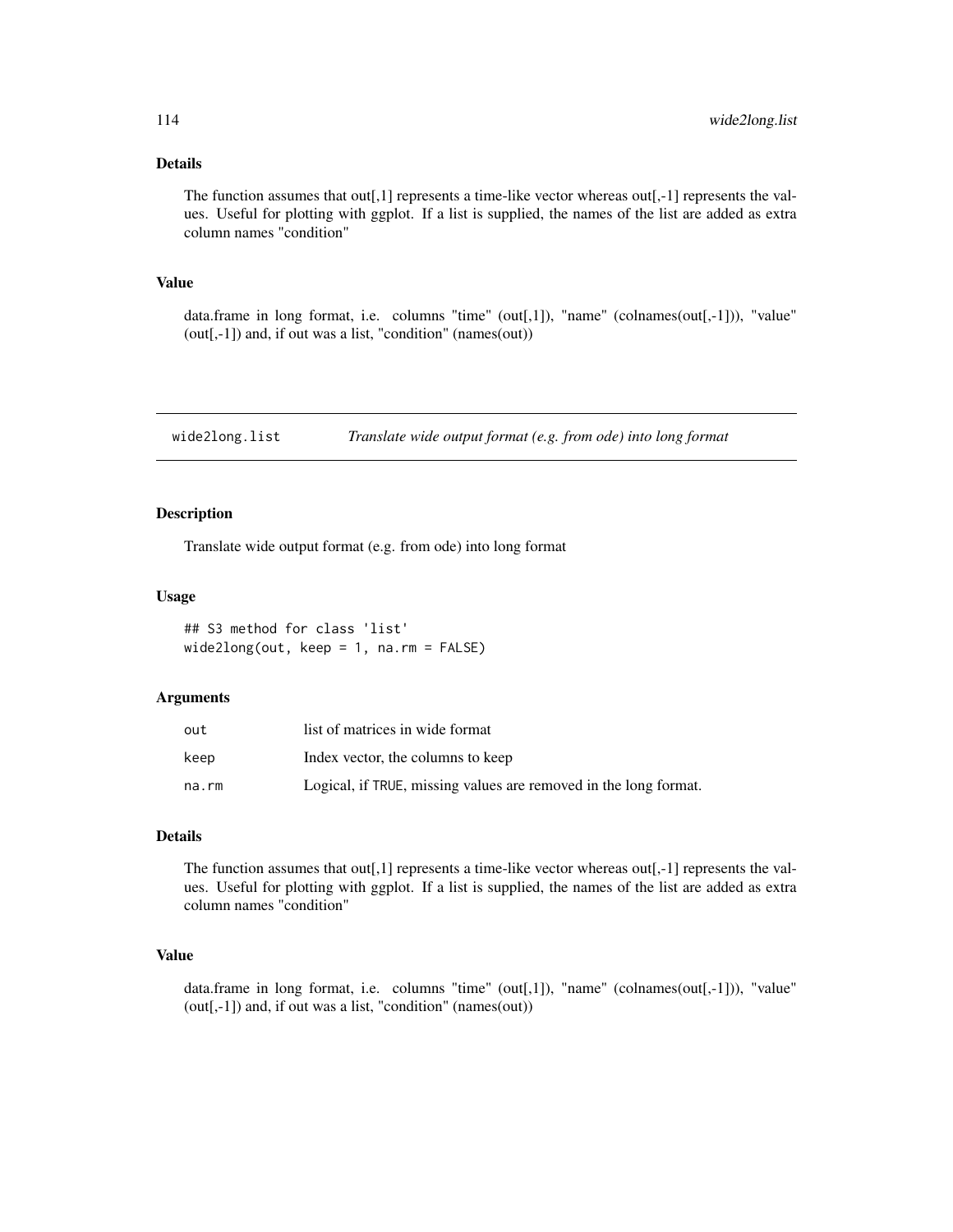<span id="page-114-0"></span>wide2long.matrix *Translate wide output format (e.g. from ode) into long format*

#### Description

Translate wide output format (e.g. from ode) into long format

#### Usage

```
## S3 method for class 'matrix'
wide2long(out, keep = 1, na.rm = FALSE)
```
#### Arguments

| out   | data. frame or matrix or list of matrices in wide format         |
|-------|------------------------------------------------------------------|
| keep  | Index vector, the columns to keep                                |
| na.rm | Logical, if TRUE, missing values are removed in the long format. |

# Details

The function assumes that out[,1] represents a time-like vector whereas out[,-1] represents the values. Useful for plotting with ggplot. If a list is supplied, the names of the list are added as extra column names "condition"

# Value

data.frame in long format, i.e. columns "time" (out[,1]), "name" (colnames(out[,-1])), "value" (out[,-1]) and, if out was a list, "condition" (names(out))

write.eqnlist *Write equation list into a csv file*

# Description

Write equation list into a csv file

#### Usage

```
write.eqnlist(eqnlist, ...)
```
# Arguments

| egnlist | object of class equilist       |
|---------|--------------------------------|
| $\cdot$ | Arguments going to write.table |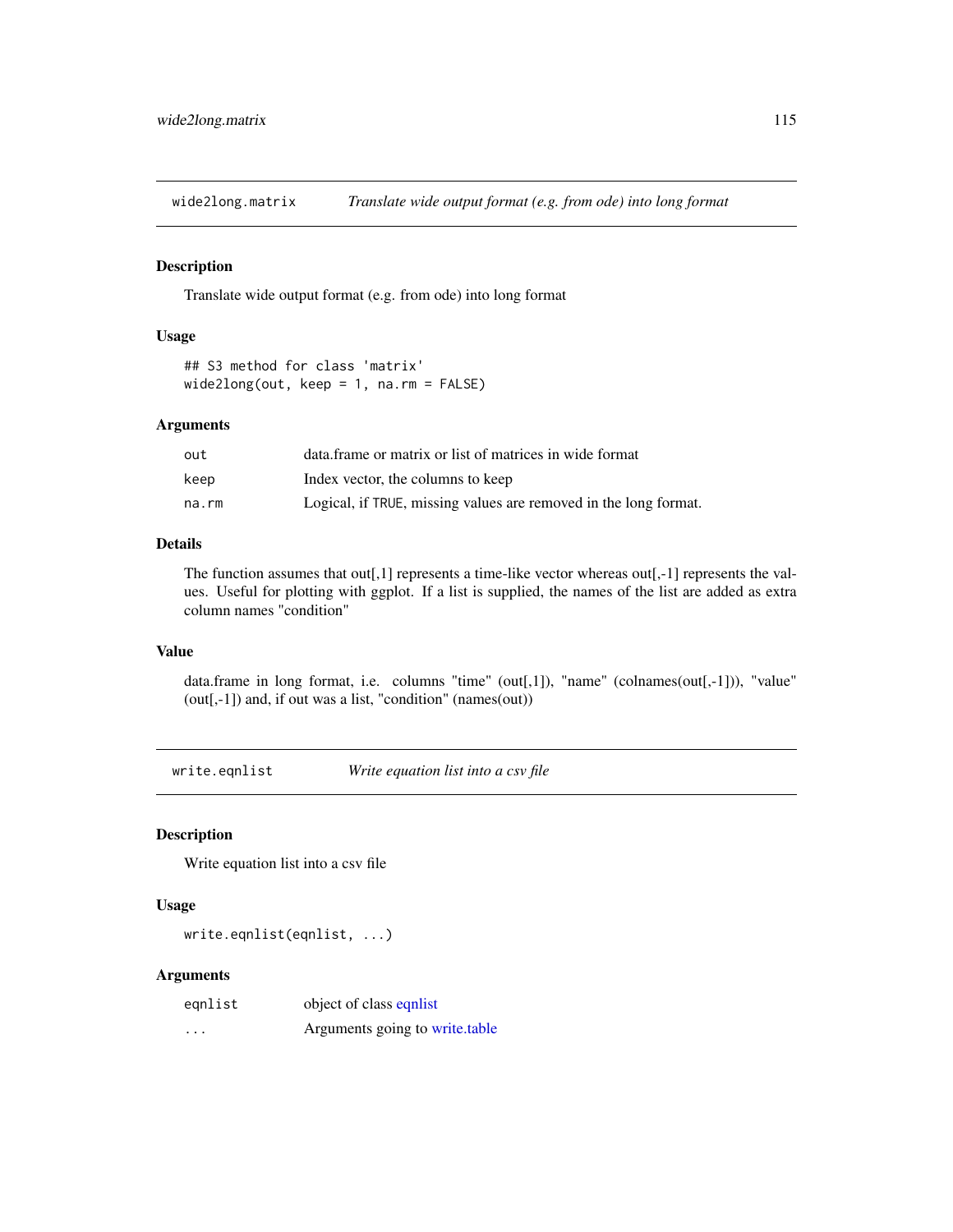<span id="page-115-0"></span>

Compute the weighted residual sum of squares

#### Usage

wrss(nout)

#### Arguments

nout data.frame (result of [res\)](#page-99-0) or object of class [objframe.](#page-58-0)

### Value

list with entries value (numeric, the weighted residual sum of squares), gradient (numeric, gradient) and hessian (matrix of type numeric).

Xd *Model prediction function from data.frame*

## Description

Model prediction function from data.frame

#### Usage

Xd(data, condition = NULL)

#### Arguments

| data      | data.frame with columns "name", "time", and row names that are taken as pa-                                                             |
|-----------|-----------------------------------------------------------------------------------------------------------------------------------------|
|           | rameter names. The data frame can contain a column "value" to initialize the                                                            |
|           | parameters.                                                                                                                             |
| condition | either NULL (generic prediction for any condition) or a character, denoting the<br>condition for which the function makes a prediction. |

# Value

Object of class [prdfn,](#page-86-1) i.e. a function x(times pars,deriv = TRUE,conditions = NULL), see also [Xs.](#page-117-0) Attributes are "parameters", the parameter names (row names of the data frame), and possibly "pouter", a named numeric vector which is generated from data\$value.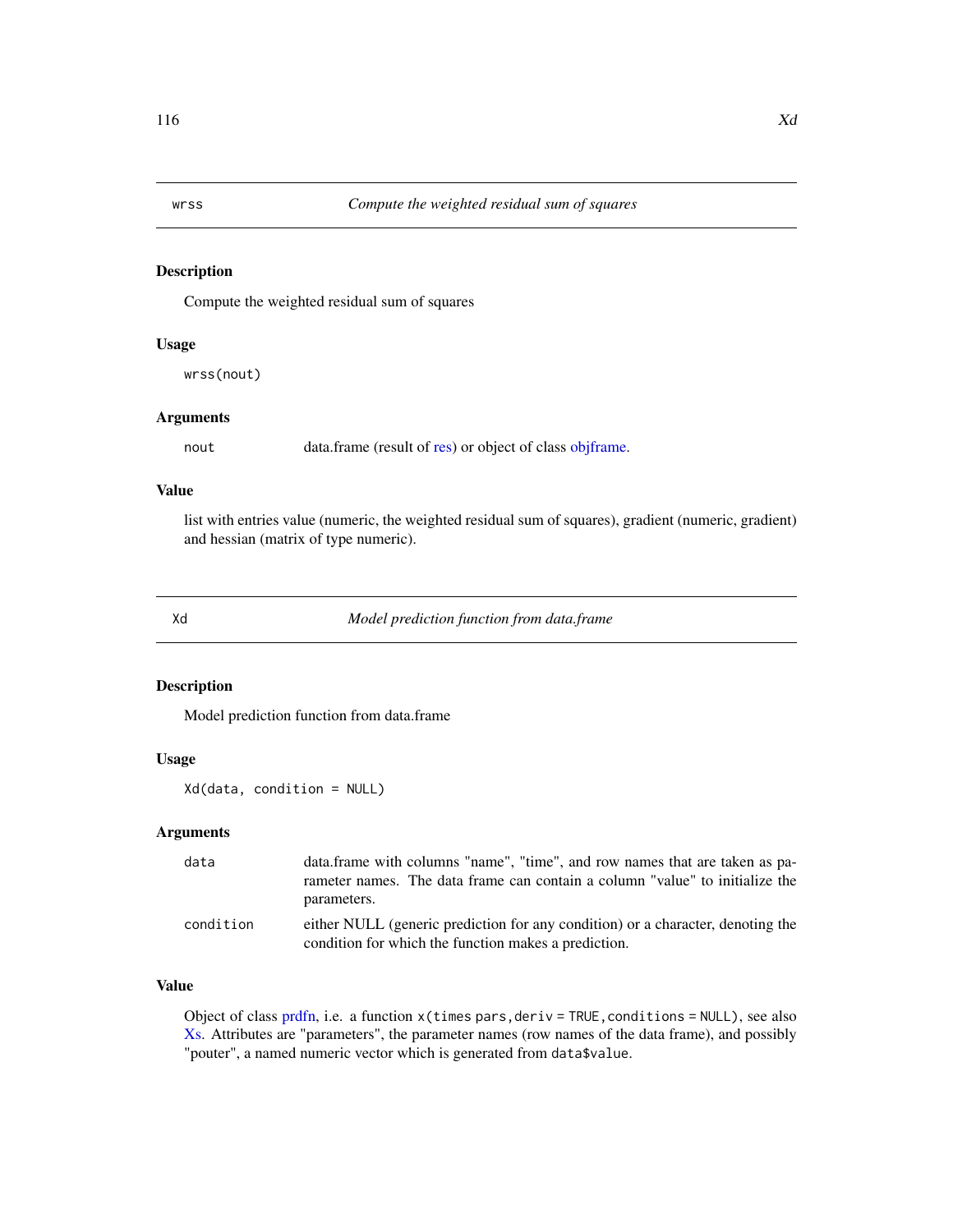#### <span id="page-116-0"></span>Examples

```
# Generate a data.frame and corresponding prediction function
timesD \leq seq(0, 2*pi, 0.5)
mydata \leq data.frame(name = "A", time = timesD, value = sin(timesD),
                     row.names = paste0("par", 1:length(timesD)))
x <- Xd(mydata)
# Evaluate the prediction function at different time points
times \leq seq(0, 2*pi, 0.01)
pouter <- structure(mydata$value, names = rownames(mydata))
prediction <- x(times, pouter)
plot(prediction)
```
Xf *Model prediction function for ODE models without sensitivities.*

# Description

Interface to get an ODE into a model function x(times,pars,forcings,events) returning ODE output. It is a reduced version of [Xs,](#page-117-0) missing the sensitivities.

#### Usage

```
Xf(
  odemodel,
  forcings = NULL,
  events = NULL,
  condition = NULL,
  optionsOde = list(method = "lsoda")
)
```
#### Arguments

| odemodel   | Object of class odemodel.                                                                                                               |
|------------|-----------------------------------------------------------------------------------------------------------------------------------------|
| forcings,  | see Xs                                                                                                                                  |
| events,    | see Xs                                                                                                                                  |
| condition  | either NULL (generic prediction for any condition) or a character, denoting the<br>condition for which the function makes a prediction. |
| options0de | list with arguments to be passed to odeC() for the ODE integration.                                                                     |

### Details

Can be used to integrate additional quantities, e.g. fluxes, by adding them to f. All quantities that are not initialised by pars in  $x(\ldots,$  forcings, events) are initialized with 0. For more details and the return value see [Xs.](#page-117-0)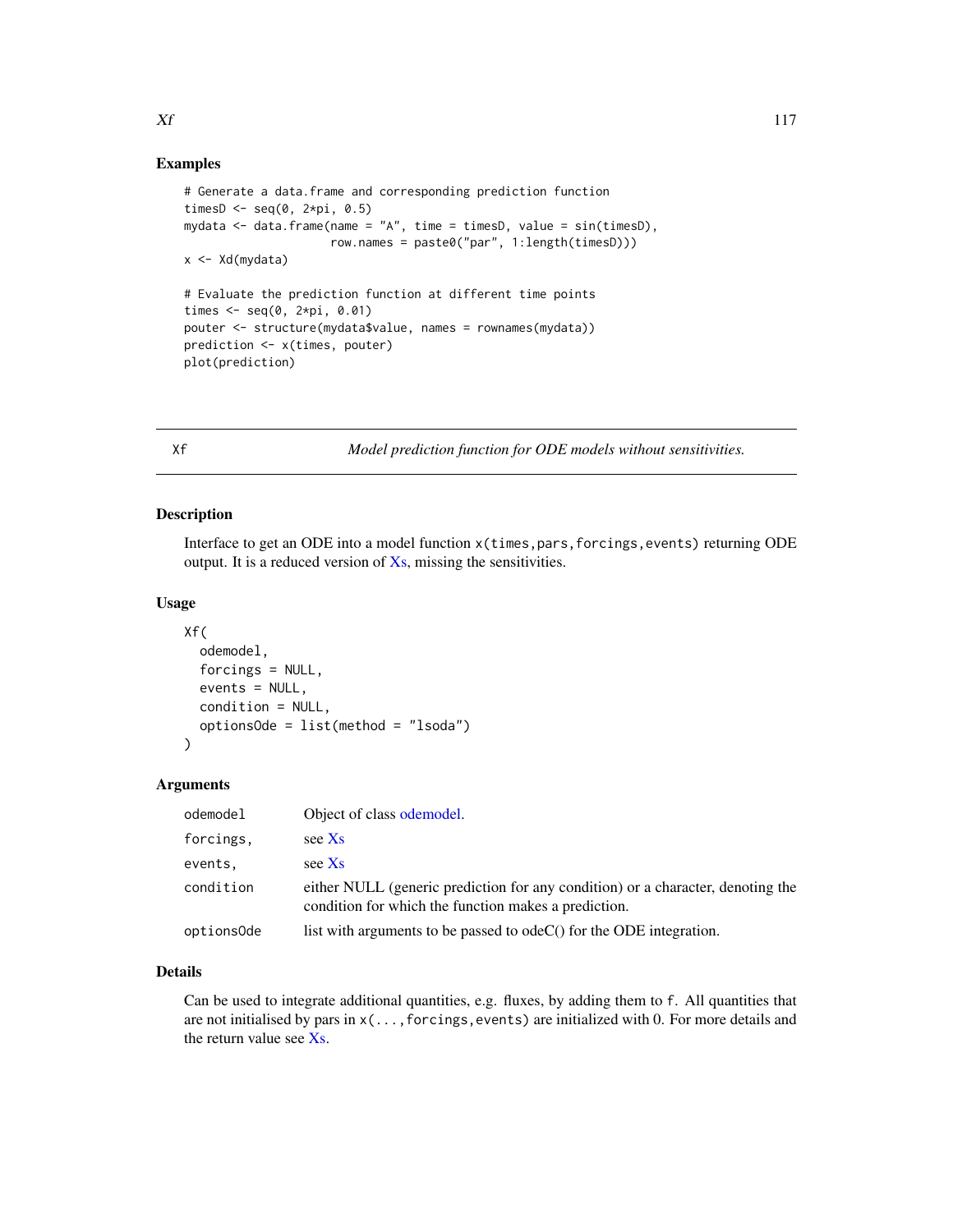<span id="page-117-1"></span><span id="page-117-0"></span>Interface to combine an ODE and its sensitivity equations into one model function x(times, pars, deriv = TRUE) returning ODE output and sensitivities.

# Usage

```
Xs(
  odemodel,
  forcings = NULL,
  events = NULL,names = NULL,
  condition = NULL,
  optionsOde = list(method = "lsoda"),
  optionsSens = list(method = "lsodes")
\mathcal{L}
```
# Arguments

| odemodel    | object of class odemodel                                                                                                                                                                                                                                                                                                                                                                                   |
|-------------|------------------------------------------------------------------------------------------------------------------------------------------------------------------------------------------------------------------------------------------------------------------------------------------------------------------------------------------------------------------------------------------------------------|
| forcings    | data.frame with columns name (factor), time (numeric) and value (numeric).<br>The ODE forcings.                                                                                                                                                                                                                                                                                                            |
| events      | data.frame of events with columns "var" (character, the name of the state to<br>be affected), "time" (numeric, time point), "value" (numeric, value), "method"<br>(character, either "replace", "add" or "multiply"). See events. ATTENTION:<br>Sensitivities for event states will only be correctly computed if defined within<br>odemodel (). Specify events within $Xs()$ only for forward simulation. |
| names       | character vector with the states to be returned. If NULL, all states are returned.                                                                                                                                                                                                                                                                                                                         |
| condition   | either NULL (generic prediction for any condition) or a character, denoting the<br>condition for which the function makes a prediction.                                                                                                                                                                                                                                                                    |
| options0de  | list with arguments to be passed to $odeC()$ for the ODE integration.                                                                                                                                                                                                                                                                                                                                      |
| optionsSens | list with arguments to be passed to $odeC()$ for integration of the extended system                                                                                                                                                                                                                                                                                                                        |

# Value

Object of class [prdfn.](#page-86-1) If the function is called with parameters that result from a parameter transformation (see [P\)](#page-63-0), the Jacobian of the parameter transformation and the sensitivities of the ODE are multiplied according to the chain rule for differentiation. The result is saved in the attributed "deriv", i.e. in this case the attibutes "deriv" and "sensitivities" do not coincide.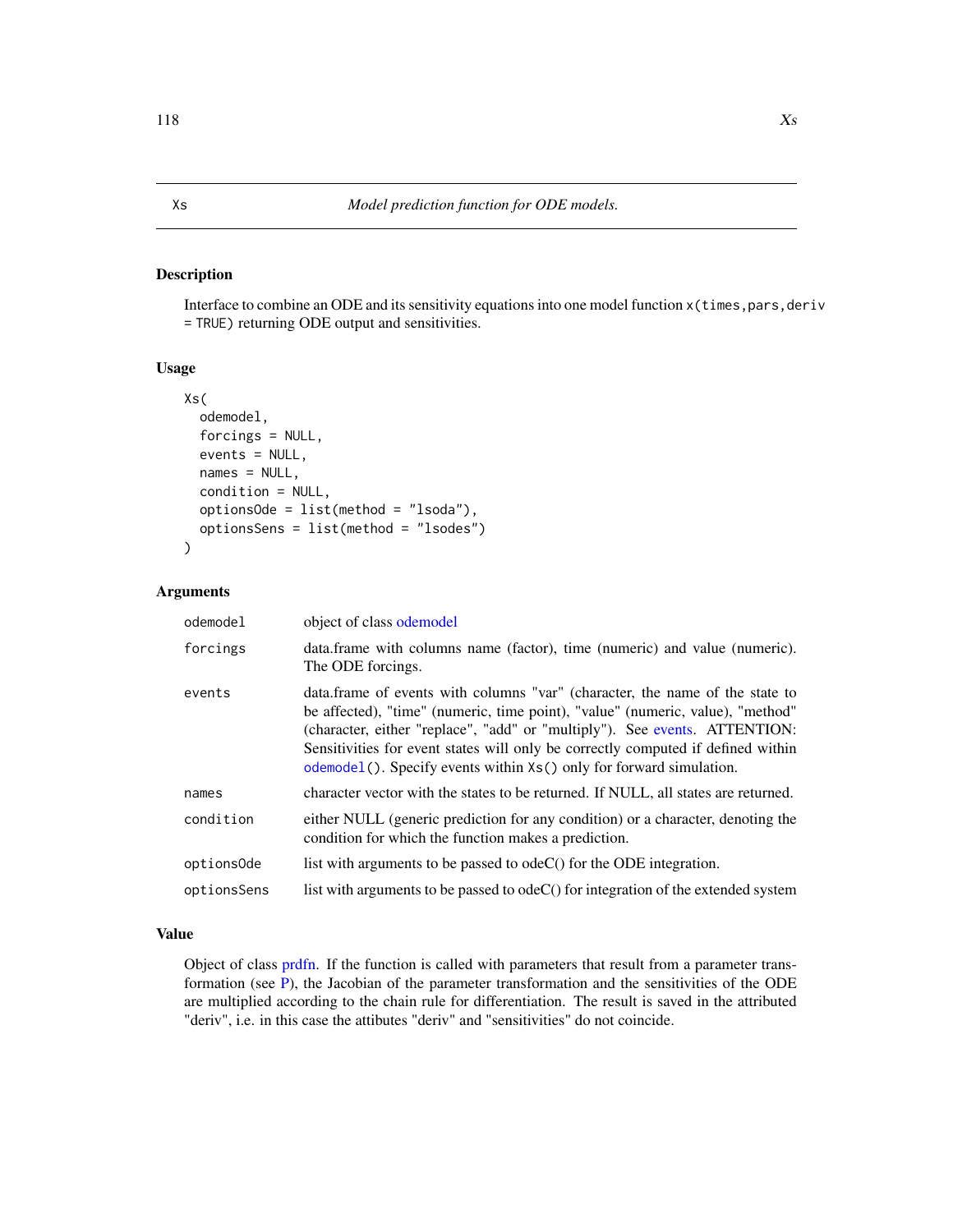<span id="page-118-0"></span>Function to deal with non-ODE models within the framework of dMod. See example.

# Usage

Xt(condition = NULL)

# Arguments

condition either NULL (generic prediction for any condition) or a character, denoting the condition for which the function makes a prediction.

# Value

Object of class [prdfn.](#page-86-1)

#### Examples

 $x \leftarrow \mathsf{xt}()$  $g \leftarrow Y(c(y = "a * time^2+b")$ ,  $f = NULL$ , parameters =  $c("a", "b")$ ) times  $\leq -$  seq(-1, 1, by = .05) pars  $\leq -c(a = .1, b = 1)$ plot((g\*x)(times, pars))

Y *Observation functions.*

#### Description

Creates an object of type [obsfn](#page-60-0) that evaluates an observation function and its derivatives based on the output of a model prediction function, see [prdfn,](#page-86-1) as e.g. produced by [Xs.](#page-117-0)

#### Usage

```
Y(
  g,
  f = NULL,
  states = NULL,
  parameters = NULL,
  condition = NULL,
```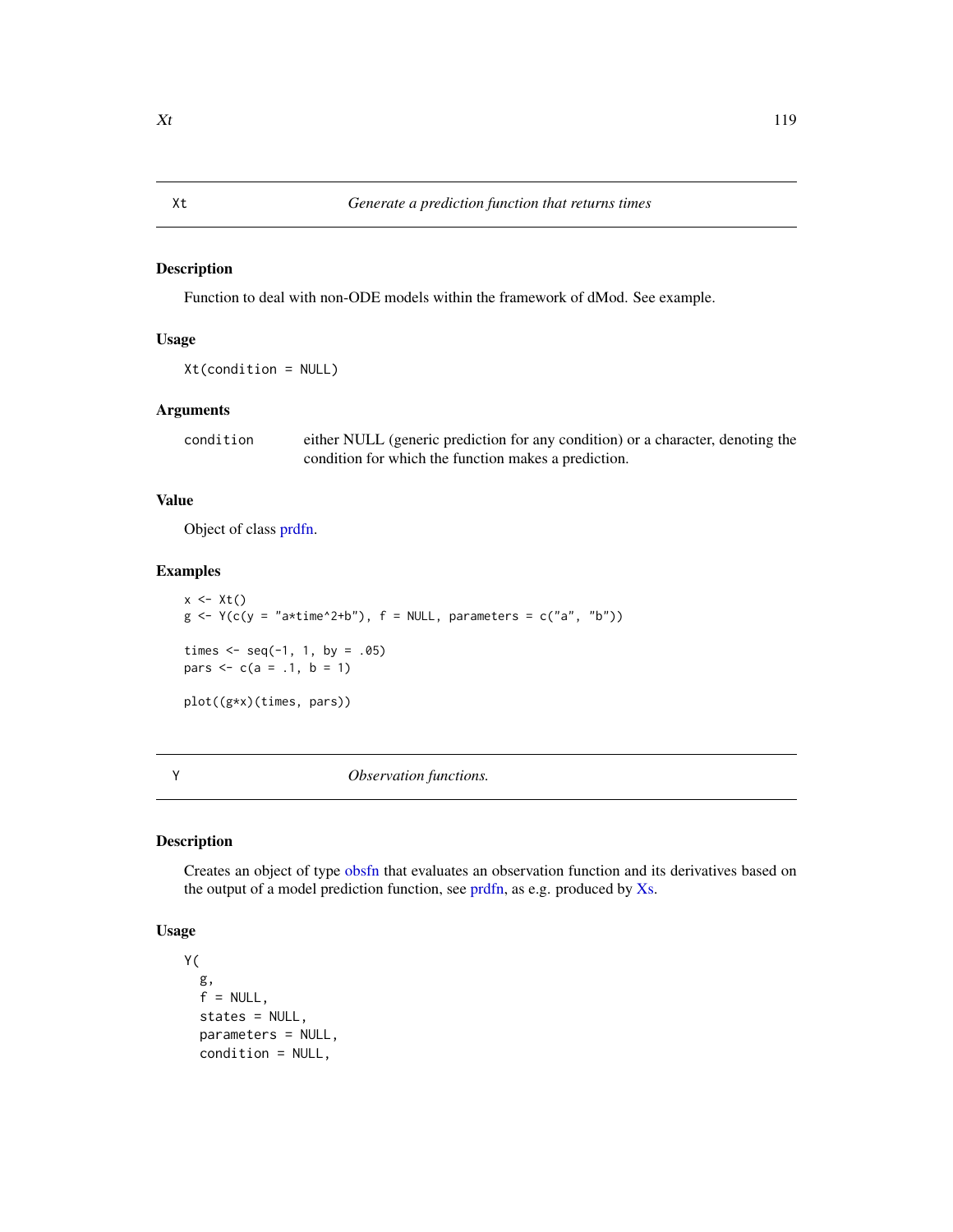```
attach.input = TRUE,deriv = TRUE,compile = FALSE,
 modelname = NULL,
  verbose = FALSE
)
```
# Arguments

| g            | Named character vector or equation vector defining the observation function                                                                                                                                                                                                   |  |
|--------------|-------------------------------------------------------------------------------------------------------------------------------------------------------------------------------------------------------------------------------------------------------------------------------|--|
| f            | Named character of equations or object that can be converted to eqnvec or object<br>of class fn. If f is provided, states and parameters are guessed from f.                                                                                                                  |  |
| states       | character vector, alternative definition of "states", usually the names of f. If<br>both, f and states are provided, the states argument overwrites the states derived<br>from f.                                                                                             |  |
| parameters   | character vector, alternative definition of the "parameters", usually the symbols<br>contained in "g" and "f" except for states and the code word time. If both, f<br>and parameters are provided, the parameters argument overwrites the parameters<br>derived from f and g. |  |
| condition    | either NULL (generic prediction for any condition) or a character, denoting the<br>condition for which the function makes a prediction.                                                                                                                                       |  |
| attach.input | logical, indiating whether the original input should be returned with the output.                                                                                                                                                                                             |  |
| deriv        | logical, generate function to evaluate derivatives of observables. Necessary for<br>parameter estimation.                                                                                                                                                                     |  |
| compile      | Logical, compile the function (see funC0)                                                                                                                                                                                                                                     |  |
| modelname    | Character, used if compile $=$ TRUE, sets a fixed filename for the C file.                                                                                                                                                                                                    |  |
| verbose      | Print compiler output to R command line.                                                                                                                                                                                                                                      |  |

# Details

For [odemodels](#page-61-0) with forcings, it is best, to pass the prediction function x to the "f"-argument instead of the equations themselves. If an eqnvec is passed to "f" in this case, the forcings and states have to be specified manually via the "states"-argument.

#### Value

Object of class [obsfn,](#page-60-0) i.e. a function  $y(\ldots,$  deriv = TRUE, conditions = NULL) representing the evaluation of the observation function. Arguments out (model prediction) and pars (parameter values) shoudl be passed by the ... argument. If out has the attribute "sensitivities", the result of y(out,pars), will have an attributed "deriv" which reflecs the sensitivities of the observation with respect to the parameters. If pars is the result of a parameter transformation  $p(\text{pars})$  (see [P\)](#page-63-0), the Jacobian of the parameter transformation and the sensitivities of the observation function are multiplied according to the chain rule for differentiation.

<span id="page-119-0"></span> $120 \t\t Y$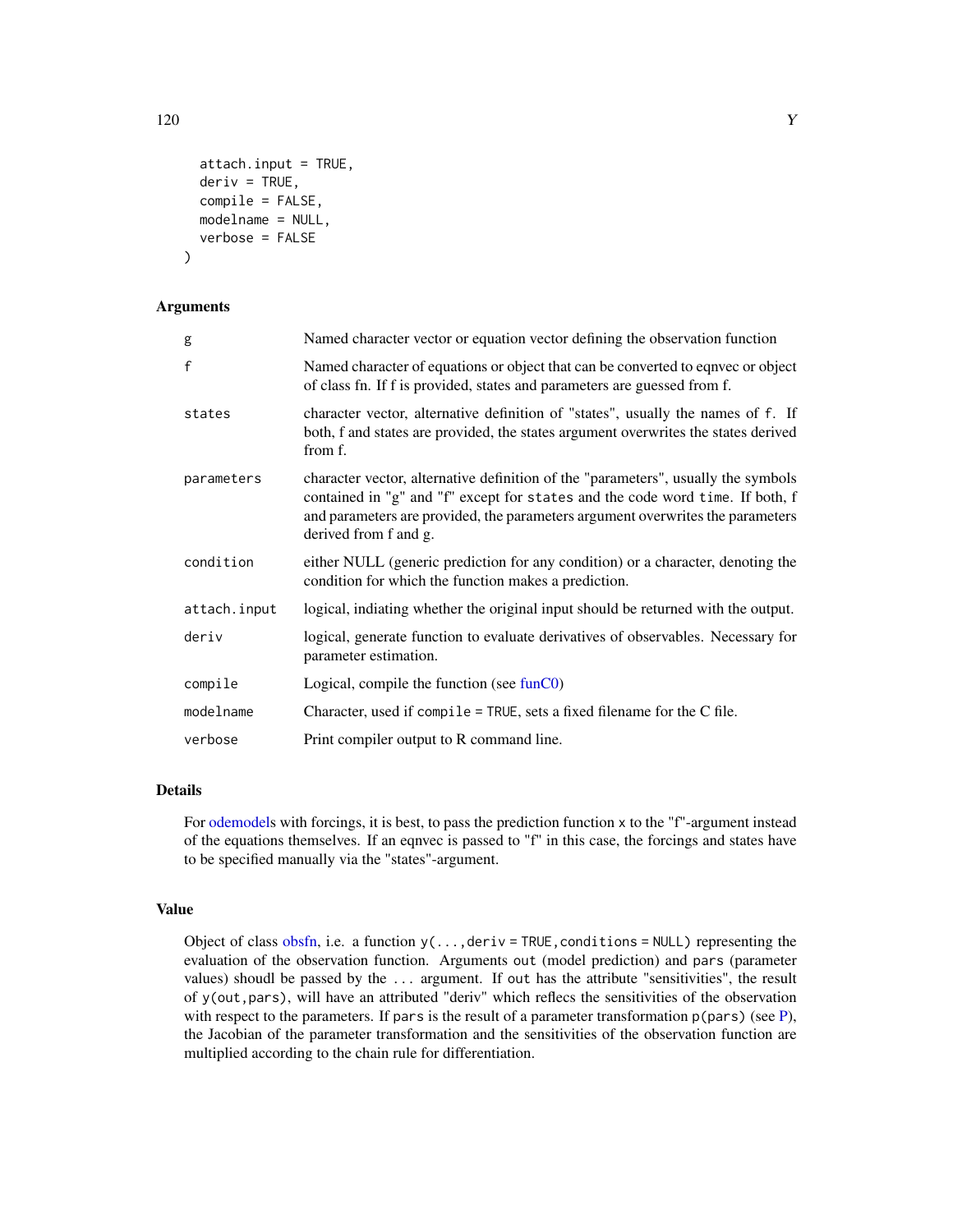#### <span id="page-120-0"></span> $\%.*\%$  121

#### Examples

```
# Define a time grid on which to make a prediction by peace-wise linear function.
# Then define a (generic) prediction function based on thid grid.
times <-0:5grid \le data.frame(name = "A", time = times, row.names = paste0("p", times))
x <- Xd(grid)
# Define an observable and an observation function
observables <- eqnvec(Aobs = "s*A")
g \leftarrow Y(g = \text{observals}, f = \text{NULL}, \text{states} = "A", \text{parameters} = "s")# Collect parameters and define an overarching parameter transformation
# for two "experimental condtions".
dynpars <- attr(x, "parameters")
obspars <- attr(g, "parameters")
innerpars <- c(dynpars, obspars)
trafo <- structure(innerpars, names = innerpars)
trafo_C1 <- replaceSymbols(innerpars, paste(innerpars, "C1", sep = "_"), trafo)
trafo_C2 <- replaceSymbols(innerpars, paste(innerpars, "C2", sep = "_"), trafo)
p \le - NULL
p \leftarrow p + P(\text{trafo} = \text{trafo\_C1}, \text{ condition} = "C1")p \leftarrow p + P(\text{traf } o = \text{traf } o_2), condition = "C2")
# Collect outer (overarching) parameters and
# initialize with random values
outerpars <- attr(p, "parameters")
pars <- structure(runif(length(outerpars), 0, 1), names = outerpars)
# Predict internal/unobserved states
out1 <- (x*p)(times, pars)
plot(out1)
# Predict observed states in addition to unobserved
out2 <- (g*x*p)(times, pars)
plot(out2)
```

%.\*% *Multiplication of objective functions with scalars*

#### Description

The %.\*% operator allows to multiply objects of class objlist or objfn with a scalar.

#### Usage

x1 %.\*% x2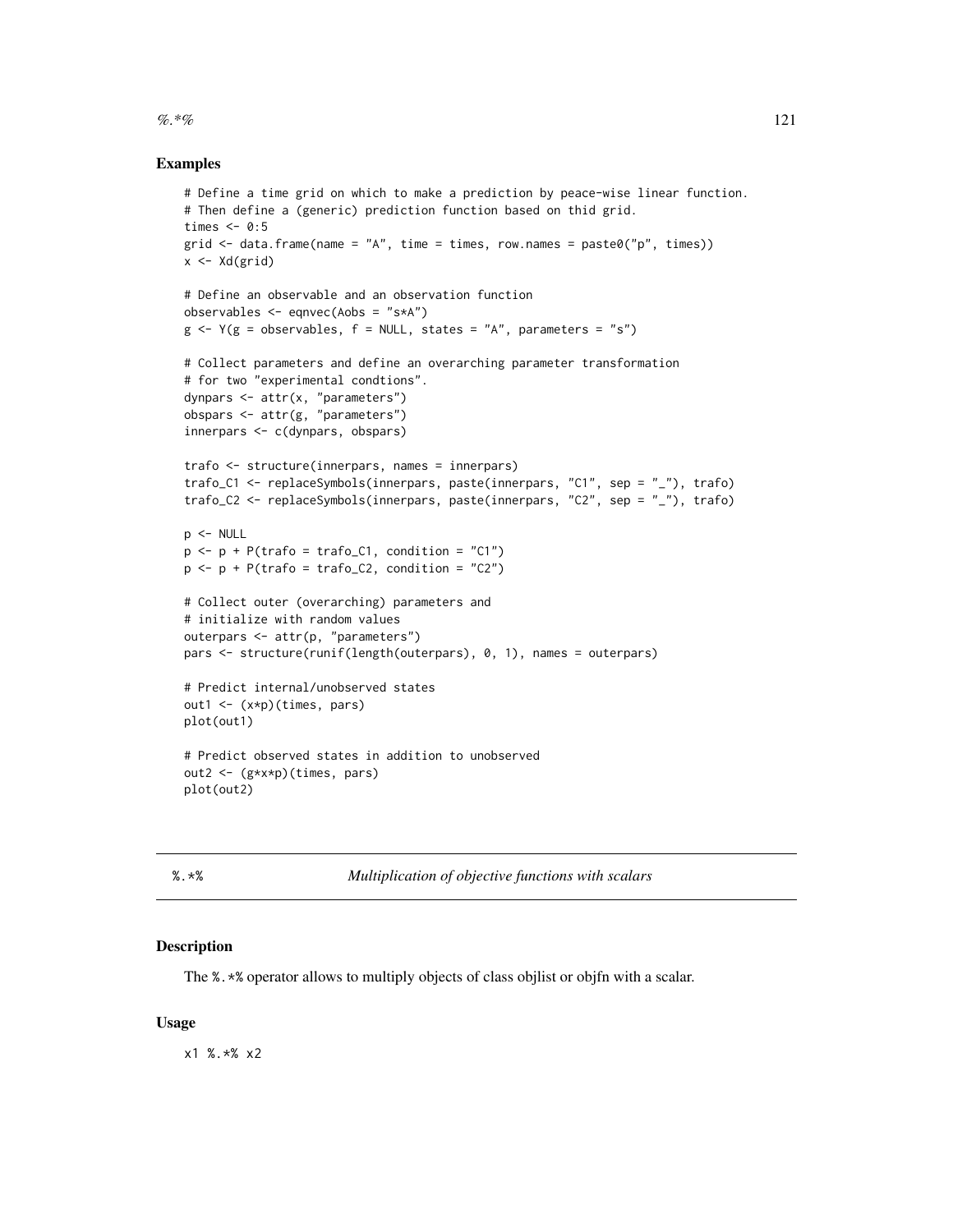# Arguments

| x1 | object of class objet or objlist. |
|----|-----------------------------------|
| x2 | numeric of length one.            |

# Value

An objective function or objlist object.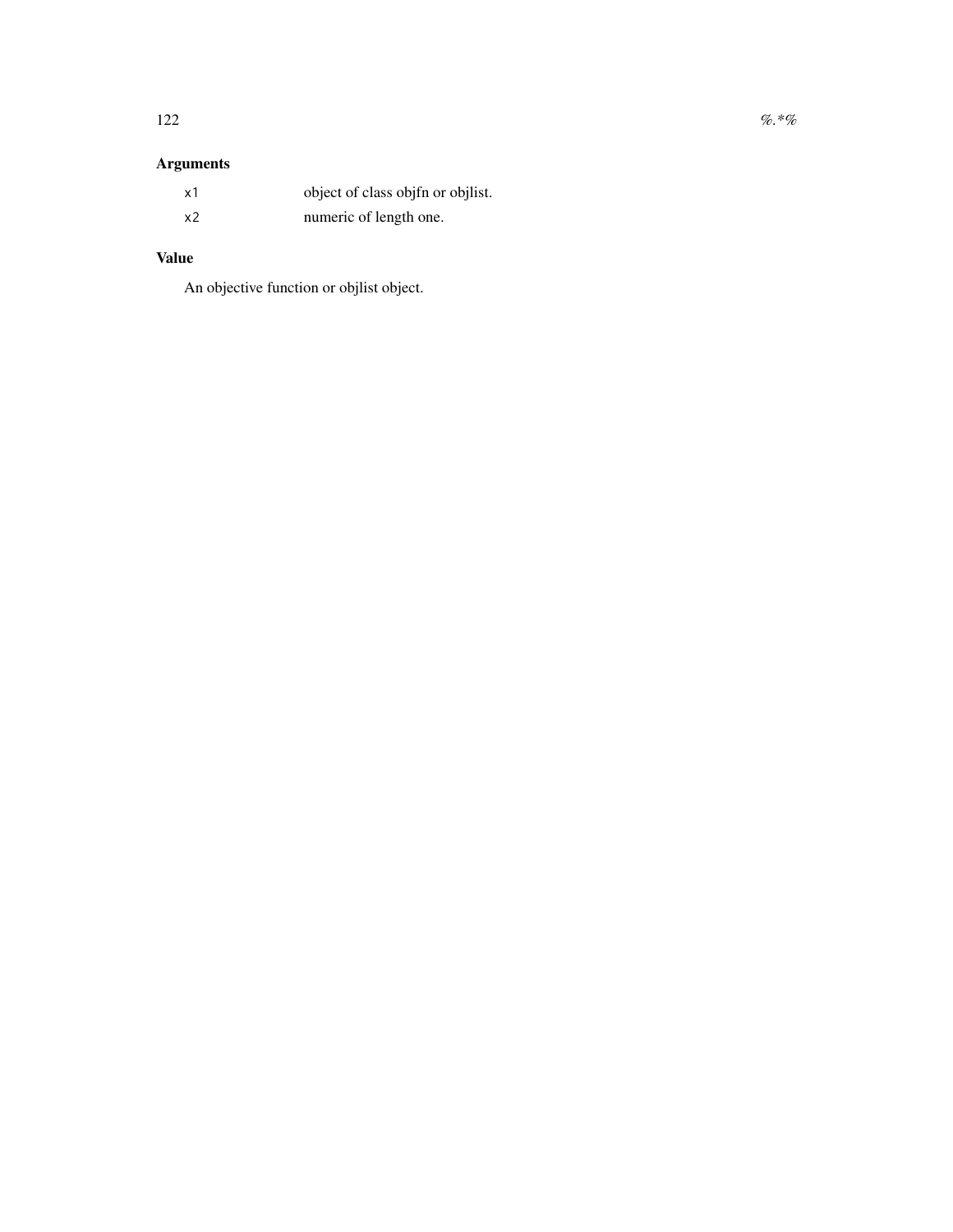# Index

compare, [19](#page-18-0) compile, [20,](#page-19-0) *[41](#page-40-1)*

∗ data jakstat, [50](#page-49-0)  $\star$ . fn, [4](#page-3-0) +.datalist, [5](#page-4-0) +.fn, [7](#page-6-0) +.objfn, [8](#page-7-0) +.objlist, [9](#page-8-0) [.parframe *(*parframe*)*, [67](#page-66-0) [.parvec *(*parvec*)*, [70](#page-69-0) %.\*%, [121](#page-120-0) addEvent *(*eventlist*)*, [37](#page-36-0) addReaction, [10](#page-9-0) as.data.frame.datalist, [12](#page-11-0) as.data.frame.eqnlist, [12](#page-11-0) as.data.frame.prdlist *(*as.data.frame.datalist*)*, [12](#page-11-0) as.datalist *(*datalist*)*, [27](#page-26-0) as.eqnlist *(*eqnlist*)*, [34](#page-33-1) as.eqnvec, [13](#page-12-0) as.eventlist, [14](#page-13-0) as.objlist, [14](#page-13-0) as.parframe, *[16](#page-15-0)*, *[57](#page-56-0)* as.parframe *(*as.parframe.parlist*)*, [15](#page-14-0) as.parframe.parlist, [15](#page-14-0) as.parlist *(*parlist*)*, [69](#page-68-0) as.parvec *(*parvec*)*, [70](#page-69-0) as.parvec.parframe, [16](#page-15-0) as.prdlist *(*prdlist*)*, [89](#page-88-0) attrs, [17,](#page-16-0) *[93](#page-92-0)* blockdiagSymb, [17](#page-16-0) branch *(*define*)*, [30](#page-29-0) c.datalist *(*datalist*)*, [27](#page-26-0) c.parlist *(*parlist*)*, [69](#page-68-0) c.parvec *(*parvec*)*, [70](#page-69-0) combine, [18](#page-17-0)

confint.parframe, [21](#page-20-0) conservedQuantities, [21](#page-20-0) constraintExp2, [22](#page-21-0) constraintL2, *[9](#page-8-0)*, [23,](#page-22-0) *[30](#page-29-0)*, *[60](#page-59-0)* controls, [25](#page-24-0) controls<- *(*controls*)*, [25](#page-24-0) coordTransform, [26,](#page-25-0) *[77](#page-76-0)*, *[79](#page-78-0)*, *[83](#page-82-0)* covariates, [27,](#page-26-0) *[28](#page-27-0)* datalist, *[27](#page-26-0)*, [27,](#page-26-0) *[28](#page-27-0)*, *[58](#page-57-0)* datapointL2, *[9](#page-8-0)*, [29,](#page-28-0) *[60](#page-59-0)* define, [30](#page-29-0) dot, [33](#page-32-0) eqnlist, *[10](#page-9-0)*, *[12](#page-11-0)*, [34,](#page-33-1) *[35,](#page-34-0) [36](#page-35-0)*, *[44](#page-43-0)*, *[48](#page-47-0)*, *[91](#page-90-0)*, *[107](#page-106-0)*, *[115](#page-114-0)* eqnvec, *[13](#page-12-0)*, *[19](#page-18-0)*, *[33](#page-32-0)*, [36,](#page-35-0) *[40](#page-39-0)*, *[63,](#page-62-0) [64](#page-63-1)*, *[91](#page-90-0)*, *[108](#page-107-0)* eventlist, [37](#page-36-0) events, *[63](#page-62-0)*, *[118](#page-117-1)* expand.grid.alt, [38](#page-37-0) fitErrorModel, [38](#page-37-0) forcingsSymb, [40](#page-39-0) format.eqnvec, [40](#page-39-0) funC0, [41,](#page-40-1) *[65](#page-64-0)*, *[72,](#page-71-0) [73](#page-72-0)*, *[120](#page-119-0)* getCoefficients, [42](#page-41-0) getConditions, [42](#page-41-0) getDerivs, [43](#page-42-0) getEquations, [44](#page-43-0) getFluxes, *[13](#page-12-0)*, [44](#page-43-0) getLocalDLLs, [46](#page-45-0) getObservables, [46](#page-45-0) getParameters, [47](#page-46-0) getReactions, [48](#page-47-0) ggopen, [49](#page-48-0) Id, [49](#page-48-0) insert *(*define*)*, [30](#page-29-0) is.datalist *(*datalist*)*, [27](#page-26-0) is.eqnlist *(*eqnlist*)*, [34](#page-33-1)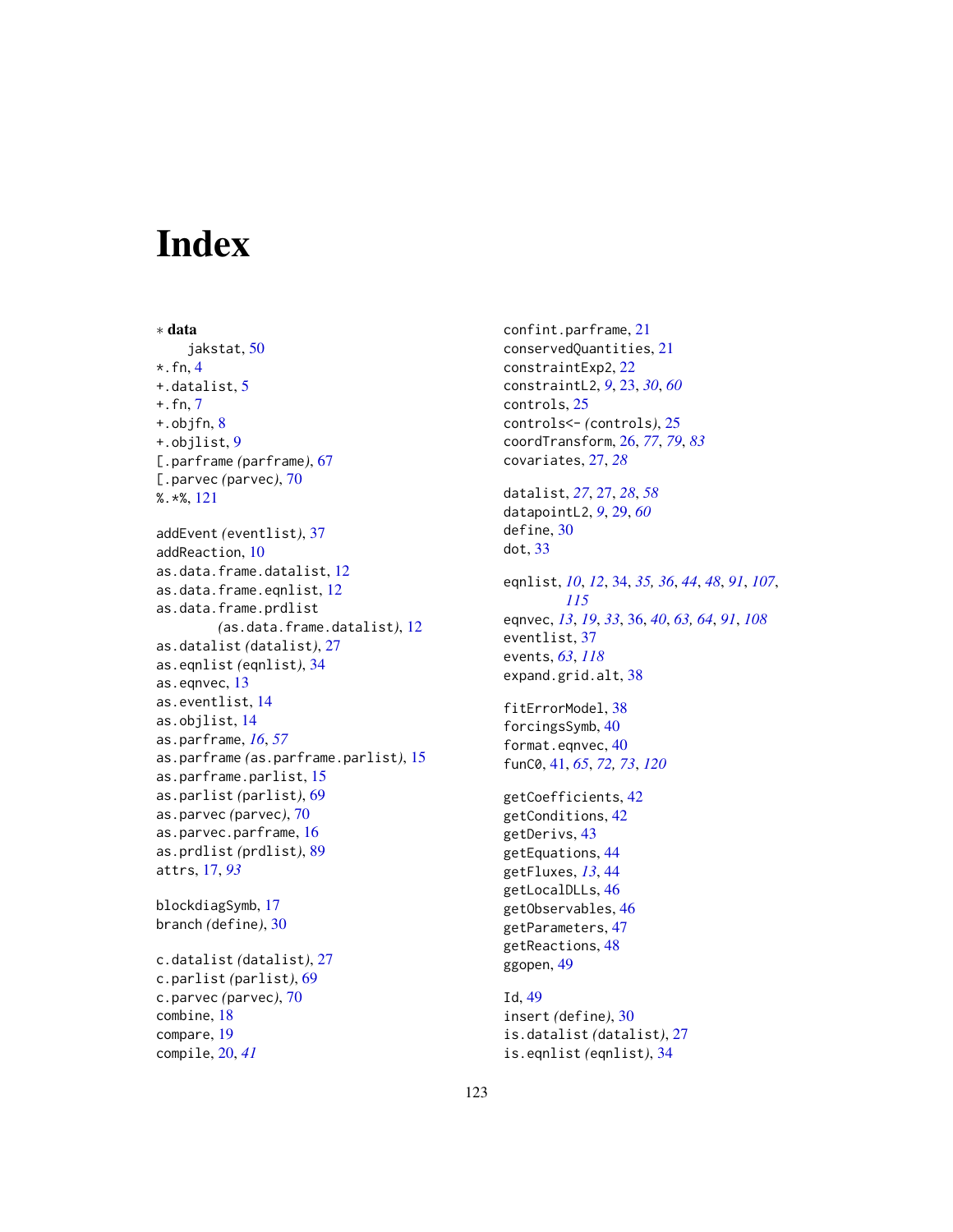### 124 INDEX

is.eqnvec *(*eqnvec*)*, [36](#page-35-0) is.parframe *(*parframe*)*, [67](#page-66-0) jakstat, [50](#page-49-0) lbind, [50](#page-49-0) load.parlist, [51,](#page-50-0) *[57](#page-56-0)*, *[69](#page-68-0)* loadDLL, [51](#page-50-0) long2wide, [52](#page-51-0) lsdMod, [52](#page-51-0) match.fnargs, [53](#page-52-0) mname, [53](#page-52-0) modelname, [54](#page-53-0) modelname<- *(*modelname*)*, [54](#page-53-0) msParframe, [54,](#page-53-0) *[56,](#page-55-0) [57](#page-56-0)* mstrust, *[51](#page-50-0)*, *[54,](#page-53-0) [55](#page-54-0)*, [55,](#page-54-0) *[58](#page-57-0)*, *[68,](#page-67-0) [69](#page-68-0)*, *[76](#page-75-0)*, *[86](#page-85-0)*, *[90](#page-89-0)* multiroot, *[74](#page-73-0)* names<-.datalist *(*datalist*)*, [27](#page-26-0) nll, [57](#page-56-0) normL2, *[9](#page-8-0)*, *[28](#page-27-0)*, [58,](#page-57-0) *[60](#page-59-0)* nullZ, [59](#page-58-1) objframe, *[57](#page-56-0)*, [59,](#page-58-1) *[116](#page-115-0)* objlist, *[58](#page-57-0)*, [60](#page-59-0) obsfn, *[58](#page-57-0)*, *[61](#page-60-1)*, [61,](#page-60-1) *[87](#page-86-2)*, *[119,](#page-118-0) [120](#page-119-0)* odemodel, [62,](#page-61-1) *[117,](#page-116-0) [118](#page-117-1)*, *[120](#page-119-0)* optim, *[39](#page-38-0)* P, *[7](#page-6-0)*, [64,](#page-63-1) *[65,](#page-64-0) [66](#page-65-0)*, *[89](#page-88-0)*, *[118](#page-117-1)*, *[120](#page-119-0)* parfn, *[65](#page-64-0)*, [65,](#page-64-0) *[87](#page-86-2)* parframe, *[15](#page-14-0)*, *[55](#page-54-0)*, [67,](#page-66-0) *[87](#page-86-2)* parlist, [69](#page-68-0) parvec, [70](#page-69-0) Pexpl, *[64](#page-63-1)*, [72,](#page-71-0) *[74](#page-73-0)* Pimpl, *[64](#page-63-1)*, *[72](#page-71-0)*, [73](#page-72-0) plot.datalist, [75](#page-74-0) plot.parlist, *[69](#page-68-0)*, [76](#page-75-0) plot.prdframe *(*plotCombined*)*, [76](#page-75-0) plot.prdlist *(*plotCombined*)*, [76](#page-75-0) plotCombined, [76](#page-75-0) plotData, *[28](#page-27-0)* plotData *(*plotData.datalist*)*, [78](#page-77-0) plotData.datalist, [78](#page-77-0) plotFluxes, [80](#page-79-0) plotPars *(*plotPars.parframe*)*, [81](#page-80-0) plotPars.parframe, [81](#page-80-0) plotPaths, [82](#page-81-0) plotPrediction, [83](#page-82-0)

plotProfile *(*plotProfile.parframe*)*, [85](#page-84-0) plotProfile.parframe, [85](#page-84-0) plotResiduals, [86](#page-85-0) plotValues, *[112](#page-111-0)* plotValues *(*plotValues.parframe*)*, [87](#page-86-2) plotValues.parframe, [87](#page-86-2) prdfn, *[58](#page-57-0)*, *[61](#page-60-1)*, [87,](#page-86-2) *[89](#page-88-0)*, *[116](#page-115-0)*, *[118,](#page-117-1) [119](#page-118-0)* prdframe, [88,](#page-87-0) *[89,](#page-88-0) [90](#page-89-0)* prdlist, *[61](#page-60-1)*, *[88,](#page-87-0) [89](#page-88-0)*, [89](#page-88-0) predict.prdfn, [90](#page-89-0) print.eqnlist, [91](#page-90-0) print.eqnvec, [91](#page-90-0) print.parfn, [92](#page-91-0) print.parvec, [92](#page-91-0) print0, [93](#page-92-0) priorL2, *[9](#page-8-0)*, *[60](#page-59-0)*, [93](#page-92-0) prodfn, *[61](#page-60-1)*, *[87](#page-86-2)* prodfn *(*\*.fn*)*, [4](#page-3-0) profile, *[21](#page-20-0)*, *[68](#page-67-0)*, *[82](#page-81-0)*, *[85](#page-84-0)*, *[90](#page-89-0)*, [94](#page-93-0) progressBar, [97](#page-96-0) readRDS, *[104](#page-103-0)* reduceReplicates, *[38,](#page-37-0) [39](#page-38-0)*, [97](#page-96-0) repar, [99](#page-98-0) res, *[57](#page-56-0)*, *[60](#page-59-0)*, *[75](#page-74-0)*, *[77](#page-76-0)*, *[79](#page-78-0)*, [100,](#page-99-1) *[116](#page-115-0)* resolveRecurrence, [100](#page-99-1) rnorm, *[55](#page-54-0)[–57](#page-56-0)* rref, [101](#page-100-0) runif, *[55](#page-54-0)[–57](#page-56-0)* scale\_color\_dMod, [102](#page-101-0) scale\_fill\_dMod, [102](#page-101-0) stat.parlist, [103](#page-102-0) steadyStates, [103](#page-102-0) strelide, [105](#page-104-0) strpad, [105](#page-104-0) submatrix, [106](#page-105-0) subset.eqnlist, *[81](#page-80-0)*, [107](#page-106-0) subset.parframe *(*parframe*)*, [67](#page-66-0) sumdatalist, *[28](#page-27-0)* sumdatalist *(*+.datalist*)*, [5](#page-4-0) sumfn, *[61](#page-60-1)*, *[66](#page-65-0)*, *[87](#page-86-2)* sumfn *(*+.fn*)*, [7](#page-6-0) summary.eqnvec, [107](#page-106-0) summary.parlist *(*parlist*)*, [69](#page-68-0) sumobjfn, *[58](#page-57-0)* sumobjfn *(*+.objfn*)*, [8](#page-7-0) sumobjlist, *[60](#page-59-0)* sumobjlist *(*+.objlist*)*, [9](#page-8-0)